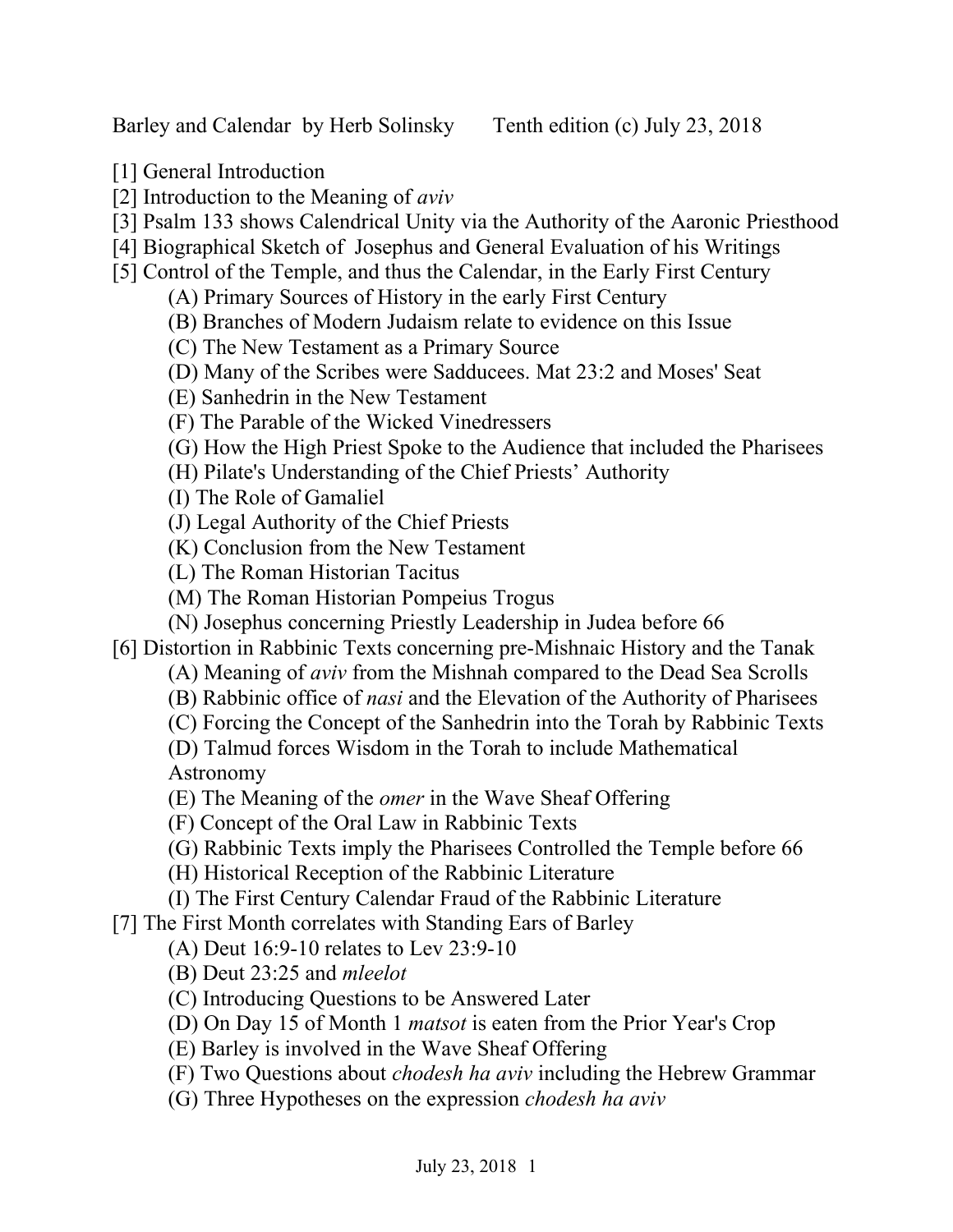- (H) Solution to the Grammar Question in the expression *chodesh ha aviv*
- [8] Deut 30 teaches that Barley cannot Determine the First Month
- [9] The Fuzzy Theory for Knowing when the First Month begins
- [10] Genetics of Barley
- [11] Stages in the Development of an Ear of Barley
- [12] Firstfruits and the Hebrew words *bikurim* and *raysheet*
- [13] Heat Determines the Ripening time of Winter Barley in Israel
- [14] Southern border of Ancient Egypt when the Israelites were Slaves
- [15] Introduction to the Plague of Hail and Ex 9:31-32
- [16] Winter Grain, Agriculture, and Rainfall in Ancient Egypt
- [17] Smith's Paper and Ears of Winter Barley in Egypt
- [18] Lewis' Book and Ears of Winter Barley in Egypt
- [19] Hartmann's Book and Ears of Winter Barley in Egypt
- [20] Pliny the Elder and Ears of Winter Barley and Wheat in Egypt
- [21] Ending of Ex 9:32
- [22] Conclusions on the Time of the Hail and the Meaning of *aviv*
- [23] The Meaning of *karmel* (3759) in Lev 2:14; 23:14; II Ki 4:42
	- (A) The Categories of Meaning of *karmel*
	- (B) An Overlap of the third and fourth Groups with *karmel*
	- (C) Does *karmel* have a Semitic Cognate? No
	- (D) An alternative Hebrew word if the meaning is Full Ears
	- (E) *karmel* in the Septuagint
	- (F) *karmel* in Aquila
	- (G) *karmel* in the Syriac Peshitta
	- (H) *karmel* in the (Aramaic) Palestinian Targums
	- (I) *karmel* in the (Aramaic) Targum Onqelos
	- (J) *karmel* in Symmachus
	- (K) *karmel* in Theodotion
	- (L) *karmel* in Jerome's Vulgate
	- (M) Conclusion: *karmel* means "fresh-grain" in Lev 2:14; 23:14; II Ki 4:42
- [24] Roasting / Parching Fresh Ears makes it easy to Remove the Husk
- [25] Meaning of Lev 2:14-16 which contains *aviv*
- [26] Time of the Barley Harvest in Israel
- [27] Comparison of Barley Harvest in Egypt and in Israel
- [28] Lack of Applying *aviv* to Ex 12:2
- [29] Gen 1:14 is a Cause and Effect Verse with a Trigger of Light, not Heat
- [30] The Earliest Known Historical Understanding of the Meaning of *aviv*
	- (A) Septuagint's Translation of *aviv*
	- (B) Philo of Alexandria and the non-use of Barley to Begin the Year
	- (C) Use of *aviv* in the Dead Sea Scrolls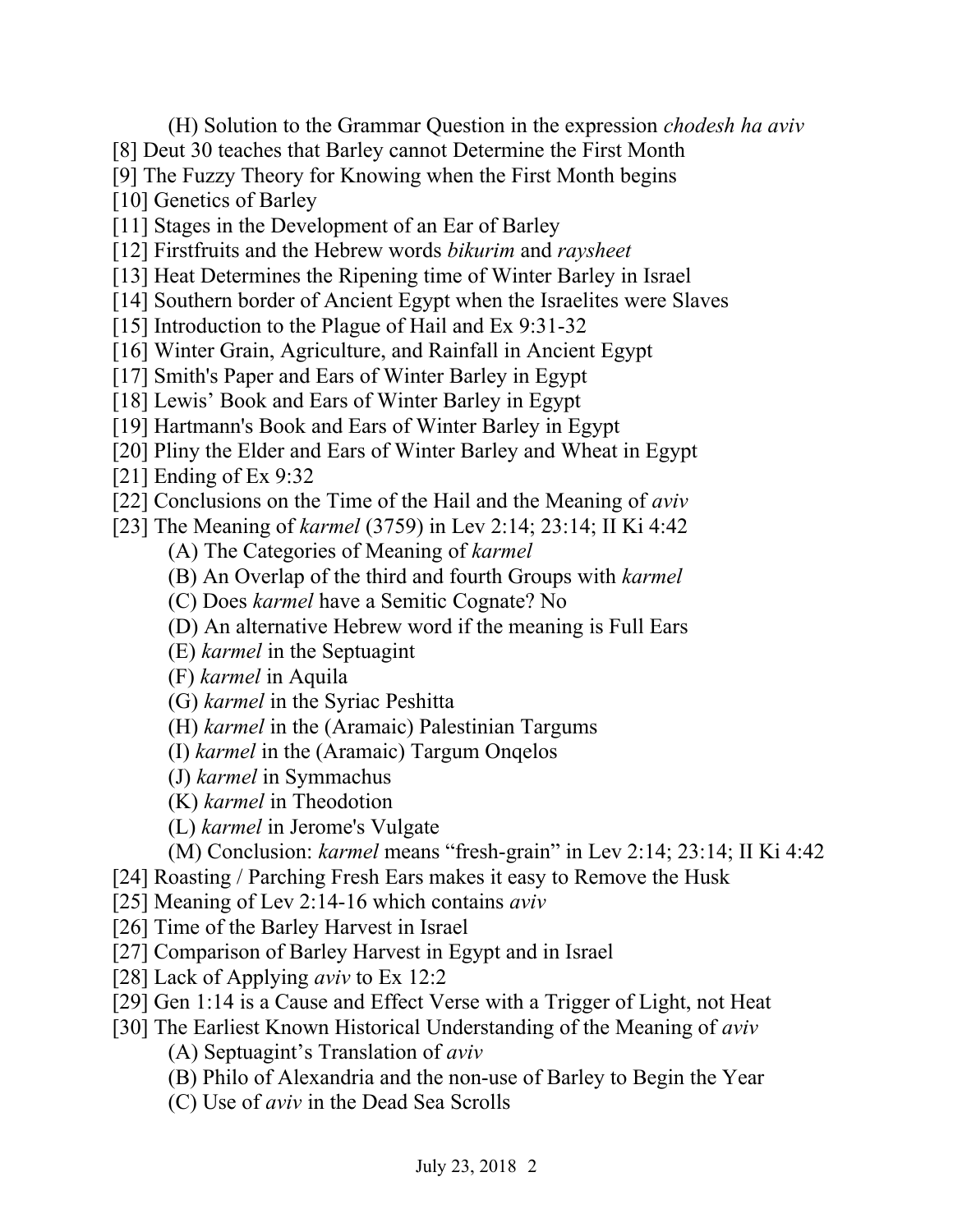- (D) Josephus and the Meaning of *aviv*
- (E) The Meaning of *aviv* in the Mishnah and all Rabbinic Literature
- (F) The Meaning of *aviv* in the Syriac Peshitta
- (G) The Meaning of *aviv* in Aquila and Jerome
- (H) Summary of the Early Historical Meaning of *aviv*
- [31] Ambiguity of Identifying the Month of *aviv* from the word *aviv*
- [32] Josh 5:10-12 and the Date of the Wave Sheaf Offering
- [33] Wave Sheaf Offering and the State of its Barley
- [34] Comparison between Lev 2:14-16 and Lev 23:10-14; Deut 16:9-10
- [35] How the Wave Sheaf was Obtained
- [36] More Comments on the Time of Early Ripe Barley in Israel
- [37] Can the Barley Harvest begin before the Wave Sheaf Offering? Deut 16:9
	- (A) Summary of the Keys to Understanding Deuteronomy 16:9
	- (B) Translation of Lev 23:10-14, the Wave Sheaf Offering
	- (C) The Meaning of Harvest in Lev 23:10-14
	- (D) How the Wave Sheaf was Obtained
	- (E) A literal Translation of Deuteronomy 16:9
	- (F) Miscellaneous Comments and Conclusions
- [38] The Meaning of Deut 16:1
- [39] Appendix A: How to Know the Meaning of a Hebrew word having vague **Contexts** 
	- (A) Semitic Cognate
	- (B) The Septuagint
	- (C) Aquila's Translation
	- (D) The Syriac Peshitta
	- (E) The (Aramaic) Palestinian Targums
	- (F) The (Aramaic) Targum Onqelos
	- (G) Symmachus or Theodotion Translation
	- (H) Jerome's Translation into Latin
- [40] Appendix B: Smith's Paper
- [41] Bibliography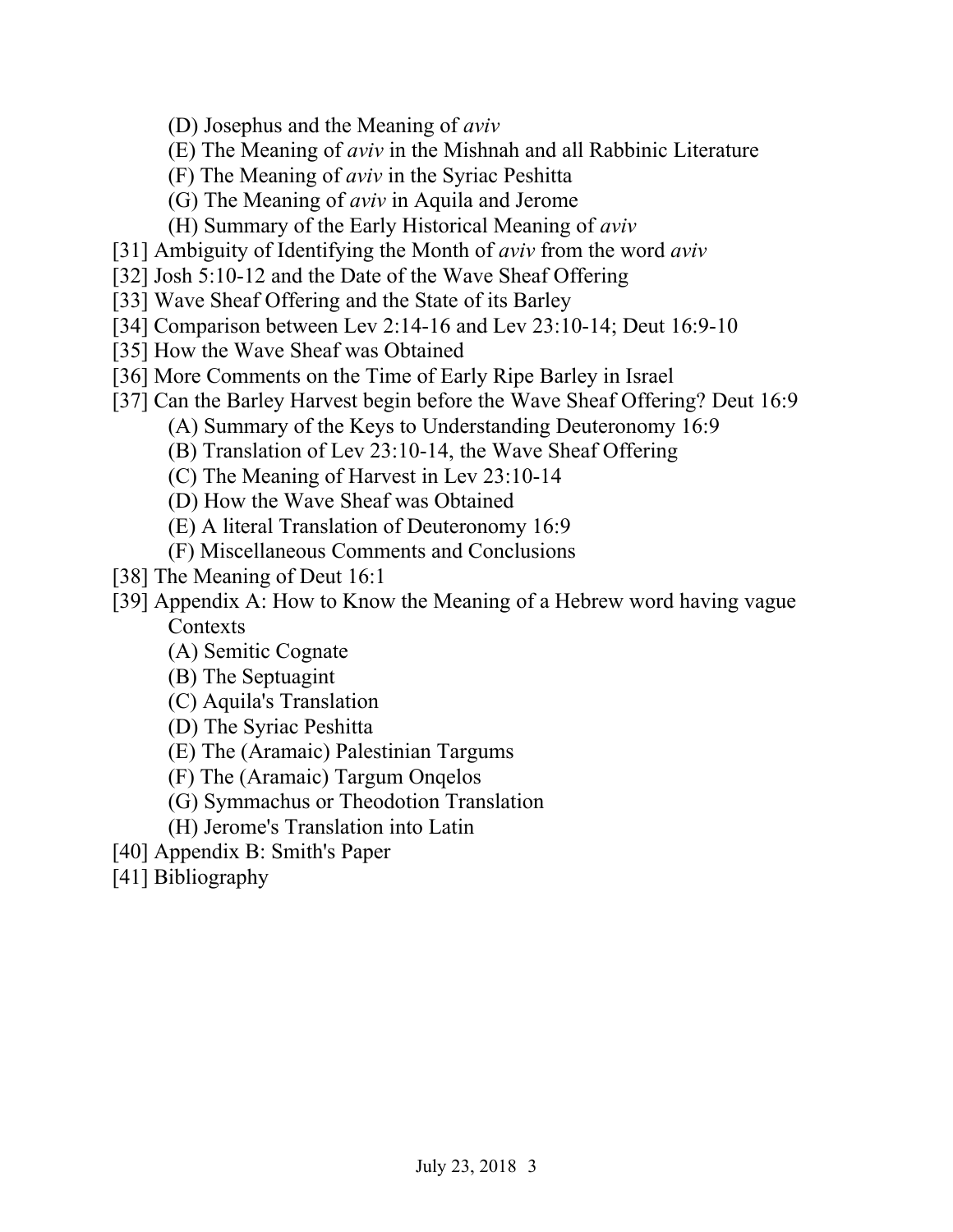# [1] General Introduction

This study is a selective extract from *Treatise on the Biblical Calendar.* It also expands on some areas where the second edition of the latter has not yet been revised. The Masoretic Text of the Scriptures (this is written in Hebrew with a very tiny portion in Aramaic) is called the Tanak.

When I began to collect information on the biblical calendar and its history in 1967, I already knew from my youth in Hebrew school that the matter was controversial among Jewish scholars, and I wondered at that time whether I would ever reach any conclusion concerning the original method of the biblical calendar. My initial goal was to collect information from a wide variety of sources in order to discover the nature of the different viewpoints on the calendar, and then to learn the strengths and weaknesses of each viewpoint. I made an effort to avoid coming to any conclusion early because I knew that once I would strongly favor one view, it would take much effort to avoid becoming biased and I might find it difficult to change if evidence began to mount in a different direction. Even today I try to maintain an openness to additional thinking on the calendar. It was not until the summer of 1981 that I did reach a conclusion on the original method of the calendar, and I did previously obtain information from various sources that favored other viewpoints. I have never stopped collecting relevant data.

It is the purpose of this general introduction to give an overview of the rest of this document without the evidence to come later. The basic outline of the biblical calendar is in Gen 1:14-18, where the lights in the heavens determine the appointed-times (festivals and the Sabbath, including the Day of Atonements).

There are six places in the Tanak where the expression *chodesh ha aviv* is used for the first month. This expression literally and fully means "month of the *aviv*", but that leaves the key word untranslated. In this expression the word *aviv* will be shown to mean "ears [of barley]", and several stages of the development of barley are included in the biblical use of this word.

In Ex 9:31 the word *aviv* refers to barley in a spread of five weeks of unripe stages during the hail plague throughout the north-south distance of Egypt near the Nile River. If it was ripe it would have already been harvested, especially in the far south, and hence it would not have been ruined, contrary to Ex 9:31-32. This is a 500-mile straight stretch, but longer if the Nile River's twists are considered. This gives a wide meaning to *aviv* as an ear of barley, and it cannot be narrowed down to one stage of growth that can be judged by some carefully worded description.

In Lev 2:14 the word *aviv* refers to any grain, not necessarily barley. Because this is in a context of offering firstfruits, here *aviv* is certainly restricted to a time in its growth when it is **edible.** In Lev 2:14 the word *aviv* is used in a context to restrict it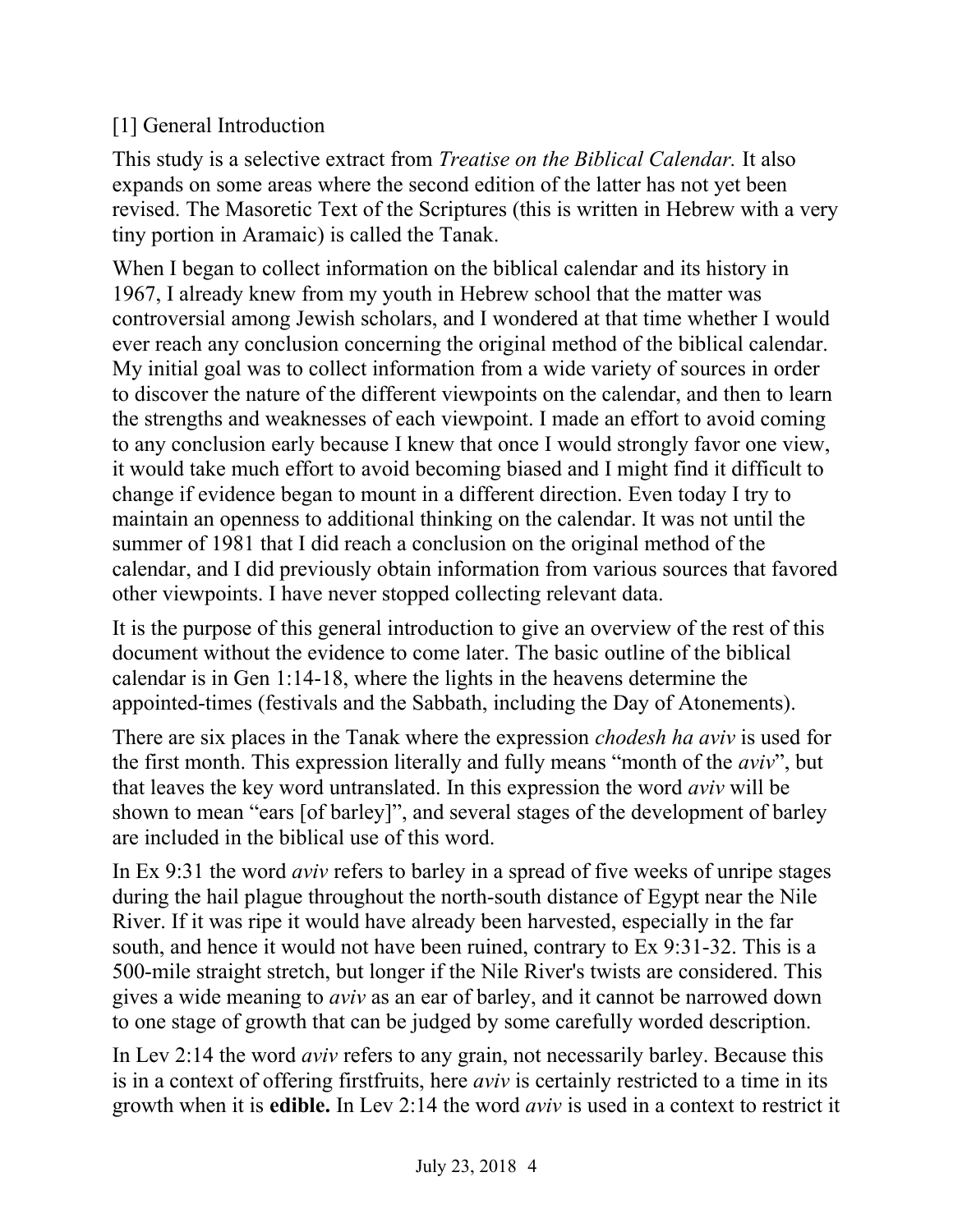down to the meaning of the Hebrew word *karmel*, which means "fresh grain [that is edible]", and this includes both unripe grain and ripe grain. In this verse there is a description of making a kind of porridge from the *karmel*.

One viewpoint is to claim that *aviv* is a characteristic of the first month, but not so narrowly defined so as to pinpoint only one month by its meaning. Another viewpoint is to claim that *aviv* uniquely defines which month is the first month. The latter view takes an indirect view of Gen 1:14, in the sense that light from the sun indirectly causes the ears of barley to gradually mature. Chapter [13] discusses some problems with this viewpoint. One problem with the view that *aviv* uniquely determines the first month is that *aviv* covers a spread of several stages in the development of an ear of barley, so that it cannot be carefully defined in order to uniquely identify only one month. If different people examine ears of barley, it is reasonable to think that they will not agree on what criteria to use as the basis to determine the first month, if they believe that such a method should be used. In any single field of barley the individual stalks are generally not in the same stage of growth at the same time, and this further makes the determination of judging the barley difficult to determine. It has been suggested by some that a random sample of stalks should be taken, and then a certain percentage in the same stage should be accepted as the state of the whole field. This illustrates the arbitrariness of subjective rules for the judgment of the barley. Another problem is that excavations in Israel show that there were different varieties of cultivated barley in ancient Israel. Modern studies in genetics show that different varieties of barley ripen at different times, so that within ancient Israel the time of ripening depends on the variety of barley that was planted. Different varieties were planted in different places.

The word *aviv* is not used in the contexts of the wave sheaf offering (Lev 23:9-15; Deut 16:9). Some people claim that the wave sheaf offering defines the first month due to their claim that the wave sheaf must attain some narrow stage in the development of an ear of barley. There are two problems with this view. The first problem is that the Tanak does not say that after the wave sheaf offering is completed, the ears in the sheaf will be eaten, nor does it refer to the wave sheaf offering as *bikurim* (= firstfruits). Firstfruits does not have to refer to a specific stage of growth, but it must be useful. Firstfruits is the first of the crop that the farmer desires to offer to the priesthood. The second problem is that the expression relating to the first month is *chodesh ha aviv* instead of *chodesh ha omer*, where *omer* is the Hebrew word for "sheaf". Clear evidence is presented below to show that the *omer* is a "bundle of stalks [that may be held up]". The implication is that the stalks are of barley because barley ripens before other grains. If a narrowly defined description of the *omer* was intended to uniquely define the first month,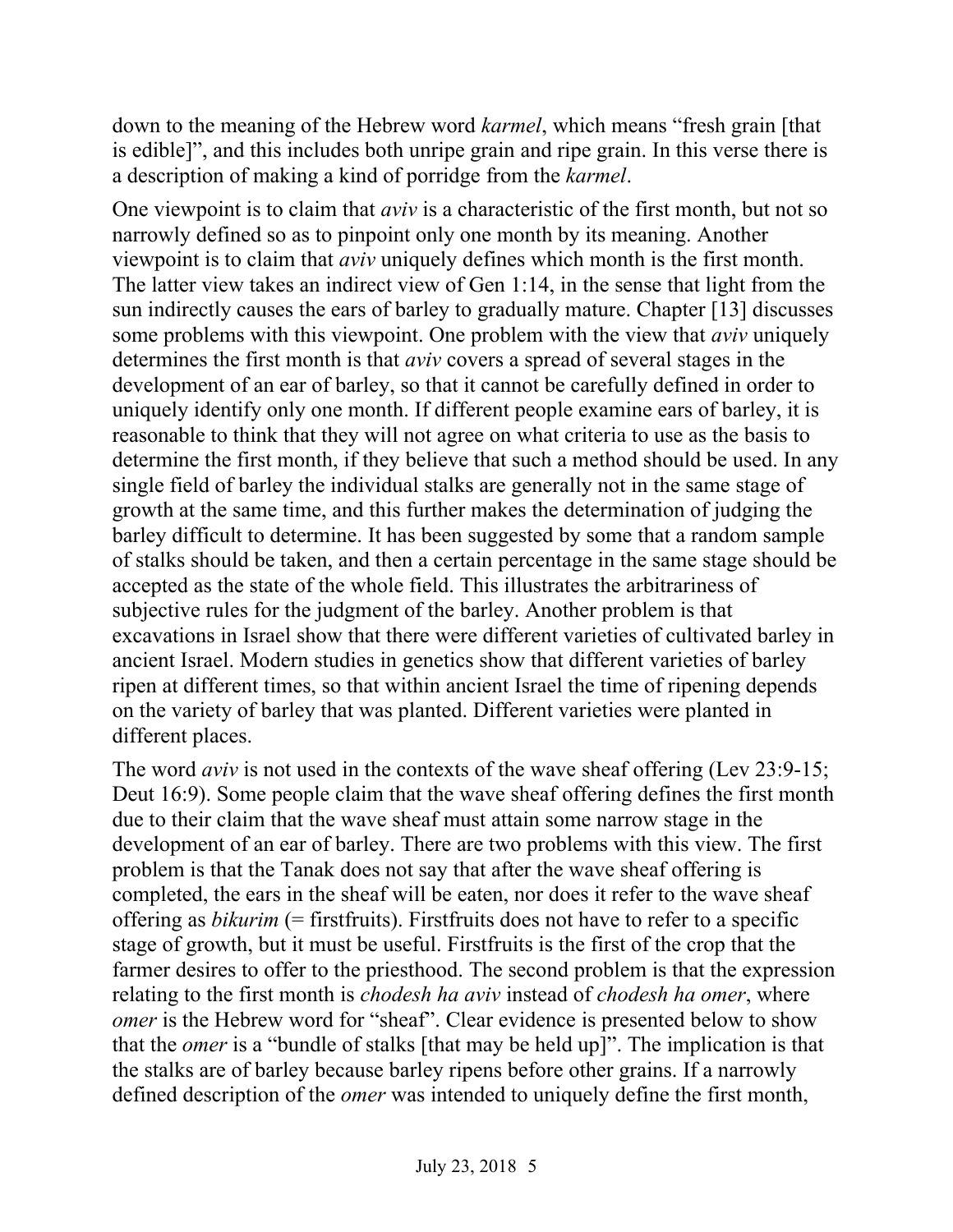then the first month would be described in this manner (*chodesh ha omer*) and hopefully more would have been said about this rather than putting the full burden on such a vague hint. Nothing in Scripture requires that the *omer* be in some specific stage of growth in order to be valid for the wave sheaf offering because the wave sheaf offering is not stated to be a firstfruits offering.

Chapter [8] discusses a biblical principle from Deut 30 that implies that barley in Israel should not determine the first month. Deut 16:1 is discussed to show that it is not a command to go out looking for *aviv*. Deut 16:9 is discussed to show that it does not prevent harvesting the new crop before the wave sheaf offering.

[2] Introduction to the Meaning of *aviv*

In order to discuss any subject, it is important to put a priority on the definition of key words. In this context an important key word is *aviv*, and this introductory chapter cannot neglect this matter. Most readers will want to grasp the essence of the matter without spending a great deal of time searching for it. For this reason the introduction will summarize and peek ahead into the most important area of this document.

The first biblical month must be determined by some event (or combination of events) that can be decided without ambiguity, so that people may know which month is the first. Such an event (or combination of events) will be called **the trigger** for the first month. The nature of the trigger must be motivated by specific Scriptures if it is to be convincing.

Gen 1:14-18 leads to the suggestion that at least one light in the sky along with an event associated with that light constitutes **the trigger** because verse 14 contains the word for *appointed-times* (this includes the festivals, and they require a calendar), and verse 14 contains the word *years*. The Hebrew word that is used six times in the Pentateuch in association with the first month is *aviv*, and some people have proposed that *aviv* is **the trigger**. The expression "month of *aviv*" is used six times as a reference to the first month. That expression does not explain itself, nor does it explain the meaning of *aviv*. There are only two other places where *aviv* is used in Scripture: Ex 9:31 and Lev 2:14.

W. Robertson Smith wrote a paper that was published in 1883, and this paper went to the heart of the meaning of *aviv*. Smith wanted to discover when in the year the hail plague occurred, which is the greater context of Ex 9:31. Smith wrote to several agriculturalists in Egypt, and he asked when the barley came to a head (= formed ears) because Ex 9:31 says that the "barley [was in] *aviv*". The bulk of his paper was explaining the response that he received from different parts of Egypt. As one moves south in Egypt (closer to the equator), the temperature gets warmer, so that it is a good guess that the barley ripens sooner and also comes to a head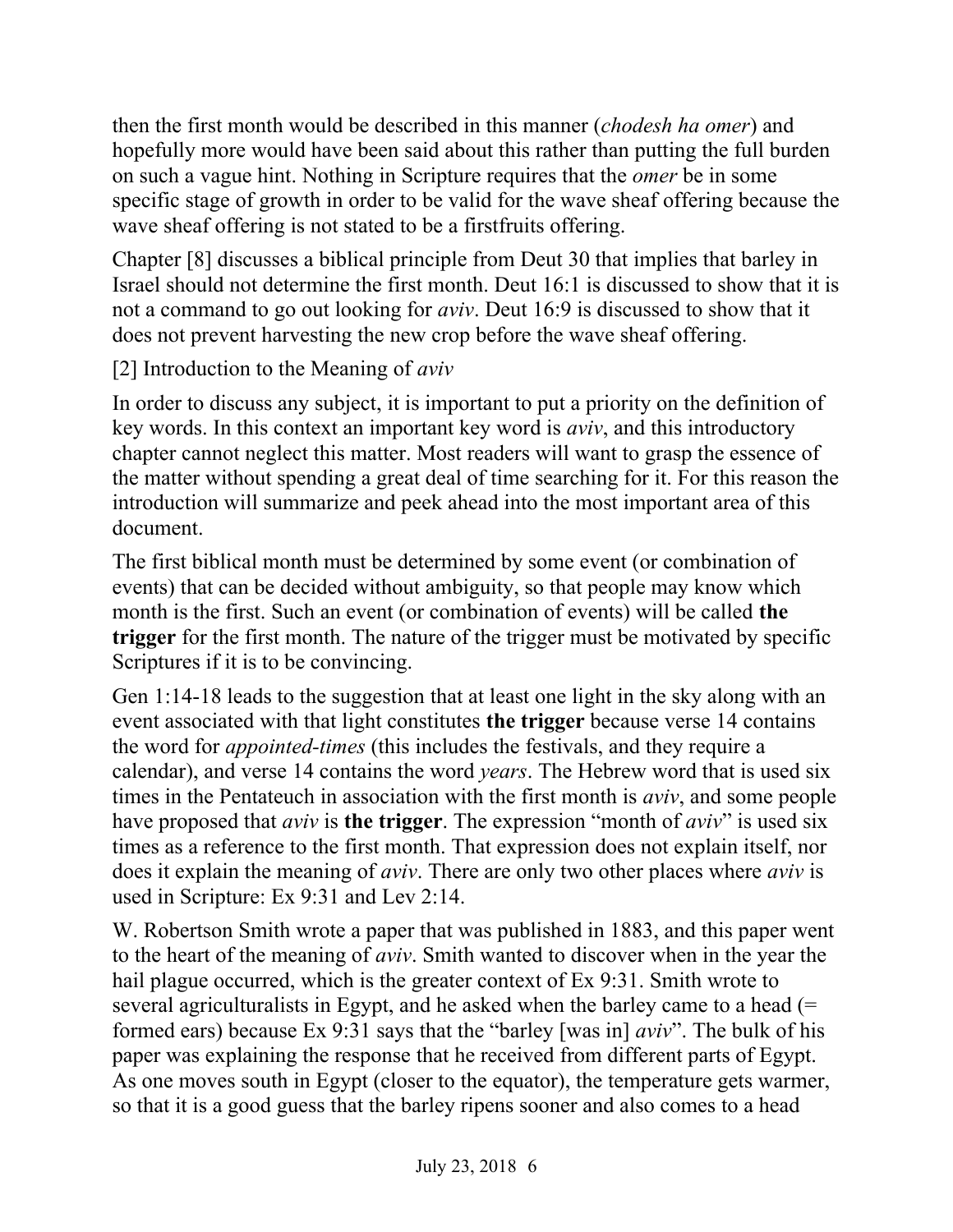sooner in the south. The basic result that Smith received is that in the most northern part of Egypt the barley came to a head and ripened five weeks later than in the most southern part of Egypt. From north to south, the ripening variation of five weeks spreads gradually. Thus Ex 9:31 and its context makes it clear that throughout all parts of Egypt where barley was grown, almost all the barley was destroyed because "the barley [was in] *aviv*"*.* Hence the meaning of *aviv,* when applied to the condition of barley, must include the whole variation of five weeks in the growth, and this time spread includes multiple stages in the ripening of barley. A full discussion of Smith's paper below will also show that *aviv* must include growth of the barley well before it gets ripe. Hence the meaning of *aviv* is not narrowed to only one stage in the ripening of barley. Archaeology along with Scripture does show the full extent of ancient Egypt in the southern direction. At the time of the hail plague, in far southern Egypt the barley was nearly ready to be harvested, but in northern Egypt the barley was more than five weeks prior to the normal harvest. Using reasonable evidence from Pliny the Elder and others, the most that can be said with confidence is that the hail plague occurred between January 15 and February 15 (Gregorian calendar), more likely toward the end of that time. Smith's paper is reproduced in Appendix B of this document and is discussed in detail later in this document.

This five weeks is a very very broad interval of time for *aviv* to uniquely constitute **the trigger** for the first month! When a new month is about to begin, since *aviv* is broad enough to include several stages in the development of barley, how would **the trigger** be defined? **Based on the hail plague, the trigger cannot be when ears of barley are ripe or nearly ripe, because it was at least five weeks before such ripening in northern Egypt at the time of the hail plague when the barley there was** *aviv***.** The condition of the barley five weeks before the heads ripen is not always the same because the weather during those five weeks affects how soon the heads ripen. There is a greater variation of temperature extremes in Israel, leading to a seven week variation in the ripening time of barley in Israel. Where in Israel would a person look for *aviv*? When the Israelites crossed the Jordan River and first entered the Promised Land under the leadership of Joshua, the first month had just begun and the only place they knew in that land was the area at Gilgal. Five weeks must include multiple stages in the development of an ear of barley. This proves that *aviv* is not suitable to be **the trigger** that provides a clear yes or no answer to whether the month that is about to begin is the thirteenth month or the first month. The context of the hail plague shows that *aviv* refers to the ears of barley that include at least five weeks of stages of the development of these ears under conditions in Egypt. Briefly, *aviv* means ears, but without specifying a botanically precise time in their development. Once the ear is destroyed, it will not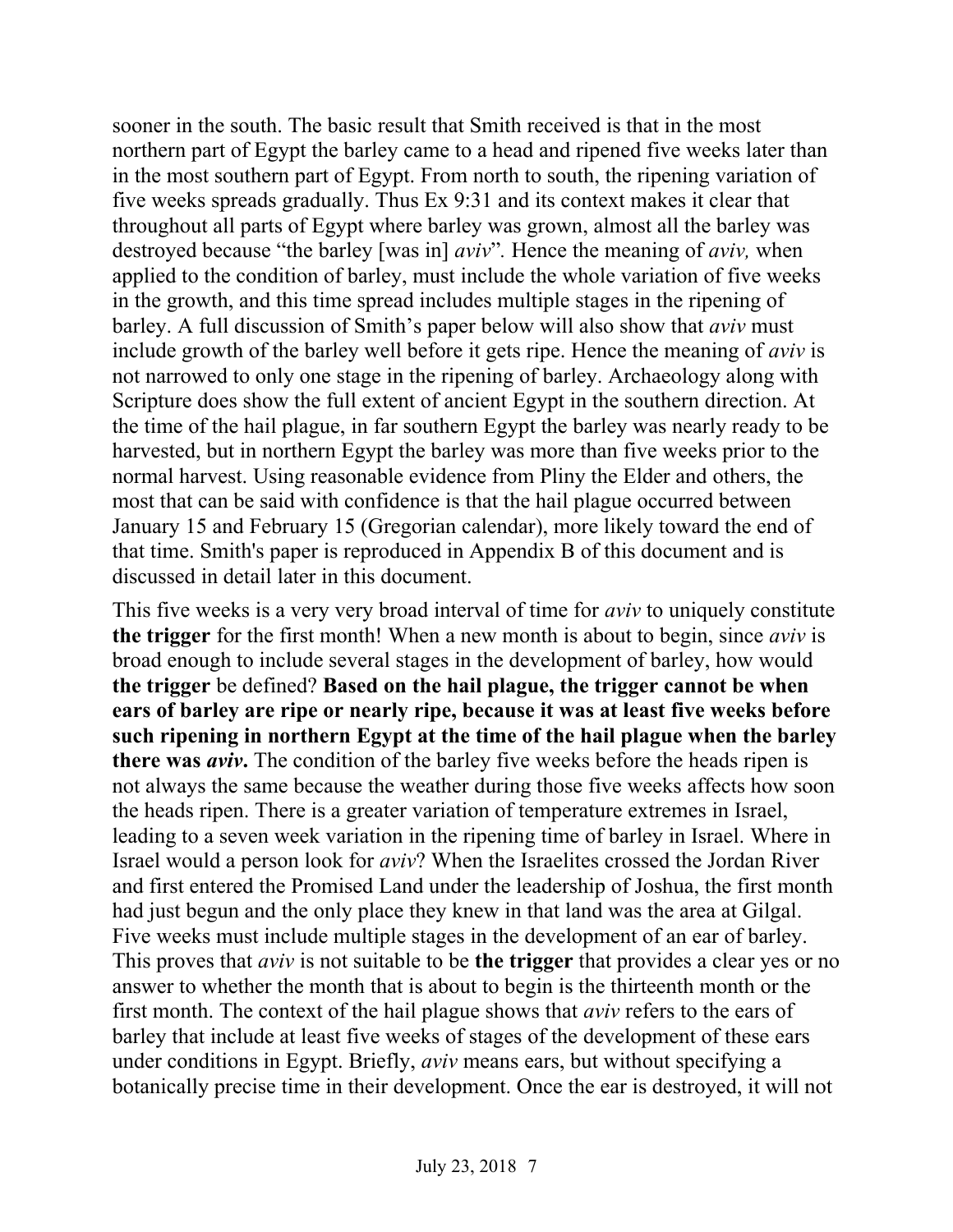grow back.

Ex 9:31 has the word *aviv* and the context defeats the use of *aviv* as being a suitable trigger to provide a clear yes or no answer concerning when the first month begins.

The only other candidate Scripture that remains to be discussed with the word *aviv* is Lev 2:14. This verse contains a few Hebrew words that require discussion for a proper understanding. Then the wave sheaf offering remains to be discussed.

[3] Psalm 133 shows Calendrical Unity via the Authority of the Aaronic Priesthood

Ps 133:1, "A song of the upward-steps, by David, Behold how good and how pleasant [is the] dwelling of brothers, yes-indeed in-unity."

Ps 133:2, "[It is] like the good oil upon the head, descending upon the beard, Aaron's beard, descending upon the edge of his garments."

Ps 133:3, "Like the dew of Hermon descending upon the mountains of Zion, because there YHWH commanded the blessing of life forever."

Preliminary to discussing verse 2, some mention of the high priest is relevant.

Lev 21:10 begins with the Hebrew *v-ha-cohan ha-gadol*, which literally means "and the priest the great", which is commonly translated "the high priest". The Hebrew word *gadol* means "great" and it shows greatness in authority. The authority of the high priest is seen in Lev 21:10, "And the high priest among his brothers on whose head the anointing oil was poured, and [hence] whose hand [= symbol of authority] was filled to put on the garments, shall not uncover his head nor tear his garments".

Verse 2 mentions Aaron, the first high priest, who thus represents the Aaronic priesthood (Levitical priesthood). Anointing with oil upon the head bestows authority on the priest (Ex 28:41; 29:7-9; 30:30; 40:13-15). This is saying that dwelling in unity is like the oil of authority upon the Aaronic priesthood, because unity can only come about if the priesthood properly teaches the law (Lev 10:8, 11; Mal 2:7) and signals the beginning of each month through their blowing of the two silver trumpets (Num 10:1-2, 8-10). Only then can there be spiritual unity, and with individual spiritual growth, the ideal outcome of this will be the blessing of eternal life (note Ps 133:3). The appointed-times, the days of holy convocation, were indirectly announced by this priesthood at the beginning of the first and seventh months. This was a means of promoting unity in collective worship and unity of the days of holy convocation. There could be no opposing opinions and disunity concerning the day of the beginning of a month because of the authority of the high priest to achieve unity. This priesthood that was used to achieve unity was only given residence within Israel (Num 35:2-8).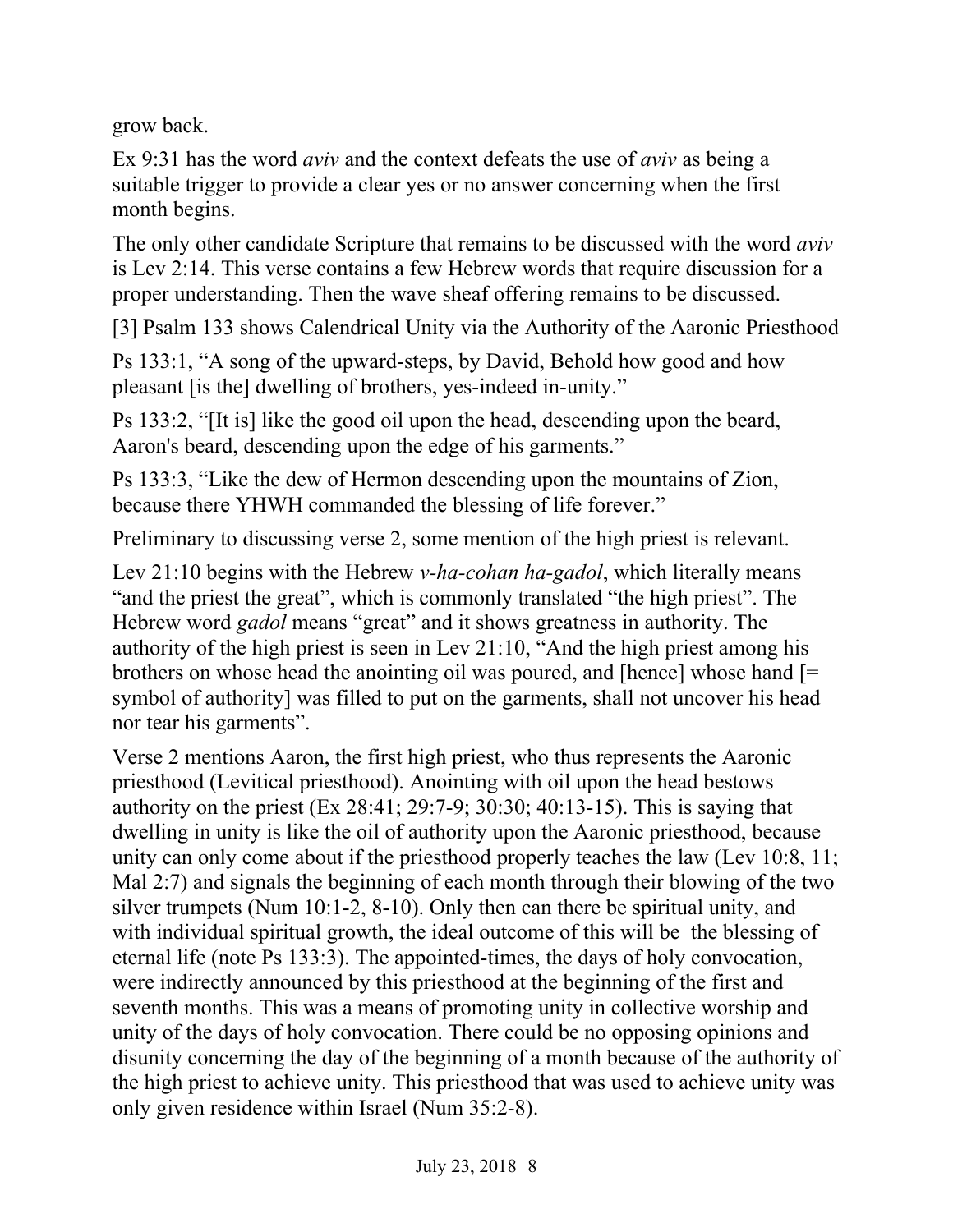To speak of pleasantness in unity, as seen in verse 1, implies a mental peace that can only come by willing agreement with the decision of the priesthood (Ps 133:1- 2). If knowledge to achieve spiritual unity is attained, it should produce uniformity in recognizing the days of holy convocation, the appointed-times.

Through the symbol of oil, Psalm 133 shows calendrical unity through the authority of the Aaronic Priesthood. Verse 1 shows that this unity is good and pleasant.

**Positive evidence that calendrical unity was only to be achieved through the authority of the Aaronic priesthood does exist in Ps 133. In that psalm the unity of the brethren was to be achieved through the anointing oil upon Aaron's beard, which symbolizes the bestowing of authority upon that priesthood to bring about unity. This authority would be contradicted by some body of non-priests who would attempt to direct priests concerning the appropriate time to blow the two silver trumpets and declare which month is the first.**

[4] Biographical Sketch of Josephus and General Evaluation of his Writings

Josephus was a Levitical priest who lived in Jerusalem and whose life spans 37 to c. 100. He is a witness for what happened in Jerusalem in the decades before the Temple was destroyed in 70. When the war between the Jews and the Romans broke out in 66, he became the leading Jewish general outside the city of Jerusalem. Within a year he was taken captive by the Romans, and then, from the walls that surrounded Jerusalem, he delivered speeches to the Jews urging them to surrender. Thus he was considered a traitor by the Jews, and he avoided subsequent contact with Jews to avoid being assassinated.

Having studied much of what Josephus wrote and having read widely on how scholars perceive his reliability and his writings, I will now summarize some of my thoughts on Josephus. The following emphasizes where he is biased in his writings.

(1) Josephus goes out of his way to exaggerate and boast about his own abilities in intelligence and knowledge of Jewish and biblical matters. He never claims to have any particular knowledge of mathematics or astronomy.

(2) Josephus goes out of his way to exaggerate and boast about the accomplishments of the Jewish people through history.

(3) Josephus portrays the actions of the Roman generals Vespasian and his son Titus in a manner that makes them appear more virtuous than reality. These men provided for the needs of Josephus at the expense of the Roman taxpayers. He returns their favor by modifying history in their favor. Both of them became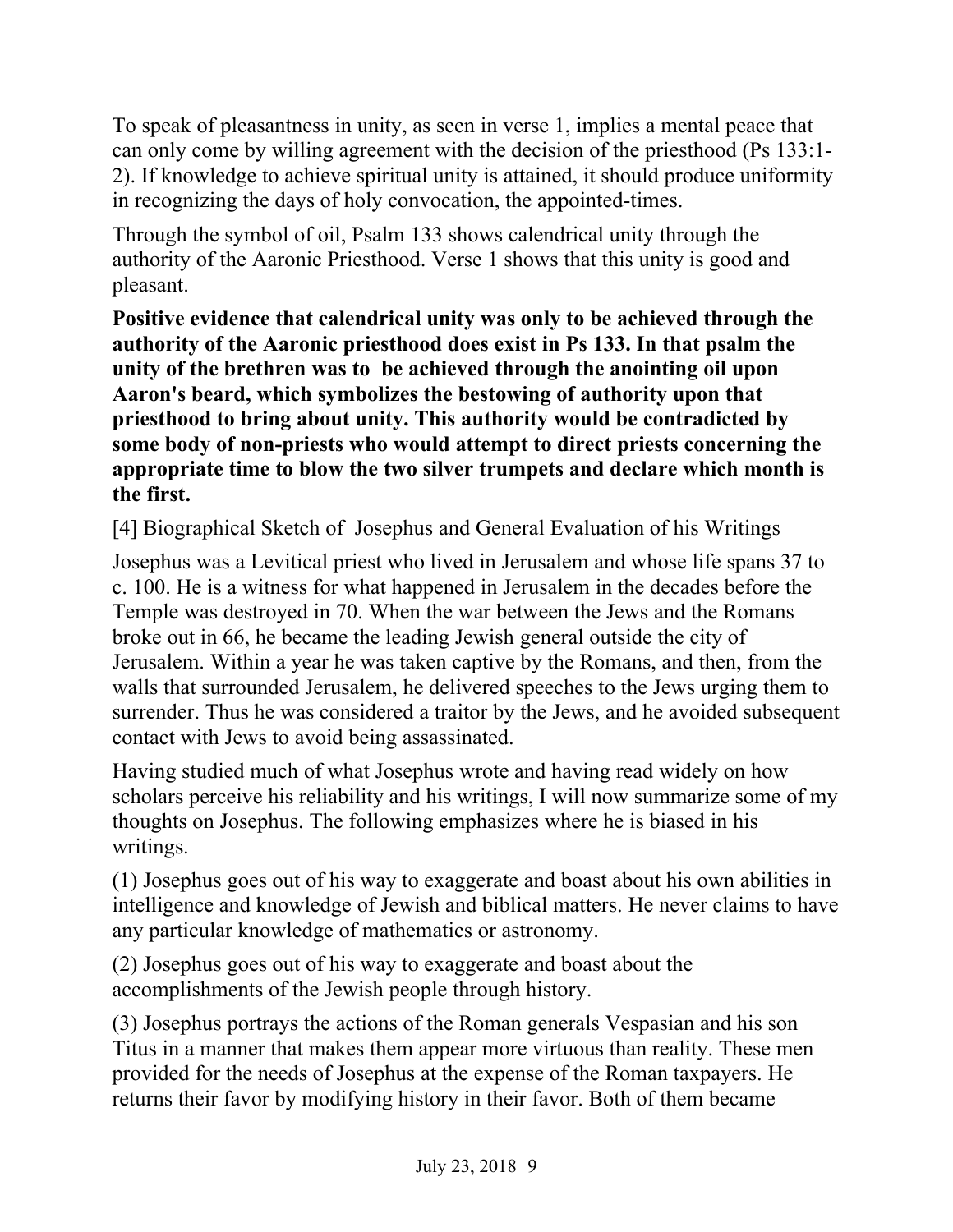emperors.

(4) The primary audience for the writings of Josephus is the nobility in Rome whose culture included the Greek language and famous Greek writers and themes. He is writing to them and with their definitions of terms in his mind. Josephus is biased toward the thought process and appeal of this audience. To common people in the capital city of Rome, the primary language was Latin. Some people besides the well educated minority in Rome also understood Greek.

(5) On page 445 of Deines, he gives the following careful translation of Josephus's Life 12, "In the nineteenth year of my life I began to lead a public/political life, whereby I joined with the program of the Pharisees, which is comparable to that which the Greeks call stoicism." The sweep of the life of Josephus shows that he was a political opportunist, and in Life 12 he wrote that at the age of 19 he decided to follow the program of the Pharisees. It is reasonable to conjecture that he was not a fully recognized Pharisee because he did not personally comply with all the requirements necessary for that. Thus his wording is merely that he decided to promote its principles. In Jewish doctrinal matters, we should expect Josephus to be biased toward the views of the Pharisees.

(6) At the end of Varneda 1986 there is a list of about 100 Scripture references along with corresponding locations in the works of Josephus where he distorts the biblical account. Louis H. Feldman has written extensively about many of these distortions in a variety of publications, and he attempts to explain them with the excuse that Josephus is trying to make the biblical heroes appear as ideal Greek heroes. Josephus is less concerned about biblical accuracy than he is with making Jewish history appealing to the Roman nobles who favor Hellenistic norms.

(7) For matters that pertain to things that happened before the birth of Josephus, there were many writings that claimed to be historical in nature, concerning the Jews. Josephus picked whatever he wanted from these writings and used them for his purposes. Whenever there seems to be a desire to quote Josephus for some purpose, it is necessary to review the above list of biases in order to help to understand any possible way in which Josephus might be less than reliable.

(8) Scholars see no need to reject all of the writings of Josephus merely because there are biases in his writings. They seek to understand his biases so that they may evaluate where to accept and where to reject what he wrote. He is a mixed bag and must be read with caution and evaluation. There is no need to completely avoid him merely because some of what he wrote is not trustworthy.

(9) There is nothing in his writings to suggest that he ever visited Judea after he arrived in Rome upon the defeat of the Jews in 70. Hence his news about Jewish leaders and Jewish politics in Judea and Galilee after the Temple was destroyed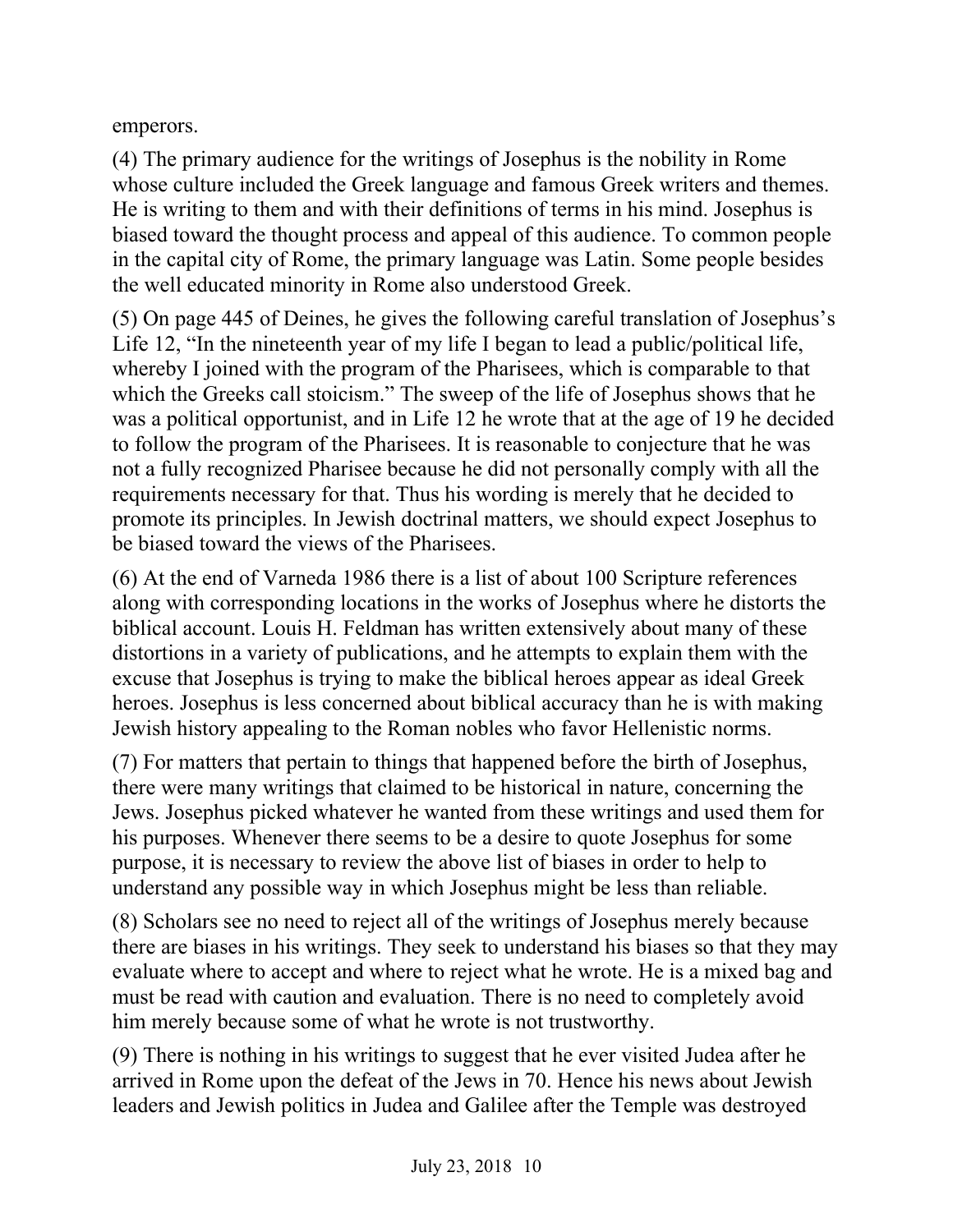was meager and late. He published his Antiquities in 93/94, which is 23 years after the Temple was destroyed. The power struggle between the Pharisees and the Sadducees would have been completed by that time, and Josephus would have had some sketch of the result.

[5] Control of the Temple, and thus the Calendar, in the Early First Century

When studying the history of the calendar whose roots are embedded in the Tanak, and then continuing onward into history, one encounters writings from the New Testament, from Philo of Alexandria, from Josephus, and from rabbinic literature. Then the reader is faced with the problem of determining whether all the statements one finds in these sources are historically true. There is a huge time gap from the fifth century BCE when Ezra and Nehemiah lived to the first century environment of the New Testament. Josephus was born in 37 CE, and while he wrote about events in prior centuries, his sources from that time are not subject to independent checks for accuracy. Undoubtedly there were elderly folk who could give him personal recollections from the decades prior to his birth. Due to the difficulty in verifying information in Josephus from before the first century, our attention from his writings will be confined to the first century.

# (A) Primary Sources of History in the early First Century

In analyzing who controlled the Temple before the war between the Romans and the Jews broke out in 66, the major primary sources are the New Testament and Josephus, and the question of whether the rabbinic texts that begin with the Mishnah (c. 200 CE) are to be properly accepted as primary sources deserves some initial brief comment. From the destruction of the Temple in Jerusalem in 70 CE to the publication of the Mishnah c. 200 CE is 130 years. While the authors of the New Testament were personal witnesses of what they wrote (though Mark and Luke received their information from others who were personal witnesses) and Josephus was a personal witness beginning about the middle of the first century, the Mishnah was not set into its written form by anyone who was a personal witnesses of events before 70 or who personally knew anyone who was such a personal witness. Except for some relatively few apparent borrowings from the Megillat Taanit (published c. 120 though much of it came from earlier times), it is not known how the infrequent historical statements, dating from before the destruction of the Second Temple, that are found in the Mishnah and later rabbinic texts, found their way into those texts. Did they come from written sources, from vague legends, or from the imagination of the authors? Priests had no need to write the details about what they did because it was a continuum of learning firsthand from generation to generation. Josephus wrote about the fire in the Temple as it was destroyed, and only a few written items survived the fire.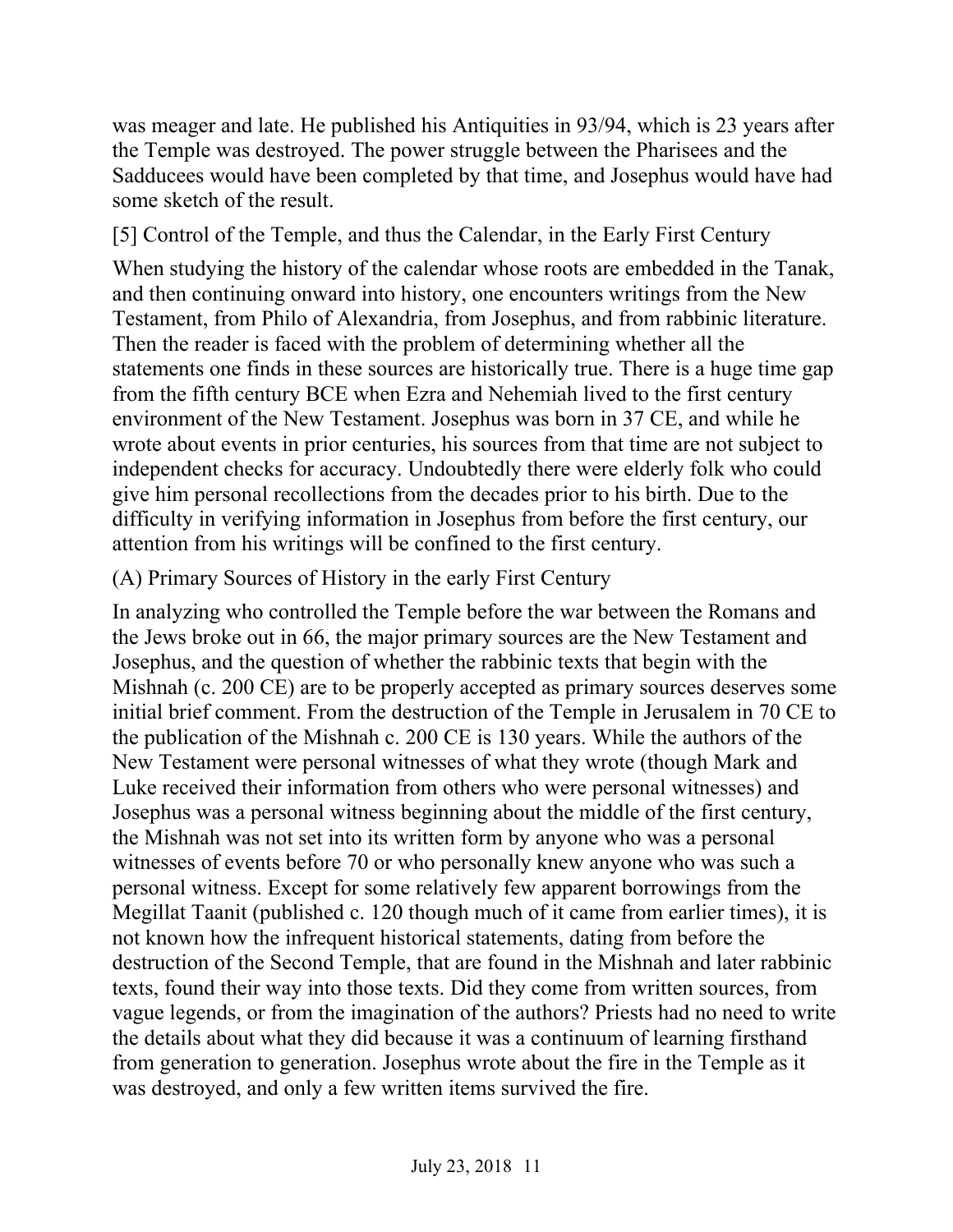By comparing certain statements in the New Testament, Josephus, and the rabbinic texts with one another that relate to authority in Judea during the first century before 70, and by supplementing this with a few remarks from the Roman historians Tacitus and Trogus, we can make a reasoned evaluation on whether the use of the Mishnah and later rabbinic texts are reliable as a historical source of events from before 70. In any case, the Mishnah falls short of being a primary source because it was not put into published form close to the time of the events we seek (before 70 CE), and we have no record of any primary sources that it utilizes except for the Megillat Taanit, which is only a very condensed skeleton of some events, and which was completed c. 120.

In the present discussion our interest lies in which Jews controlled the Temple services, especially during the first century before the war began in 66. The New Testament mentions the high priest, chief priests, Sadducees, Pharisees, and scribes. Josephus mentions these groups also, but adds the Essenes and the zealots. Since the latter two groups are never mentioned in the New Testament, they should be dismissed as candidates for having control of the Temple in the 70 years before its destruction.

(B) Branches of Modern Judaism relate to evidence on this Issue

Jewish scholars are biased in their writings and opinions, and it is important to address this in order to warn the reader concerning the literature on this subject. Scholars may be grouped based on their personal religious affinity, and this is sometimes reflected in their writing even though they may carefully avoid telling the audience their religious outlook.

Modern Judaism is divided into many groups, but these may be roughly categorized into four divisions based upon their attitude toward the Pentateuch and the Talmud. My summary is somewhat oversimplified and it pertains to the culture within the United States rather than modern Israel, but growing up as a Conservative Jew in New York City and having a grass-roots feel from personal contacts, in my opinion it is not very far off base. Certainly not all individuals within these groups conform to the characteristics to be described next, but these characterizations do approximately reflect the historical development of these divisions and the views of some major scholars from these groups. Jewish laymen sometimes tend to be more idealistic and less studied in the details of their religion, so that many of them are less likely to fit the broad description than the knowledgeable students and scholarly representatives. In discussing these divisions, the major emphasis will be on their attitude toward the law of Moses, and that is the reason for limiting the discussion to the Pentateuch within the Tanak. All of the divisions of Judaism consider the entire Tanak to be a sacred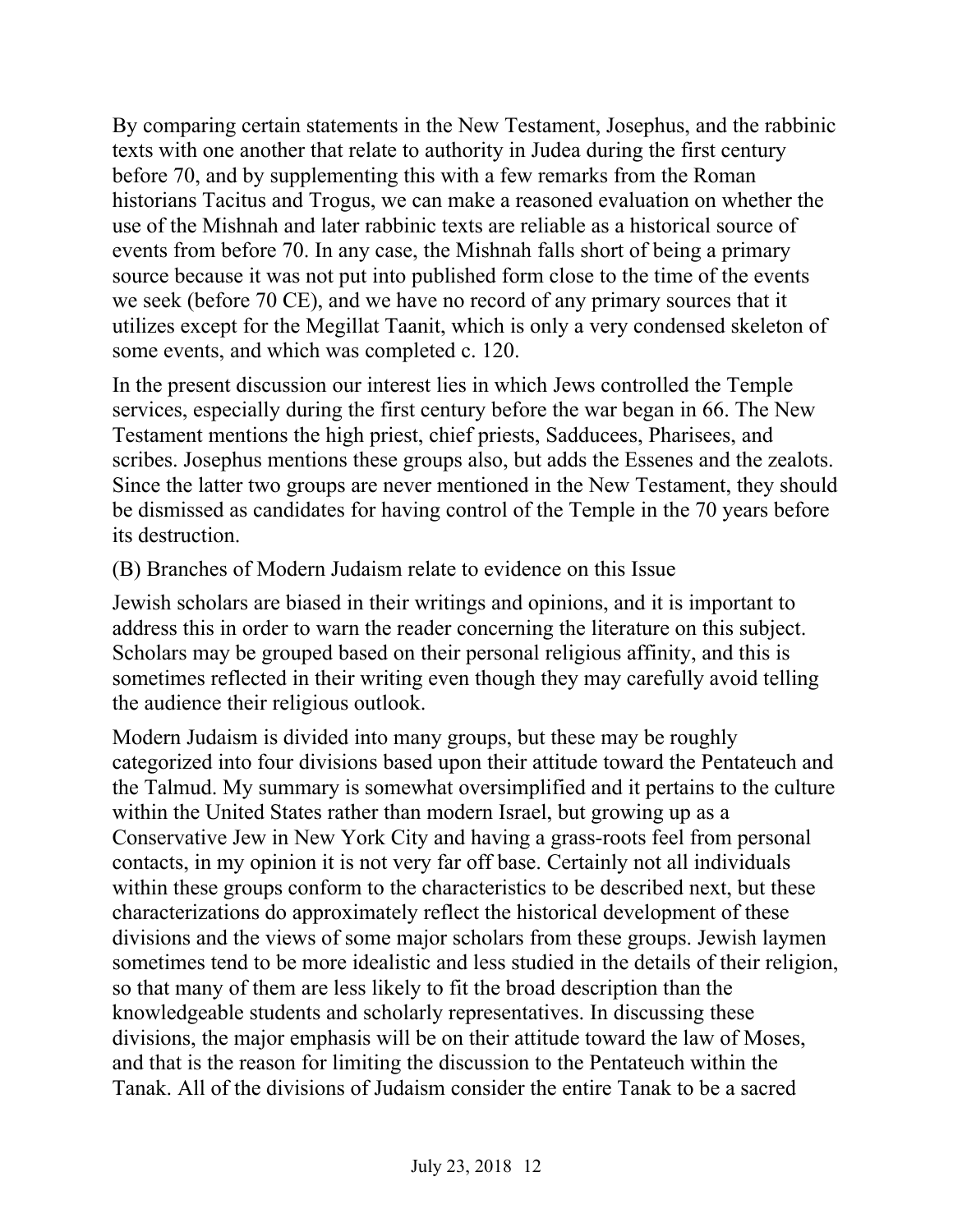document of their religion.

The first division is Orthodox Judaism, which treats both the Pentateuch and the Talmud as inspired, and accepts the laws of the Pentateuch as they are interpreted in the Talmud. The second division, Conservative Judaism, treats both the Pentateuch and the Talmud as sacred documents of their faith, but regards common views of archaeological interpretation as well as secular history and biblical textual criticism as valid sources for occasionally modifying their reliance on the Pentateuch and the Talmud as representing correct history. Adherents of Conservative Judaism tend to be less strict in their observance of the laws than Orthodox Jews, and their knowledge of the Talmud (excluding Conservative scholars) is typically significantly less than that of Orthodox Jews. Adherents of Conservative Judaism generally do not accept the legal interpretations of the Talmud to be authoritative in theory or in practice in their lives. The third division, Reformed Judaism, treats the Pentateuch as a sacred document, but not the Talmud. Reformed Jews regard the laws of the Pentateuch to be interpreted figuratively or allegorically, and to be applied in a changeable way according to the times. From a literal standpoint Reformed Jews are the least observant of the laws of the Pentateuch. Reformed Jews do not regard the Pentateuch as depicting correct history. The fourth division, Karaite Judaism, treats the Pentateuch as inspired, but the Talmud is not considered to be a sacred document. Karaites interpret the laws of the Pentateuch in a literal way, and they are strict in observing them. Karaism is the smallest of the four divisions in numbers of adherents, and their interpretation of the laws is not uniform amongst themselves. Orthodox Judaism and Karaite Judaism both represent Jewish fundamentalism, but the latter discard Talmudic interpretation.

It is to be expected that a scholar who was reared in Judaism will be biased toward the Talmud according to that rearing. Only Orthodox scholars will be heavily motivated to treat the Talmud as representing true history, although a minority of Conservative scholars will write in such a fashion that they will often appear to masquerade as Orthodox Jews. If one examines a book, a paper, or an article in an encyclopedia that was written by an Orthodox Jew, one can expect that author to use the Talmud heavily as accurate history. All Jewish scholars will downplay the New Testament. Within their writings, Jewish scholars very rarely label themselves according to their specific Jewish upbringing, but the reader who examines their works can usually decide whether or not each one appears to favor the Orthodox position. It is important to make some judgment about an author's position because bias plays a role when the reader is trying to determine which position represents correct history. It is possible to use certain criteria in order to judge whether it makes sense to treat the Talmud as inspired, which is the accepted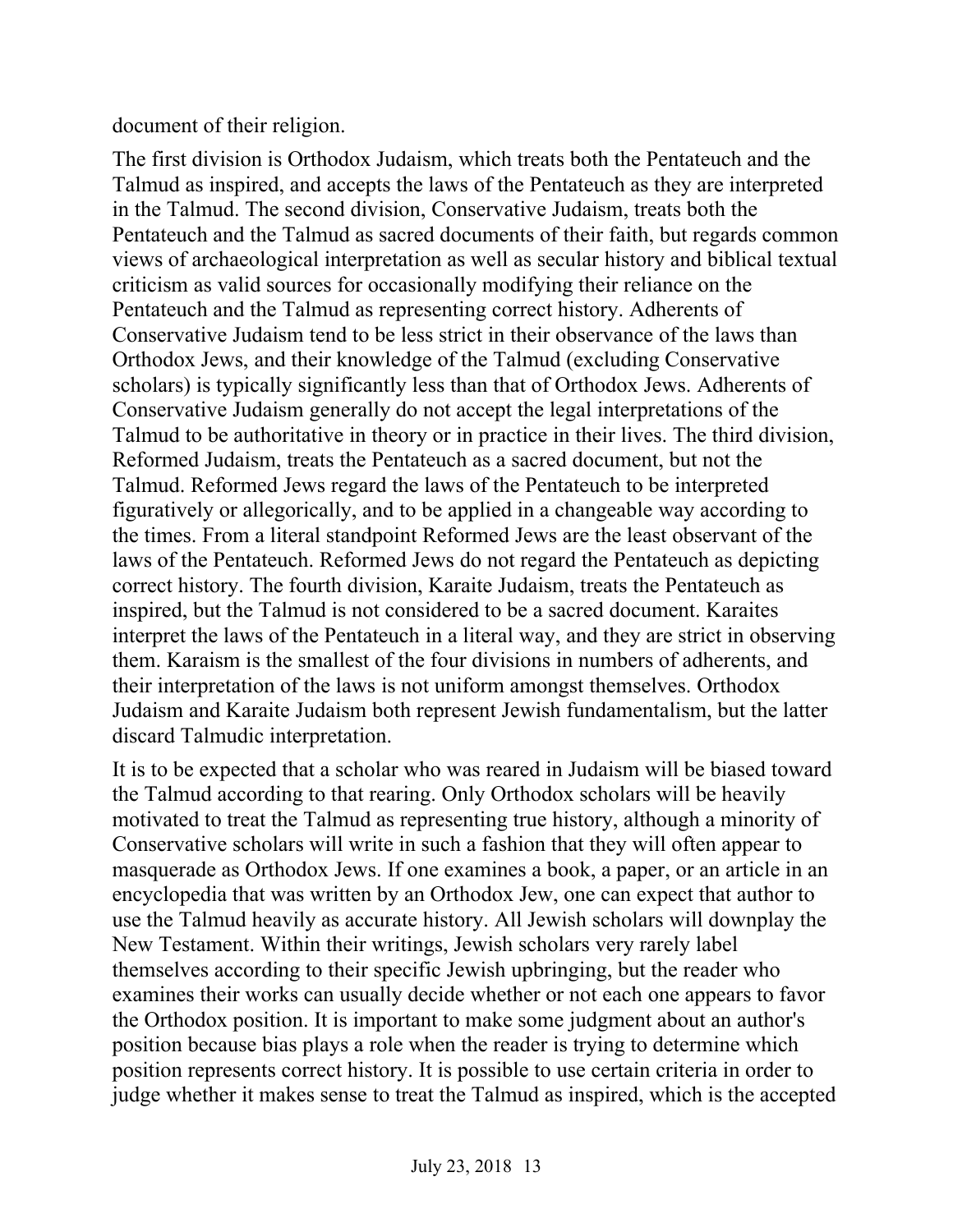position of Orthodox Jews.

If two laymen are debating an issue and one of them uses an opinion by an implicit Orthodox Jewish scholar while the other uses a differing opinion by a Conservative Jewish scholar, the two laymen will not be able to agree because the sources that they each favor are in disagreement. That is the reason why it is so important to go back to the primary sources and discuss the place of the Talmud for historical purposes before the Temple was destroyed. After this is done and after the bias of a scholar is identified, one will know how to weigh that author's writings.

(C) The New Testament as a Primary Source

The writers of the New Testament were convicted to motivate its readers to seek eternal life according to the faith they had come to accept, but except for Paul who declared himself to be a Pharisee (Acts 23:6; 26:5; Phil 3:5), there is no clear evidence that they were personally biased for or against the Pharisees compared to the Sadducees in the subject of who controlled the Temple. Josephus devoted more personal attention to the politics of the groups and was involved in politics, so he should be expected to be far more biased than the writers of the New Testament. The rabbinic texts are not primary sources for events from the first century and earlier. From these considerations it should be clear that the most important primary source of historical information from before the Temple was destroyed in 70 CE is the New Testament, so this will be discussed first.

Obviously, favoring one primary source will produce conclusions that are biased toward that source. Any author who arrives at conclusions has no choice but to favor some source after giving reasons. Both Sadducees and Pharisees are condemned in the New Testament in the sense of having incorrect teachings (Mat 16:6, 11-12). Thus, according to the writers of the New Testament, one cannot look to either of these groups as having the original biblically correct understanding of some particular teaching of the Tanak merely because of the label *Sadducee* or *Pharisee* attached to the doctrinal opinion.

(D) Many of the Scribes were Sadducees. Mat 23:2 and Moses' Seat

Luke 20:27 [NKJV], "Then some of the Sadducees, who deny that there is a resurrection, came to [Him] and asked Him,

Luke 20:28, saying: 'Teacher, Moses wrote to us [that] if a man's brother dies, having a wife, and he dies without children, his brother should take his wife and raise up offspring for his brother.'" [Speech continues through verse 33]

Luke 20:34 [Response to the Sadducees], "The sons of this age marry and are given in marriage." [Speech continues through verse 38]

Luke 20:39, "Then some of the scribes answered and said, 'Teacher, You have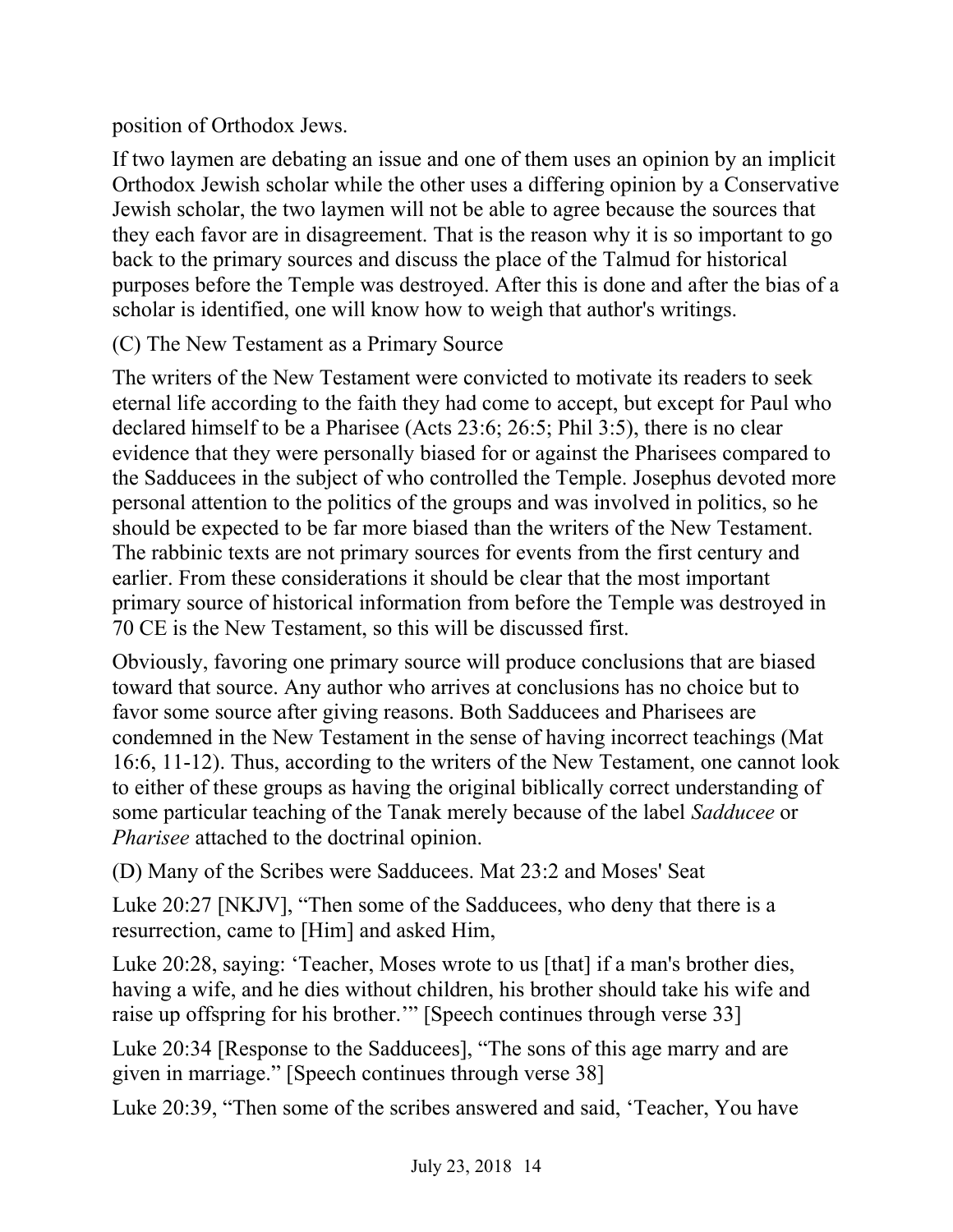answered well.'

Luke 20:40, But after that they dared not question Him anymore."

From verse 39 it is clear that scribes had been there all along, and from verses 27 and 40 it is clear that these scribes were Sadducees. In fact the Sadducees would not have asked Him this sensitive question if Pharisees had been present because that would have immediately sparked a heated debate between the two groups over their difference on this issue.

Acts 23:9 makes it clear that some scribes were Pharisees. Hence scribes included some Sadducees and some Pharisees.

On page 22 of Bar-Ilan we find the following paragraph: "Most of the scribes of the end of the Second Temple period whose genealogy is known were priests: Yosef (T. Shabbat 13:11), Yohanan (P. T. Maaser Sheni 5:4, 56c), Beit Kadros (T. Menahot 13:19), Josephus and others. It is clear that during the time of the Temple, priests, some of whom were scribes, used to manage the Temple property, contributions and gifts in addition to annual tithes (Neh 13:13; T. Shekalim 2:14- 15; Josephus, War 6:387-91). The Temple as the official cultural-religious center was also the center of the knowledge of reading and writing, and because of that the priests in charge of the Temple were evidently responsible for the preservation of the Tora, its copying in general and the scribal profession in particular." Thus in the view of Bar-Ilan, a historical expert in the realm of scribes and priests in the first century, we see the priests in charge of the Temple and the scribes heavily represented by priests. Some writers have been unaware of the representation of priests among the scribes and have given a distorted picture of Mat 23:2.

Acts 5:17 [NKJV], "Then the high priest rose up, and all those who [were] with him (which is the sect of the Sadducees), and they were filled with indignation." This shows the chief priests to be included within the Sadducees at that time, although it is unclear how many Sadducees might be from outside the priesthood, if any. Although this statement is neither comprehensive nor precise concerning the makeup of the Sadducees, it roughly approximates the Sadducees with priests, especially chief priests.

There is one other means of corroborating this understanding of the Sadducees. That is, there are a number of examples in the rabbinic texts where the context explicitly mentions the word *Sadducee* or *Boethusian,* and the nature of what this person does clearly indicates that the person is a priest or a high priest. It appears that the rabbinic literature expects the reader to associate the words *Sadducee* or *Boethusian* with a priest without making such a general statement. On page 210 of Rivkin 1969, he wrote, "However, the Tosefta employs this formula [language of a controversy between Sadducees and Pharisees], but substitutes the Boethusians for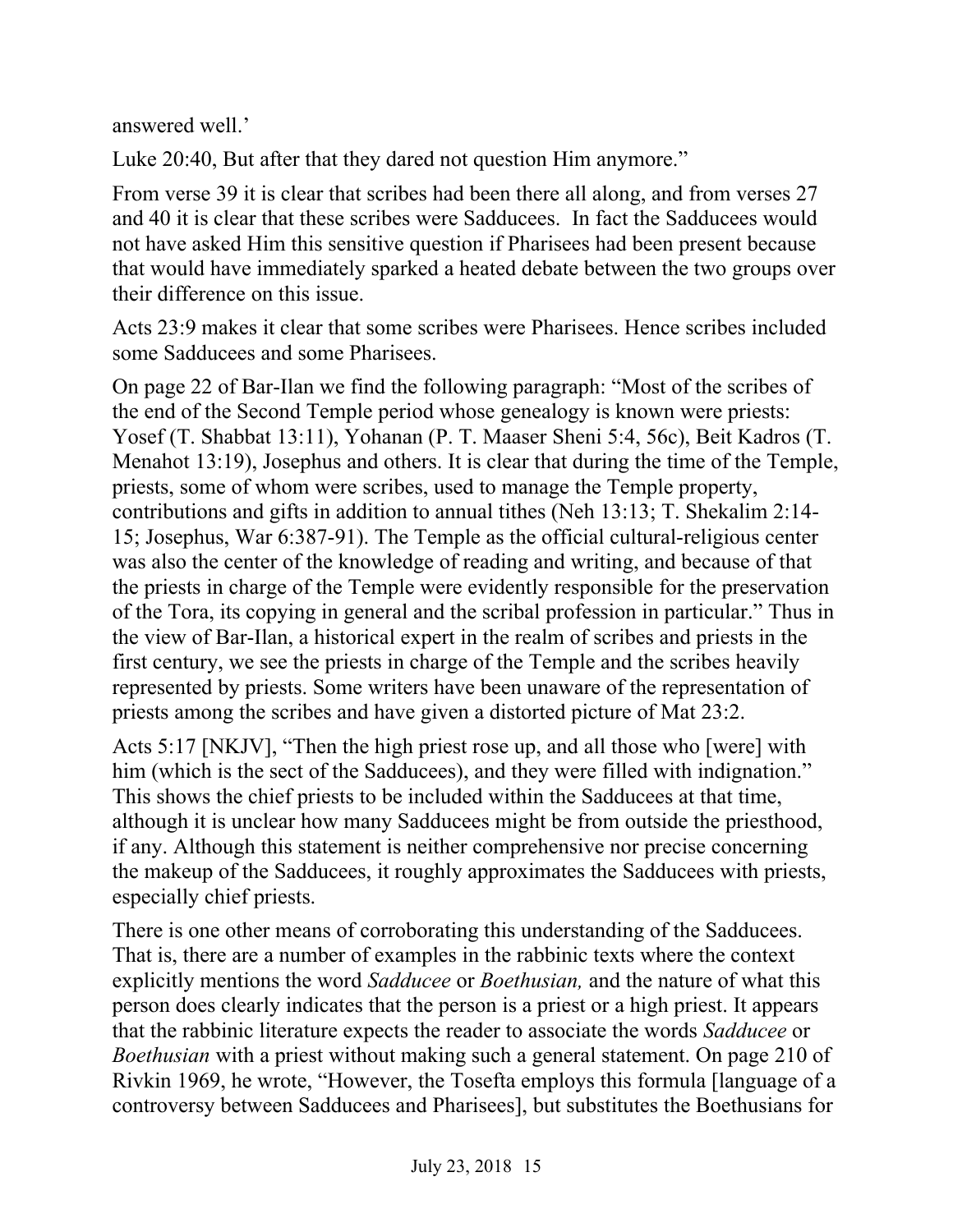the Sadducees. The terms may nonetheless be considered synonymous, for the identical position taken by the Boethusians in the Tosefta texts is that attributed elsewhere in the tannaitic literature  $\mathfrak{f} =$  rabbinic literature by the Tannaim, i. e., before c. 250] to the Sadducees." On pages 212, 213, and 227 Rivkin gives examples where a Sadducee or a Boethusian is mentioned, and the person's activity makes it obvious that this is a priest. Josephus mentions several men of the lineage of Boethus who became high priests, so that when the term Boethusians was originally used, it referred to a subgroup of the priests.

Thus, when we see Mat 23:2 [NASB], "The scribes and the Pharisees have seated themselves in the chair of Moses", the scribes are mentioned first, and they have a major representation from among priests, which were seen to be closely equated with or within the Sadducees. Hence Matthew is not excluding the Sadducees from Moses' seat, and the mention of Scribes (which includes Sadducees) comes first. There are three primary biblical functions of the Levitical priesthood. The first concerns the performance of the sacrificial system including personal counseling with those who bring sacrifices for personal reasons (such as to atone for their sins) and rituals at the sacred altar for the holy days, the Sabbaths, the new moons, and the daily sacrifices. The second concerns teaching the law to the people, which is shown in Mal 2:7 and Heb 7:11. The third concerns the prominent role of the priests and Levites throughout the court system of Israel according to the law of Moses (Deut 17:9; 19:17; 21:5). Thus the priests were to officiate at the holy altar, teach the people, and judge legal cases.

Let us consider the meaning of "Moses' chair or seat" from Mat 23:2. Moses did have the supreme role in the first primitive court of one judge in Israel. In Ex 18:13-26 we see the role of Moses as the civil judge rather than in the role of communicating the law to the people. Ex 18:13 has the expression "Moses sat to judge the people". This sitting implies a chair or seat of office for judging. The Hebrew word *shaar*, Strong's number 8179, is normally translated gate, but it sometimes means "court". Deut 16:18 [NKJV], "You shall appoint judges and officers in all your gates [courts]..." Amos 5:15 [NKJV], "Hate evil, love good; establish justice in the gate [court]". On page 1045 of BDB the second meaning of this word is "space inside gate, as public meeting-place, market", and within this category, BDB later adds "where elders, judges, king, sat officially". Examples of sitting in the gate (meaning court) include Gen 19:1; Ruth 4:1-2; II Sam 19:8; I Ki 22:10; II Chr 18:9; Est 2:19, 21; Job 29:7; Prov 31:23; Jer 38:7. The advice of Moses' father-in-law in Ex 18:13-26 was a pyramid structure of judges, but in Num 11:16-17, 24-25 this pyramid structure was replaced by a flat structure (equal authority) of 70 men from among the elders of the people.

At the end of the 40 years in the wilderness, more details about the future court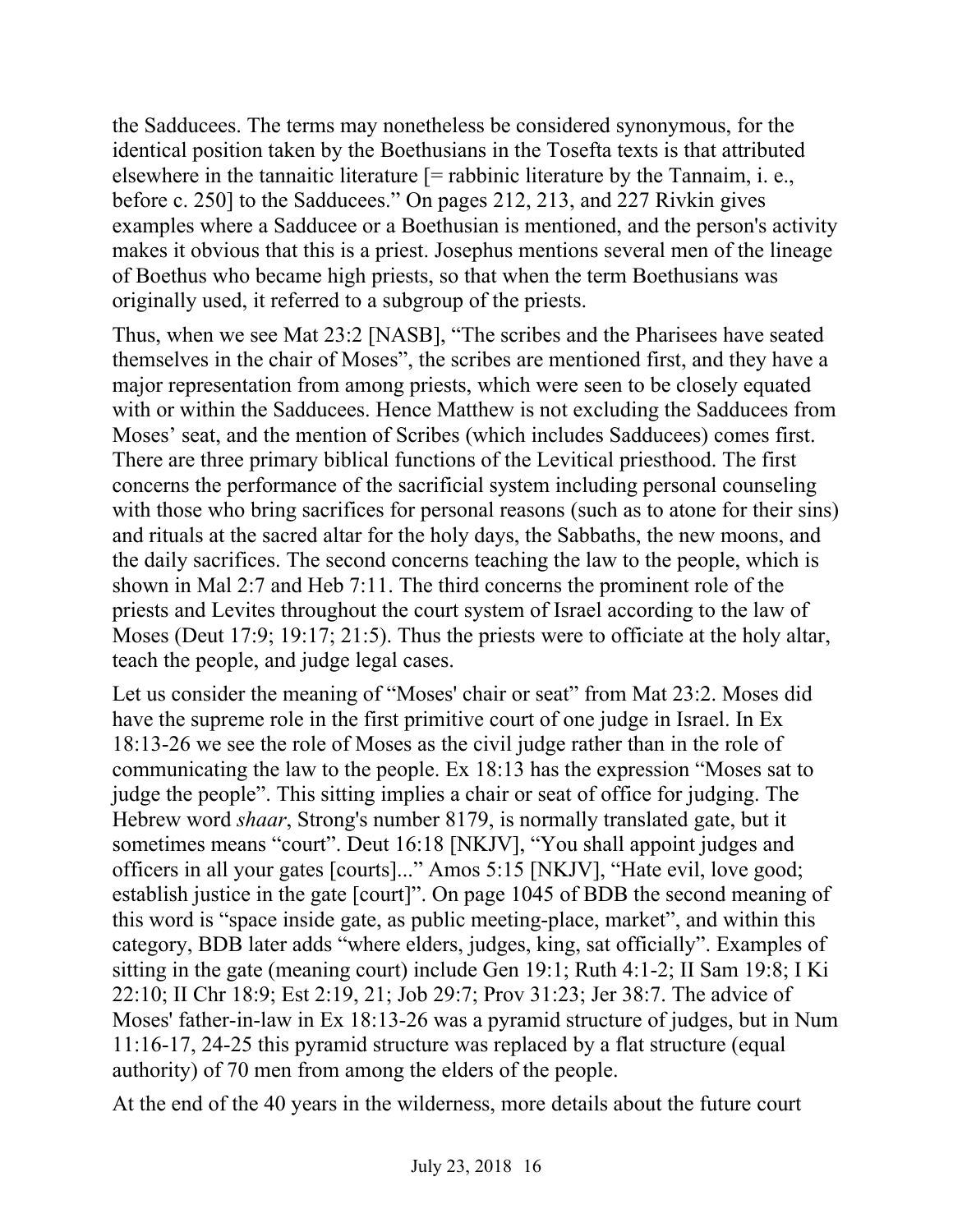system were revealed in Deuteronomy, where Deut 17:9; 19:17; 21:5 show the prominent role of the priests and Levites throughout the court system of Israel according to the law of Moses.

From biblical examples, Moses' chair or seat sensibly means the official seat from which civil case judgment comes, a judicial function, not a legislative function. This is neither the changing of existing laws, nor the legislation of new laws, but the application of existing laws to specific cases in dispute between relevant parties who seek to bring their case to a civil court. Priests would not consider their procedures to be under the jurisdiction of a civil court. Civil justice of disputes does not include the methods and rules whereby the priests carried out their functions, which were not civil disputes in nature. This reasoning only considers the context of the Tanak applied to Mat 23:2, so the question remains as to whether, in the first century, an expanded jurisdiction existed for the main Sanhedrin in Jerusalem, in which it is assumed that Moses' seat was exercised. In a religious society certain aspects of civil laws must be derived from the law of Moses as it was understood in their day, but the question remains concerning whether the central Sanhedrin had a legislative function at all. The Sanhedrin will have to be discussed in more detail.

#### (E) Sanhedrin in the New Testament

The Greek word *sunedrion* for sanhedrin, Strong's number 4892, occurs 22 times in the New Testament. These are Mat 5:22; 10:17; 26:59; Mark 13:9; 14:55; 15:1; Lk 22:66; John 11:47; Acts 4:15; 5:21, 27, 34, 41; 6:12, 15; 22:30; 23:1, 6, 15, 20, 28; 24:20. In three of these places (Mat 5:22; 10:17; Mark 13:9) a local court is the meaning, but in all other 19 cases this is the Sanhedrin in Jerusalem associated with the Temple. In 17 of these 19 cases the Greek definite article is used, which implies that there is only one Sanhedrin associated with the Temple. The two exceptions without the definite article are Mark 15:1 and John 11:47. The context of all 22 places is consistent in showing a civil court where accusation against a party is made, witnesses for or against that party are questioned, the accused party is questioned, and a judgment for or against that party is rendered. Except for Acts 23 where the outsider Paul introduced the doctrinal issue of the resurrection from the dead in order to cause strife and detract attention from his own case, in none of the meetings of the Sanhedrin associated with the Temple do we encounter a debate over the application of the law of Moses or the meaning of the Scripture. In the only examples available, the Sanhedrin appears to be a civil court in which civil cases are relevant, not an environment for the debate over biblical doctrine. The Sadducees and Pharisees appear to try to get along with one another peaceably within the Sanhedrin, except for the case in which Paul caused a stir over doctrine. The conclusion from the New Testament is that the Sanhedrin in Jerusalem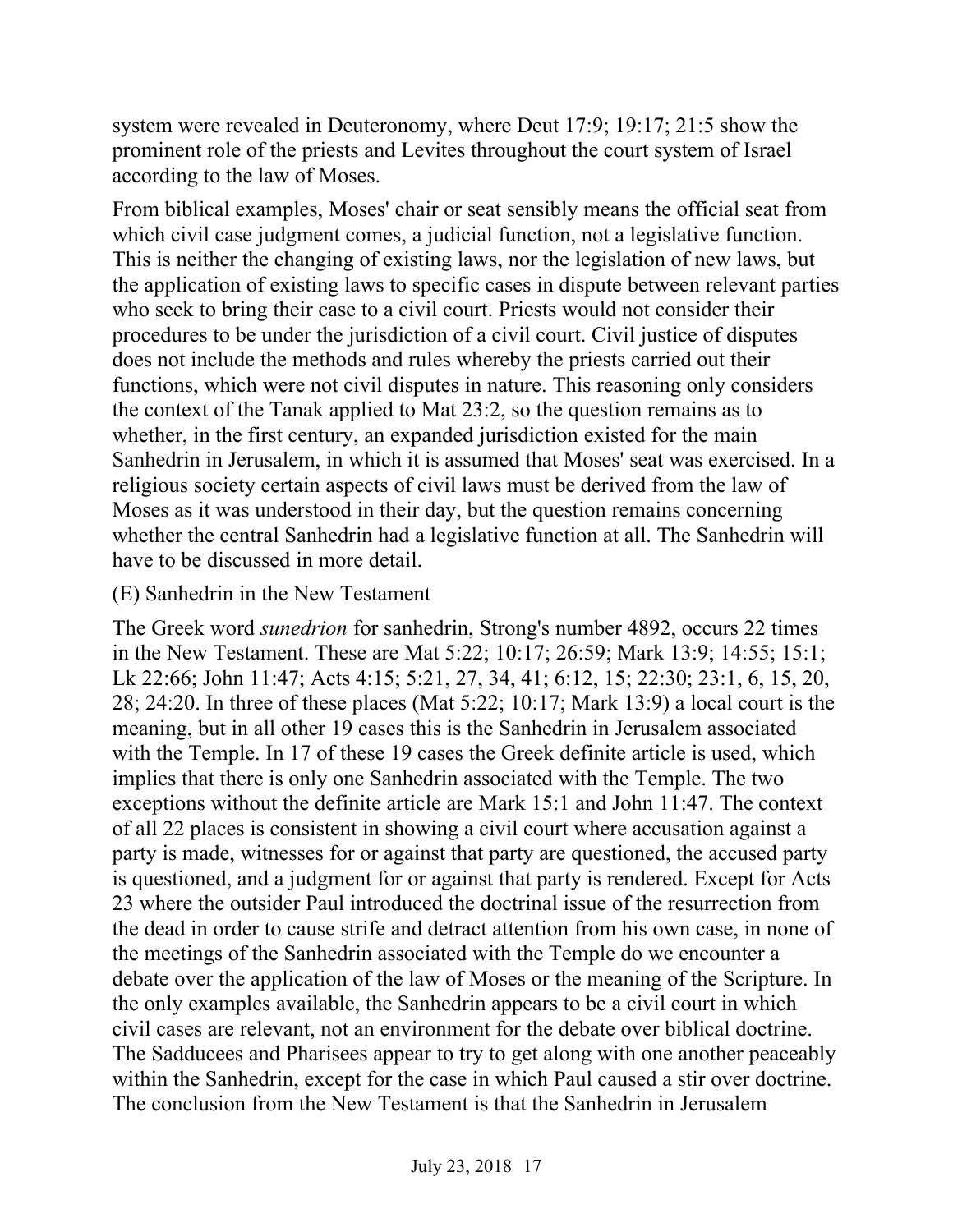associated with the Temple acted as the supreme court to hear cases, but did not engage in legislating new additions to the law of Moses.

(F) The Parable of the Wicked Vinedressers

Luke spent considerable time with Paul (a former Pharisee) - see Col 4:14; II Tim 4:11 and the "we" portions of Acts that includes the presence of Luke as the author - Acts 16:10-17; 20:5 - 21:13; 27:1 - 28:16. Luke partially relied on Paul for some of the relations between the leaders of the Jews when he wrote. Paul, having been a Pharisee and having lived in Jerusalem, would have been an excellent first hand source of extra background information for Luke's writings.

Luke 20:9 [NKJV], "Then He began to tell the people this parable: A certain man planted a vineyard, leased it to vinedressers, and went into a far country for a long time."

Luke 20:10, "... the vinedressers beat him ..."

Luke 20:11, "... they [the vinedressers] beat him also ..."

Luke 20:12, "... they [the vinedressers] wounded him also ..."

Luke 20:13, "... I will send My beloved son ..."

Luke 20:14, "... vinedressers ... reasoned among themselves ... let us kill him."

Luke 20:15, "... they [the vinedressers] ... killed [him]. Therefore what will the owner of the vineyard do to them?"

Luke 20:16, "He will come and destroy those vinedressers and give the vineyard to others. And when they heard [it] they said. Certainly not!"

Luke 20:17, "Then He looked at them and said, What then is this that is written: The stone which the builders rejected Has become the chief cornerstone!"

Luke 20:18, "Whoever falls on that stone will be broken; but on whomever it falls, it will grind to powder."

Luke 20:19, "And the chief priests and the scribes that very hour sought to lay hands on Him, but they feared the people - for they knew He had spoken this parable against them."

The parallel passage in Mark starts in Mark 11:27 where it mentions, "the chief priests, the scribes, and the elders came to Him". The continuous flow of the narrative goes down to Mark 12:12, "And they [chief priests, scribes, and elders] sought to lay hands on Him, but they feared the multitude, for they knew He had spoken the parable against them."

The parallel passage in Matthew begins in Mat 21:33 and ends in Mat 21:45-46,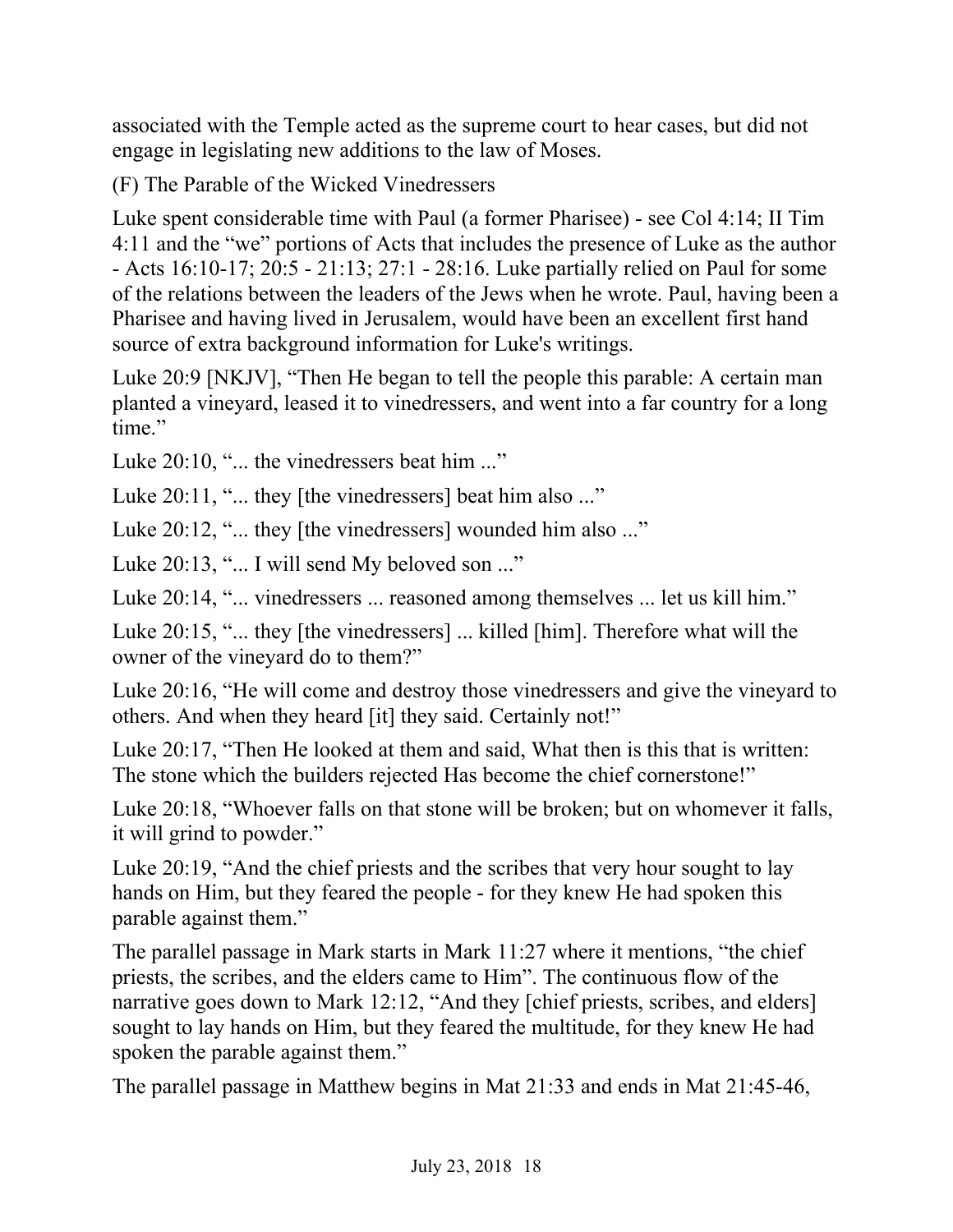"Now when the chief priests and Pharisees heard His parables, they perceived that He was speaking of them, but when they sought to lay hands on Him, they feared the multitudes, because they took Him for a prophet."

In this parable the phrase, "the stone which the builders rejected" is mentioned in Mat 21:42; Mark 12:10; Luke 20:17 directly before the conclusion which shows that the leaders of Israel correctly perceived He was talking about them as the builders who rejected Him (the stone), and also about them as the vinedressers who killed Him (the son). Israel is the vineyard.

In the midst of the conclusion to this parable, when He says, in Mat 21:43, "the kingdom will be taken from you", it is clear that He is agreeing with their interpretation that they are the leaders and that the kingdom refers to Israel and especially its government.

Luke says, "chief priests and scribes". Mark says, "chief priests, scribes, and elders". Matthew says, "chief priests and Pharisees". Despite these differences, all three mention chief priests first. These leaders understood that they themselves were the vinedressers in the parable, and the vineyard was Israel. Thus the parable teaches that at the general time of the crucifixion, the leading position among Jews in Judea was in the hands of the chief priests, which were Sadducees, but the Pharisees also had some leadership. This is the clearest statement of which group held the leading position from the standpoint of the seat of semi-autonomous government permitted by the Jews under the Roman Empire.

(G) How the High Priest Spoke to the Audience that included the Pharisees

John 11:47 [NKJV], "Then the chief priests and the Pharisees gathered a council and said, What shall we do? For this Man works many signs."

John 11:48, "If we let Him alone like this, everyone will believe in Him, and the Romans will come and take away both our place and nation."

John 11:49, "And one of them, Caiaphas, being high priest that year, said to them, You know nothing at all, ..."

For the high priest to say to his audience that included the Pharisees, "you know nothing at all", it seems obvious that he had no fear of the Pharisees and there could hardly be any substance to the idea that the Pharisees had so much authority over the Temple that they could push him around as they might choose.

(H) Pilate's Understanding of the Chief Priests' Authority

Mark 15:10 [NKJV], "For he [Pilate] knew that the chief priests had handed Him over because of envy."

If the chief priests did not have primary authority, but instead the Pharisees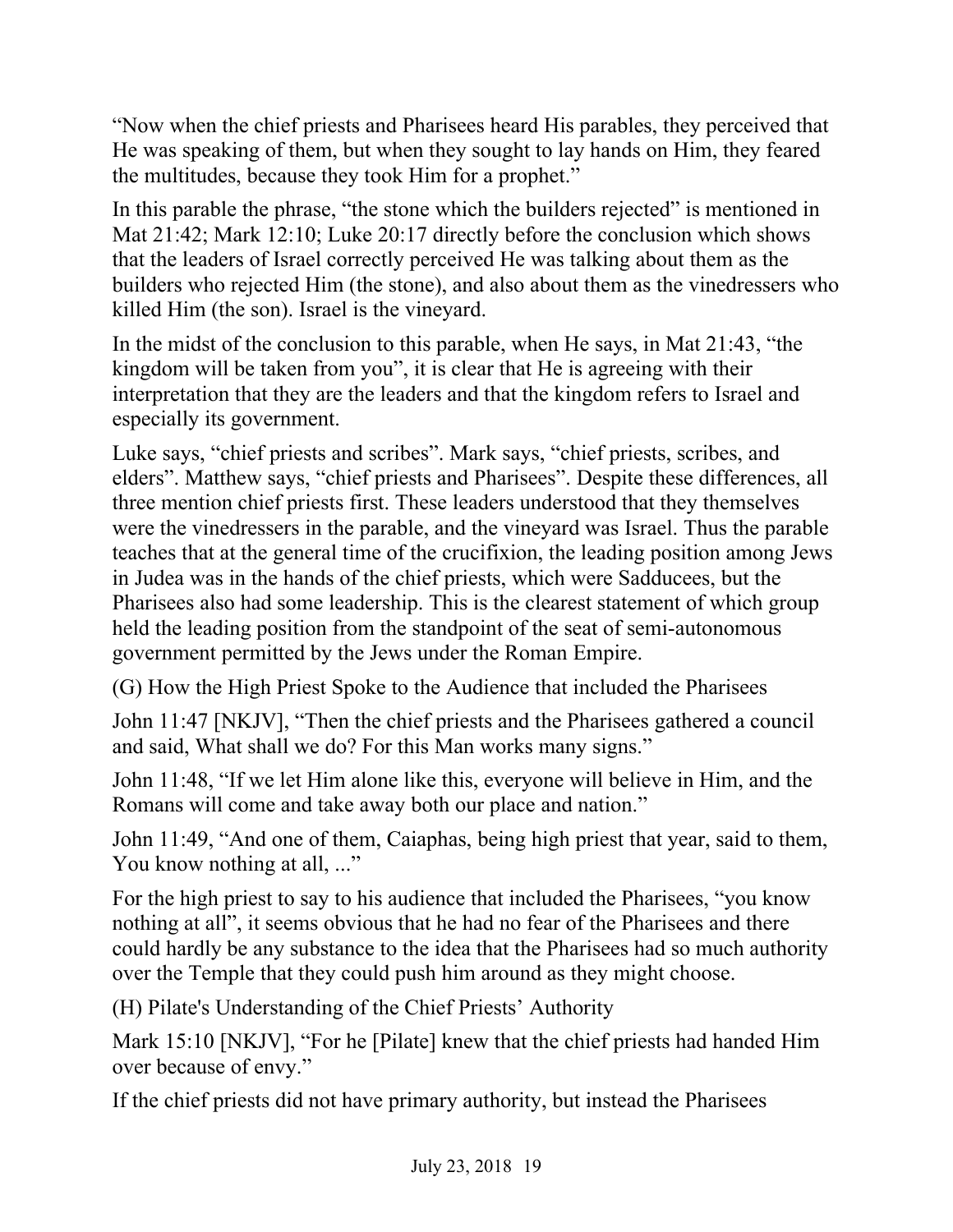controlled the Temple area, the chief priests would have had less reason to be envious of the authority exercised by the Nazarene through the miracles. Instead the Pharisees would have played a more prominent role during the trial due to their authority, and the Pharisees would have shown envy. Note that Mark 15:10 does not say, "The Pharisees had handed Him over", but instead, "the chief priests had handed Him over". The last two times in Matthew that the Pharisees are mentioned are Mat 23:39; 27:62, but the trial occurred between these places. The last time that the Pharisees are mentioned in the other three Gospels are Mk 12:13; Lk 19:39; John 18:3, but these are all before the trial began. Thus the Pharisees by name seem totally absent from the trial.

# (I) The Role of Gamaliel

Acts 5:34 [NKJV], "Then one in the council [= Sanhedrin] stood up, a Pharisee named Gamaliel ..."

If Gamaliel was the presiding officer of the Sanhedrin, this would not merely say "one in the Sanhedrin". The language of the New Testament shows that Gamaliel was not the head of the Sanhedrin. The title *nasi* (primary leader) is given to Gamaliel along with others in his lineage in the rabbinic texts. Thus the rabbinic texts are inflating the importance of Gamaliel compared to the New Testament. Josephus does mentions Simon the son of Gamaliel as a prominent Pharisee, but also not lifting Simon to the level implied by the rabbinic title of *nasi*. Josephus does not discuss his father, Gamaliel the Elder, which would be surprising if his father were *nasi*.

(J) Legal Authority of the Chief Priests

Paul lets his audience know of his background as a Pharisee in Acts 23:6; 26:5; Phil 3:5, and as a former student of the Pharisee Gamaliel in Acts 22:3. If Paul had a choice in seeking credentials for authority, he would naturally seek it from among the Pharisees rather than the high priest or the chief priests who were of the Sadducees. Here is what we find when we see where Paul went for authority. Acts 9:1-2 [NKJV], "Then Saul … went to the high priest and asked letters from him to the synagogues of Damascus so that if he found any who were of the Way, whether men or women, he might bring them bound to Jerusalem." Acts 9:14, "Ananias said, And here he [Paul] has authority from the chief priests to bind all who call upon Your name."

Acts 26:10, "This I [Paul] also did in Jerusalem, and many of the saints I shut up in prison, having received authority from the chief priests; and when they were put to death, I cast my vote against them." In Acts 26:12, "While thus occupied, as I journeyed to Damascus with authority and commission from the chief priests..." We see that Paul does not go to any supposed Pharisaic leader for legal authority,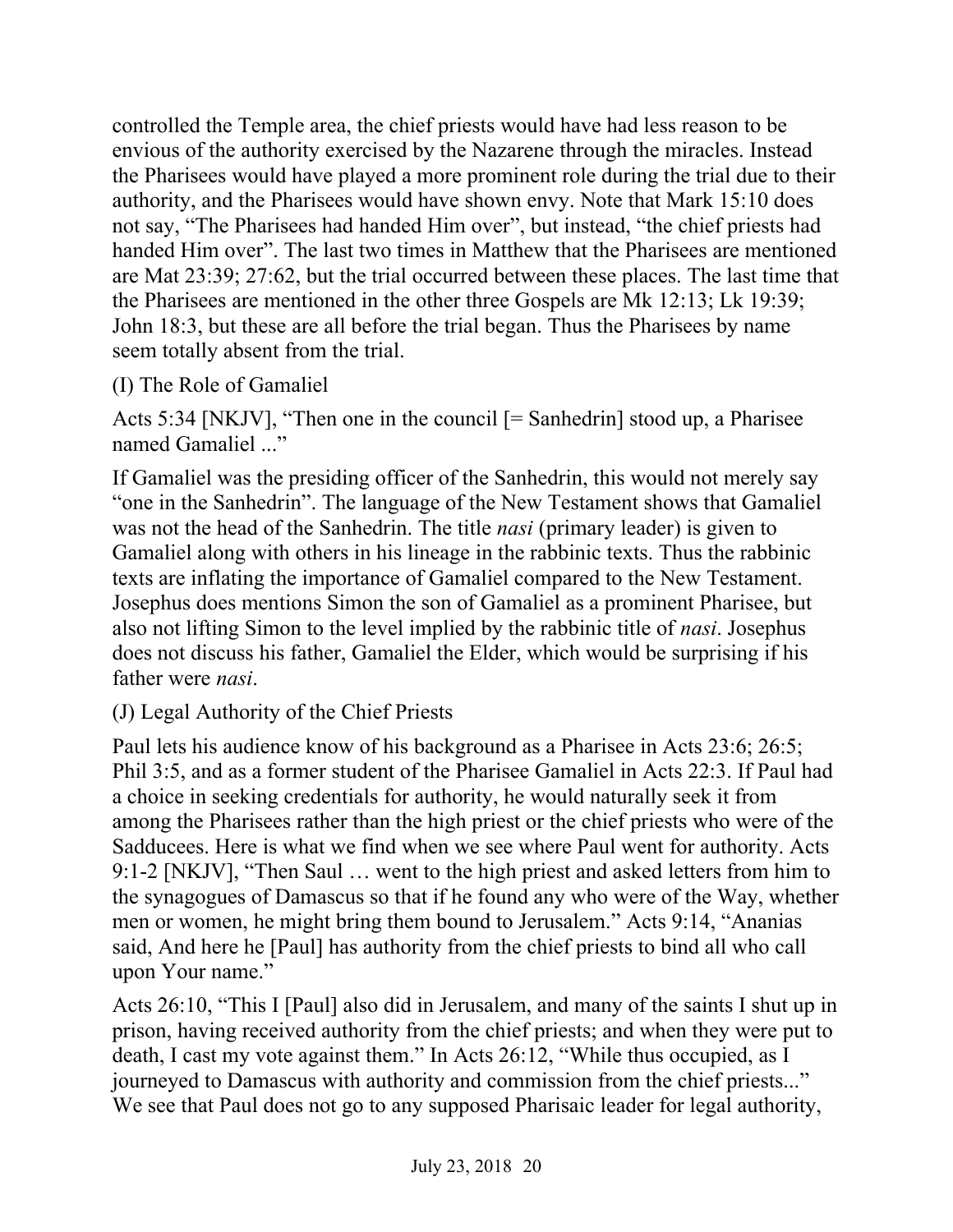but rather to the chief priests. Paul's personal identification with the Pharisees would have caused him to go to the Pharisees for authority if they could give it.

Acts 22:30 [NKJV], "The next day, because he [the Roman commander] wanted to know for certain why he [Paul] was accused by the Jews, he released him from his bonds, and commanded the chief priests and all their council [= Sanhedrin] to appear, and brought Paul down and set him before them." Here the Roman commander shows that he understands "their Sanhedrin" to be that of the chief priests despite the fact that in Acts 23:6 Paul perceives that both Sadducees and Pharisees were present. Thus the chief priests were dominant.

The Pharisees did have sufficient clout in the local synagogues that they could excommunicate Jews from the life of the synagogue provided there was reasonable cause (John 9:13, 21-22, 34; 12:42). However, the synagogue environment is not the Temple where the chief priests (Sadducees) were dominant.

# (K) Conclusion from the New Testament

The evidence from the New Testament has been given, and the Sadducees including the high priest and chief priests are clearly dominant concerning the overall political control of civil government from the semi-autonomous viewpoint that the Romans permitted. Qualification to the Levitical priesthood was a matter of heredity, not learning, and not popular support. Since only the priesthood was permitted to carry out the Temple services commanded in Scripture, and the priesthood was associated with the Sadducees, we would conclude that the Sadducees dominated the control of the Temple services.

(L) The Roman Historian Tacitus

Scholars estimate that Tacitus was perhaps 15 to 20 years younger than Josephus. He wrote most of his history while Josephus was still alive. He wrote in Latin, the common language of the city of Rome, and had records from the library at Rome as references. In Tacitus' History 5:8 (page 662), he wrote, "A great part of Judaea consists of scattered villages. They also have towns. Jerusalem is the capital. There stood a temple of immense wealth." Later in the same section and page he continues, "The Macedonian power [Alexander the Great and the Greek generals that succeeded him] was now weak, while the Parthian had not yet reached its full strength, and, as the Romans were still far off [in time and distance], the Jews chose kings [the Maccabeean dynasty] for themselves. [Foreigners were] Expelled by the fickle populace, and regaining their throne by force of arms, these [Maccabeean] princes, while they ventured on the wholesale banishment of [some] of] their subjects, on the destruction of cities, on the murder of brothers, wives, and parents, and other usual atrocities of despots, fostered the national superstition [Judaism] by appropriating the dignity of the priesthood as the support of their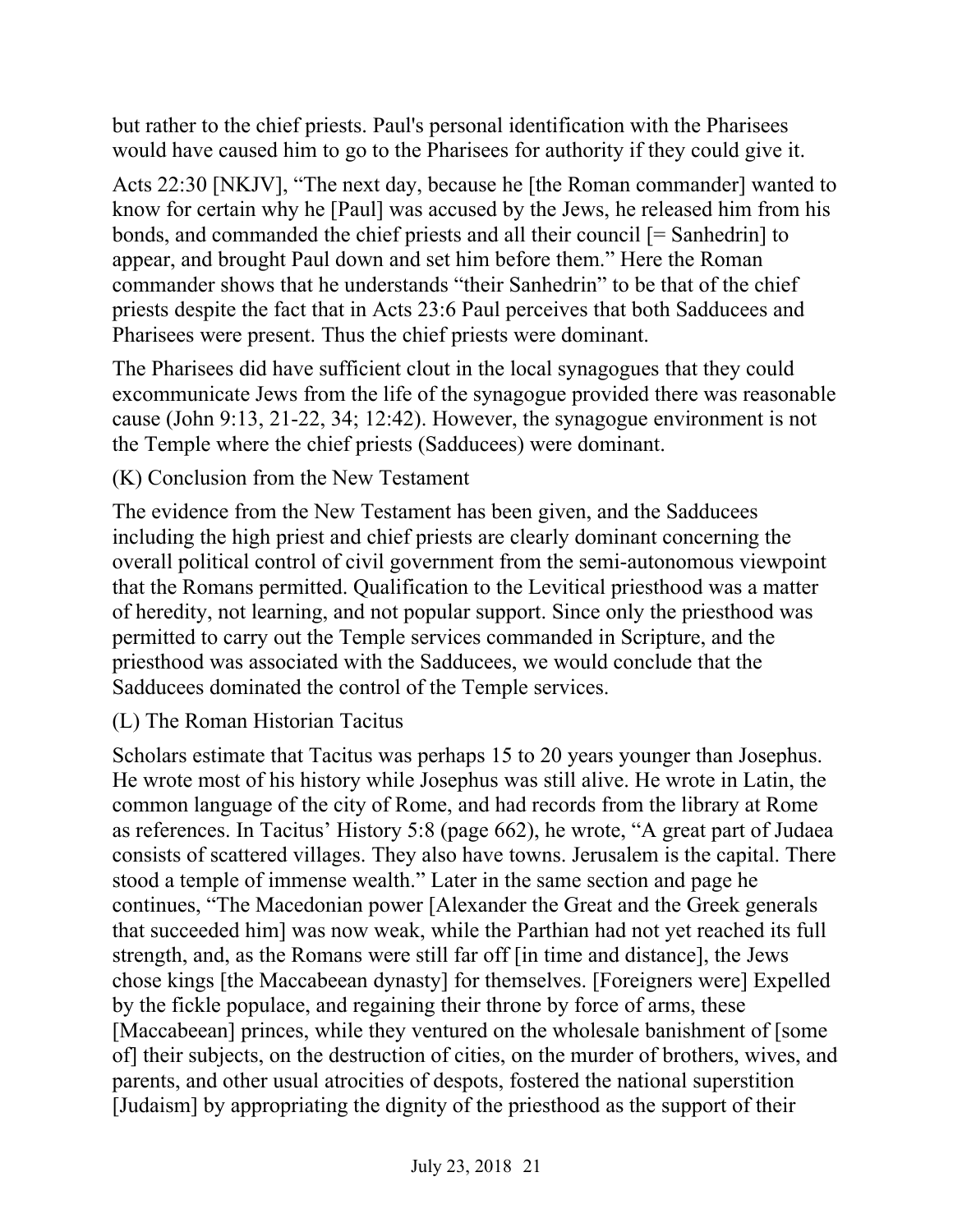political power."

This negative account of the Jews by Tacitus after their four-year war with the Romans ending in 70 CE (ending in 73 in Masada) does attribute political power of the Jews to the priesthood as Rome saw the situation while the Temple stood. Since the successive governors of Judea were appointed by the Roman government from 6 CE until the war broke out in 66, this view by Tacitus must represent the viewpoint of the Roman governors who were there. Notice the attitude of the Roman governor Pilate in Mat 27:24 [NKJV], "When Pilate saw that he could not prevail at all [in front of the large crowd of Jews], but rather that a tumult was rising, he took water and washed his hands before the multitude, saying, 'I am innocent of the blood of this just Person.'" Mark 15:15 declares that Pilate wanted to gratify the crowd. The Roman governors recognized the priesthood as having legal status over the Jews, and they backed up the priesthood with their authority in order to keep the Jews stable and the taxes to Rome flowing steadily. According to Josephus these governors sometimes changed high priests as they saw fit. Even John 11:49 states, "Caiaphas, being high priest that year", thus implying frequent changes in the priesthood. At the very top Rome was in charge, but Rome used its governor to control matters through the high priest. Rome backed the priesthood to keep the country stable. When the Temple was destroyed and Rome was angry with the Jews for starting the fighting that began the war, Rome no longer backed the priesthood. We see that Tacitus agrees with the conclusion of the New Testament.

# (M) The Roman Historian Pompeius Trogus

The third generation Roman citizen Pompeius Trogus wrote a history in Latin c. 20 (see pages 2-3 of Yardley and Develin). At some time within the next 200 years a person named Justin wrote excerpts from Trogus' history, and these excerpts survive in Latin (pages 2-6). The well known early church father Augustine (c. 400) wrote that Justin wrote a brief history following Trogus (page 6). On page 230 we find this translation of 2:16, "After Moses his son, Arruas, was made priest in charge of the Egyptian objects of worship, and soon afterwards king. And ever after that it was the practice amongst the Jews for their kings to be their priests as well. This integration of their judicial and religious systems made the Jews unbelievably powerful." The following comment on this statement appears on page 241 of Stern, "Pompeius Trogus anachronistically depicts all Jewish history according to the conditions that prevailed during the Hasmonaean [Maccabeean] monarchy, when the king and the high priest were the same person; …" This excerpt from Trogus, who wrote in the early first century, shows that he understood the Levitical priests to exercise the judicial function. This independent primary witness agrees with Tacitus and the New Testament in attributing primacy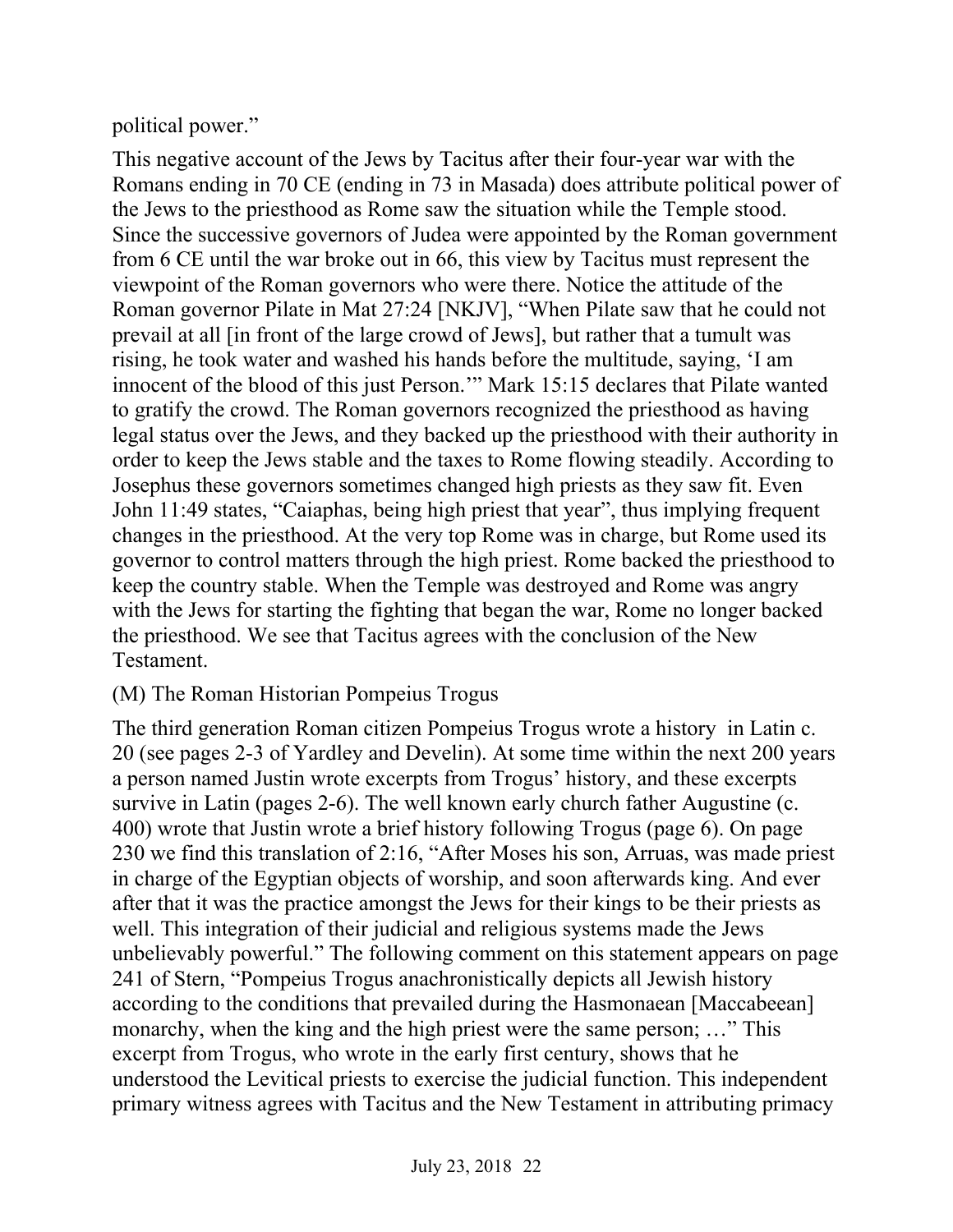of Jewish authority to the priests.

(N) Josephus concerning Priestly Leadership in Judea before 66

The Pentateuch does not assign any specific role to the high priest within the court system, but priests do have a prominent role throughout the court system (Deut 17:9; 19:17; 21:5).

Consider the highest court in the land according to Josephus. A careful translation of Josephus's Ant 4:218 is given on page 32 of Pearce, "But if the judges do not understand how they should give judgment about the things that have been laid before them - and many such things happen to people - let them send the case up untouched to the holy city, and when the chief priest and the prophet and the senate [Greek: *sunedrion* (Sanhedrin)] have come together, let them give judgment as to what seems fit." Note that Deut 17:9 gave a primary role to the priests and Levites without mentioning the high priest. Josephus adds the high priest, but does not insist on any other priests, although he may assume them to be included in the Sanhedrin.

Several years after Josephus wrote his *Antiquities of the Jews*, he wrote his last work, *Against Apion*. In AA 2:187 (pages 367, 369 of Josephus\_1) he wrote, "But this charge [for the priests] further embraced a strict superintendence of the Law and of the pursuits of everyday life; for the appointed duties of the priests included general supervision, the trial of cases of litigation, and the punishment of condemned persons." In AA 2:194 (page 371 of Josephus\_1) he wrote, "With his colleagues [the priests] he [the high priest] will ... safeguard the laws, adjudicate in cases of dispute, and punish those convicted of crime."

The difference in time of writing is not great, yet in the later version the priesthood is given a much greater role. In both versions the high priest has a major role.

In his last work, in AA 2:188 (page 369 of Josephus\_1), Josephus wrote, "Could there be a more saintly government than that? … *the priests are entrusted with the special charge of it*, and the whole administration of the state resembles some sacred ceremony?" Here Josephus gives the priests the sole authority over the religion and government. Of course this assumes that Jewish society is normal, i. e., that the priesthood is practicing in the Temple, unlike the present situation when he wrote this.

In Ant 20:250-251 (pages 521 and 523 of Josephus\_9), Josephus wrote, "Now those who held the high priesthood from the times of Herod up to the day on which Titus captured and set fire to the temple and the city numbered twenty-eight in all, covering a period of one hundred and seven years. Of these some held office during the reigns of Herod and Archelaus his son. After the death of these [two]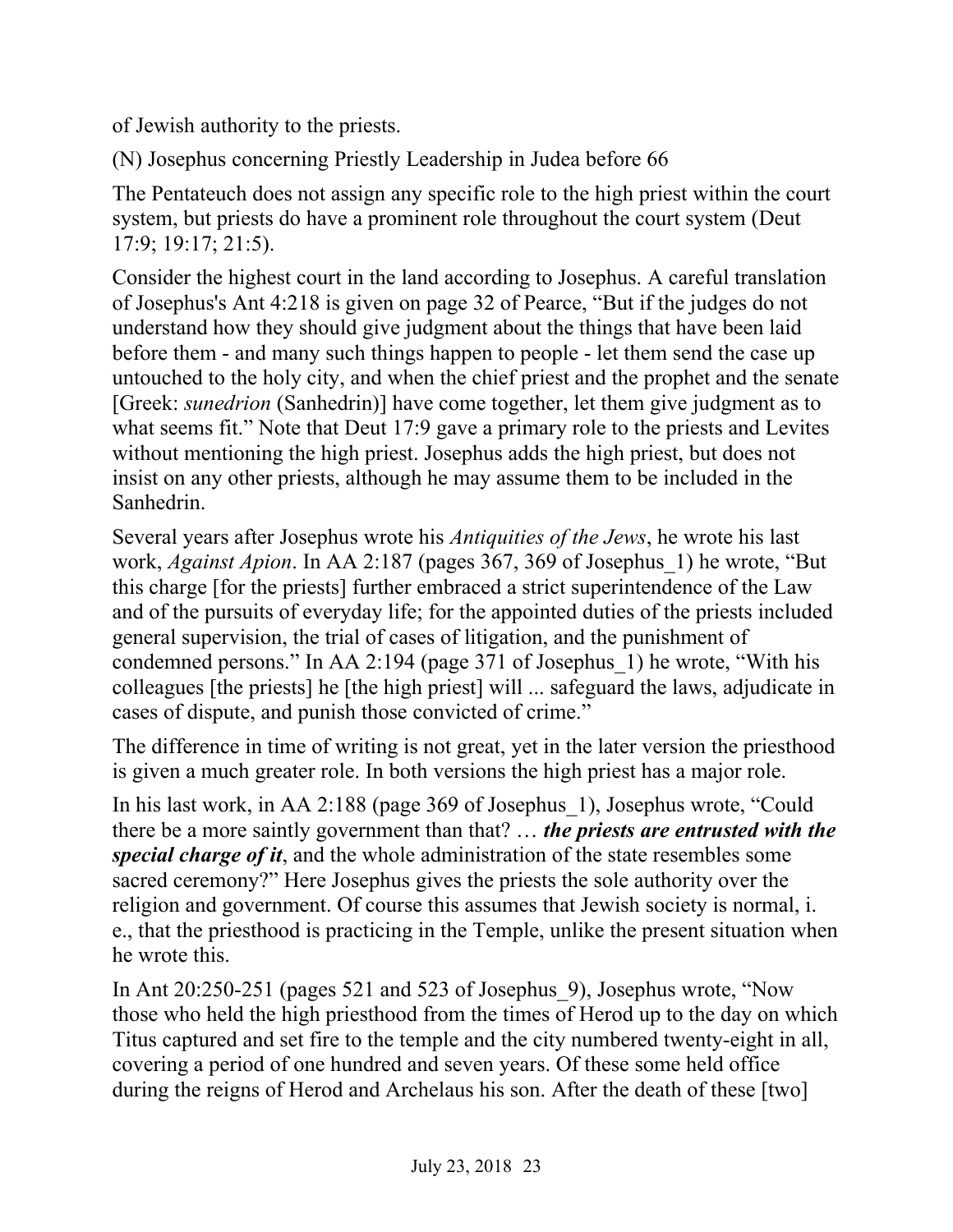kings [Archelaus died in 6 CE], the constitution became an aristocracy, and *the high priests were entrusted with the leadership of the nation*." Now this is a claim concerning history that included some of his own life!

In *Wars of the Jews*, published c. 79, Josephus makes no clear statement concerning whether the Pharisees or Sadducees have control over one another.

In *Antiquities of the Jews* there are a few places in which he compares the Sadducees, the Pharisees, and the Essences. In these places he claims that the Pharisees have more authority and power than the Sadducees, and from the viewpoint of authority, he leaves the Essenes in the background. Note the following example.

In Ant 18:16-17 (pages 13 and 15 of Josephus 9), Josephus wrote, "The Sadducees hold that the soul perishes along with the body. They own no observance of any sort apart from the laws; in fact, they reckon it a virtue to dispute with the teachers of the path of wisdom that they pursue. There are but few men to whom this doctrine has been made known, but these are men of the highest standing [nobility and wealth]. They accomplish practically nothing, however. For whenever they assume some office, though they submit willingly and perforce, *yet submit they do to the formulas of the Pharisees, since otherwise the masses would not tolerate them*."

This section from Ant 18 in bold is a sharp contrast with the prior sections from AA 2 and Ant 20 in bold. The context of Ant 18:16-17 does not imply the existence of the Temple, but the other two contexts do imply its existence!!

One plausible way to reconcile this contradiction is to presume that in *Against Apion* 2 and *Antiquities* 20 he was referring to the time before 66 when the priesthood still functioned in a normal fashion with the Temple services, and in *Antiquities* 18 he was referring to the time after 70 when the Sadducees lost its power base associated with the Temple because it no longer existed, and it lost the recognition that was previously given to it by the Roman authorities. Thus all the grandeur was gone from the Sadducees. This reconciliation of the contradiction has the advantage of obtaining an agreement with the New Testament. Ant 18 above, if thought to be prior to 66 in the first century, contradicts the New Testament as well as the other quotations.

Notice John 12:42, "… because of the Pharisees they [the Jewish rulers] were not admitting, lest they should be put out of the synagogue." This shows the sway of the Pharisees over the people in the synagogues. The Temple was not a synagogue.

On pages 198-199 of Grabbe 2000 we see the following concerning Josephus's remarks about Jewish leadership, "Those sources [in Josephus] which give the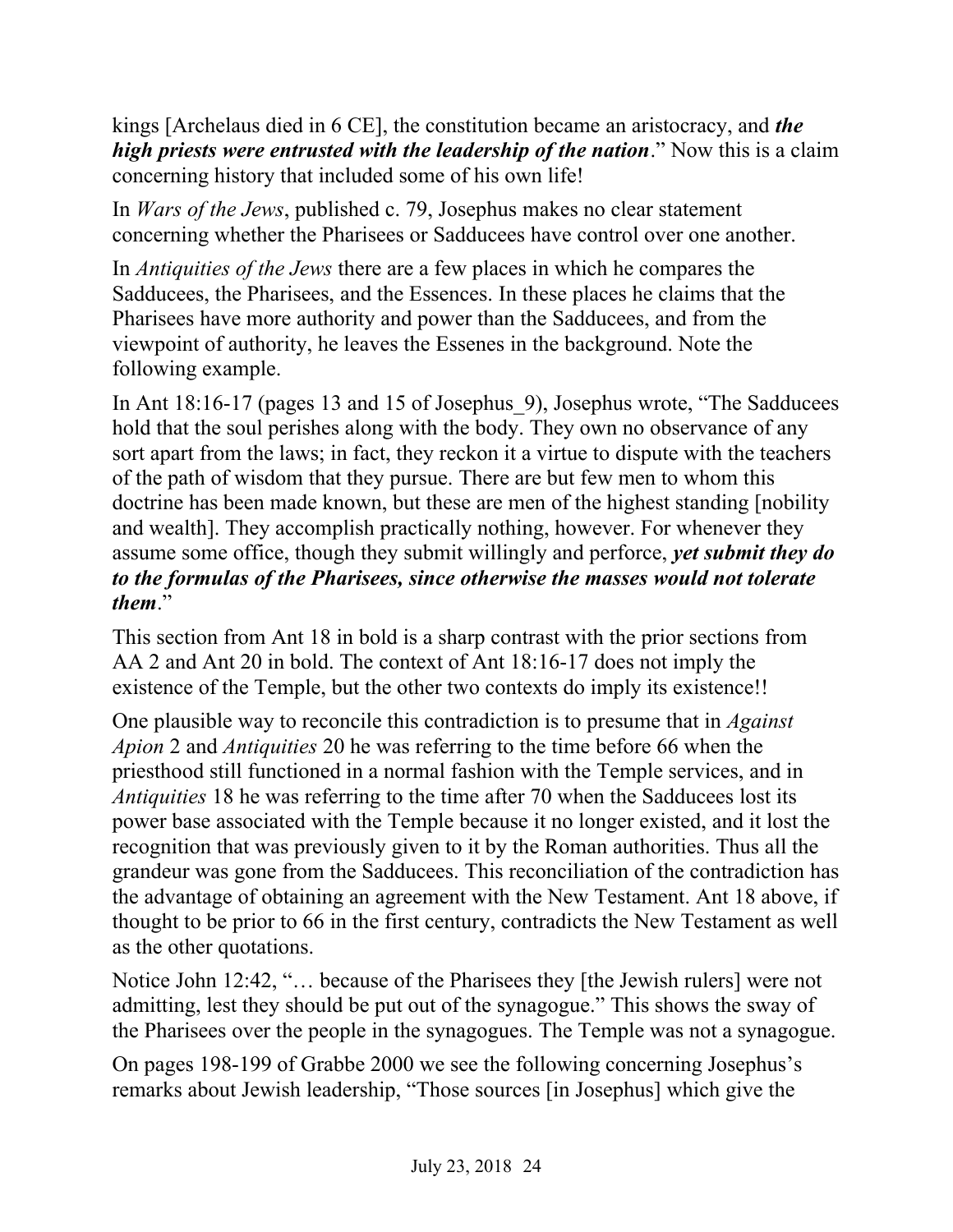Pharisees a general dominance of a religious belief and practice are those which come later in relation to parallel sources [*Antiquities of the Jews* compared to *Wars of the Jews*]. Thus, it is only two later passages in the *Antiquities* which state that public worship is carried out according to Pharisaic regulations and that the Sadducees are required to follow them even when they hold office. This is not stated in the *War* and is not borne out in Josephus's other passages on the Pharisees [in the first century]."

Now to repeat and discuss the above dated historical quote from Ant 20:250-251, "Of these [high priests]some held office during the reigns of Herod and Archelaus his son. After the death of these [two] kings [Archelaus died in 6 CE although some think this date should be a few years earlier], the constitution became an aristocracy, and the high priests were entrusted with the leadership of the nation."

Josephus is writing to the Roman nobles who are familiar with the word "constitution" as the method and legal document by which Roman society is governed. He is applying this term to the method of governance of the Jews in Judea, but he also uses this term as a synonym for the law of Moses, because that theoretically governs the behavior of the Jews. In the above quote, the word aristocracy clearly refers to the high priests with their nobility and wealth. This quotation from Josephus indicates that from the year 6 CE until the Temple was destroyed, the Romans, allowing for potential veto power by the governor appointed from Rome, gave governance over the Jews to the high priesthood. Josephus also mentions in many places that the individual who became high priest gave over a considerable sum of money to the Roman authority for the privilege of becoming high priest. The Roman governor appointed and removed high priests. If the high priest did not have real authority and power to govern, it would have been a worthless fraud to give considerable money to the governor for this privilege.

Since the Levitical priesthood did not prevent the war that broke out in 66, the Romans had a negative attitude toward the priesthood, and they no longer officially recognized the priesthood as having authority in relation to the Roman governor and the other Jews in Judea. This meant that the only support the priesthood could get had to come from the Jews, not the Romans. The loss of the priesthood (as a functioning institution) from history is the clear evidence that the Pharisees let the priesthood vanish because of the friction between the two groups and through the Pharisees' greater influence over the people in the synagogue environment.

After 70, the priests generally still owned much property and were still wealthy and well educated. But their power to govern was removed, and their individual authority within the environment of *some* of the synagogues in greater Judea was dependent upon their individual willingness to conform to the program of the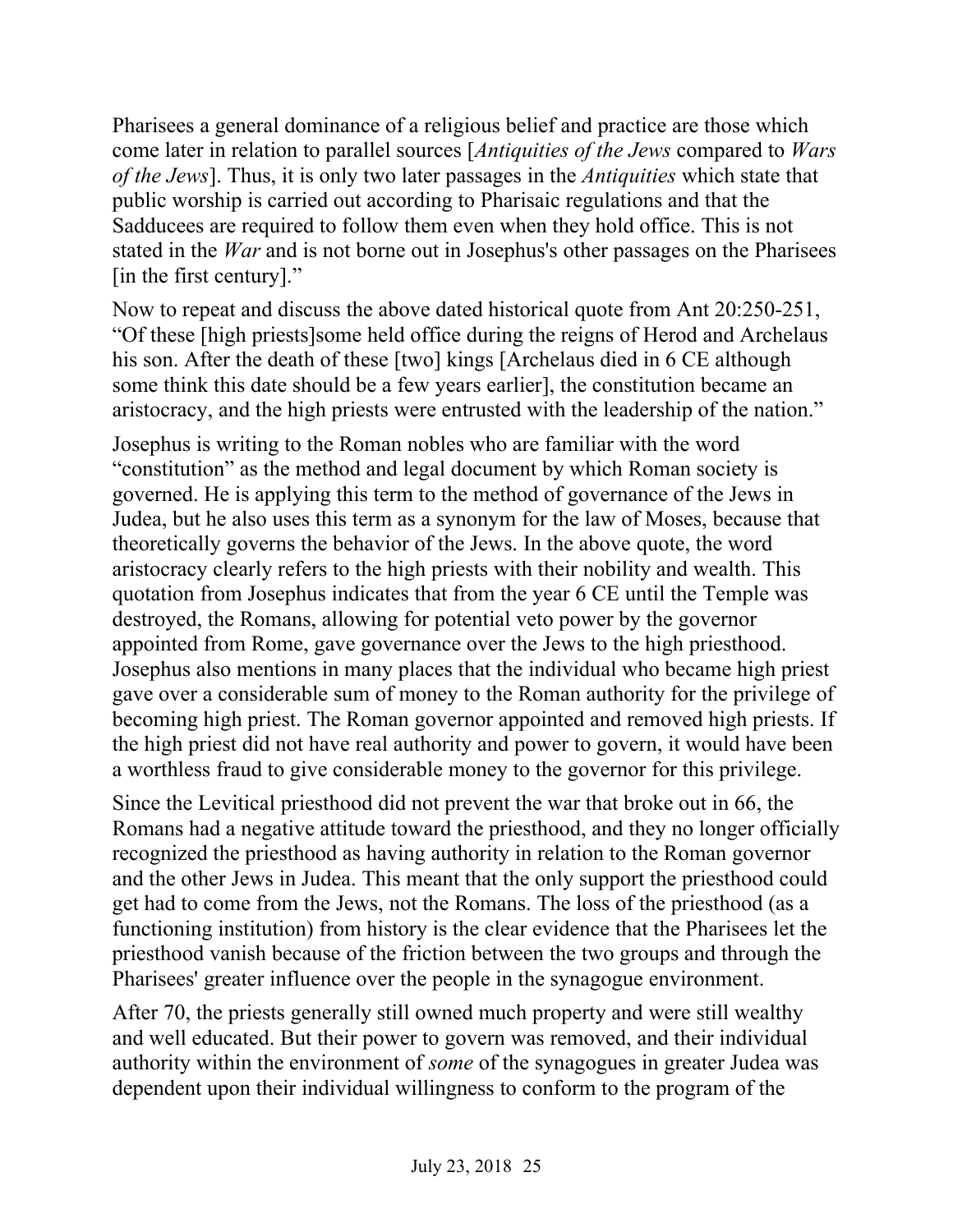Pharisees and their successors without necessarily bearing the name Pharisee. This does not imply that all beliefs in the myriad of details in the Tanak was uniform among Jews, nor does it imply that there was one centralized Sanhedrin through which interpretations must filter in order to be generally accepted. Josephus mentions that there were Pharisees, Sadducees, and Essenes. His description of Essenes partially differs from Philo's description of a significant group of atypical Jews, and both differ in some details from beliefs in sectarian writings in the Dead Sea Scrolls. Scholars believe that there were a variety of splinter groups, and that Josephus was oversimplifying by lumping them together, representing them all as Essenes having one belief system. It is certainly plausible that some synagogues having a personable priest and needing monetary support from the priest still functioned with that priest and with his teachings not in conformance with those of the Pharisees. We have no history on such details.

Philo of Alexandria never once mentions the word *Pharisees* or the word *Sadducees*. It is not clear that in the first century any of the Jews living in the region of Babylonia and having a background from the Babylonian exiles called themselves by either of these two terms. For all we can tell, these terms were localized to greater Judea and gradually fell into disuse.

With the above reconciliation of the apparent contradiction in Josephus (*i.e.*, some referring to the time before 70 and others to the time after 70), the conclusion is that the priesthood controlled the Temple before 66.

[6] Distortion in Rabbinic Texts concerning pre-Mishnaic History and the Tanak

It will be necessary to determine the meaning of some biblical Hebrew words that are not clear from the context. Some of these words are given a meaning in the rabbinic texts, and it is therefore important to gather evidence of whether to trust or distrust the meanings to be found in the rabbinic texts.

(A) Meaning of *aviv* from the Mishnah compared to the Dead Sea Scrolls

The word *aviv* appears in the Mishnah (c. 200) in Tractate Kil'ayim 5.7 where five English translations, the context, and commentary provide a basis for understanding the Mishnah's meaning of the word *aviv*. The context involves a growing cereal plant in the ground where it should not be growing because its growth is a violation of Deut 22:9, which prohibits growing different kinds of crops close together. This is an example of a forbidden mixture, and the Hebrew word *kilayim* (found in Deut 22:9) means "(forbidden) mixtures" or "diverse kinds".

This passage from the Mishnah Tractate Kil'ayim bearing the word *aviv* is embedded in the text of the Babylonian Talmud, and it appears in translation with a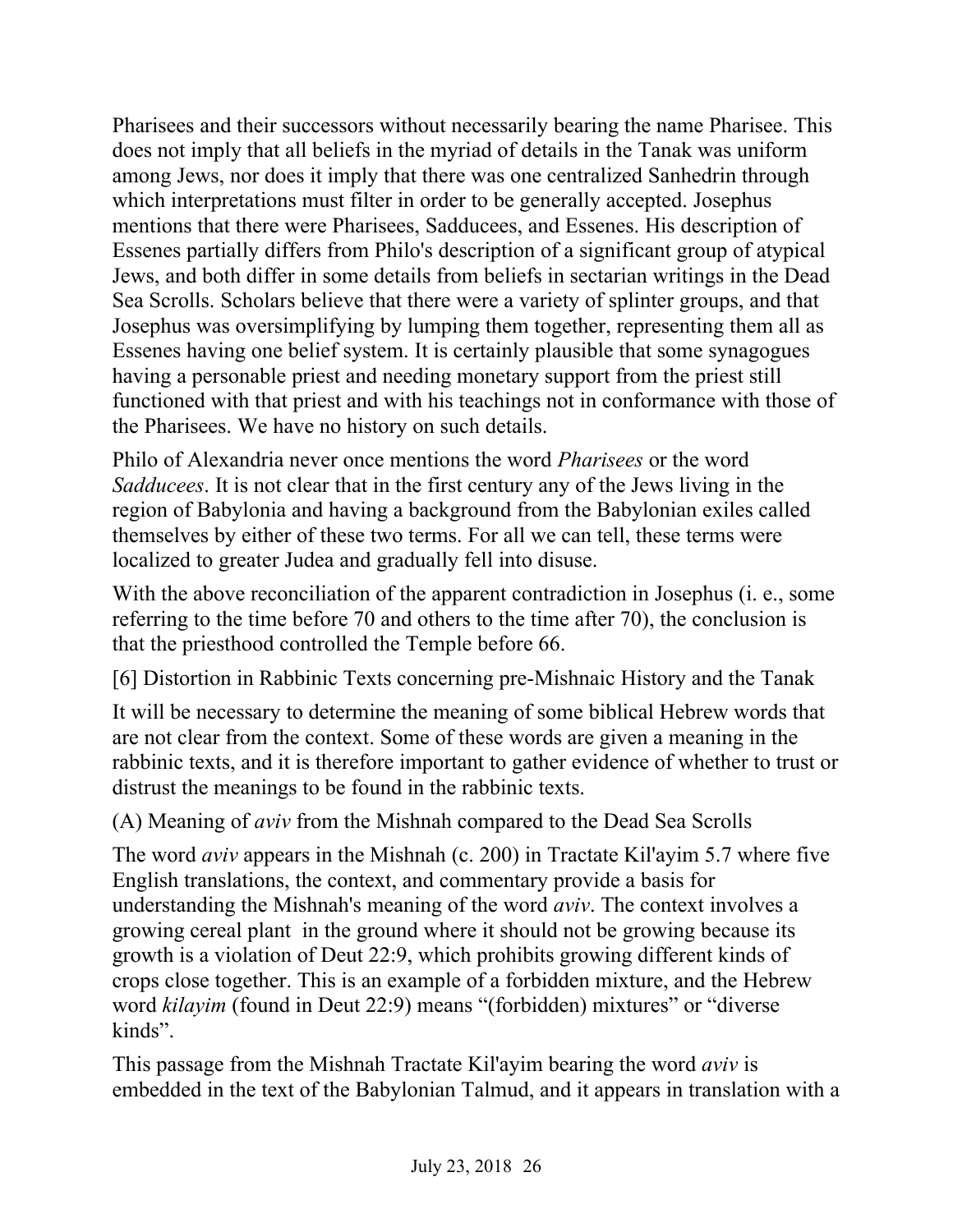modern commentary in the footnotes by J. Israelstam on page 117 of BT-KI. The passage (with square brackets that I added for clarity) is: "R. Akiba said: If it [a growing cereal plant] has produced [only] blades, he must turn the soil; if it has reached the stage of green ears  $[=$  *aviv*], he must beat them out; if it has grown into corn [= *dagan*], it must be burnt." Footnote 6 concerns "turn the soil", where it states, "So as to ensure that they do not grow again." Footnote 7 concerns "the stage of green ears", where it states, "I. e., before it has reached a third of its normal full growth." Footnote 8 concerns "grown into corn", where it states, "And make no use of either grain or stalk. So [according to the view of] R. Johanan; but in R. Hosha'ia's view only the grain is prohibited, but the stalks are permitted.  $(T.J.)$ ".

From examining the above passage in the Mishnaic Hebrew as printed on page 210 of Blackman and page 138 of ArtScroll Kilayim, some words were added in the above translation. It is more literally, "Rabbi Akiva says, if blades, hoe-it-up; and if *aviv*, break-it-off; and if grain, burn-it."

In the above passage, the Hebrew words *aviv* and *dagan* are contrasted, with different rules for each. The Hebrew word for "grain" is *dagan,* Strong's number 1715. It is the ordinary biblical word for grain, and its sense is indicated in Deut 12:17 ("tithe of your grain") and Neh 13:5 ("tithe of the grain"), showing that *dagan* is grain that is capable of being used for its most typical purpose, which is making flour so that it may be used for bread.

Before commenting on this passage and the above footnote 7, notice the five English translations of *aviv* and *dagan* in Kilayim 5.7 Page 117 above by J. Israelstam translates *aviv* into "green ears" and *dagan* into "corn". Page 30 of Danby translates *aviv* into "ear" and *dagan* into "corn". Page 60 of Neusner translates *aviv* into "early ripening" and *dagan* into "[fully ripened] grain" (his bracketed addition). Page 210 of Blackman translates *aviv* into "ear" and *dagan* into "full grain". Page 139 of ArtScroll Kilayim translates *aviv* into "begun to ripen" and *dagan* into "completed grain".

Only one of the five above translations of Kilayim 5.7 used the words "green ears" for *aviv*. As most varieties of barley ripen, its color changes from green to yellow, and finally to white. The word *green* is intended to convey the idea that it is well before being fully ripe. The few Hebrew words that mean green do not resemble *aviv*.

Essentially, the five translations agree that *dagan* occurs later in growth than *aviv*, and three of the five add at least one word before *dagan* to emphasize that *dagan* is fully ripe grain, in agreement with the Tanak.

One commentary helps to explain footnote 7 above, where J. Israelstam stated that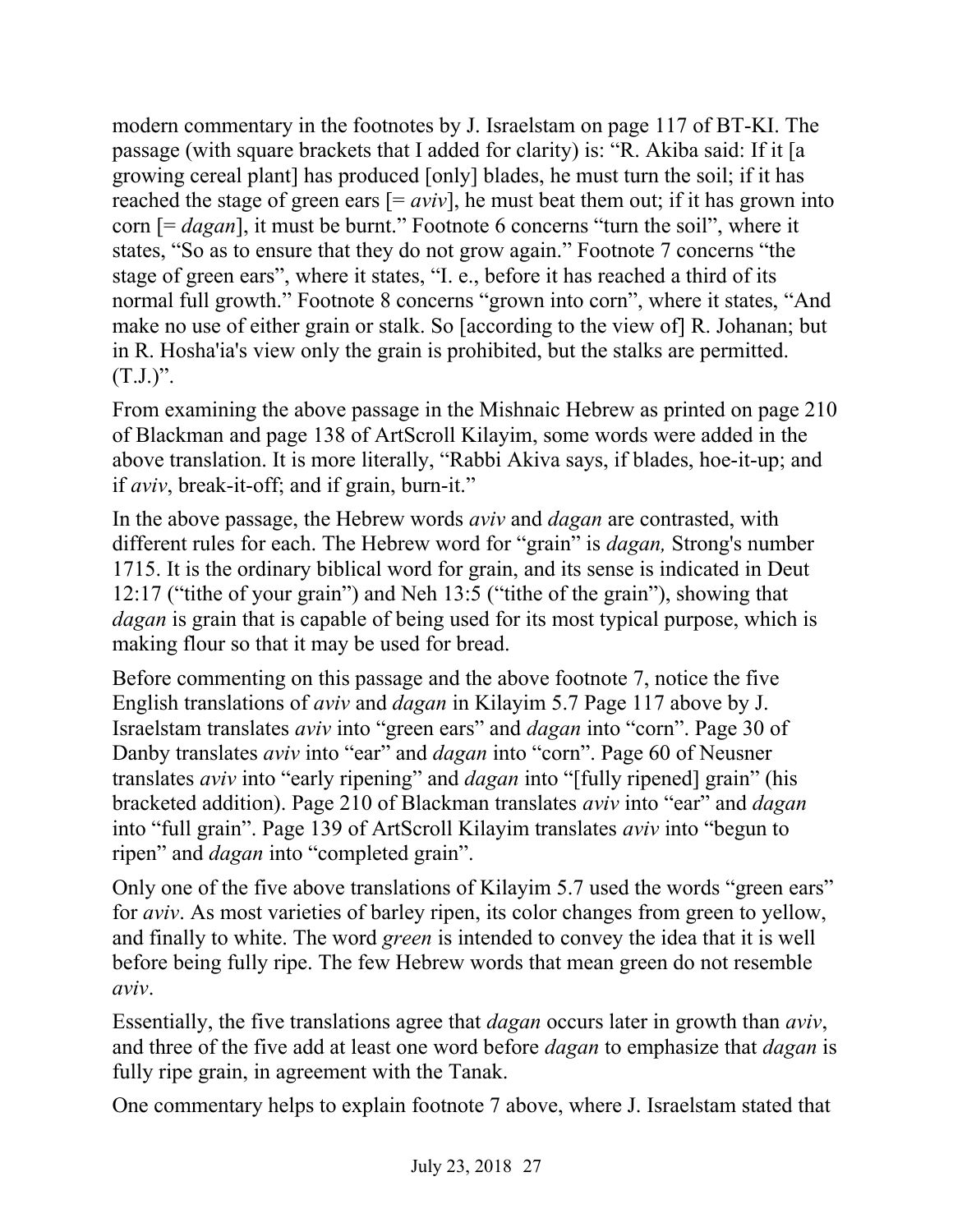*aviv* is "before it [the head] has reached a third of its normal full growth." Page 138 of ArtScroll Kilayim states that Rashi (1040-1105) claimed that *aviv* means "when the kernels have begun to form, but have not yet reached a third of their eventual size". The ArtScroll Mishnah Series generally favors the interpretations of Rashi, and its translation "begun to ripen" for *aviv* is a rough approximation to Rashi's viewpoint.

Based upon the context of *aviv* in Ex 9:31 discussed above, I believe that Rashi shows a lack of proper comprehension of the original intent of *aviv*, and is thus incorrect. Orthodox Jews most often like to follow Rashi. Since Kilayim 5.7 appears to separate the growth of the barley plant into only three distinct periods and the last of these is fully ripe grain, it would seem almost obvious that the author of the Mishnah would disagree with Rashi's viewpoint.

From the context and literal words as well as all five translations, "blade, *aviv*, and *dagan*" are intended to be three non-overlapping categories of growth. This statement separates the growth of a cereal (no specific grain is named) into only three broad groups: (1) no ears yet; (2) ears exist, but it's not sufficiently mature for flour; and (3) ears exist that are ripe enough to be made into flour.

Thus the Mishnah recognizes that *aviv* includes the first several stages in the growth of an ear, but not to the point of its being used for flour.

When discussing the meaning of *aviv* in one dictionary of ancient Hebrew, the only place among the Dead Sea Scrolls where this word occurs, is mentioned. On page 103 of DCH, the meaning of *aviv* is "ear (of cereal)", and one context it cites for the use of *aviv* is from "The Temple Scroll" (abbreviated 11QT) 19:7 where it gives the translation "new bread (made of) ears of various cereals". Here *avivot,* the plural of *aviv,* is translated "ears" and implies that the ears were ground into flour in order to make bread. This example of the use of *aviv* from c. 150 BCE shows that the range of the meaning of *aviv* extends to being fully ripe so as to be able to make flour. This use of *aviv* from a time when Hebrew was still widely spoken in Judea contradicts the meaning given in the Mishnah, which is the first published rabbinic text.

As previously discussed, the hail plague context of Ex 9:31 does not prevent the meaning of *aviv* from extending to fully ripened*,* and the only other biblical context with *aviv* (aside from "month of *aviv*"), namely Lev 2:14 awaits discussion. However, it too will be seen to not prevent *aviv* from extending to fully ripened.

The Dead Sea Scrolls did not become known to scholars until late 1947, and this is the only source that indicates *aviv* includes fully ripe grain. There is a tendency in some lexicons of Biblical Hebrew as well as in some commentaries to give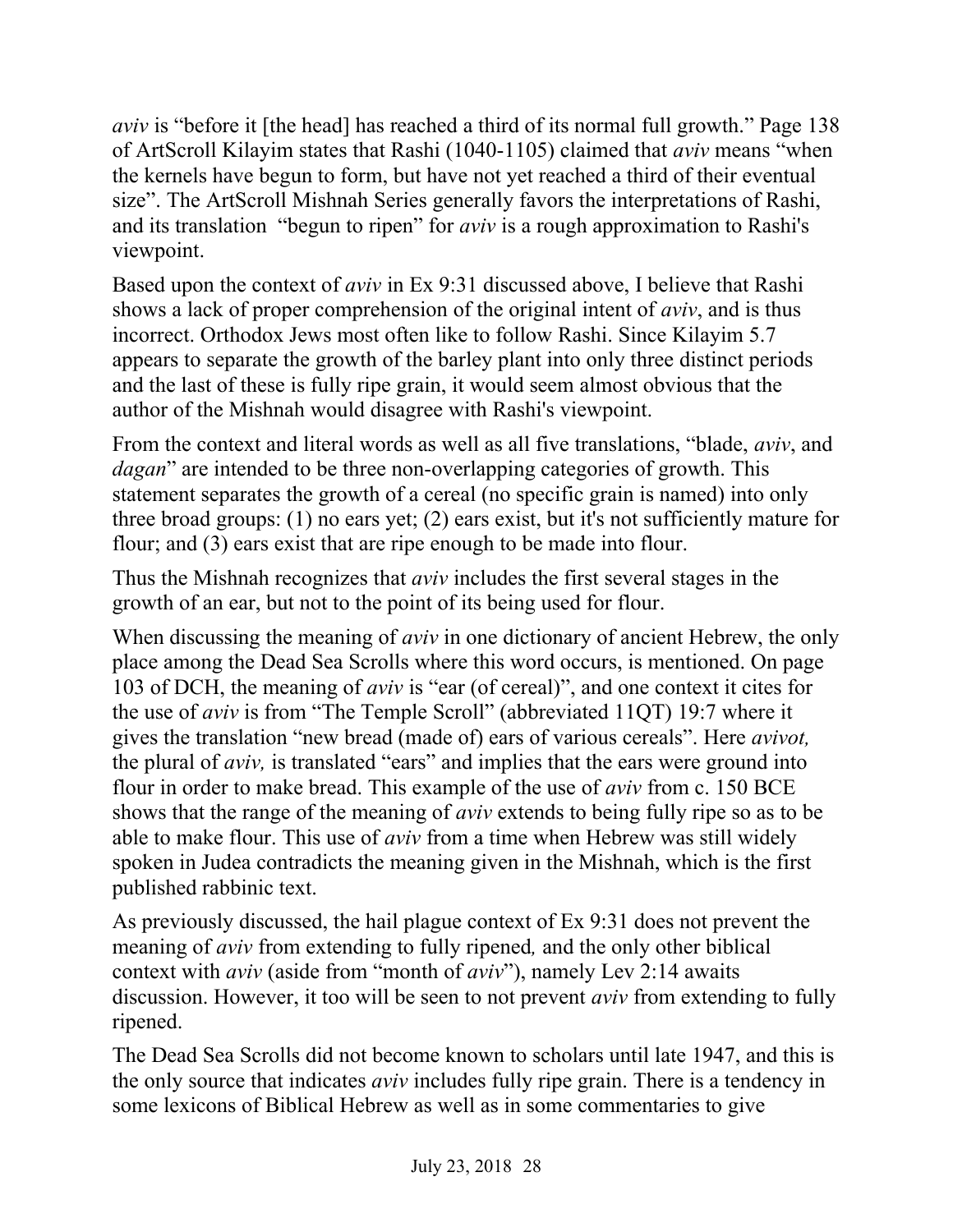credence or acceptance to the meanings of words that were handed down into modern times from rabbinic writings, the first of which is the Mishnah.

The conclusion is that the Mishnah misrepresents the meaning of *aviv*.

(B) Rabbinic office of *nasi* and the Elevation of the Authority of Pharisees

In the Babylonian Talmud, specifically on page 63 of BT-SHAB in Shabbath 15a, we find (where the note in square brackets was added by the translator H. Freedman), "Hillel and Simeon [his son], Gamaliel and Simeon wielded their Patriarchate during one hundred years of the Temple's existence". Footnote 6 states that these four were all in a male succession of lineage, each the father of the next one. This 100-year period would be from 30 BCE to 70 CE. The above quotation has the word "Patriarchate", which is translated from the Hebrew *nasi*. The title *nasi* is a biblical Hebrew word (Strong's number 5387) that refers to the primary leader within some context. When the title Patriarch is used as a translation of *nasi* from rabbinic writings, the document intends to imply that the bearer of this title is the sole spiritual leader (perhaps also quasi-political leader as well, depending on the year and circumstance) of the Jewish people generally. The word *nasi* is used in the latter chapters of Ezekiel to refer to a unique future leader of Israel. According to page 493 of the article "NASI'" by Christine Hayes, when mentioning historical matters before the destruction of the Temple, rabbinic literature uses the title *nasi* to refer to "the presiding officer of the Sanhedrin in the Temple", although in later times it refers to one individual who is recognized as the political head of the Jews scattered among the nations.

The definition of *nasi* is not stated in the rabbinic literature itself, but is surmised from the various contexts. In fact, it is primarily the New Testament and Josephus that cause scholars to reduce the rabbinic significance of the title *nasi* before the destruction of the Temple and even before Judah the *nasi* who published the Mishnah. From rabbinic literature itself there is no indication that *nasi* means something different before and after some year, such as the year 70 or the year 200. Thus the Babylonian Talmud Shab 15a (see above) informs us that between 30 BCE and 70 CE the presiding officers of the Sanhedrin in the Temple were among the lineage Hillel to Simeon to Gamaliel to Simeon. According to rabbinic tradition, Hillel was descended from King David, so that they were from the tribe of Judah, and hence not priests.

Acts 5:34 calls this Gamaliel a Pharisee. The language of Acts 5:34, as previously discussed, denies that this Gamaliel was the president of the Sanhedrin.

Josephus mentions Simon the son of Gamaliel as a prominent Pharisee, but does not indicate that he was the leader of the Sanhedrin or of some other ruling body. Since Josephus applauds Simon's achievements, if he had been the head of the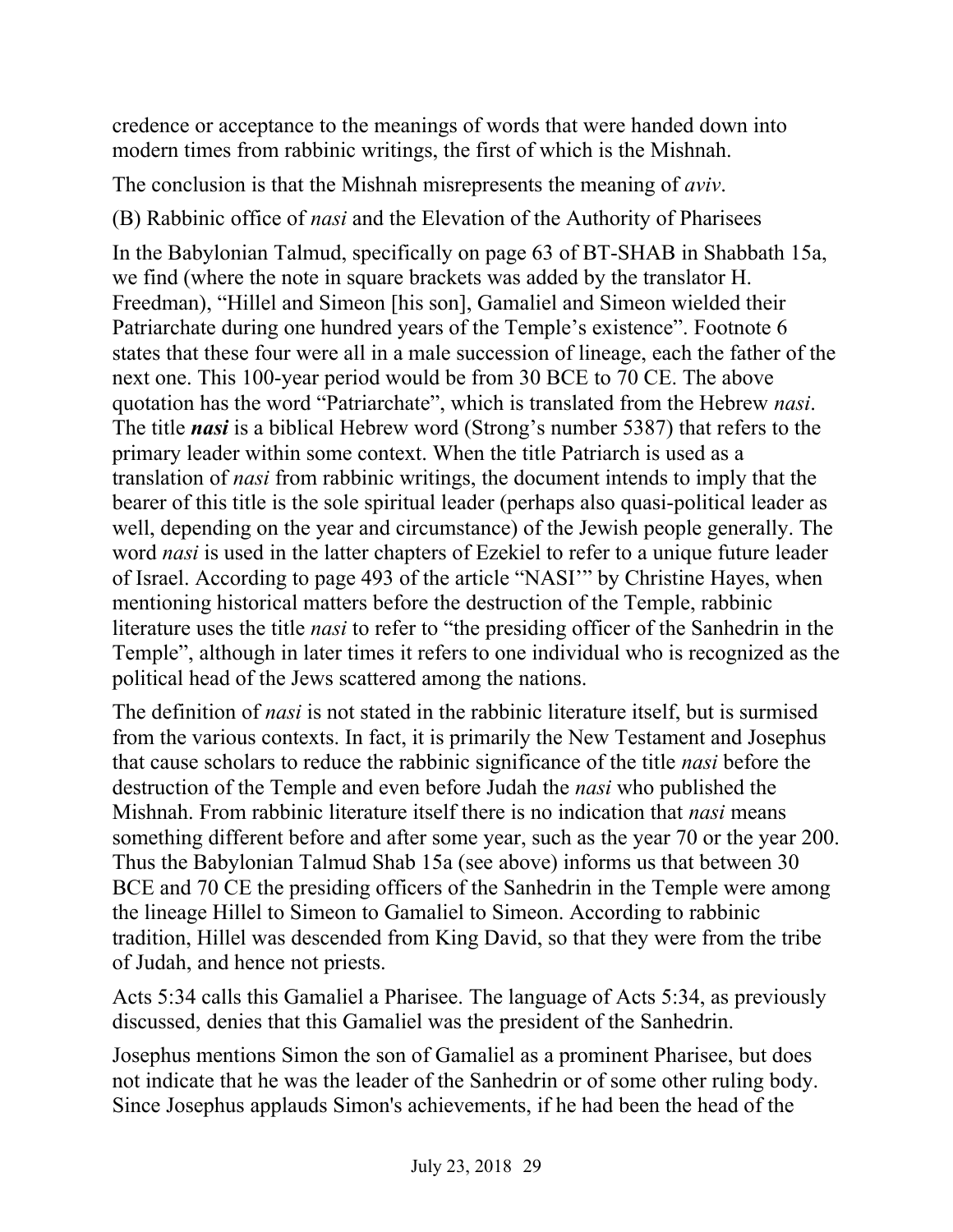Sanhedrin, he should have mentioned it.

The conclusion is that the rabbinic texts elevate the line of Hillel to the primary leadership of the Sanhedrin, contradicting the account of the New Testament and Josephus. Gamaliel and his son Simon are known to be Pharisees, so that the Pharisees are distorted to be the leaders of the Sanhedrin according to the rabbinic texts. This is a distortion of history regarding the leadership role of the Pharisees at the headquarters of of Judaism.

The previous chapter showed that the priesthood controlled the Temple and the calendar in the first century before the Temple was destroyed. This is in harmony with Psalm 133 as previously explained.

(C) Forcing the Concept of the Sanhedrin into the Torah by Rabbinic Texts

There is a unique event in Num 11:16-30 that shows a selection of 70 men from among the elders of Israel. Num 11:16, 24, 25, 30 have the word *elders*, which is the Hebrew word *zaken*, having Strong's number 2205, appearing in BDB on page 278 where its first meaning is "old of human beings" and another meaning is "elders, as having authority". The meaning of *zaken* is best appreciated when one considers the nature of the chain of authority through male lineage as shown by a combination of commandments. Among the ten commandments is, "Honor your father and your mother …" (Ex 20:12; Deut 5:16). The authority of the husband over his wife is seen in Gen 3:16; Num 30:6-16. These laws work together to imply that the oldest living male within a family's lineage has authority over the extended family, and he is thus surely an elder or *zaken*. Num 11:16 makes it clear that these 70 men were already elders before Moses began the selection, and moreover, besides being elders, they were officers. Here the word officers is the Hebrew word *shoter*, which is Strong's number 7860, appearing in BDB on page 1009 where it states, "appar[ently] subordinate *officer*, judicial, civil, or military". This implies that these elders have had some practical leadership or management experience, but not necessarily at the top position.

Num 11:16, "And YHWH said to Moses, Gather to Me 70 men from [the] elders of Israel whom you know to be elders of the people and its officers. And bring them to the tent of meeting, and let them stand there with you."

Num 11:17, "And I will come down and I will speak with you there. And I will take of the Spirit that is upon you, and I will put [it] upon them, and they shall bear [the] burden of the people with you. Thus you shall not bear [the burden] yourself alone."

No further qualifications are given concerning the selection of these 70 men from among those who were already elders. There was no tribal restriction, there was no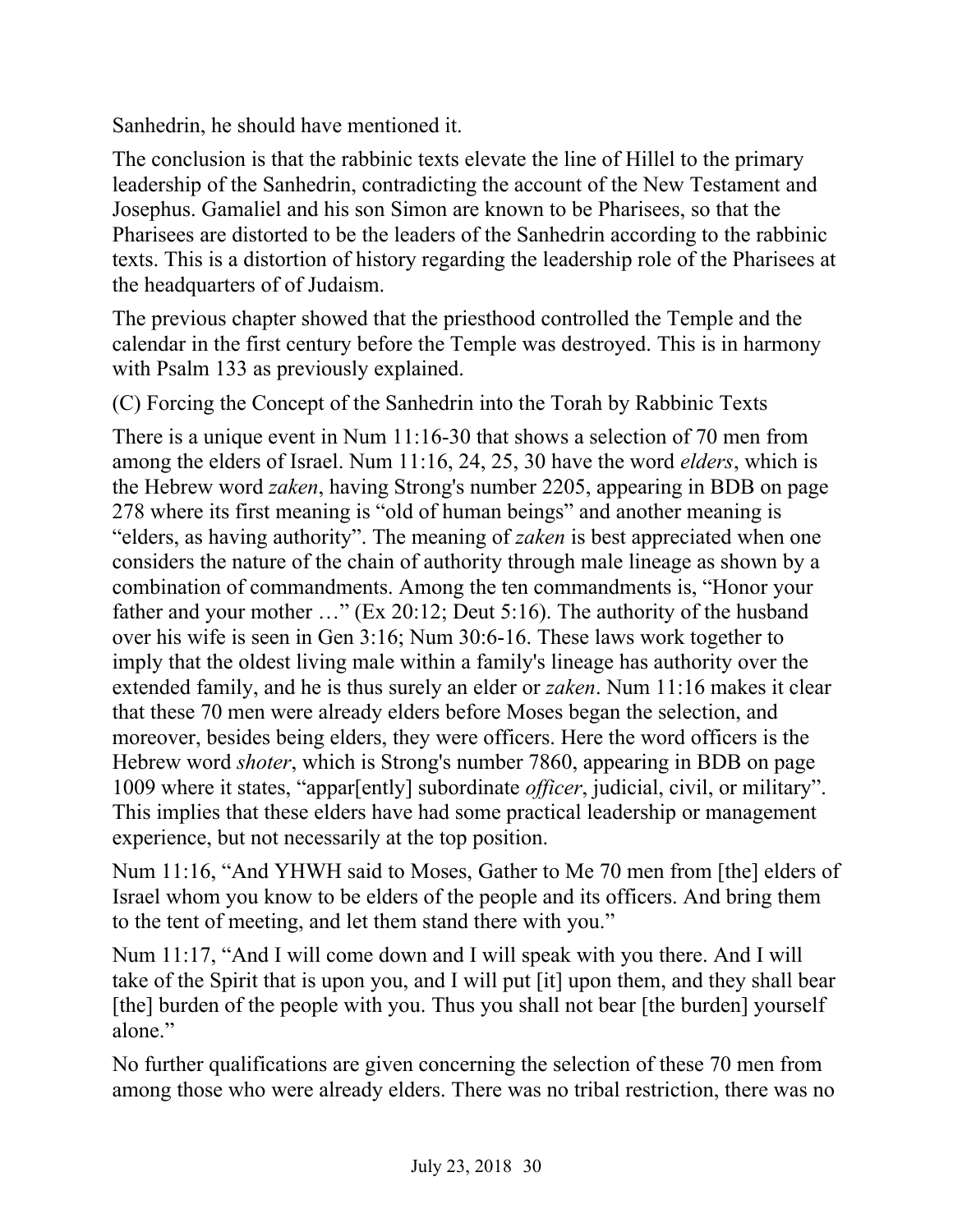requirement of a knowledge of the law, and there was no requirement of faith. There is never any indication in the Tanak that these elders met together as one body to discuss matters among themselves, or that they had a unified label such as a court or Sanhedrin.

In Ex 18:13-27 Moses' father-in-law gave him advice to build a pyramid organizational structure of judges, so that only the very difficult cases would filter their way up the pyramid to him. This advice did not involve previously recognized elders with leadership experience. If this advice would have succeeded, there would have been no need for the subsequent complaint by Moses in Num 11:1-15, which led to the appointment of the 70 men who were already elders.

In Num 14:26-33 the punishment of death during the 40 years of wandering in the wilderness was given to all Israelites who were 20 years old and above. This death in the wilderness came to all of the 70 elders with the exception of Joshua and Caleb, if they were among these elders. One need for elders in Israel was simply the practical function of communication of basic news to all people from a central seat of government. When Joshua crossed the Jordan River there were a few million Israelites. If Joshua himself spoke loudly, only a tiny fraction of them could hear him. Since people were geographically grouped as near relatives, the most practical way to communicate with all people was through the system of elders. Joshua would speak to the elders as heads of clans (subgroups within a tribe), and they in turn would go to those who they represented in family ancestry and authority so that the news would reach everyone. Existing authority through male lineage was respected. Thus Josh 7:6 mentions the elders of Israel who were near Joshua. There is no need to imagine that there were 70 of them. These elders were authority figures for purposes of orderly travel and communications, and they also had ancestral authority as the oldest males in their extended family.

The Mishnah teaches that the 70 men with Moses constituted the greater Sanhedrin where it quotes from Num 11:16 discussed above. On page 383 of Danby's translation of the Mishnah, in Sanhedrin 1.6, we find (with Danby's additions in square brackets), "The greater Sanhedrin was made up of one and seventy [judges] and the lesser [Sanhedrin] of three and twenty. Whence do we learn that the greater Sanhedrin should be made up of one and seventy? It is written, *Gather unto me seventy men of the elders of Israel*, and Moses added to them makes one and seventy." Although Num 35:24 mentions "the congregation shall judge", the Tanak never defines the congregation in this sense as the 70 (or 71) elders. It may refer to any court that represents the people in any area of Israel through history. The Mishnah interprets Num 11:16 as the first great Sanhedrin in a succession through history in order to justify a major leadership role for a body of men who are not necessarily Levites.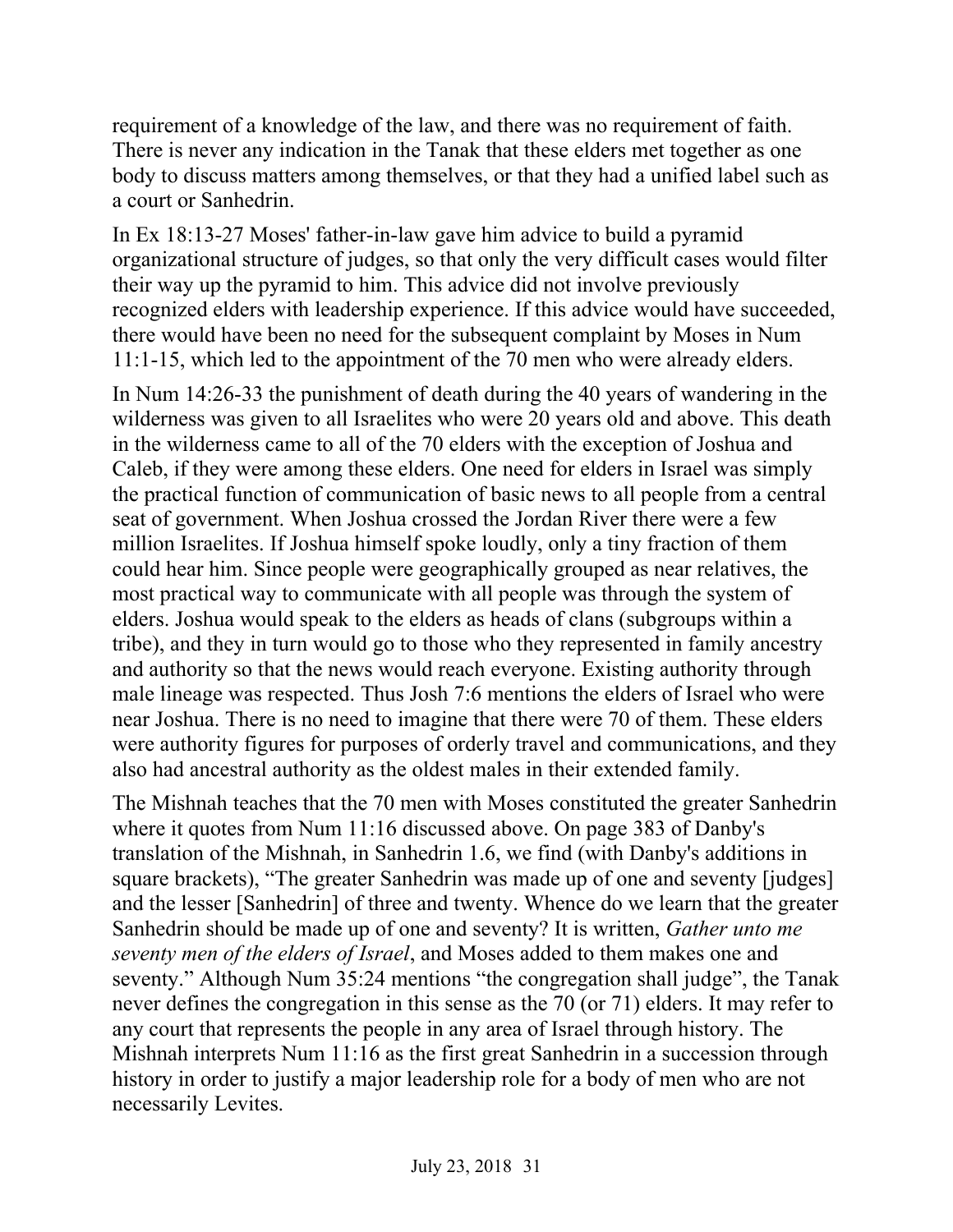Deut 17:8-13 mentions the need to judge legal cases of dispute, and those who do the judging are referred to as priests, Levites, and judges in verse 9. The word *elder* is not used here, thus negating the Mishnaic supposition that a collective of 70 elders was to continuously constitute a greater Sanhedrin. If this Mishnaic interpretation were true, there would be some clear evidence of it in the Tanak, which is often occupied with political conflict. On page 382 of Danby's translation in Sanhedrin 1.2, authority to render calendrical decisions is claimed for a small committee within the Sanhedrin, and there is no tribal requirement for this committee. It appears that the Mishnah is inventing an entity that controls the calendar apart from the priesthood.

Thus the Mishnah is planting a ruling body, the Sanhedrin, into the law of Moses, and giving it authority that supplants the Aaronic priesthood, especially with regard to the calendar. As stated above, this Mishnaic concept is contradicted by Ps 133.

After the Temple was destroyed, the successors of the Pharisees no longer recognized the rightful authority of the priesthood, and eventually the Mishnah justified this change in authority by inventing the Sanhedrin within the law of Moses. This Sanhedrin had no requirement of tribal descent. Thus a usurpation of authority was justified by the Mishnah. The Mishnah distorted history, altered the law of Moses with its Sanhedrin, and altered the control of the calendar from the priesthood to a committee within the Sanhedrin.

(D) Talmud forces Wisdom in the Torah to include Mathematical Astronomy

Scripture defines the wisdom of ancient Israel in an unconventional way in the following passage.

Deut 4:5, "Behold I have taught you statutes and ordinances as YHWH my Almighty commanded me, that you should do so in the midst of the land where you are going to possess it."

Deut 4:6, "So keep and do [them], for that [is] your wisdom and your understanding in the sight of the peoples who shall hear all these statutes. Then they shall say, surely this great people [is] a wise and understanding nation."

Deut 4:7, "For what great nation [is there] that has an Almighty [so] near to it as YHWH our Almighty in everything we call upon Him."

Deut 4:8, "And what great nation [is there] that has statutes and ordinances

[as] righteous as all this law that I set before you today?"

The nations of the world think of wisdom in terms of scientific achievement and the acquiring of great knowledge, but that is not the way Moses was told to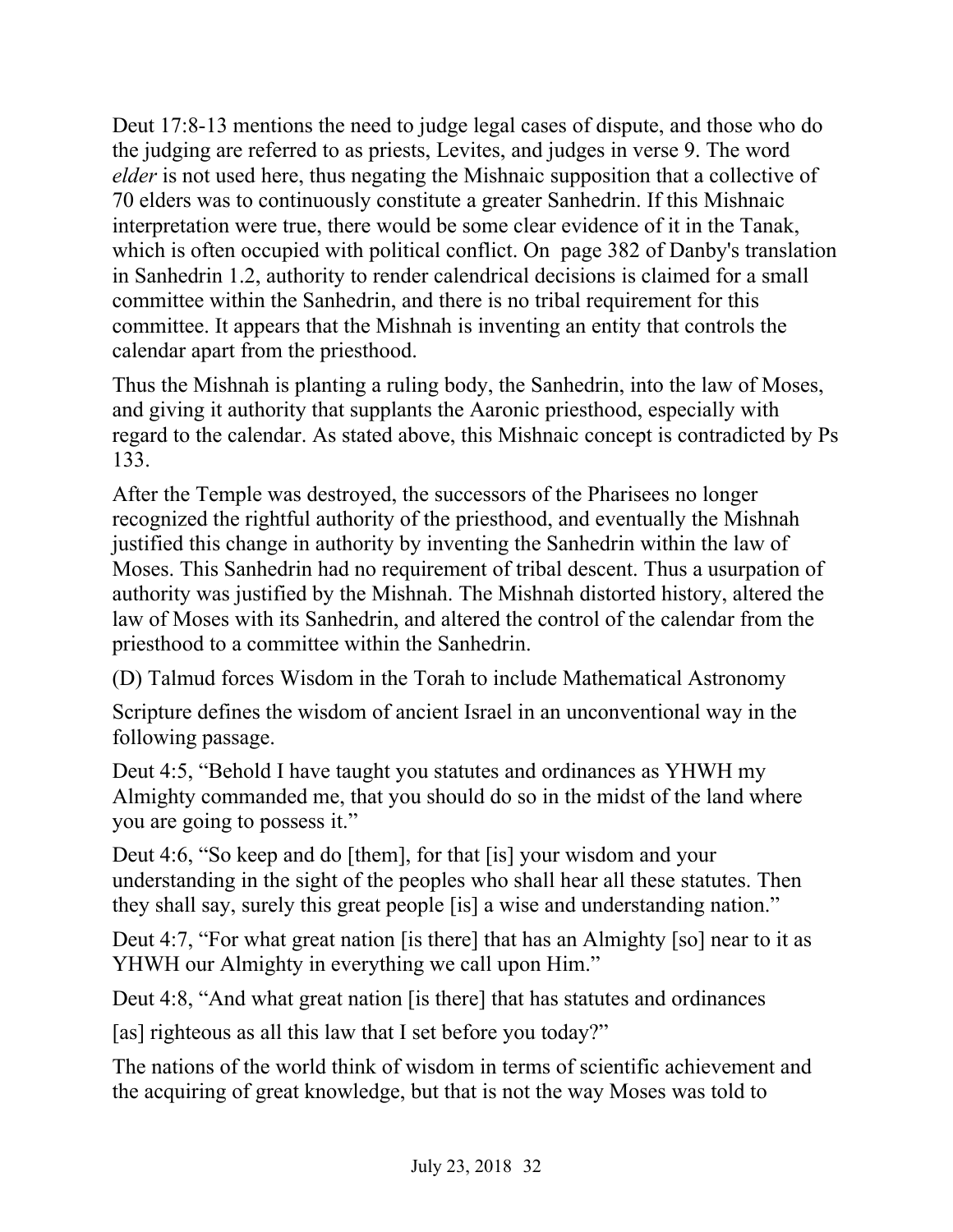proclaim wisdom to Israel. Mathematical astronomy was not to be wisdom for them. I do not doubt that the ancient Israelites had the mental capacity to be able to develop advanced mathematics, but without the collective need for this effort by Israelite society, what would motivate such an effort? Ancient Israel could determine the calendar from observation, so they had no need for any advanced tedious calculations accompanied by detailed records of observations over many decades or centuries to correlate with the calculations.

Why would the nations of the world say, as predicted in Deut 4:6, "Then they shall say, surely this great people [is] a wise and understanding nation."? It is abnormal for nations to take a serious interest in the laws of another nation and recognize such laws to be wonderful and praiseworthy. What is the motivation for such an attraction to the law of Moses by the other nations?

The attraction is the response to Deut 4:6, "So keep and do [them], for that [is] your wisdom ..." The wisdom is obedience, not the law itself. The response to their obedience is declared in Lev 26:3-13 and Deut 28:1-14 where Israel is promised the blessings of abundant crops and livestock, fruitful population growth, and living in peace and security with their neighbors afraid of them. These abundant blessings would catch the attention of the nations around them and they would inquire about the reason for such blessings. When the answer would be the blessings for obedience, the nations would desire the same blessings, and hence they would be highly motivated to know the law and obey it themselves.

Hence Israel's wisdom is their obedience to the law, not scientific achievement.

In the Talmud, on page 357 of BT-SHAB, we find, "How do we know that it is one's duty to calculate the cycles and planetary courses? Because it is written, [Deut 4:6] *for this is your wisdom and understanding in the sight of the peoples*: what wisdom and understanding is in the sight of the peoples? Say that is the science of cycles and planets."

Here we see that at the time the Babylonian Talmud was published, c. 500-600, the original intent of **wisdom** in Deut 4:6 was twisted from collective obedience to include mathematical astronomy! About 2000 years after Moses, the culture of Jewish scholarly leadership in the Talmudic path had changed to finally bestow a high value upon mathematical astronomy, and to do so through a distortion of the Tanak.

(E) The Meaning of the *omer* in the Wave Sheaf Offering

The passage on the wave sheaf offering in Lev 23:10-16 contains the word sheaf [6016 *omer*] in Lev 23:10, 11, 12, 15. This Hebrew word occurs in the following ten other places: Ex 16:16, 18, 22, 32, 33, 36; Deut 24:19; Ruth 2:7, 15; Job 24:10.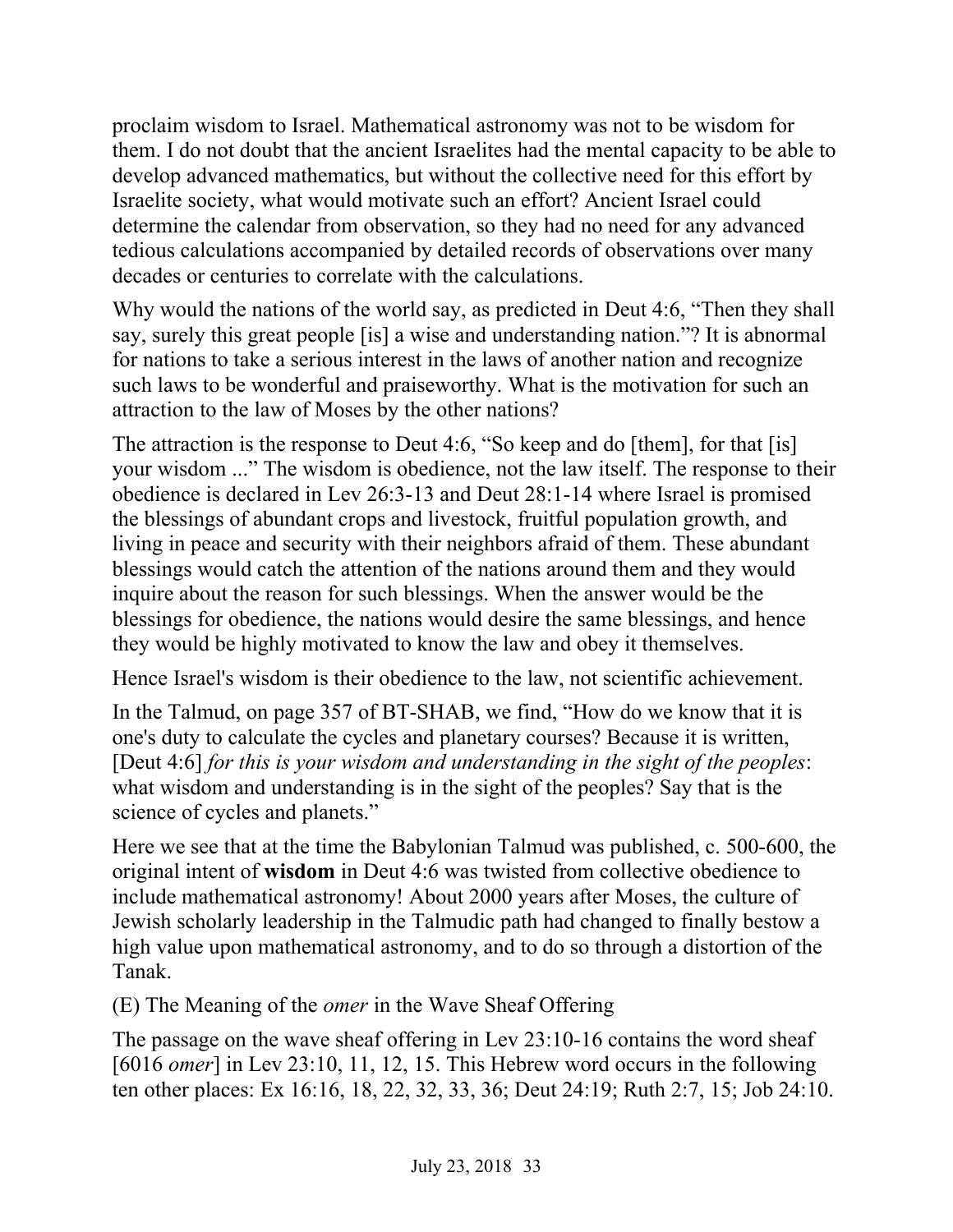From Ex 16:36 we see that it is a dry measure of volume, but Ruth 2:7, 15 provide an alternate meaning, namely a sheaf of stalks with expected ears of grain. We are faced with the problem of resolving the ambiguity between the two meanings of *omer.*

Before examining the context of Ruth 2:7, 15 in some detail, the method of reasoning to resolve the ambiguity of the meaning of *omer* in the context of Lev 23 is now undertaken. Except for the period of the Babylonian exile and some period of laxity due to a lack of zeal, the Aaronic priesthood existed and performed their ceremonies every year in Jerusalem until the Temple was destroyed in 70. This ceremony of the wave sheaf offering was witnessed by all people who attended the the Festival of Unleavened Bread. This ceremony continued to be performed every year, and with one united priesthood, their practice should not have changed through the centuries. People came to Jerusalem from great distances to be at this festival and thus see this ceremony, including Jews from Alexandria, Egypt, which was only about 200 miles away. Specialists in the Septuagint, the Greek translation of the Hebrew text, recognize that that its translators had a better command of the Greek language than of the Hebrew, and that the translation was undoubtedly made in Alexandria. Some of the Jews in Alexandria, possibly even some of the translators themselves, could surely explain what happened during the wave sheaf ceremony, so that the Greek translation could be accurate in its description. The translation of the Pentateuch of the LXX was made c. 280 BCE. The Greek language does not have the ambiguity of the Hebrew language for the two meanings of the word *omer*. The Greek text uses one word, *gomer*, for the dry measure of the manna in Ex 16, and a different word, *dragma*, as the translation for *omer* in Deut 24:19; Ruth 2:7, 15 and the wave sheaf offering. This resolves the ambiguity of the meaning of *omer* in the context of Lev 23. All the uses of *dragma* in the Septuagint are listed on page 348 of Hatch and Redpath. If there existed any historical hint that the nature of the *omer* was a controversial issue at that time, then this would not resolve the question. But there is no such hint from before the destruction of the Temple, nor does rabbinic literature hint that there was a debate over this.

Moreover, in Gen 37:7 where the Hebrew word for sheaves is *aluma* (Strong's number 485), its Greek translation in the Septuagint is also *dragma*. The Septuagint translation by Brenton for Gen 37:7 is: "I thought ye were binding sheaves [= *dragma*] in the middle of the field, and my sheaf [= *dragma*] stood up and was erected, and your sheaves [= *dragma*] turned round, and did obeisance to my sheaf [= *dragma*]." (Plural forms of *dragma* are used where the translation is plural.) **Thus a bundle of tied stalks is called a sheaf** *(dragma* **in Greek***).* Hence this would be its meaning where *dragma* is used for *omer* in the wave sheaf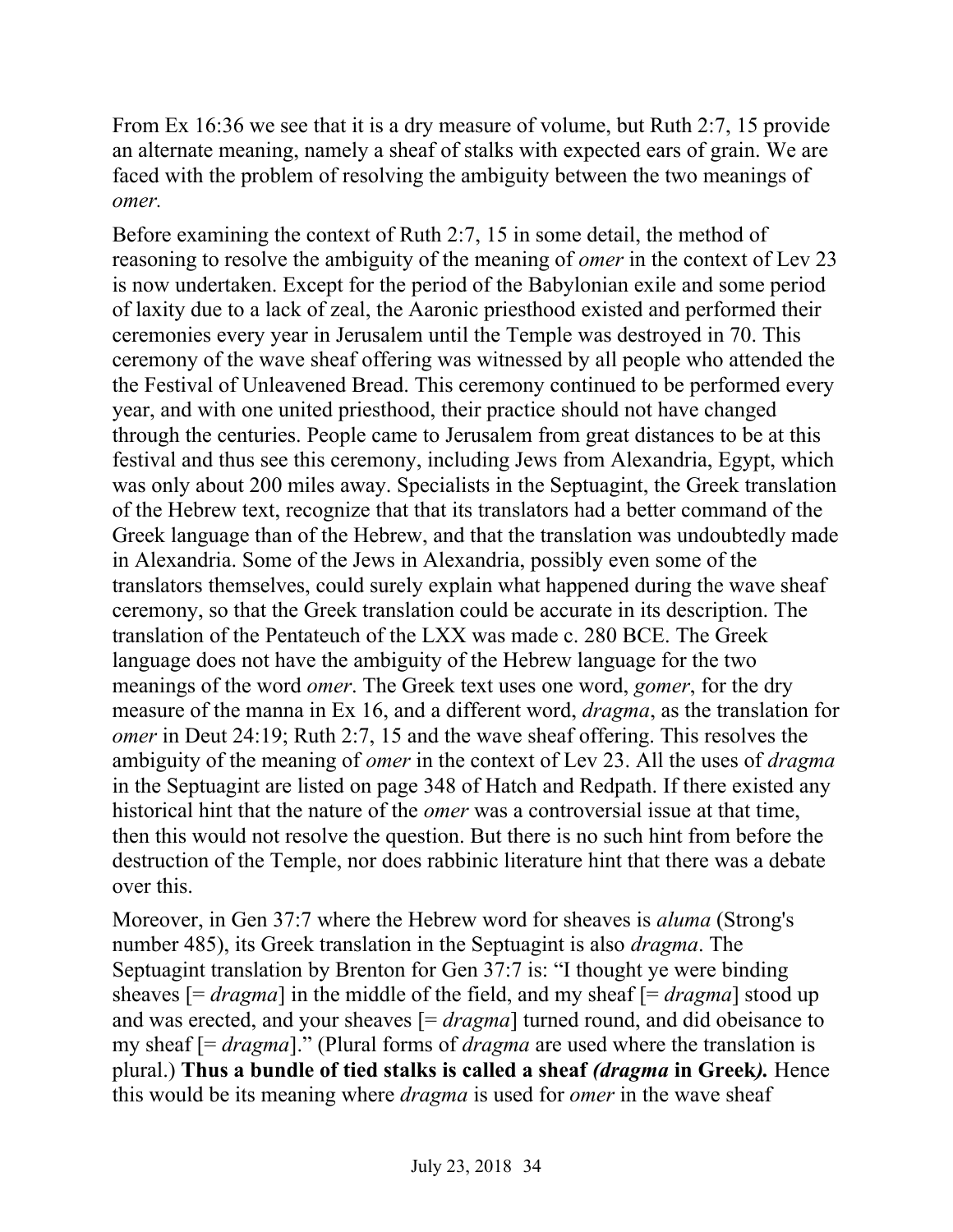offering in the LXX*.*

Ruth 2:7, "And she said, 'Please let me glean and gather among the sheaves [= *omer*] after the reapers." (This has the plural of *omer.*) Gleaning is gathering the grains still having their husks. The reapers swing the sickles that cut the stalks.

Ruth 2:15, "And she rose to glean. Then Boaz commanded his young men saying, 'Let her glean even among the sheaves [= *omer*] and do not rebuke her.'" (This has the plural of *omer*.)

Ruth 2:17, "So she gleaned in the field until the evening and beat out what she had gleaned, and it was about an ephah of barley." The beating was necessary to separate the husks from the grains.

On page 73 of H. L. Ginsberg 1982, he translates *omer* in Lev 23 as "armful", judging the quantity that might be tied into a bundle.

The Syriac Peshitta uses the word *kf*, meaning "bundle" or "sheaf" to translate the word *omer* from Lev 23. This Syriac word is found on page 222 column 1 of Payne Smith 1903 and the Syriac text is from Peshitta 1991. This is the Syriac equivalent of the Greek *dragma*. In Ex 16 where the Hebrew has *omer* for the dry measure volume, the Syriac text from Peshitta 1977 transliterates *omer* into Syriac characters.

When Jerome translated the Hebrew Bible into Latin c. 400, which became known as the Vulgate, he translated the Hebrew word *omer* in Ex 16 as *gomer*, merely a transliteration. But he translated *omer* in Lev 23 into the Latin *manipulus* or *manipulos* (according to Weber). This means "bundle, sheaf, truss" from page 1074 of Glare. The Knox translation of the Vulgate has "gomer" in Ex 16 and "sheaf" in Lev 23.

The Aramaic Targums use the same transliteration of *omer* in both Ex 16 and Lev 23, thus carrying the ambiguity of the Hebrew into the Aramaic. The Aramaic word has the same two meanings as the Hebrew.

Thus the LXX, the Peshitta, and Jerome all agree that in Lev 23 the *omer* is a bundle or armful of stalks. Nothing is said about any stage of growth of the ears in the stalks here in Lev 23. The wave sheaf offering will be discussed in more detail later.

On page 506 of Danby's translation of the Mishnah in Menahot 10:4, talking about the wave sheaf ceremony and specifically the grains of barley (after they were separated from the husks), we find, "They put it in a grist-mill and took therefrom a Tenth [of an Ephah of flour] which was sifted through thirteen sieves." Danby added the explanation in square brackets, "a Tenth [of an Ephah of flour]". Ex 16:36 states, "Now an *omer* is one-tenth of an ephah." Danby is showing the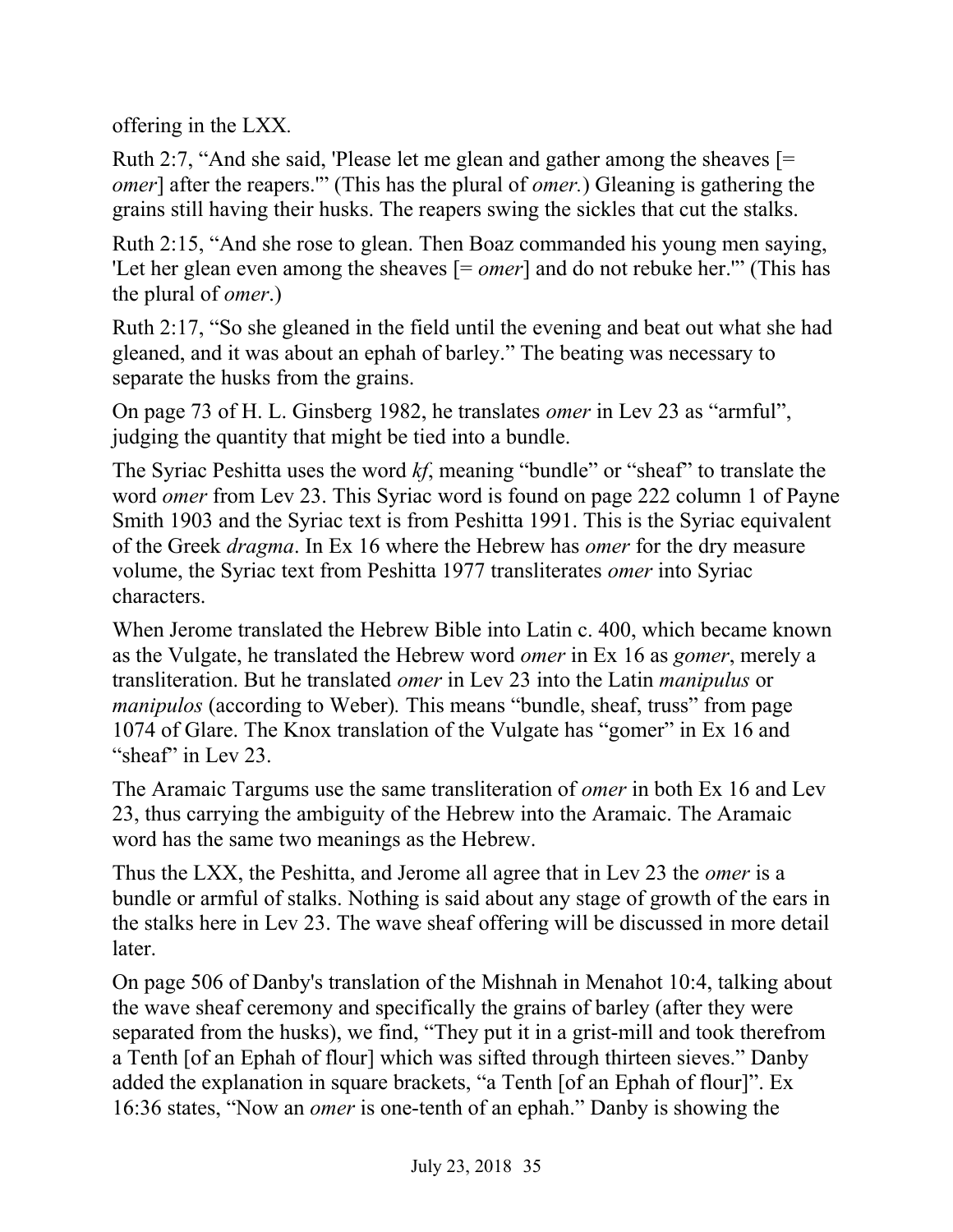common rabbinic understanding that the Mishnah accepts the viewpoint that the Hebrew word *omer* means the dry measure quantity instead of a tied bundle of stalks. This contradicts the understanding given above using the Greek word *dragma* from the Septuagint, which was translated long before the Temple was destroyed, although we have no copies of Exodus in the LXX from the first century or before.

On page 206 of vol. 1 of Field 1875, it is preserved that when Aquila translated Lev 23 into Greek c. 130, he used the Greek transliteration *gomer* where the Hebrew has *omer.* Aquila did not use the Greek word *dragma*. Thus, under the training in Hebrew by the leading rabbis of his time as portrayed by rabbinic texts, Aquila gave the same meaning as the Mishnah for *omer*. The rabbinic texts approve of Aquila's translation (see appendix A).

The incorrect interpretation of *omer* from the Mishnah as a dry measure, implies that the ears that were used in the wave sheaf offering were always ripe enough to make flour. Lev 23 does not say that the wave sheaf offering was used for any purpose other than this specific ceremony. Lev 23 does not use the technical Hebrew word *bikurim* [1061 firstfruits] applied to this ceremony or this *omer*. The subject of firstfruits will be discussed in detail later.

(F) Concept of the Oral Law in Rabbinic Texts

Near the beginning of the Rabbinc writing known as The Fathers According to Rabbi Nathan (often abbreviated "Avot", which is the Hebrew word for "fathers"), the concept of the Oral Law is explained. According to this concept from Avot, when Moses came down from Mount Sinai, he was told what law to write down and what law to memorize instead of committing it to writing. The latter was to be transmitted from Moses to Joshua, and this oral memorized transmission was to continue through a succession of people down through to Gamaliel the Elder, then his son, and this continued down to Judah the Nasi. The latter had control over the contents of the Mishnah.

Josh 8:32-35 shows that all the law that was given to Moses was written down. Thus the concept that there was an Oral Law that was spoken to Moses but never written down, and was accurately handed down from generation to generation in memorized form until the time of the Mishnah, is a historically false concept. This assumes that the reader accepts the Tanak literally where it makes common sense to do so. The concept of the the Oral Law is promoted in the rabbinic writings, and it is an example of false history in the rabbinic writings. This is one reason for mistrusting history in the rabbinic writings.

Philo, Josephus, and the New Testament all refer to the tradition of the elders, using slightly different words. Orthodox Jewish scholars all claim that this refers to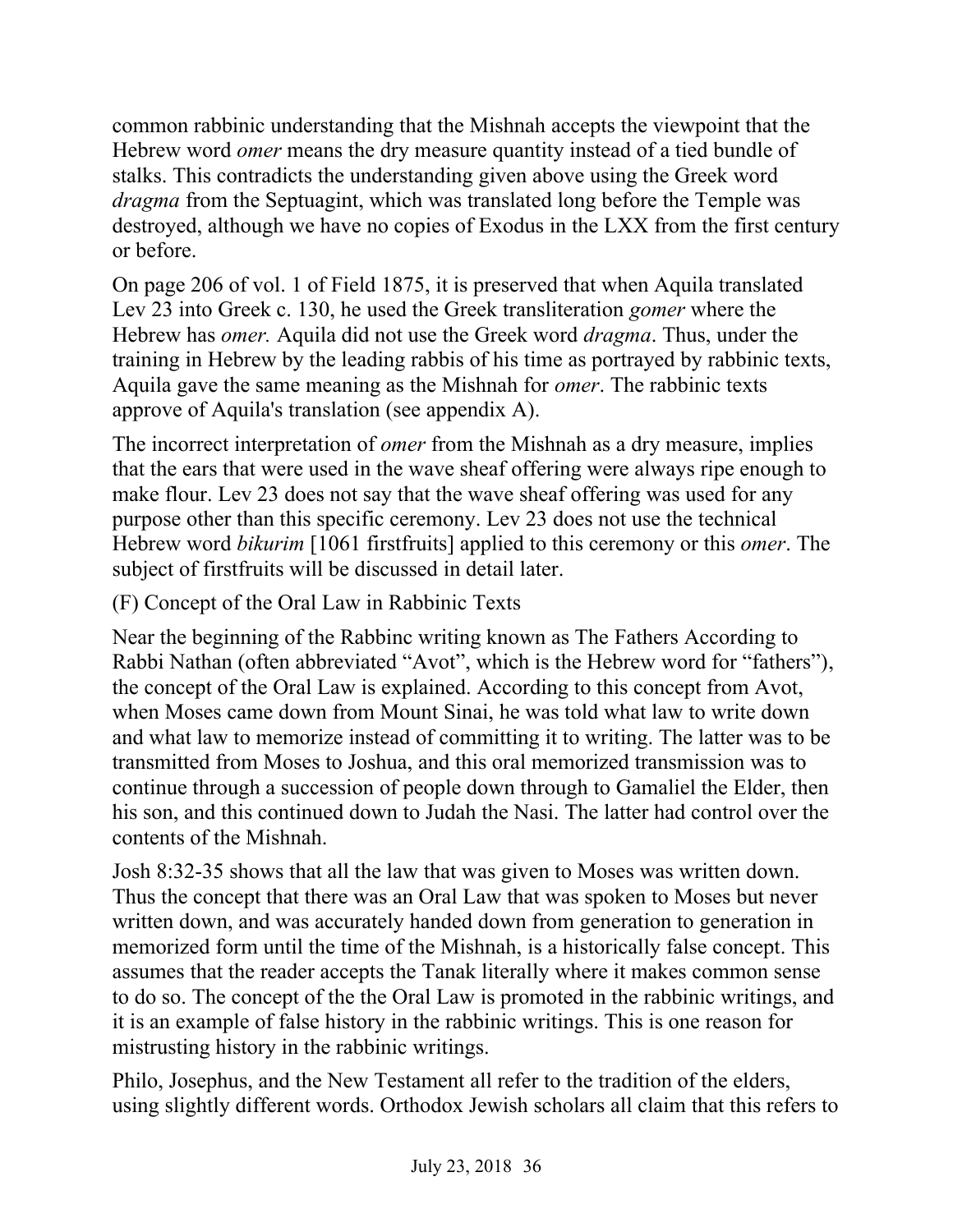the Oral Law. Other Jewish scholars and non-Jewish scholars deny this because these sources never claim that Moses was given this law orally, and the nature of "tradition" typically denies a definite known origin. The law of Moses is never called tradition in Philo, Josephus, or the New Testament (see Mat 15; Mark 7).

The concept of the Oral Law as a historical reality from Moses is a fiction of the rabbinic texts. This concept was probably invented to provide a reason and a motivation for Jews to accept the rabbinic interpretation of the law of Moses and of the Tanak in general. Thus the Oral Law includes some traditions from before the third century and some innovative viewpoints that were conceived as the rabbinic texts were first being written. Some of these traditions go back to the Pharisees of the first century and earlier.

(G) Rabbinic Texts imply the Pharisees Controlled the Temple before 66

Rivkin 1969 avoids the New Testament and Josephus, and uses rabbinic texts to define the Pharisees. He concentrates on selections in which the Pharisees and Sadducees are opposing one another.

On pages 212-213 Rivkin discusses an incident mentioned in the Babylonian Talmud, Yoma 19b, where a high priest who is called a Sadducee will soon enter the Holy of Holies on the Day of Atonement, so that the context is before the Temple was destroyed. The father of the Sadducee says, "My son, although we are Sadducees we fear the Pharisees." Later in this incident when this high priest finishes performing his duties in the Holy of Holies according to the interpretation of the Sadducees and contrary to the Pharisees, as soon as he exits from the Holy of Holies he is found dead with the heel of an animal between his shoulders. The incident reports that Rabbi Hiya taught that an angel did this to the Sadducee. Then Rivkin mentions another similar type of incident found in Tosefta Hagiga 3.35.

From these incidents Rivkin concludes, on page 213, "They [the Pharisees] exercise great power, striking fear in the hearts of the High Priestly families, and they [the Pharisees] are depicted as those who have control of the Temple."

As explained previously, the New Testament, Tacitus, Trogus, and Josephus all depict control of the Temple by the priests in the first century. The rabbinic texts imply that the Pharisees controlled the Temple. I conclude that the rabbinic texts in this matter are fabricated history and lead to incorrect conclusions.

I conclude that frequently the rabbinic texts cannot be trusted for accurate history, and its writers invented certain history to promote the lineage of Gamaliel, which was aligned with the Pharisees in the first century. Some teachings of the Pharisees are promoted, although the term "Pharisees" is not used frequently in the rabbinic texts, and this term changes meaning when used in contexts beyond the first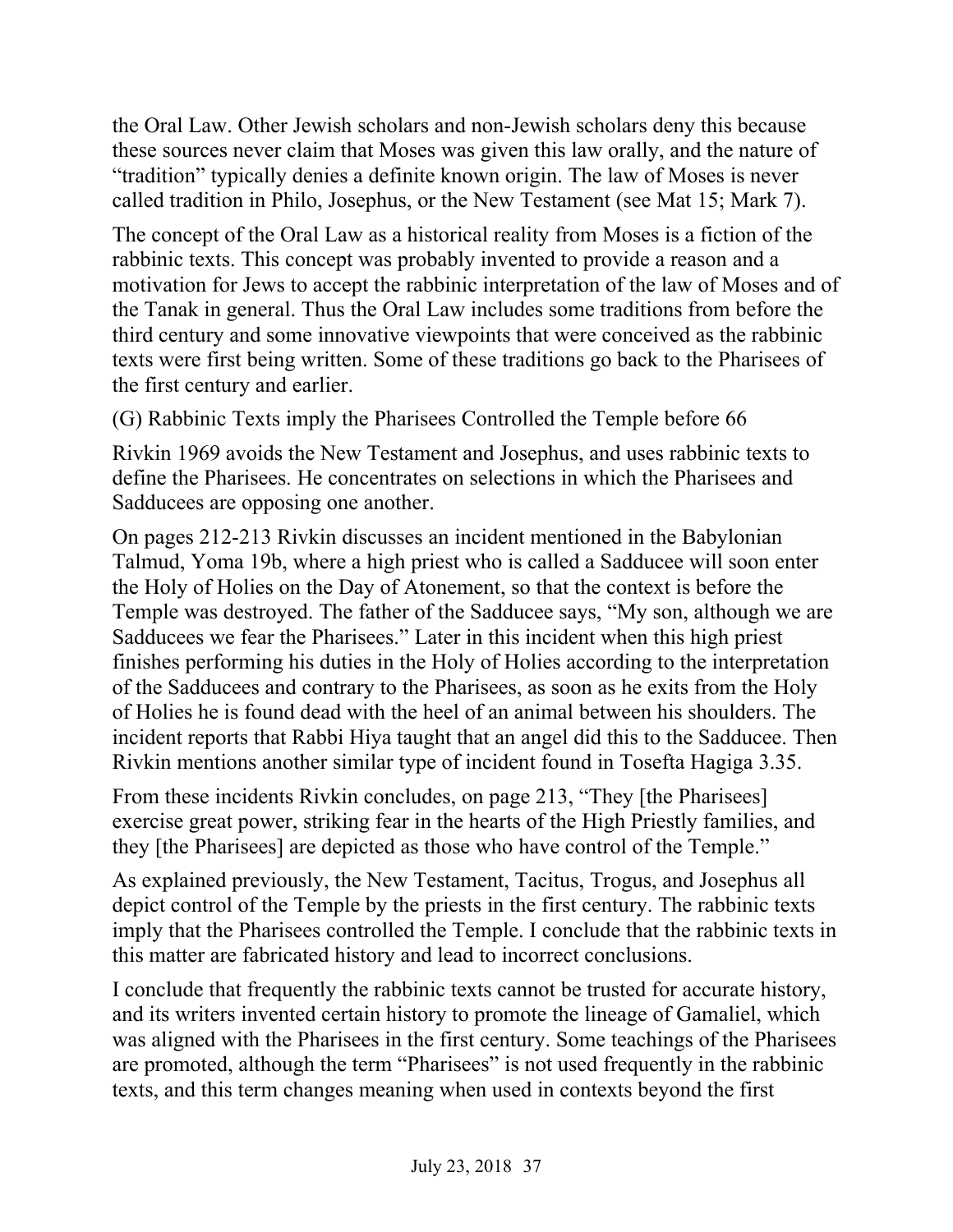century in rabbinic texts.

(H) Historical Reception of the Rabbinic Literature

After the Temple was destroyed in 70, except for rabbinic texts that first began to be published c. 200, we have very little by way of explicit writing concerning the beliefs and divisions of the Jews in the Mediterranean region and the Babylonian region. We have some very useful indications of the overall direction in greater Judea from Josephus, but there are no names and no details. His assessment c. 93 is only that the Pharisees exercise the primary control over the masses in greater Judea.

The rabbinic texts provide its own views from its own bias, and except for priests  $(=$  approximately Sadducees  $=$  Boethusians) or heretics, it rarely indicates any diversity within the total Jewish community, and this creates the impression that nearly all of Judaism embraced its own views.

The rabbinic texts speak against drawing and displaying images of living things, both people and animals. From excavations of cemeteries and synagogues from c.  $200 - c$ . 400, page 550 of Levine 2006 states, "... we witness a return to figural representation in many communities of ancient Palestine and the diaspora."

Another indication of diversity from the ideal expressed in rabbinic literature compared to remains showing reflections of reality are the varied meanings of translations of certain biblical words in the several versions of the Aramaic Targums. This document has a small sample of such differences with the rabbinic texts. Even in the Targum Onqelos that is supposed to have the blessing of the rabbinic sages we see certain meanings that contradict teachings in the Babylonian Talmud.

Therefore, even without a written narrative history, it is clear that rabbinic texts represent a theoretical ideal of how to live that differed greatly from real life among Jews. The rabbinic literature was not received positively by the masses of Jews. From page 525 of Levine 2006 we note that in the Jewish Bet Shearim cemetery in the Galilee in which there were over 1000 burial sites that spanned c. 200 – c. 400, 78 percent of inscriptions were in Greek, 21 percent of inscriptions were in Latin, and 1 percent of inscriptions were in Hebrew or another Semitic language. This area of Galilee was the hotbed of production of rabbinic literature during this period.

Thus the rabbinic literature misrepresented reality within Judaism in the sense that later generations who examined this literature had cause to imagine that this brand of Judaism was dominant to the exclusion of virtually all others during the centuries of its initial output.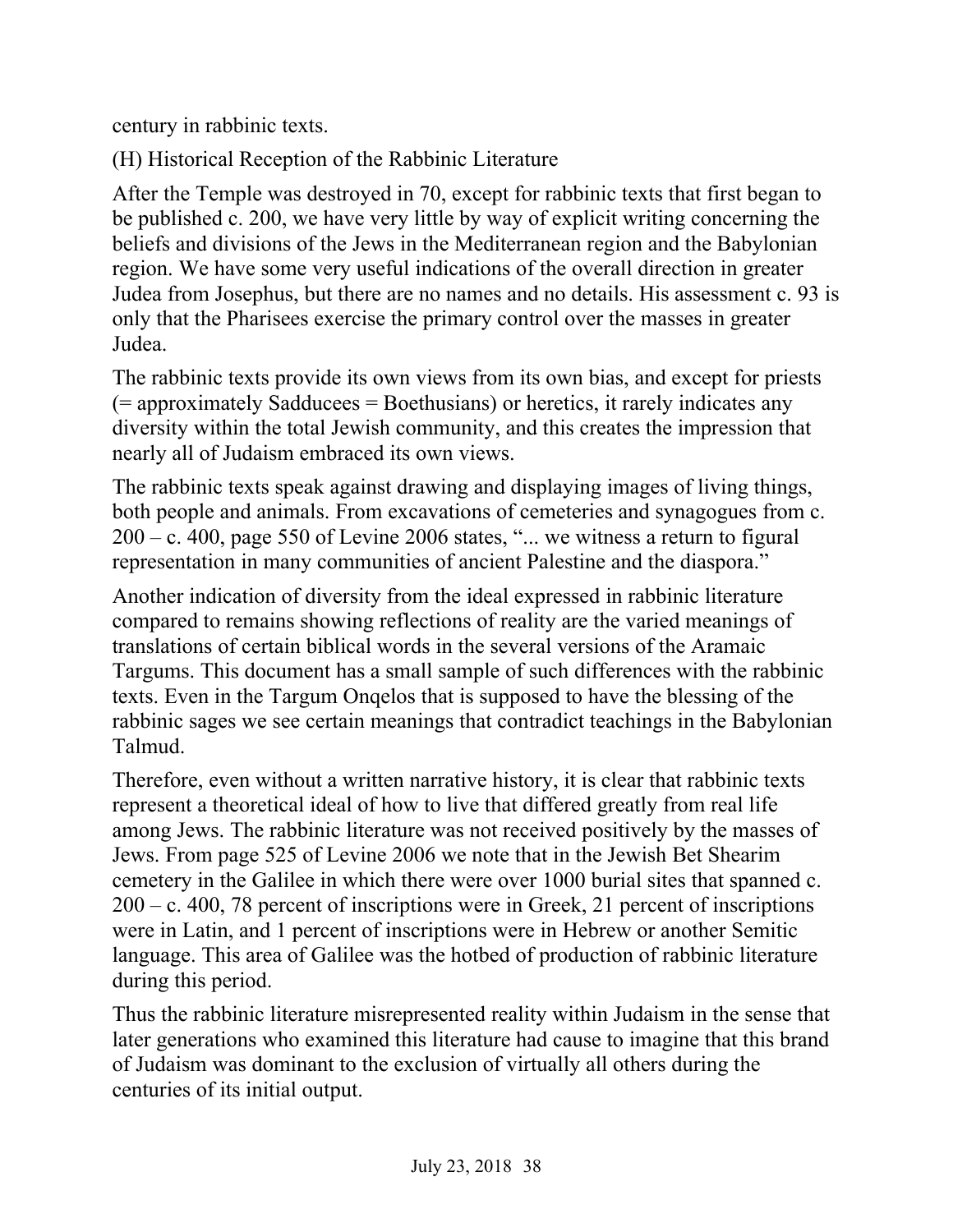The school for rabbis in Caesarea and the other rabbinic academies in Babylonia along with continued output of Hebraic rabbinic literature eventually helped propel rabbinic Judaism to become accepted Orthodox Judaism. However, initially it was fake facade.

The various other aspects outlined in this chapter also depict a fake framework. The concept of the Oral Law is a fraud along with many meanings of Hebrew words. The alleged supreme authority of the initial Pharisaic sages of the first century before the destruction of the Temple was a fraudulent rewriting of history.

## (I) The First Century Calendar Fraud of the Rabbinic Literature

The need to bring all this to light is forced because it is necessary to expose the historical fraud of the rabbinic texts that claim that certain Pharisees had the authority to determine the calendar before the Temple was destroyed. Here is an example where Gamaliel the Elder had the primary authority to declare when the 13th month would be intercalated. On page 435 of Danby's translation of the Mishnah in Tractate Eduyoth 7.7, we read, "Once Rabban Gamaliel went to have authority given him from the governor in Syria, and he was long in returning; so they declared the year a leap-year on the condition that Rabban Gamaliel should approve; and when he returned he said, 'I approve'; and so the year was reckoned a leap-year." This alleged authority of Gamaliel the Elder, a Pharisee, does not ring true to the known authority of the chief priests in the context of the Temple. Hence the supposed authority of Gamaliel concerning the calendar according to the rabbinic texts must be rejected as a fabrication of history.

In the Babylonian Talmud, Sanhedrin 11a, on pages 47-48 of BT-SAN, it states that in Simon b. Gamaliel's letter to the communities he wrote, "We beg to inform you that the doves are still tender and the lambs still young, and the grain has not yet ripened. I have considered the matter and thought it advisable to add thirty days to the year." Here Gamaliel's son Simon, a Pharisee, is claimed to possess similar authority before the Temple was destroyed in 70.

In Sanhedrin 11b, on page 49 of BT-SAN, it states, "Our Rabbis taught: A year may be intercalated on three grounds: on account of the premature state of the corn-crops; or that of the fruit-trees; or on account of the lateness of the *Tkufah*. Any two of these reasons can justify intercalation, but not one alone." This is one example among many in rabbinic literature where the biblical Hebrew word *tkufah* is used with the meaning of equinox or solstice, and in this context it is intended to refer to the vernal equinox. The use of such alleged combined principles to determine intercalation of a 13th month would require a personal judgment and the recognition of some human authority for a decision. This is not an objective clear trigger. This cannot be accepted as true history from before the Temple was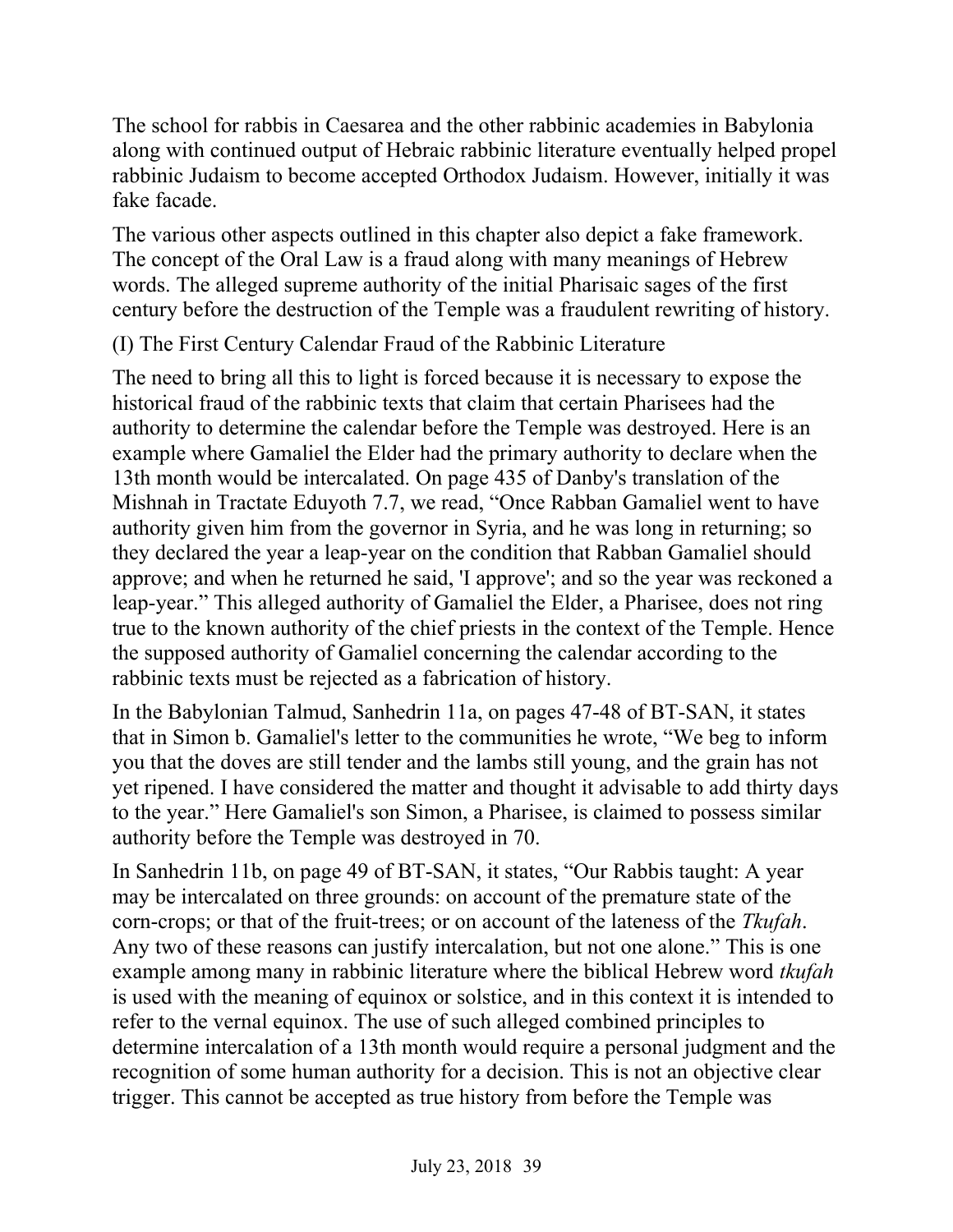destroyed.

[7] The First Month correlates with Standing Ears of Barley

(A) Deut 16:9-10 relates to Lev 23:9-10

After mentioning the seven Days of Unleavened Bread in Lev 23:6-8, verses 9-16 pertain to a commanded ceremony involving the Israelites along with the priesthood that is often called the wave sheaf offering. Verse 16 mentions a count of 50 days from the day of this wave sheaf offering, and verse 21 declares this 50th day to be a day of holy convocation. Deut 16:9-10 mentions a count of seven weeks, which is 49 days, culminating with the Feast of Weeks. Num 28:26 states that the Feast of Weeks is a day of holy convocation. By correlating these matters it becomes clear that the unnamed day of the holy convocation on the 50th day in Lev 23:21 is the Feast of Weeks. Hence Deut 16:9-10 is an outlined summary of matters that lead into the Feast of Weeks.

Deut 16:9 mentions "sickle to the standing-grain", where *standing-grain* is a translation of the Hebrew word *kamah*, which is Strong's number 7054, and is found on page 879 of BDB. This word *kamah* occurs 10 times in the Tanak. It refers to mature grain three times: Deut 23:25 (twice); Is 17:5. It refers to immature grain three times: II Ki 19:26; Is 37:27; Hos 8:7. In four cases its stage of growth is not indicated from its own immediate context: Ex 22:6; Deut 16:9; Judg 15:5 (twice).

It is instructive to note the context of *kamah* in Deut 23:25, which also contains the same Hebrew word for "sickle", although the entire phrase is not identical in the Hebrew in these two verses from Deuteronomy.

(B) Deut 23:25 and *mleelot*

Deut 23:25, "When you go into the standing-grain [= *kamah*] of your neighbor, then you may pluck the ears [4425 *mleelot*] with your hand, but you shall not put the sickle on the standing-grain [= *kamah*] of your neighbor."

In Deut 23:25 above, the translation "ears" is given for *mleelot*, and this is the only place in the Tanak where the Hebrew word *mleelot* occurs. This sole context does not precisely determine its meaning. This word also occurs once in the Dead Sea Scrolls where it is mentioned on page 103 of DCH (vol. 1) when *aviv* is the subject, and on page 300 of DCH (vol. 5) when *mleelot* is the subject. The translation from "The Temple Scroll" (abbreviated 11QT) 19:7 that is given by DCH is "new bread (made of) ears of various cereals". Here "ears" is the plural of *aviv*, and "various cereals" is the translation of *mleelot*. In my opinion this translation would be more plausible if the word "various" was also in parentheses, because the Hebrew shows nothing for it*.* Another problem with this translation is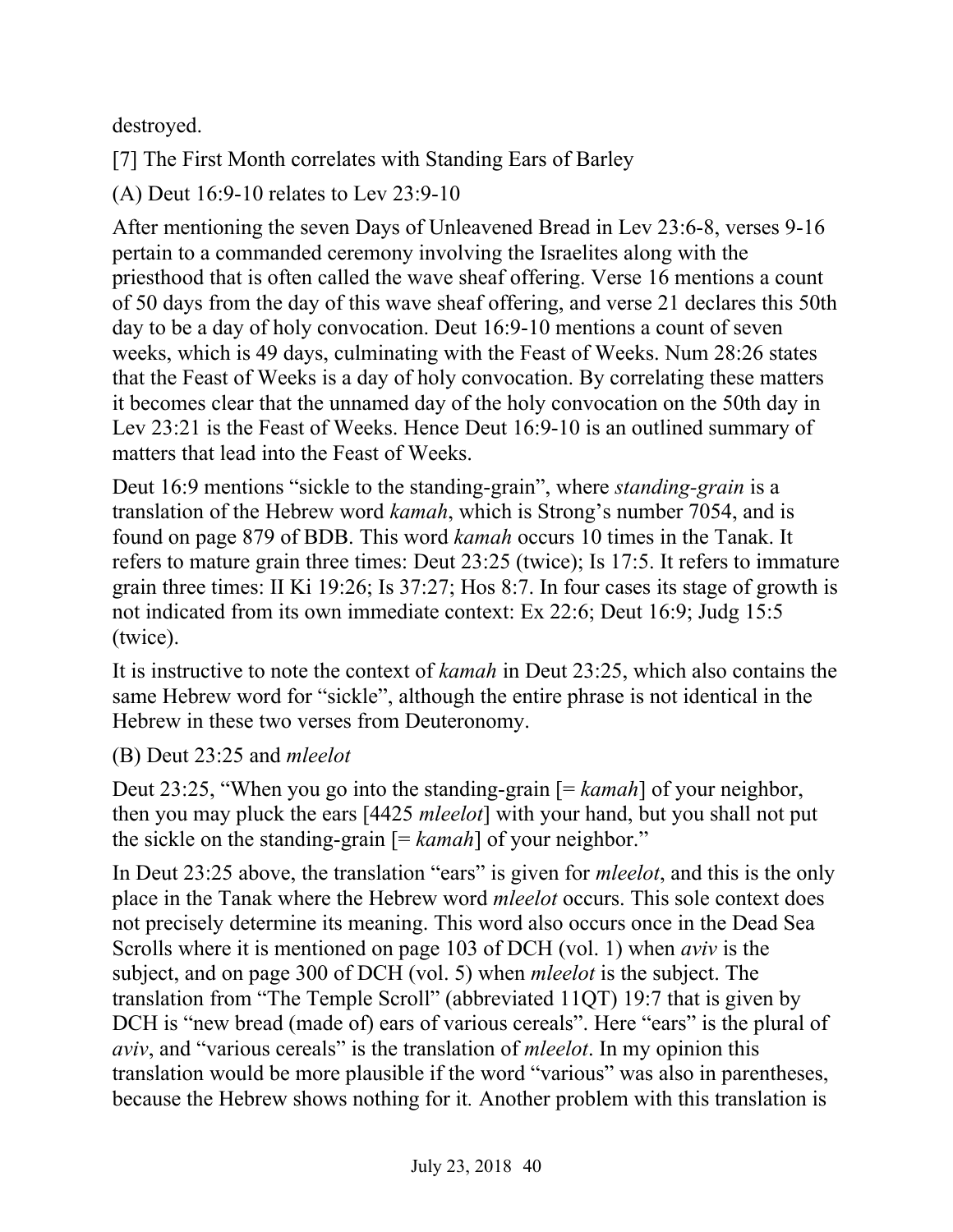that it omits providing for the Hebrew word "and". The actual Hebrew expression in the Hebrew word order in 11QT 19:7 is shown partially translated in the literal, "bread new *avivot* and *mleelot*". This might mean "new bread [made of] ears and kernels", where "ears" refers to what would be ground into flour, and "kernels" refers to whole unbroken ears left intact baked in the bread. This seems rational because in Deut 23:25 the item is eaten whole rather than after any processing before going in the mouth.

In Deut 23:25 above, when people pluck growing ears from stalks, until they attempt to rub off the outer husks from the ears after picking, they cannot tell in advance whether the ears are almost empty, almost full, or full. Therefore it is not likely that *mleelot* refers to some particular stage of fullness. A different word, namely *mlayot* having Strong's number 4392, is a plural noun form of the adjective *mlay*, and this plural noun occurs in Gen 41:7, 22, and it means "full ones", referring to full ears of grain. The fact that this different word means "full" is a second reason why it is very doubtful that *mleelot* means full.

On page 376 of Wevers 1995, he mentions that the Greek word that is used in the Septuagint for *mleelot* means "ears or stalks of grain". The Knox translation of Jerome's Vulgate translates this "ears". Here Jerome disagreed with the rabbinic texts on the meaning of *mleelot*. Rabbinic texts give the meaning as "full ears".

(C) Introducing Questions to be Answered Later

Returning to Deut 16:9, the relationship between the phrase "sickle to the standinggrain" and the wave sheaf offering from Lev 23 is not stated. However, since Deut 16:9-10 is an outlined summary of matters that lead to the Feast of Weeks, it may at least be inferred that the tool called the sickle is used to cut down some standing-grain, and that this cut down standing-grain from Deut 16:9 is the agricultural item that is ultimately involved in the wave sheaf offering. This will be explored in greater detail later. The limited conclusion at this time is simply that the agricultural item of interest in the wave sheaf offering comes from cut *standing-grain*. The stage of growth of this standing-grain is not indicated in the summarized context of Deut 16:9-10, and this question remains to be explored later.

One paramount question concerning Deut 16:9 is whether any usage of this cut standing grain beyond that of the wave sheaf ceremony can be demonstrated from the related context of Lev 23:9-16. Technicalities of Lev 23:10 must be discussed. Care must be taken to avoid making assumptions for which there is no evidence. The reason for raising these questions is to discover whether there is any evidence concerning the degree of maturity of this cut standing-grain for the wave sheaf offering.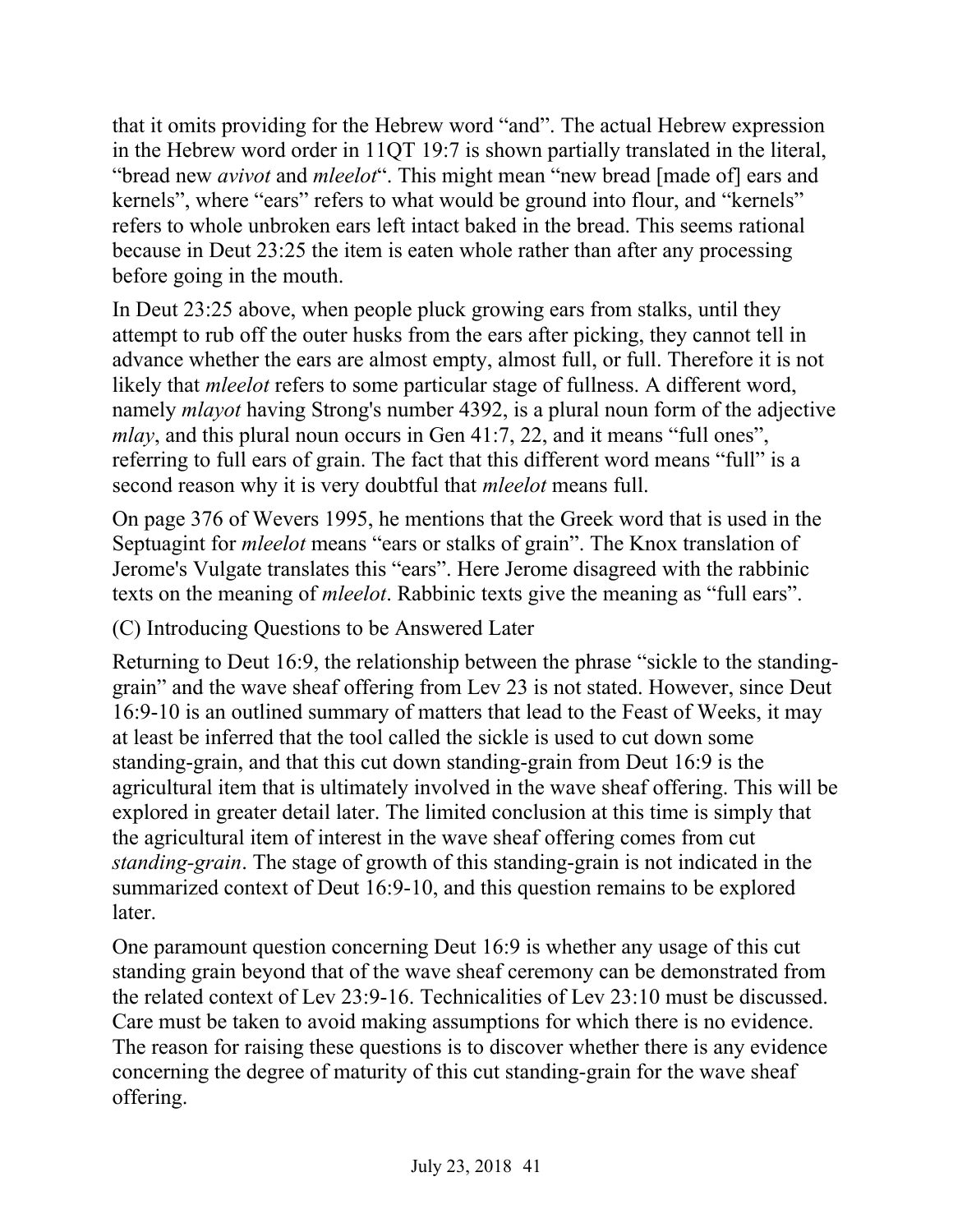There is nothing in the context of Lev 2:14-16 to show that it refers to the wave sheaf offering or even that it pertains to only one kind of grain. This will be discussed further later.

The word *sheaf* that occurs in many translations in Lev 23:10, 11, 12, 15 is the Hebrew word *omer*. This has already been discussed and the conclusion was that this is a small bundle of stalks having ears. It will soon be shown that these ears are of barley. The priest waves or lifts up the *omer* when performing the wave sheaf ceremony. Obviously there must be standing grain for this to happen, and this is the first month according to Lev 23:5-21.

(D) On Day 15 of Month 1 *matsot* is eaten from the Prior Year's Crop

The single Hebrew word for "unleavened bread" is *matsot*, which is Strong's number 4682. This word occurs in Lev 23:6 and Num 28:17 where both of these verses show that the 15th day of the first month is the first day of the Feast of Unleavened Bread. Ex 12:15 explicitly states that the Israelites were to eat *matsot* for seven days, and verse 18 takes care to specify that this period of eating *matsot* is from the end of the 14th day through the end of the 21st day. Deut 16:3 refers to *matsot* as "bread of affliction", so that the normal Hebrew word for bread also applies to *matsot.* Lev 23:14 commands that until the wave sheaf offering has been performed, various forms of grain products, including bread (this includes *matsot*), must not be eaten by the Israelites. Since *matsot*, a form of bread, must be eaten from the end of the 14th day for seven days, thus including the 15th day, how can Lev 23:14 forbid the eating of bread until the wave sheaf offering has been performed? The answer to this apparent contradiction is that in verse 14 it must be understood that grain products are forbidden to be eaten from the *new crop* of grain until the wave sheaf offering is performed. The people were not forbidden from eating grain products from the previous year's crop. Thus *matsot* may be eaten for all seven days from the previous year's crop.

(E) Barley is involved in the Wave Sheaf Offering

What type of grain is involved in the wave sheaf offering? There is no direct statement about this in the Tanak, but there is clear indirect evidence from Lev 23:10, 14. Lev 23:10 concerns some technical details that are postponed until later, so verse 14 will be discussed now. Since Lev 23:14 forbids the eating of grain products from the *new crop* of the land until the wave sheaf offering, this implies that the first species of grain that ripens is the crop most affected by this prohibition. II Sam 21:9 says, "… in the days of harvest, in the first days, at the beginning of the barley harvest". Here some translations have the second use of the word "days" in italics, indicating it is not in the Hebrew. The Hebrew word translated "first[day]s" is *reeshneem*, the masculine plural form of *reeshon*,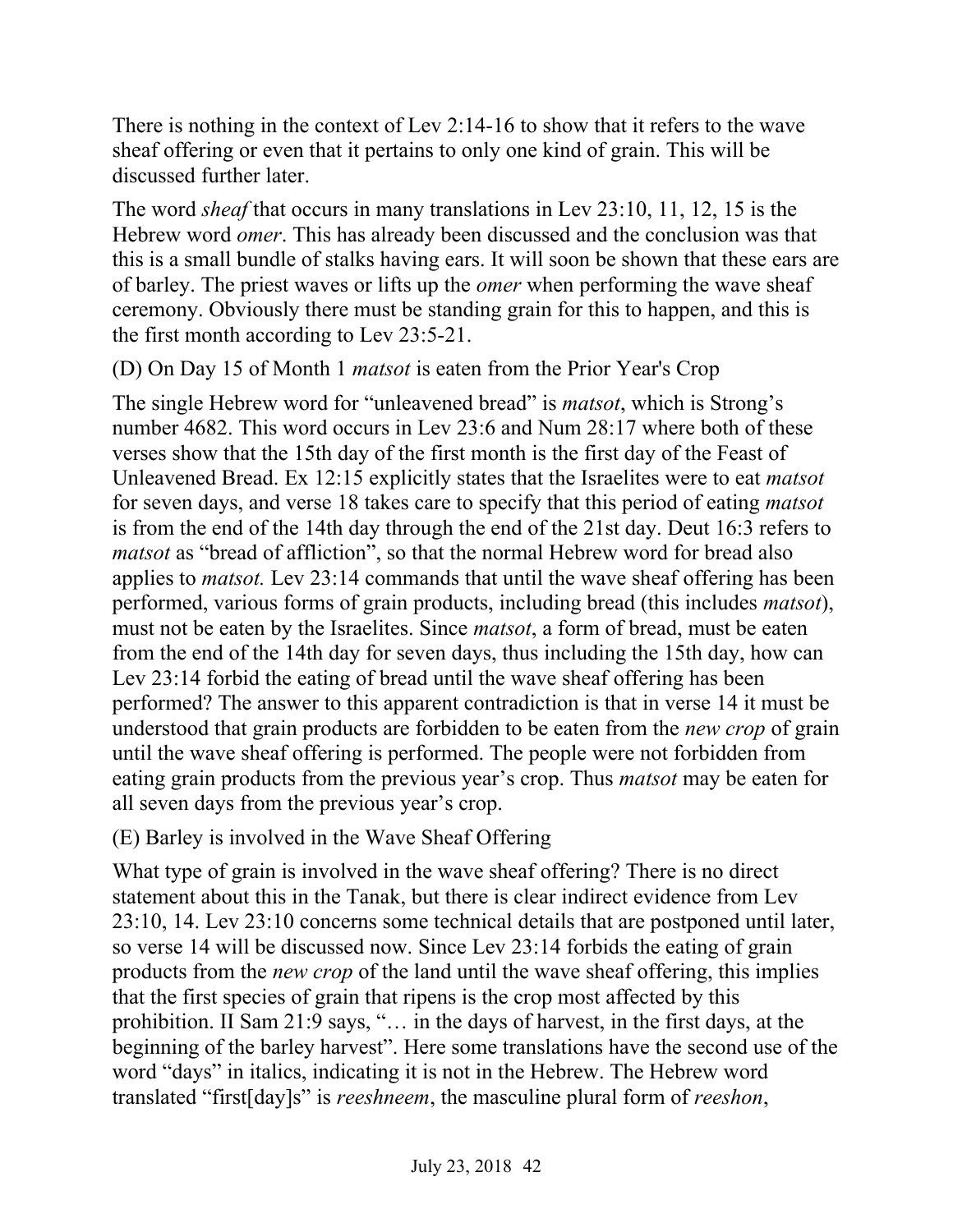Strong's number 7223, found on page 911 of BDB. The Hebrew word for "days" is also masculine plural, so that the word "days" is implied yet absent. This verse is clarifying that the beginning of the grain harvest is when barley is reaped. This shows that barley is the first major crop to be reaped when the weather is warming after the cold of winter, although any full study of agriculture in Israel would reveal this. The wave sheaf offering must pertain to barley because it is the first grain crop to ripen. Ruth 1:22 ends with "… at the beginning of the barley harvest". The Hebrew phrase used here in Ruth also appears at the end of II Sam 21:9. Ex 9:31-32 also shows that barley matures before wheat and spelt.

Obviously there is some correlation between the first biblical month and the presence of standing ears of barley in Israel. There is a need to explore the nature of this correlation. How precise is the correlation?

(F) Two Questions about *chodesh ha aviv* including the Hebrew Grammar

Lev 23:6 shows that the Feast of Unleavened Bread occurs in the first month. Ex 34:18 reads, "You shall keep the Feast of Unleavened Bread. Seven days you shall eat unleavened bread as I commanded you at the appointed time [in] *chodesh ha aviv*, because in *chodesh ha aviv* you went out of Egypt." Num 33:3 states that the Israelites set out from Rameses in Egypt on the 15th day of the first month. The word *chodesh* may mean "month" or "new moon", depending on the context. Here in Num 33:3 it must mean "month" because the Feast of Unleavened Bread begins on the 15th day of the first month according to Lev 23:6 and Num 28:17. One matter is now obvious: the Hebrew word *aviv*, having Strong's number 24, is associated with the first month. We have also seen that standing ears of barley is associated with the first month.

Having introduced the phrase *chodesh ha aviv* from Ex 34:18, two questions now arise: (1) What does the expression *chodesh ha aviv* mean? (2) What is the significance of the grammar in this expression with the Hebrew word *ha* between *chodesh* and *aviv*? The word *ha* means "the". Some Hebrew expressions have *ha* where the English does not have "the", and some English expressions have "the" where the Hebrew does not have *ha*. Care must be exercised when attempting to draw conclusions from this, but there is definite evidence available concerning this second question.

The word *aviv* occurs eight times in the Tanak. In six of the eight places this occurs in the expresson *chodesh ha aviv*. These six places are Ex 13:4; 23:15; 34:18 (twice); Deut 16:1 (twice). The context of these six places does not help to pin down the meaning of *aviv*. However, prior discussion of the hail plague did clarify that *aviv* encompasses the various stages of the growth of an ear of barley. Lev 2:14 is also important.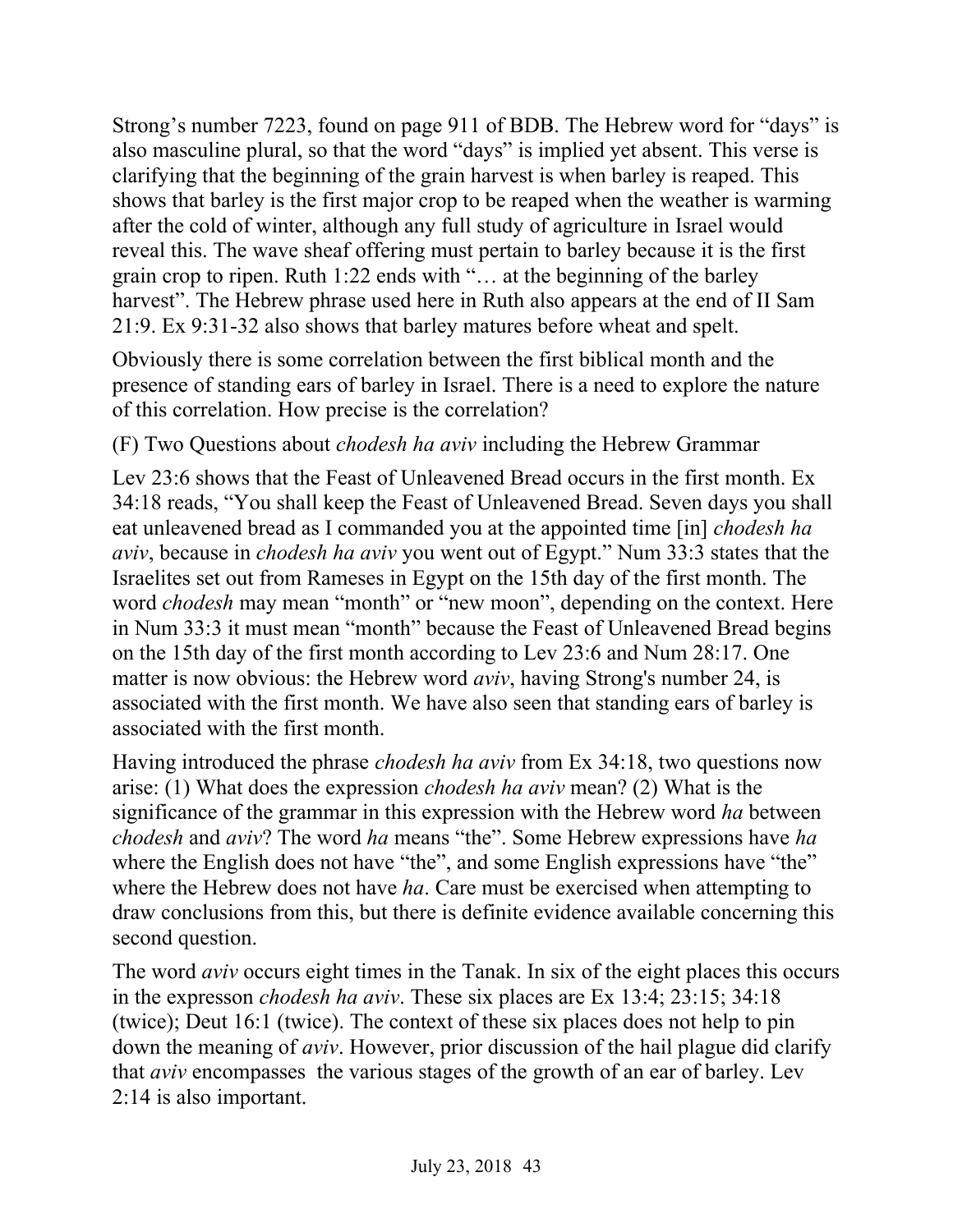## (G) Three Hypotheses on the expression *chodesh ha aviv*

The second question concerns the significance of the grammar in the expression *chodesh ha aviv*, especially focusing on the middle word *ha*, meaning "the".

A third question will now be considered. For this third question, three different possible proposed choices or hypotheses are now presented concerning the expression *chodesh ha aviv*. It is useful to have the simplest verse with *chodesh ha aviv* before our eyes when considering its meaning. 13:4, "This day you are going out in the *chodesh ha aviv."* there is universal agreement that *chodesh*means month. Some people want to understand this to mean "This day you are going out in the month [that is defined by the characteristic] *ha aviv*. The word "of" is not required in Hebrew, so that others may understand this to mean, "This day you are going out in the month of *aviv*." In the latter case the word *aviv*is treated as a name whose meaning is a characteristic of that month, but not of that month alone.

(i) This choice is the pure description hypothesis that uniquely defines only one month. This proposal claims that the meaning of *aviv* is sufficiently precise that the first place (in time) within the biblical borders of Israel that satisfies the definition of *aviv* causes the next month to qualify as the first month of the biblical year. In this hypothesis barley is involved and the natural conditions of temperature and water supply are not to be distorted for the evidence to be admitted. This pure description hypothesis claims that *aviv* is not a name, but is instead a precise description that uniquely determines the first month. Some promoters of this hypothesis may also claim that the middle word in the expression *chodesh ha aviv* is conclusive evidence from Hebrew grammar that the description in the definition of *aviv* must be so precise that no other candidate month could qualify as the first month.

(ii) This choice is the abstract name hypothesis. This proposal claims that regardless of what *aviv* means, the significant use that *aviv* has in the expression *chodesh ha aviv* is merely to abstractly label the month with a name rather than to insist that the meaning of *aviv* is significant in the expression.

(iii) This choice is the descriptive name hypothesis. This proposal claims that the use of *aviv* within the expression *chodesh ha aviv* serves the dual purposes of being a name (as a label) and also having a meaning related to the context of the first month. This choice avoids the need to require that *aviv* has such a precise meaning that its meaning alone identifies one and only one month. A biblical name frequently has meaning. For example, the name Isaac, in Hebrew, *Yitschak*, means "he laughs". Note the meaning from the context in Gen 17:17-19 where Abraham laughed.

One purpose of this study is to consider the evidence for each of the above three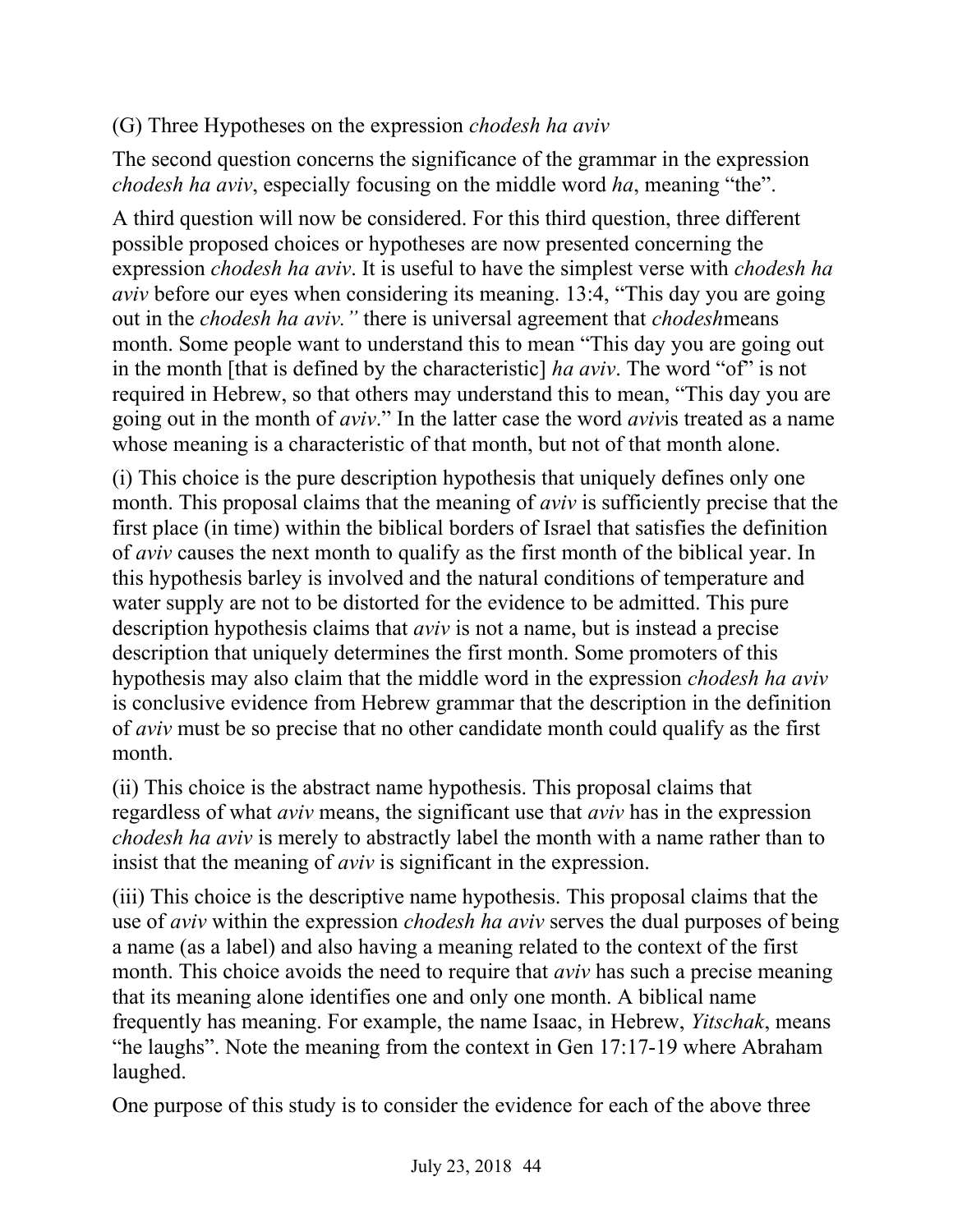choices. One aspect of the evidence is to consider the consequences. The next chapter will consider one consequence.

(H) Solution to the Grammar Question in the expression *chodesh ha aviv*

Consider now the significance of the grammar involving the middle word *ha* in *chodesh ha aviv*. Is there any other biblical month that is identified with a word (not a number) for which the Hebrew word *ha* appears before the word? I Ki 8:2 states, "And all [the] men of Israel were assembled toward the King Solomon in *yerach ha etanim*, which [is] the seventh the month  $[=$  *chodesh*] at [the] feast." Consider the following comments concerning I Ki 8:2.

(1) Note that this very literal translation takes painstaking care with the Hebrew word *ha* and the English word "the" so that whenever the Hebrew has *ha*, the English translation has "the", and whenever the English would normally use "the" but the Hebrew does not have *ha*, square brackets are used to show the need to supply "the". This illustrates the inconsistency between English and Hebrew concerning the use of the word "the" and *ha*. Much caution is needed before jumping to conclusions involving the presence or absence of *ha*.

(2) Note that the expression *yerach ha etanim* is typically translated "month of Ethanim", omitting the word *ha* in translation. The word *yerach*, Strong's number 3391, means "month", but *chodesh* is used far more frequently. The word *etanim* has Strong's number 388. In the commentary for I Ki 8:2 on page 193 of Gwilym Jones 1984 we read, "… the name [Ethanim] is connected with a root meaning 'always filled with water'…" On page 82 of Norman Snaith 1947 he gives his opinion, "This makes Ethanim to be the month when only the most stubborn streams continue to flow. It is the last period of the summer drought, before the former rains begin." Further remarks on the grammar of *ha* in the expression *yerach ha etanim* will be discussed below.

(3) Abraham's native language was Akkadian, but when he arrived in the land of Canaan, he encountered the Ugaritic language, or perhaps a slight variant of Ugaritic. Abraham's later years as well as Isaac's life and Jacob's life primarily involved contact with the language of the Canaanites, a variant of the Ugaritic language. Ancient Hebrew is very similar to Ugaritic and many Hebrew words of a technical nature are from Ugaritic. The Canaanites also used a lunar calendar that attached certain words or names to certain months in an annual pattern. Not enough archaeological information about the Ugaritic language is known to establish month names for all months, and even the order of month names that have been found is a matter of conjecture. It is not known whether there was a very precise rule to determine the placement of the month names among the Canaanites. The word *aviv* has not been found in Ugaritic, but since our current knowledge of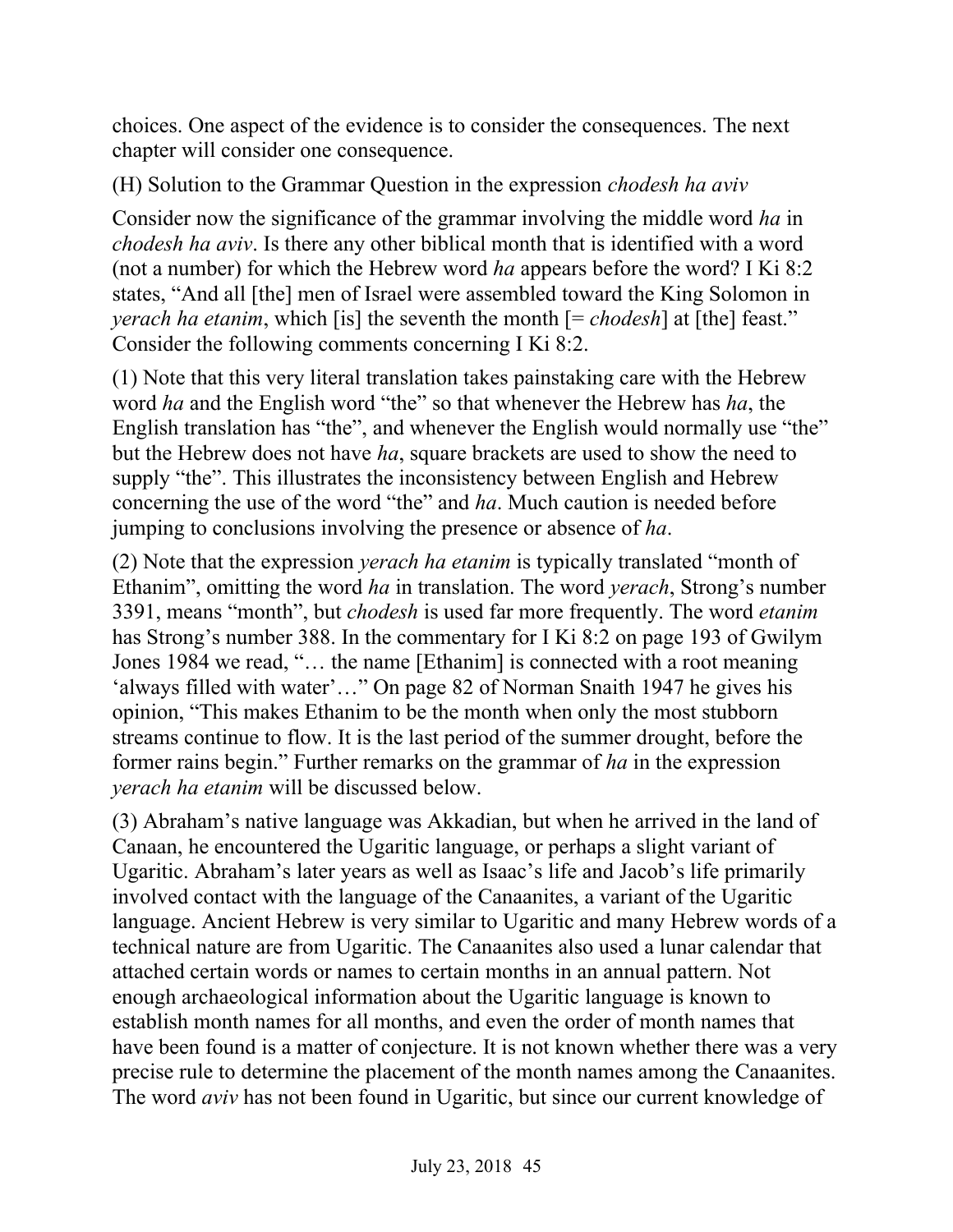ancient Ugaritic is not complete, it is possible that the word *aviv* was used among the Canaanites (page 44 of Propp 1999). The month Ziv appears in I Ki 6:1, 37 and the month Bul appears in I Ki 6:38. The month names Ethanim, Ziv, and Bul have been found in Ugaritic or Phoenician. At the time in biblical history that these names occur in I Kings 6 and 8, King David had conquered the Canaanites, so the Canaanite month names were not a source of competition or confusion within Israel.

We possess two archaeological examples of the use of Ethanim (*etanim*) outside the Tanak. On the island of Cyprus a Phoenician document was found with the expression *yerach etanim* (page 421 of Lidzbarski). In a Ugaritic document from an area where Lebanon is today, the same expression *yerach etanim* (document 37A: page 8 of Donner and Rollig 1979, and page 54 of Donner and Rollig 1968) also occurs. In both of these non-biblical examples the word *ha* does not occur. This implies that ancient Israel added the word *ha* in the expression *yerach ha etanim* where *ha* did not occur in Ugaritic or Phoenician. Hence this expression from I Ki 8:2 should not be considered a mere copy of a Canaanite expression as though it had no significance in the ancient Hebrew language. The only known examples of the Hebrew *ha* before a month designation are for *aviv* and *etanim* in early ancient Israel. These are the first and the seventh months, which are unique in that they contain the major festivals. There may be a cultural reason associated with the festivals that motivated ancient Israel to place *ha* before these month designations.

(4) If the use of *ha* were to *grammatically force* a highly specific characterization or description in the expression *chodesh ha aviv* that would always force one and only one month to be determined through the meaning of *aviv*, then the same claim should prevail concerning the expression *yerach ha etanim*, an expression that is unique to ancient Hebrew, differing from the Ugaritic and Phoenician. The meaning of *etanim* as given above in (2) is a reasonable assertion according to several sources, but confidence in this is not nearly certain. The word *aviv* is used for the first month and the word *etanim* is used for the seventh month. Therefore, there are always exactly five months between them. But it does not make sense to imagine that a meaning from nature (agriculture or weather) that supposedly precisely and uniquely identifies two months will necessarily always have exactly five months between them, from month one to month seven. Therefore the alleged argument *from grammar alone* that *chodesh ha aviv* must be a very specific description that itself determines the first month is incorrect. Of course it still remains to be seen if other evidence (not grammatical) to be discussed later is able to force a highly specific meaning to *aviv* that would require exactly one month to be identified based upon its meaning and use. Footnote 1 on page 926 of August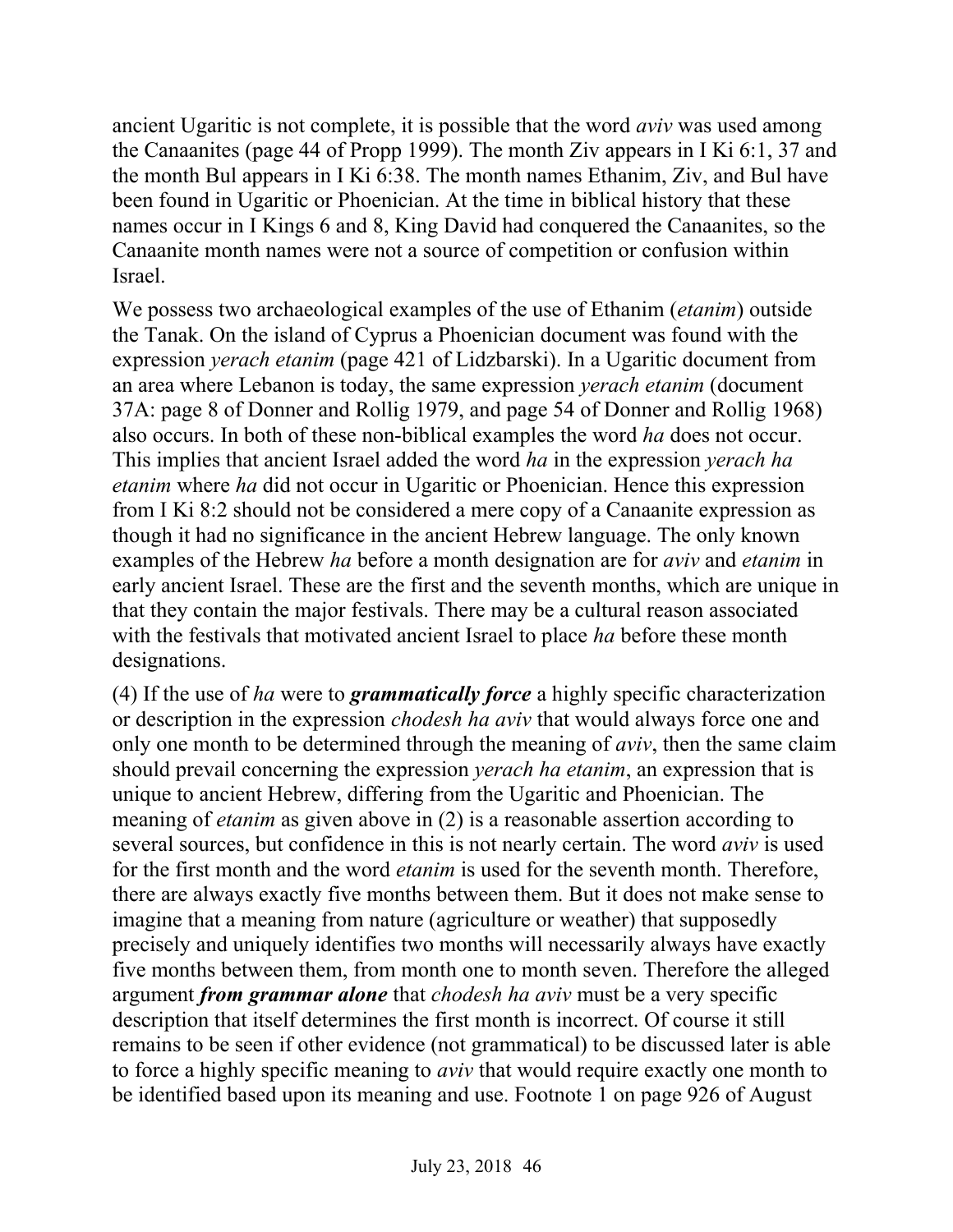Dillman 1882 states the following in my literal translation from his German, "In the OT it is verified that *aviv* is only joined with the [definite] article [*ha*] and only with *chodesh*, also its meaning is perfectly clear, not hidden, that it was also certainly to be understood [for the] month name; the situation is nothing different from use with *etanim*."

Most of the questions that have been raised still remain to be answered. However, a clarification of the issues has been attained. We know that *chodesh ha aviv* refers to the first month. We know that the presence of the middle word *ha* does not have significant grammatical consequences. We know that standing ears of barley is involved with the wave sheaf offering, which occurs during the first month. For the meaning of *aviv*, key explorations remain concerning Lev 2:14-16. The wave sheaf offering concerning Deut 16:9-10 and Lev 23:9-16 remains to be discussed in more detail.

[8] Deut 30 teaches that Barley cannot Determine the First Month

Deut 30:1, "And it shall be when all these things have come upon you, the blessing and the curse that I have placed before you, and you think about [them] in your heart in all the nations where YHWH your Almighty has banished you,"

Deut 30:2, "Then you shall repent to YHWH your Almighty [and] listen to His voice with all your heart and with all your soul according to all that that I command you today, you and your children."

Deut 30:3, "Then YHWH your Almighty shall restore your captivity and He will have compassion to you and change, and gather you from all the nations that YHWH your Almighty has scattered you.

Deut 30:4, "If your exiled ones should be at the end of the heavens, from there YHWH your Almighty shall take you."

Deut 30:5, "And YHWH your Almighty shall bring you into the land that your fathers possessed. Then you shall possess it and He will do you good and multiply you more than your fathers.

Verse 2 implies that the people will again keep the festival days, and verse 4 shows that the people will be scattered in places very far away from the Promised Land. In order to keep the festivals these scattered far off people would have to have the ability to know when the festivals occur. In particular, they would have to know when the first month occurs. Before modern communication, in order to keep the festivals at the proper time it would have had to have been possible to know when the first month began without getting reports about barley from Israel from so far away. Consider the following.

Deut 30:11, "For this commandment that I am commanding you today [is] not too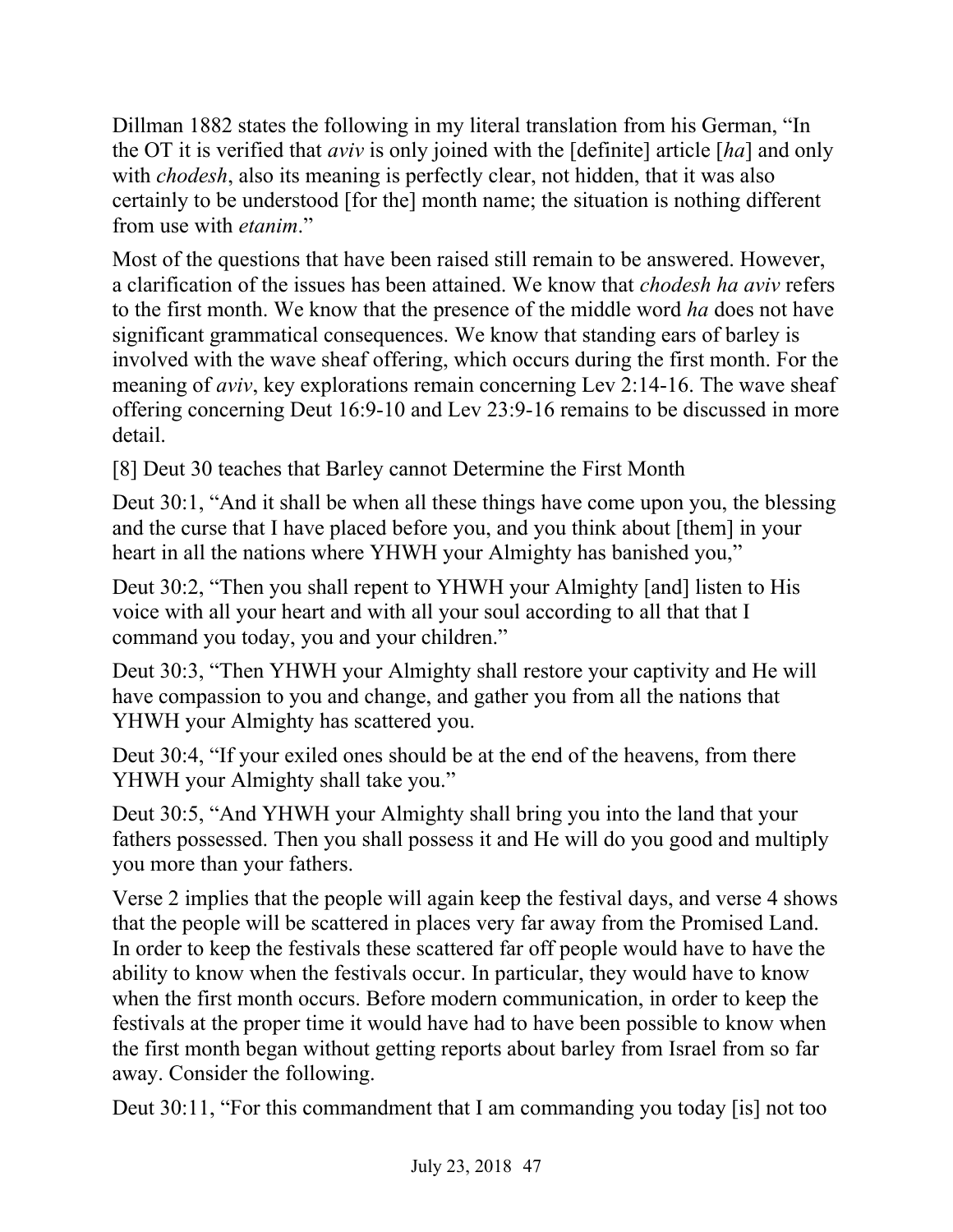difficult for you and it [is] not far off."

Deut 30:12, "It [is] not in [the] heavens [that you should] say 'Who shall go up for us [to] the heavens and get it for us and enable us to hear it that we may do it ?'"

Deut 30:13, "And it [is] not beyond the sea [that you should] say 'Who shall cross over beyond the sea for us and get it for us and enable us to hear it that we may do it ?"

Deut 30:14, "For the word [is] very near to you, in your mouth and in your heart that you may do it."

If knowing the state of the barley in Israel was required, then before modern communication, it would have been too difficult and would be far off beyond the sea for those in North America and South America. Here we have a general principle that provides evidence that we do not need to know about barley in Israel for the first month.

[9] The Fuzzy Theory for Knowing when the First Month begins

The nature of the planet earth requires an International Dateline (IDL). Based on considerations of avoiding confusion between peoples that are living close to one another as well as the historical evidence for the direction of the drift of the continents, there is a good case for accepting the IDL somewhere in the middle of the Pacific Ocean. However, the arbitrary way in which the modern IDL wiggles is fuzzy in terms of justifying it.

Once electricity became available, it became possible for people to live comfortably near the North Pole and the South Pole. In those environments there are certain months of the year in which there is no true darkness, no visibility of the stars at night, and in fact not even a sunset! Therefore the concept of counting days and especially knowing when the Sabbath begins and ends is fuzzy.

It is certainly true that before modern communication from Israel, people very far from Israel could not know when the new crescent was sighted in Israel in order to know which of two days begins the month. One approach to solving this in ancient times was to keep two successive days for the festivals so that whichever of the two days is correct, you are keeping the correct one. Another approach to solving this in prior times is to use the principle to observe the new crescent from where you live without contacting other people at all for what they saw. This also may be viewed as a fuzzy area.

The idea of the fuzzy theory begins with the above considerations. However, the above aspects are really not so fuzzy in the sense that there are common sense workarounds. With modern electricity and modern clocks it is possible to pick a time of day. International convention has established a specific IDL.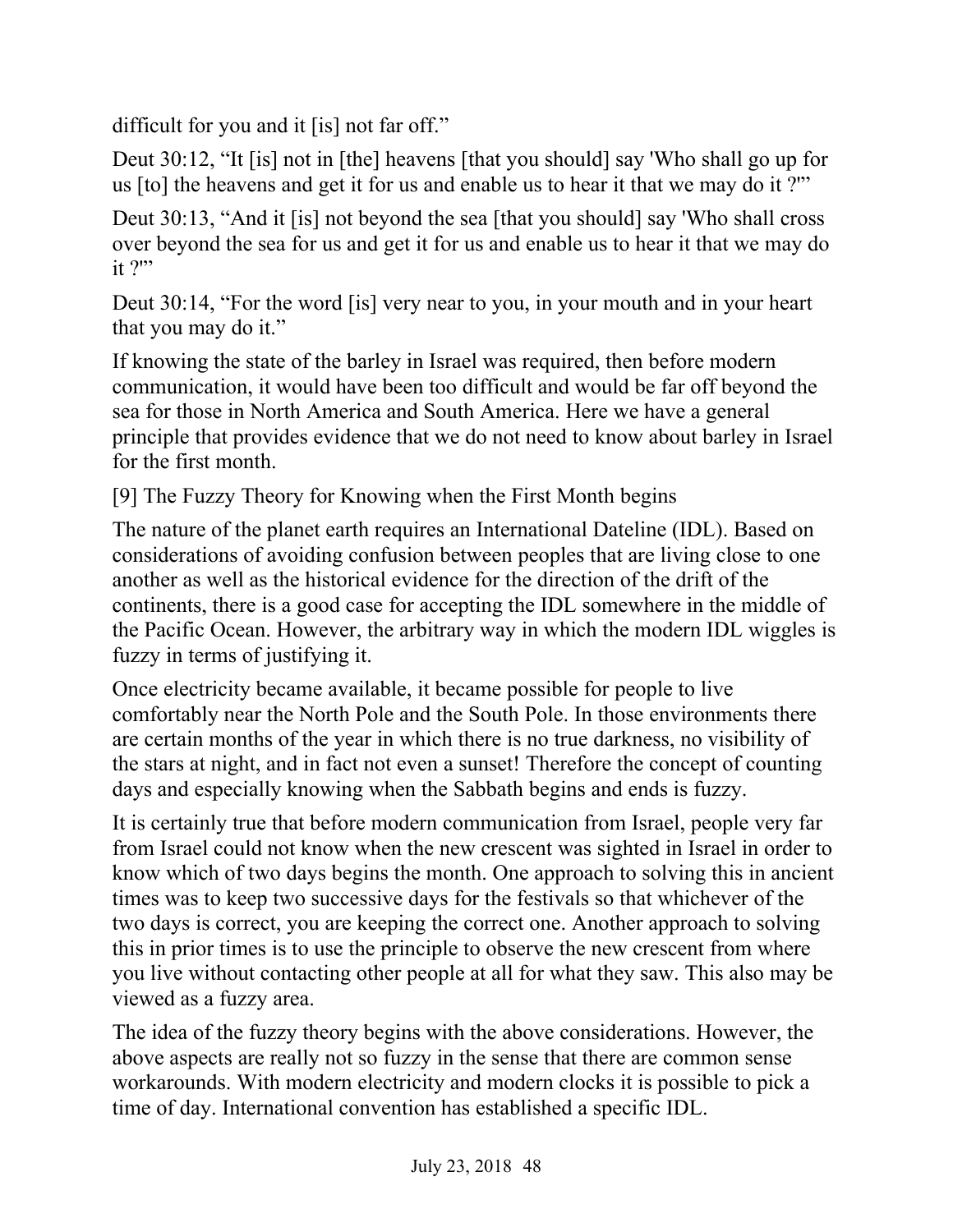Here is how the fuzzy theory attempts to expand this to the use of *aviv*. Since the meaning of *aviv* in Scripture will be shown to be broad, so that there is no specific detailed test that one can apply to growing barley that agrees with its use in the Tanak, people in Israel will examine barley and select some time that seems appropriate to them. This is not a precise type of trigger for deciding between the first month and the thirteenth month; it is fuzzy. However, according to the fuzzy theory, this is perfectly fine.

The problem with the fuzzy approach is that if independent teams of people examine the barley growing in Israel, it is reasonable to think that they will not agree. They will have a fuzzy disagreement. Historically this did happen as the following shows.

In discussing the Karaites, pages 392-393 of Nemoy 1930 state, "Some of them begin the '(month of the) fresh ears' (with the appearance) of (any kind of) green herbage, whereas others do not begin it until (fresh) garden-cress is found all over Palestine; others begin it only when (at least) one piece of ground becomes ready for harvest; still others begin it even when only a handful of corn is ready for harvest." This indicates that Karaites in the Middle Ages who wanted to use vegetation to determine the first month could not agree among themselves on the method, undoubtedly because the Tanak does not provide a botanically precise description for the month of *aviv*.

The outcome of this fuzzy theory is a lack of unity that could cause various groups to celebrate the festivals one month apart (or possibly even two months apart in some years). In recent years this has happened among some people, even among those who desire to use the concept of ripeness of barley. The choice of decision among some people would likely center around the personalities of those doing the judging of the barley. Only the Aaronic priesthood has the biblical authority for such a decision if the method is correct by Scripture.

### [10] Genetics of Barley

Concerning the genetics of the earing of barley, page 149 of Nilan states, "The inheritance of the time of heading in barley ranges from fairly simple to very complex. Several reports have indicated a 3:1 segregation ratio with early (Doney 1961; Gill 1951; Grafius, Nelson, and Dirks 1952; Murty and Jain 1960; Ramage and Suneson 1958; Scholz 1957) or late (Bandlow 1959; Frey 1954a; Scholz 1957) being dominant. Two-factor pair inheritance was reported (Frey 1954a) with late dominant to early. Fiuzat and Atkins (1953) found that the date of heading in two crosses appeared to be controlled by a single major gene pair plus modifying factors, an indication of some of the complexities of the inheritance of this characteristic. Yasuda (1958) reported on two-factor pairs responsible for the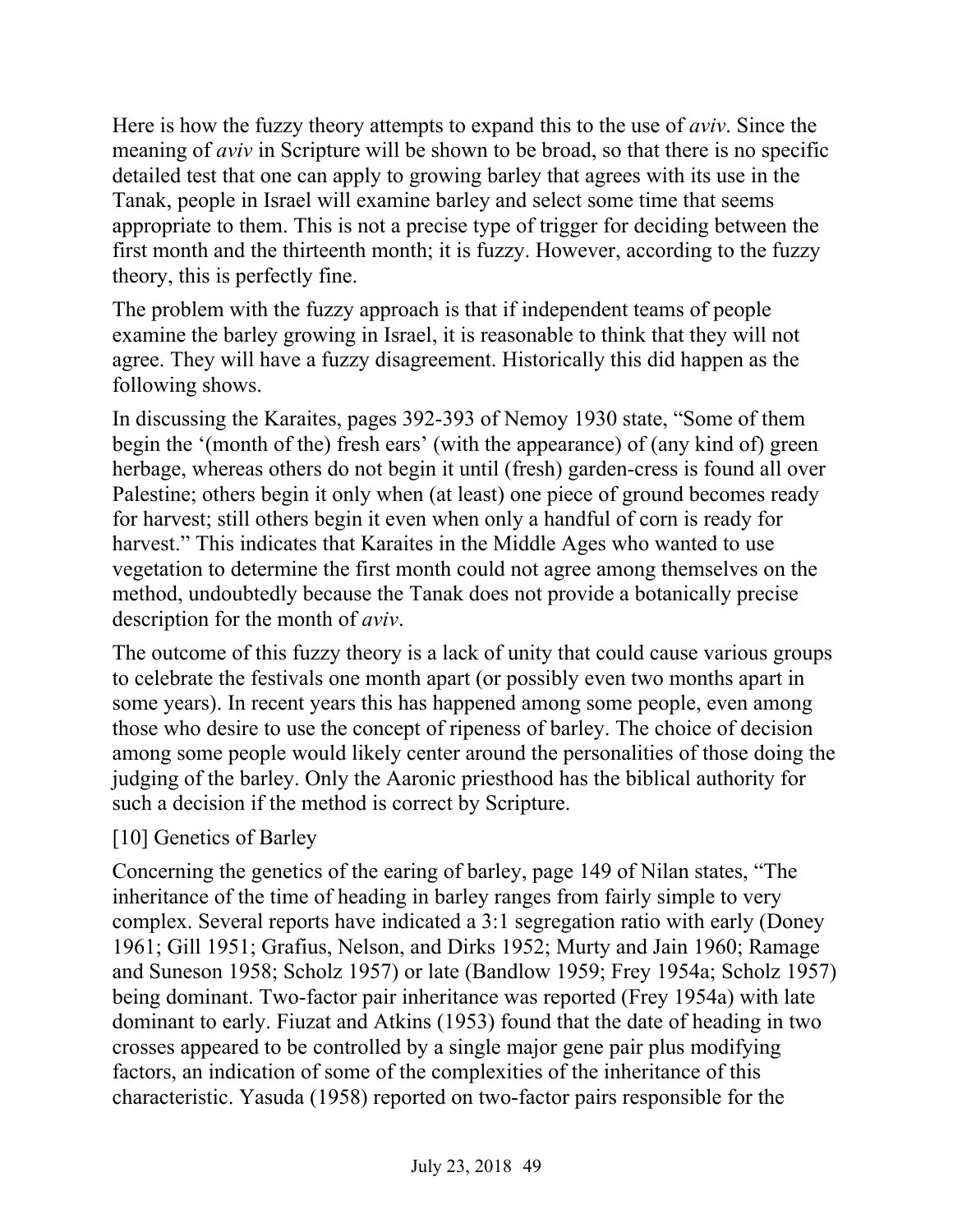difference between early and late varieties. He labeled the genes 'AA' and 'BB' with 'AA BB' varieties 60-days earlier than 'aa bb' varieties. Each allele appeared to be additive, and no interaction between genes in the F1 hybrid was noted."

The point here is that different varieties of barley behave differently with regard to reproductive timings. Presumably, if farmers planted one variety of barley as opposed to another in the appropriate place, this could make a significant difference in the time of the ripening of barley in Israel when viewed as a whole. This also makes it hazardous to make general precise statements about the time of the ripening of barley.

[11] Stages in the Development of an Ear of Barley

The journal article by Zadoks and others presents a list of distinctly definable stages in the development of a grain of cereal. In the botanical terminology of cereal crops the word "caryopsis" refers to the grain. On page 418 all of the distinct stages of the caryopsis are segregated into three broad phases in the order of timing: (1) Milk Development; (2) Dough Development; and (3) Ripening.

Milk development consists of the following four stages: caryopsis water ripe, early milk, medium milk, and late milk.

Dough development consists of the following three stages: early dough, soft dough (finger nail impression not held), and hard dough (finger nail impression held).

Ripening consists of the following four stages: caryopsis is hard and difficult to divide by the thumb-nail, caryopsis is hard and can no longer be dented by the thumb-nail, caryopsis is loosening in the daytime, and over-ripe (straw is dead and grain is collapsing).

The above classification defines eleven stages. The time for each stage depends upon the specific species of crop (for example barley, wheat, and buckwheat), the variety of each crop (genetics plays a role), and how rapidly the heat rises from day to day in the area of that crop. In the warmest areas where the temperature changes the slowest from day to day, these eleven stages may take about three months for certain varieties of winter barley. In the coldest areas having latitudes far away from Israel where the temperature warms very quickly from day to day, all stages may only take about one month.

[12] Firstfruits and the Hebrew words *bikurim* and *raysheet*

The word *aviv* is found in Lev 2:14, and this highly significant verse also contains the word firstfruits [1061 *bikurim*]. Before discussing Lev 2:14 in depth, it is beneficial to discuss *bikurim* because it helps to provide more context to Lev 2:14 and it will be useful later. This word occurs 17 times in the Tanak, always in one of the two plural forms, *bikurim* or *bikuray*. In eleven of these 17 times it relates to an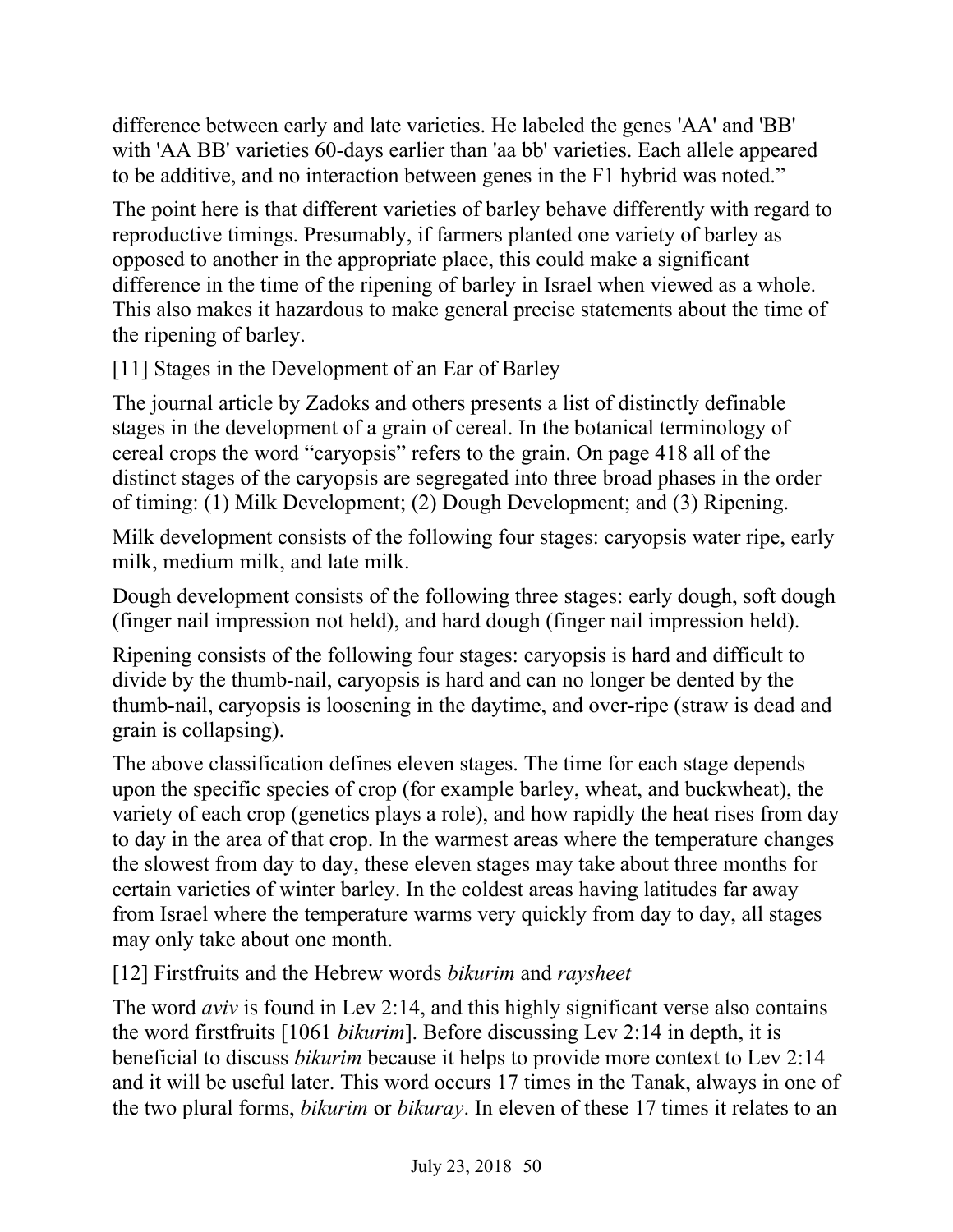offering that was to be brought by the Israelites to the priesthood (Ex 23:19; 34:26; Lev 2:14, 14; 23:17, 20; Num 18:13; Neh 10:35, 35; 13:31; Ezek 44:30). In these eleven contexts this word is generally and consistently translated "firstfruits", and this is not a controversy. The other six places where *bikurim* occurs are Ex 23:16; 34:22; Num 13:20; 28:26; II Ki 4:42; Nah 3:12.

One instructive context is Num 13:20, "And how [is] the land, [is it] fat [= rich] or lean [= poor], does it contain wood or not? And strengthen yourselves and bring of the fruit of the land. Now these days [were the] season of [the] first-ripe  $=$ *bikurim*] grapes." Grapes are ripe in Israel from about early August to the middle of November, a stretch of at least three months. This is too long for the entire period to be meant as a specific time reference in Num 13:20. The context here implies some specific agricultural description of the time of the year concerning grapes. Since the basic meaning of this word concerning an offering is "firstfruits" the word *bikurim* means "first-ripe" in Num 13:20. Another corroboration of this is Nah 3:12, "All your fortifications [are] fig trees with ripe-fruit [= *bikurim*]; if [they are] shaken they will fall into [the] mouth of an eater." Only ripe fruit will fall from a tree when the tree is shaken. Thus the meaning is "ripe-fruit" here. These examples using grapes and figs show that the word *bikurim* implies ripeness. With grapes and figs ripeness is a synonym for usefulness for human consumption.

Another significant verse containing *bikurim* is II Ki 4:42, "Then a man came from Baal-shalisha and brought to [the] man of the Almighty bread of firstfruits [= *bikurim*], 20 loaves of barley, and fresh-grain encased [= in husks]". The significance of this verse lies in the fact that bread was made from barley that is called firstfruits (*bikurim*). This shows that the barley that is called firstfruits can be fully ripe so that flour may be made from it. The word *bikurim* does not have to imply that the barley is less than fully ripe, though it may be less than fully ripe, and this will be explored further shortly. The above translation at the end of II Ki 4:42 is not relevant to the purpose of understanding *bikurim*. However, any interested reader who desires to know my motivation for translating the ending that way may consult pages 109-111 of Margalit 1984, pages 389-392 of Margalit 1989, and page 118 of Loewenstamm 1975.

II Ki 4:42 is an example of the use of *bikurim* in which it was given to the prophet Elisha rather than a priest. In the following five places *bikurim* is associated with the Feast of Weeks, also called Pentecost: Ex 23:16; 34:22; Lev 23:17, 20; Num 28:26.

We have seen above that grain called firstfruits (*bikurim*) may be fully ripe so that flour and bread may be produced from it. Now we consider the question of how early a stage in the development of grain it may be considered firstfruits. We have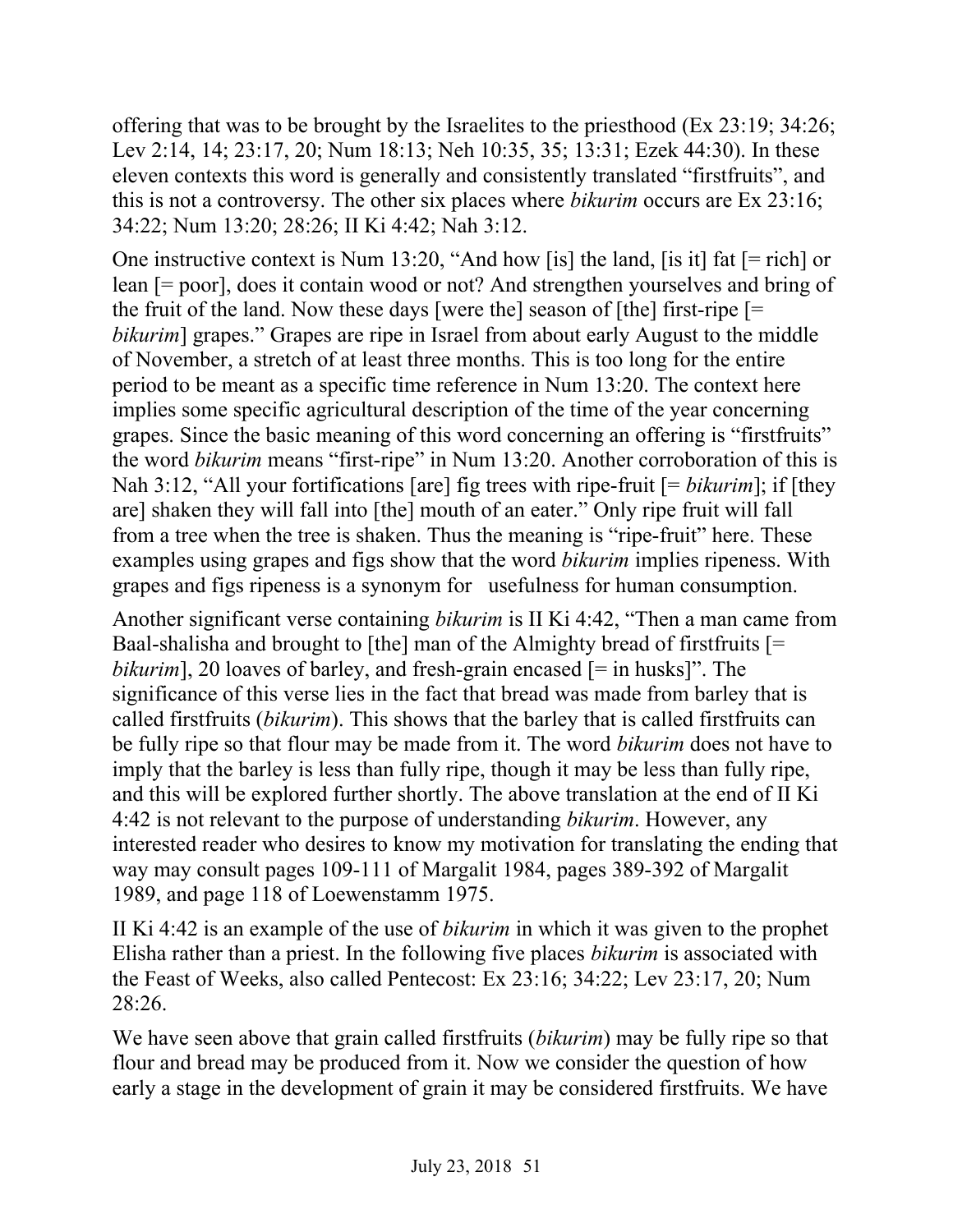seen above that the word *bikurim* implies ripeness as it was used in the context of grapes and figs. These fruits are considered ripe based upon certain taste characteristics and usefulness for human consumption.

Now consider grain. In the context of walking through the grainfields, Luke 6:1 states, "His disciples plucked the heads of grain and ate them, rubbing them in their hands." This may certainly be in a stage before it may be ground for flour. The disciples were eating the grains raw and were apparently comfortable doing it. Thus the grains were not yet hard. Since the stage of development of these grains made them suitable for human consumption, they could qualify as suitable for a firstfruits offering. Scriptural ripeness for *bikurim* is not the same as the modern agricultural concept of ripeness for commercially reaping fields of grain. Ancient farmers would not want to begin their general reaping until the grain crop was advanced enough to make flour. Thus the grain offering of firstfruits to the priesthood could precede general reaping or wait until general reaping. Without experimentation with a specific variety of barley, it is not possible to abstractly state a specific earliest stage of usefulness.

In five of the 17 contexts with *bikurim* (Ex 23:19; 34:26; Num 18:12-13; Neh 10:35-37; Ezek 44:30) another Hebrew word, *raysheet* occurs, which has a greater variety of meanings. Strong's number 7225 is assigned to *raysheet.* Translations of *raysheet* sometimes differ from one another, even in the same verse. These five contexts all involve an offering by the Israelites to the priesthood of valued items that originate, directly or indirectly, from life that comes forth from the earth. Our goal now is to study the meanings of *raysheet*.

When a fine point of the law of Moses is under discussion in a translation of the Tanak where many contexts are involved, it is generally safer to consult a committee translation made by Jewish scholars because in a multitude of counsel there is wisdom, and because Jews would be more sensitive to fine points of the law than others. Two recent committee translations by Jewish scholars are Tanakh-JPS and Tanach-Stone. The former of the two had contributors from all branches of Judaism, while the latter is an Orthodox rabbinic work that was influenced by Jewish sages of the past. In all contexts for *raysheet* I looked at both of these translations, and occasionally I looked at other translations. I also consulted some commentaries and lexicons.

The Hebrew word *raysheet* occurs 51 times, and I have split them into six groups. Only the second and third groups involve the priesthood. In the first group of 19 places *raysheet* means "beginning": Gen 1:1; 10:10; 49:3; Deut 11:12; 21:17; Job 8:7; 42:12; Ps 111:10; Prov 1:7; 4:7; 8:22; 17:14; Eccl 7:8; Isa 46:10; Jer 26:1; 27:1; 28:1; 49:34; Micah 1:13. In the second group of eleven places the priesthood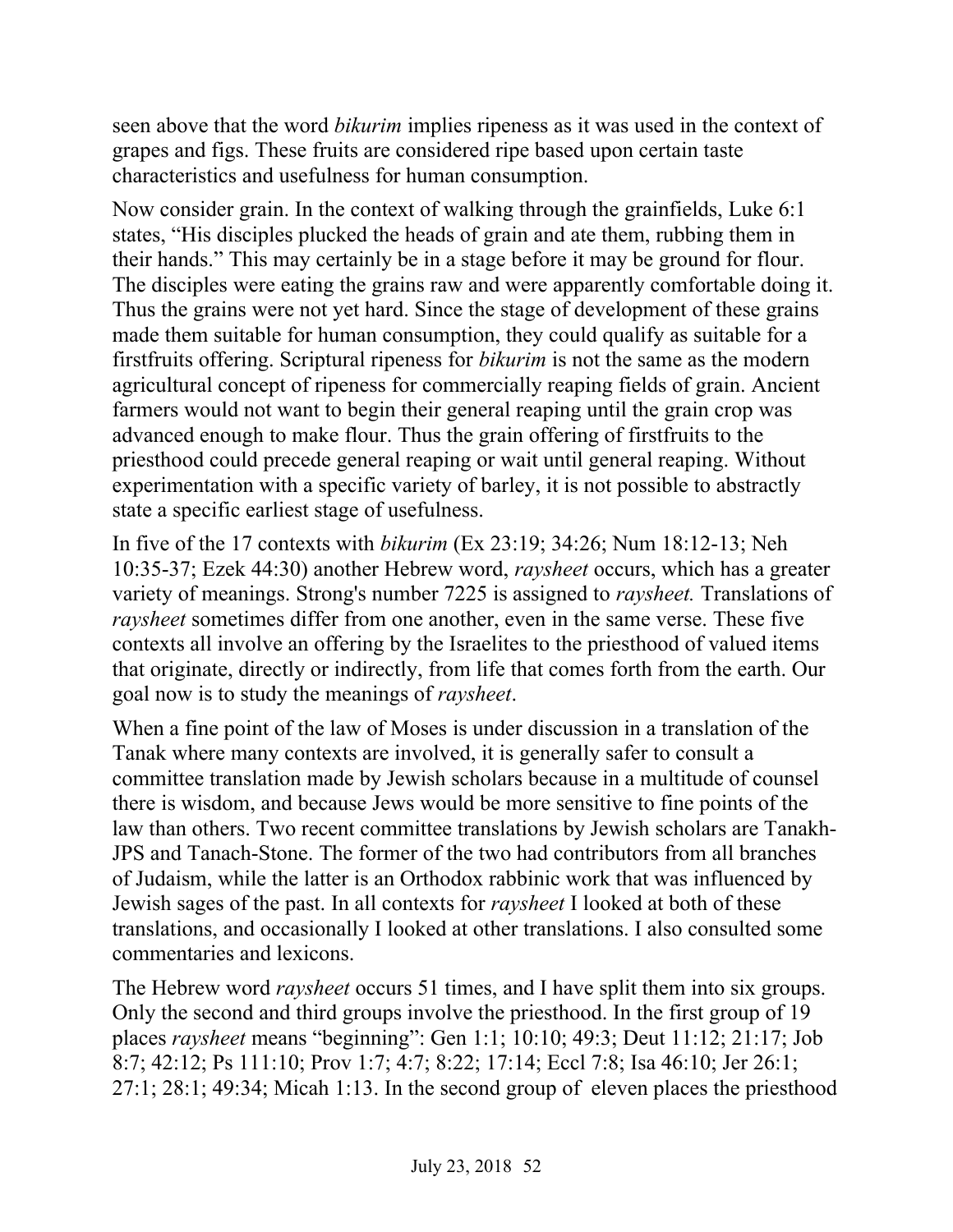is involved and the meaning of *raysheet* is perhaps subjective, and its translation often varies: Lev 2:12; 23:10; Deut 18:4, 4; 26:2, 10; II Chr 31:5; Neh 10:37; 12:44; Prov 3:9; Ezek 20:40. In the third group of eight places the priesthood is involved and *raysheet* means best/choicest or first: Ex 23:19; 34:26; Num 15:20, 21; 18:12; I Sam 2:29; Ezek 44:30, 30. In the fourth group of six places *raysheet*  means best or leading or finest: I Sam 15:21; Jer 49:35; Ezek 48:14; Dan 11:41; Amos 6:1; 6:6. In the fifth group of six places *raysheet* means first (though there might be some dispute in Jer 2:3): Num 24:20; Job 40:19; Ps 78:51; 105:36; Jer 2:3; Hos 9:10. The sixth group has only Deut 33:21 where the meaning may either be best or first.

The common concept that unites all six groups that represent *raysheet* is "first" in the sense that it may mean first in time, first in quality, first in prominence, first in strength, or first (in quality or time) from a crop or a product from a crop, where that small amount is to be presented to the priesthood. In contrast to this, the word *bikurim* primarily means "firstfruits" in the sense of an offering presented to the priesthood, yet there are some exceptions in its use, especially with regard to the Feast of Weeks. However, even when the latter feast is involved, the firstfruits (*bikurim*) of wheat is in mind (Ex 34:22), so that it may be argued that associations with this feast are really not an exception. Thus *bikurim* is almost exclusively a holy offering, while *raysheet* is multifacted with some aspect of "first" involved, and it has some differences with *bikurim* as some examples will show.

Ex 23:19, "You shall bring the choicest / first [= *raysheet*] of [the] firstfruits [= *bikurim*] of your ground [into the] house of YHWH your Almighty." Here *raysheet* is descriptive of *bikurim* rather than serving the role of a synonym. The actual form of *bikurim* here is *bikuray*.

Lev 2:12, "[As for the] offering of [the] choice-products [= *raysheet*], you shall offer them to YHWH, but they shall not be offered-upwards [in smoke] on the altar for a sweet aroma." Here Tanakh-JPS translates *raysheet* "choice-products", but Tanach-Stone translates it "first-fruit". The context from verse 11 is a cerealoffering (sometimes translated "grain offering" or "meal offering"). Verse 12 forbids this offering called *raysheet* to be burned on the altar, but in verse 16 part of the cereal-offering called *bikurim* in verse 14 is commanded to be burned by fire. This shows a distinction between *raysheet* (none to be burned) and *bikurim*  (part to be burned), although the cause for this distinction is not explained.

Prov 3:9, "Honor YHWH with your wealth, and with the best [= *raysheet*] of all your produce." Here Tanakh-JPS translates *raysheet* "best", but Tanach-Stone translates it "first". Some translations use "firstfruits" here. This indicates a subjectivity in one's decision of how the context should be viewed. Prov 3:9 may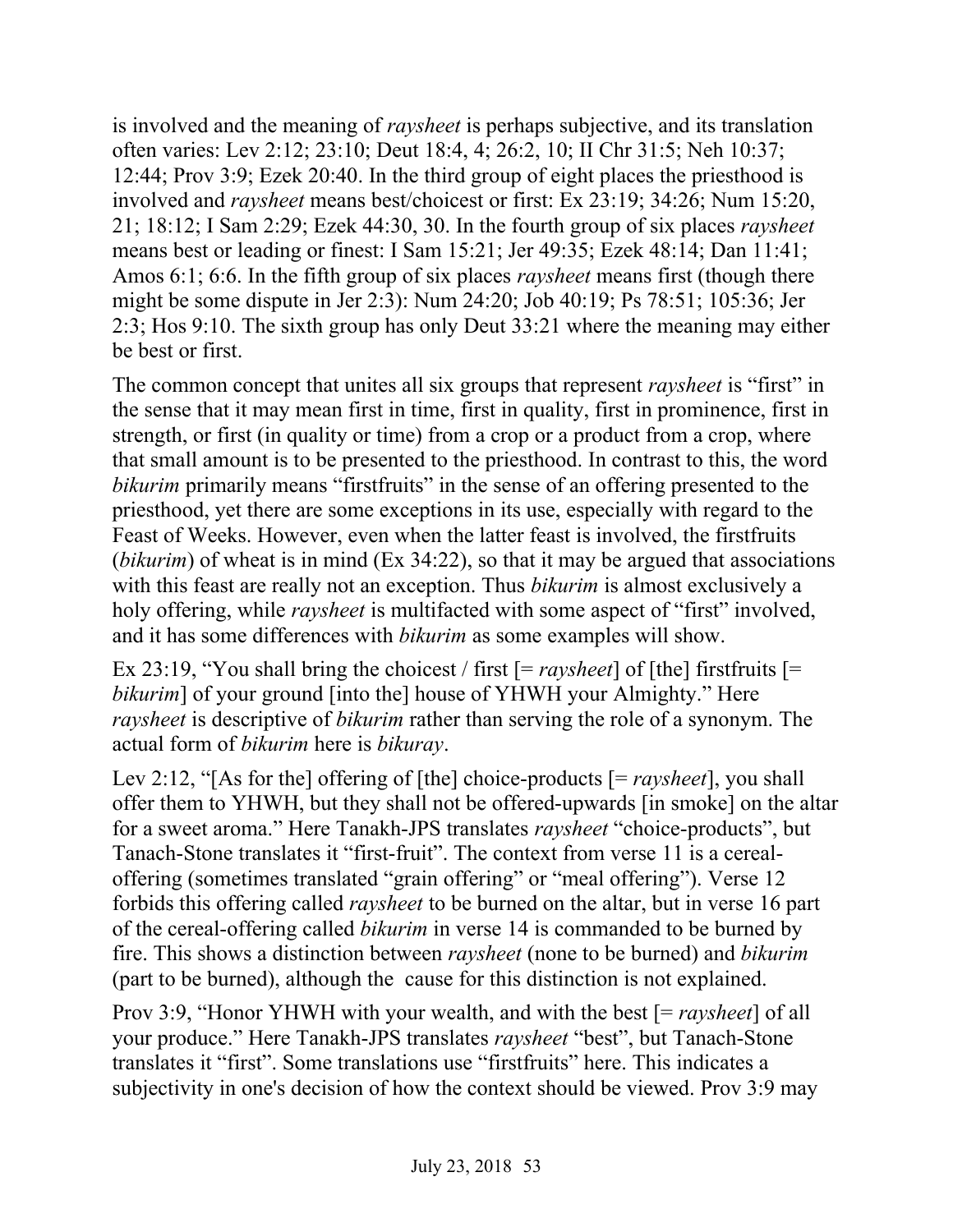well be talking about an offering to the priesthood after the firstfruits offering was made. It may be present to encourage giving to the priesthood whenever the farmer notices a particularly excellent item. If *bikurim* is the Hebrew word, you know it refers to commanded firstfruits, unless the context clearly shows it to be totally different. When *raysheet* is used, it requires some subjective thought and perhaps uncertainty concerning whether it refers to the first offering of that crop to the priesthood in its normal fashion where *bikurim* could also have been used. The word *raysheet* may refer to "first in quality", i. e., best or choicest. Perhaps the context has a highly unique usage for which *bikurim* would not fit in its normal usage, so that *raysheet* was used instead.

There are two places among the 51 in which both Tanakh-JPS and Tanach-Stone agree to use "firstfruits" for *raysheet*: Neh 12:44 (Tanakh-JPS has "first fruits" and Tanach-Stone has "first-fruits") and Ps 78:51 (Tanakh-JPS has "first fruits" and Tanach-Stone has "first fruit").

Since the two words *bikurim* and *raysheet* generally have distinctions between them, it seems preferable in the vast majority of cases to use a translation that preserves this distinction.

When a grain (i. e., cereal) offering is involved, the small quantity has value for human consumption even during some soft stages of development, and this is long before the normal time for general reaping. This implies that whether the word *bikurim* is used or *raysheet* is used for a grain item, that item certainly has value for human consumption. Indeed it must have such a value if the context implies that the priesthood will consume it. However, no particular stage of development of the grain is implied by these words. Ripeness for general reaping is not implied by these words when applied to grain.

[13] Heat Determines the Ripening time of Winter Barley in Israel

The rainy season in Israel generally begins with light rains in November and mostly ends in April, although there can be some rare showers at other times. Page 4 of Nuttonson 1957 states, "In some of the high-temperature and winterprecipitation regions of the world, barley is grown without irrigation in areas where the annual rainfall seldom exceeds 8 inches and is often even less than that." This *winter-precipitation* applies to Israel, but in the southern desert areas of Israel the annual precipitation is less than 2 inches. This desert condition also applies to the Sinai Peninsula.

The rain pattern in Israel demands that there can only be one barley harvest per year in Israel without artificial irrigation. Here is a general outline of what happens in Israel, with some details to be filled in by quotations from Nuttonson. The planting of barley occurs in November or early December. Then it grows for a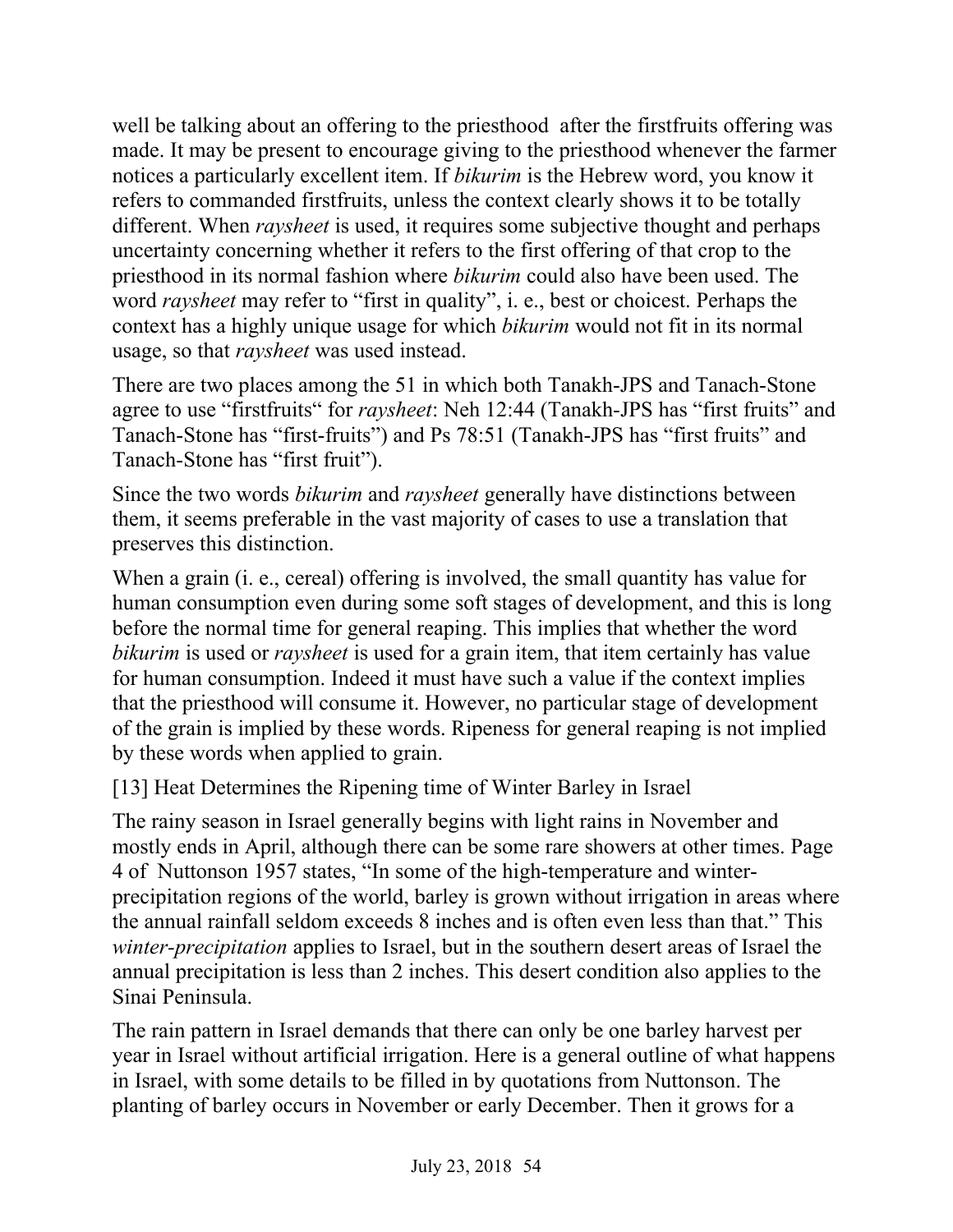while and develops depth in the soil. It lies dormant during most of the winter, and as the temperature warms, it begins to ripen. Barley that lies dormant during the winter is called winter barley.

Page 19 states, "Students of the temperature relations of plants generally consider that the physiological processes of most cereals usually stop below 40 degrees F. temperature." Nuttonson continues, "It is also known that the temperature of 40 degrees F. is rather close to the minimum requirements for the growth of barley." Nuttonson develops a formula that uses the mean daytime temperature when it is above 40.

He also uses a multiplication factor that is unique to each month (pages 267-272) in his formula, and this factor does change based on the latitude. The reason for the multiplication factor for each month is that the greater number of hours of daylight, the overall amount of **heat** is greater based on the mean temperature for the day if that is over 40. **The result of his formula shows the number of days from the heading of barley to its ripeness.**

His formula applies after the deep cold of winter when the mean temperature of the day is no longer under 40 degrees F., and he calls the result the day-degree summation requirement. He concludes that for each geographical region and each variety of barley, there is a specific day-degree summation requirement. He analyzes data for barley from different parts of the world to show that his formula applies. Nuttonson also discusses the effect of rain. A lack of rain can hasten ripening. Overall, the primary determinant for ripening is the mean temperature above 40 each day, along with the multiplication factors for the two or three months that apply. Hours of daylight does affect the total amount of heat for the whole day, and that is the reason for the multiplication factor for each month. The key temperature is 40 degrees F. If the mean temperature is below 40 for some day, then that day does not contribute to ripening. The greater the number of hours of daylight in the month, the greater the multiplication factor that is multiplied by the amount that the temperature exceeds 40. The major multiplier is the temperature.

The earth's axis causes the seasons, although its result would have had no changing effect without the atmosphere to spread the heat over a large volume. Without the atmosphere to spread out the heat, the earth's surface would be hotter than boiling water as it is on the surface of the moon. The spread of light into the atmosphere relating to the seasons is the most important factor in producing the temperature. The greater the angle of the light at noon, the greater the volume of the spread of light into the atmosphere, the lower the temperature.

Using the result of the work by Nuttonson, the development of an ear of barley is based upon a combination of the earth's axis (causing the angle of the sun's light to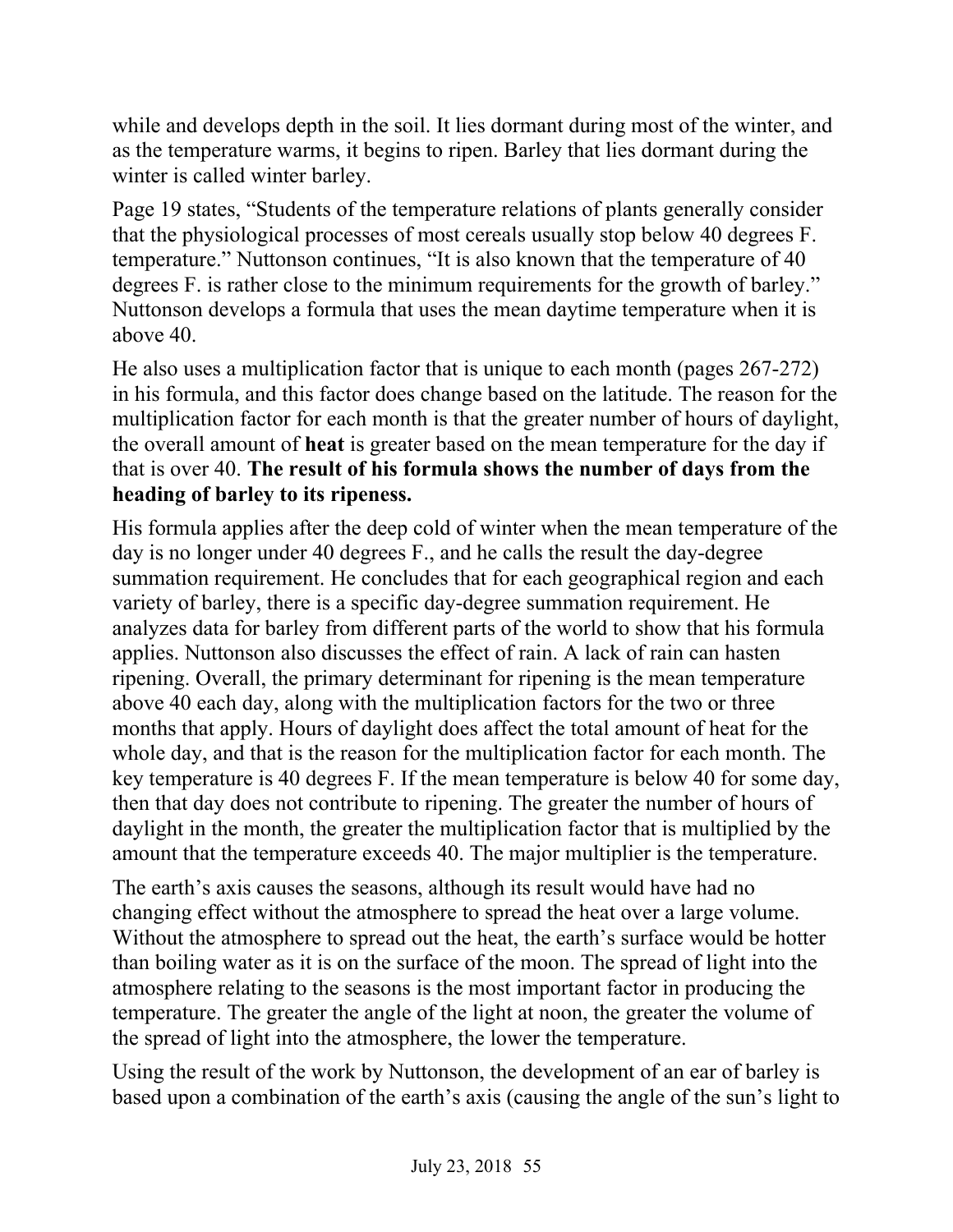vary at noon), the atmosphere, light from the sun, and miscellaneous minor factors such as wind, clouds, and rain, all over two or three months. From the biblical culture in which the Tanak is written, ancient Israel used two separate words, heat and light as effects of the sun. Israel was not aware of the modern understanding that each photon of light from the sun causes both heat and light. The Tanak separates the words for heat and light into different contexts, although a very few verses include both, but not claiming that light causes the heat. Gen 1:14-18 only speaks of light, not heat. The formula for estimating the number of days from the earing of barley until it is ripe is based on heat that is spread out over two or three months. The two keys are the number of degrees of temperature above 40 and the number of hours of daylight. The latter matters because the greater the hours, the greater the overall heat. Heat causes the gradual ripening.

The thought of a slow daily change in the development of an ear, where the hail plague shows that the meaning of *aviv* covers many stages of that development with no clear first stage, results in a fuzzy boundary for judging *aviv* that is like trying to nail jelly to a tree. Such a boundary cannot be defined by an objective test that fits Scripture. Different people are likely to come to different conclusions. The result will be a lack of unity.

[14] Southern border of Ancient Egypt when the Israelites were Slaves

The Israelites were slaves in Egypt where the plague of hail was destructive, mentioned in Ex 9:22-34. In order to fully grasp the context involving all of Egypt, the southern border of ancient Egypt is worthy of discussion. Ezek 29:10 states, "Indeed, therefore, I am against you and against your rivers, and I will make the land of Egypt utterly waste and desolate, from Migdol to Syene, as far as the border of Ethiopia [3568 *koosh*]." On page 98 in Sten Hidal 1977 we find that the ancient city of Syene is the location of modern Assuan (or Aswan), just north of today's Aswan Dam in southern Egypt. Evidently Syene was the most southern city of ancient Egypt.

The name of the territory called *koosh* in biblical Hebrew is often translated Ethiopia, as seen above in Ezek 29:10. On page 27 of Margaret Shinnie 1970, we read, "KUSH is THE name that was given by the ancient Egyptians to the kingdom which lay to the south of their borders. This kingdom became really important in the time of the Meroitic people, and was the most ancient of the independent kingdoms of Africa. It spread over a part of the country which we now know as the Republic of the Sudan, to the south of Egypt, and like Egypt, it has always been dependent on the great river Nile for its life." From this we see that geographically, the translation "Ethiopia" should be approximated with modern Sudan, not modern Ethiopia.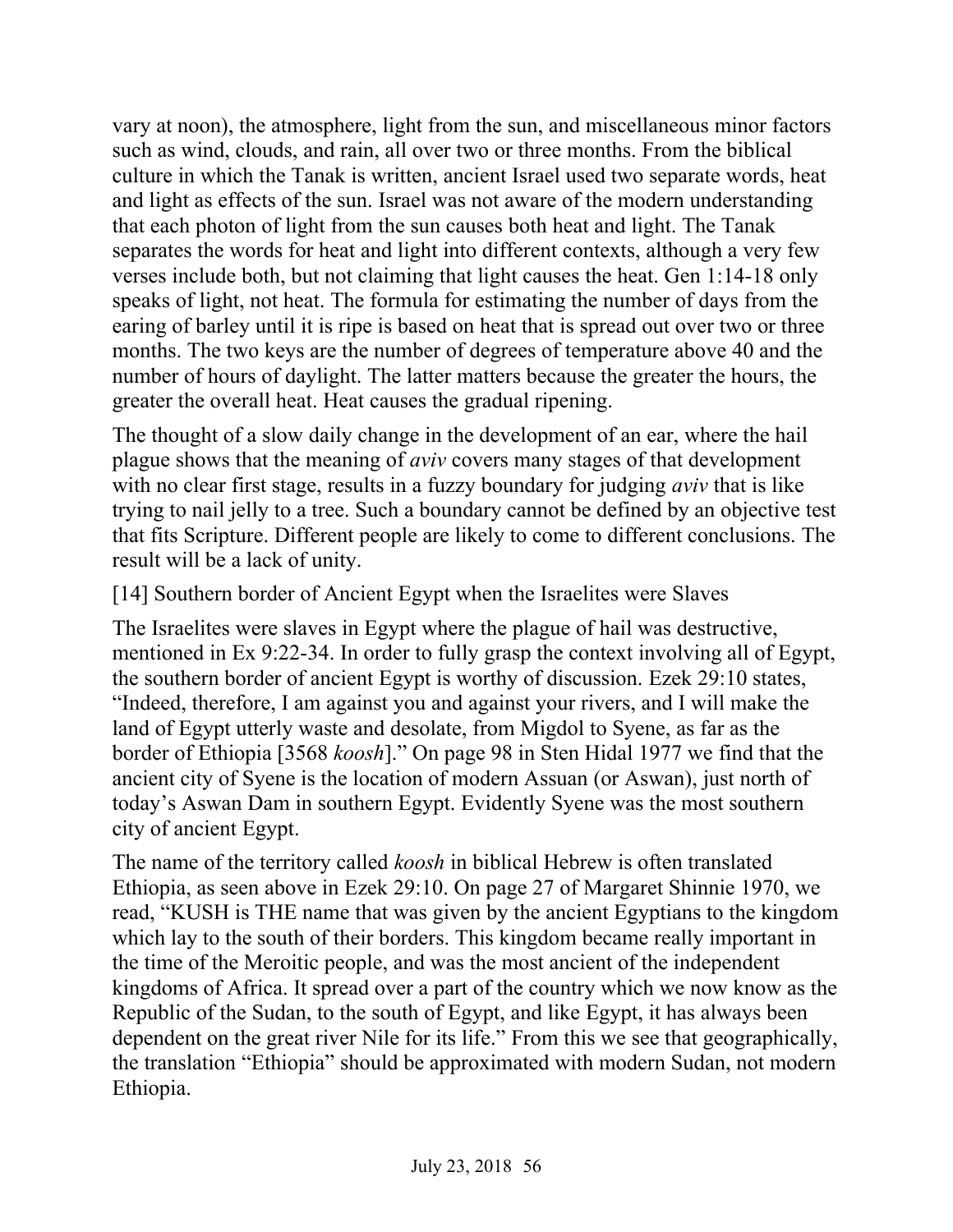On pages 3-4 of Stanley Burstein 1998, we note, "Kush is the term the ancient Egyptians used to designate the upper [in altitude above sea level] Nile Valley south of Egypt and the various civilized states that occupied part or all of that region from the early second millennium BCE [c. 2000 BCE] to the end of antiquity. The historical significance of these states is considerable. By the early first millennium BCE they [the Kushites] had succeeded in unifying virtually the whole of the Nile Valley from near the southern border of contemporary Egypt at Wadi Halfa to a still undetermined point south of Khartoum, the capital of the modern Republic of Sudan." From this we see that the southern border of ancient Egypt back to about 2000 BCE was approximately the same as the southern border of modern Egypt.

Later on page 4, we note, "Kush and its last and most famous capital, the city of Meroe (located near the junction of the Nile and the Atbara rivers in the central Sudan), were well known to the Greeks and Romans under the name Aithiopia ('land of the burnt faced people')." On page 37 of Liddell and Scott under the Greek word entry *Aithiops*, we find, "properly, *Burnt-face*, i. e. *Ethiopian, Negro,* …" The Romans who spoke Latin borrowed this Greek word into their language. When Jerome translated the Hebrew Bible into Latin, which became known as the Vulgate, he translated the Hebrew word *koosh* in Ezek 29:10 into the Latin *Aethiopiae*; for example, see Weber. In the Septuagint translation of the Hebrew Bible into Greek, Ezek 29:10 has the Greek *Aithiops*, which may be found on page 10 of Appendix 1 in Hatch and Redpath 1998 where all places in which the Hebrew *koosh* is translated into the Greek *Aithiops* are listed. The English name "Ethiopia" is a transliteration from the Greek name *Aithiops*, Strong's number 128, found in Acts 8:27.

On page 9 of Stanley Burstein 1998, we note, "Only in the first millennium BCE did a fortuitous combination of circumstances free the Kushites from this cruel dilemma [Egyptian domination and exploitation] and allow their civilization to grow and flourish." Later on page 9 we see, "Indeed, for a brief period in the eighth and early seventh centuries BCE, Kushite kings were even able to turn the tables and conquer and rule Egypt (ca. 712-664 BCE)." The conclusion is that the southern border of ancient Egypt when the Israelites were slaves there was about the same as it is today.

[15] Introduction to the Plague of Hail and Ex 9:31-32

The account of the plague of hail upon Egypt appears in Ex 9:22-34. Verse 31 has a very significant use of *aviv* in a meaningful context that provides excellent information regarding the meaning of *aviv*. In order to squeeze out all of the meaning from the context, a variety of factors will have to be considered including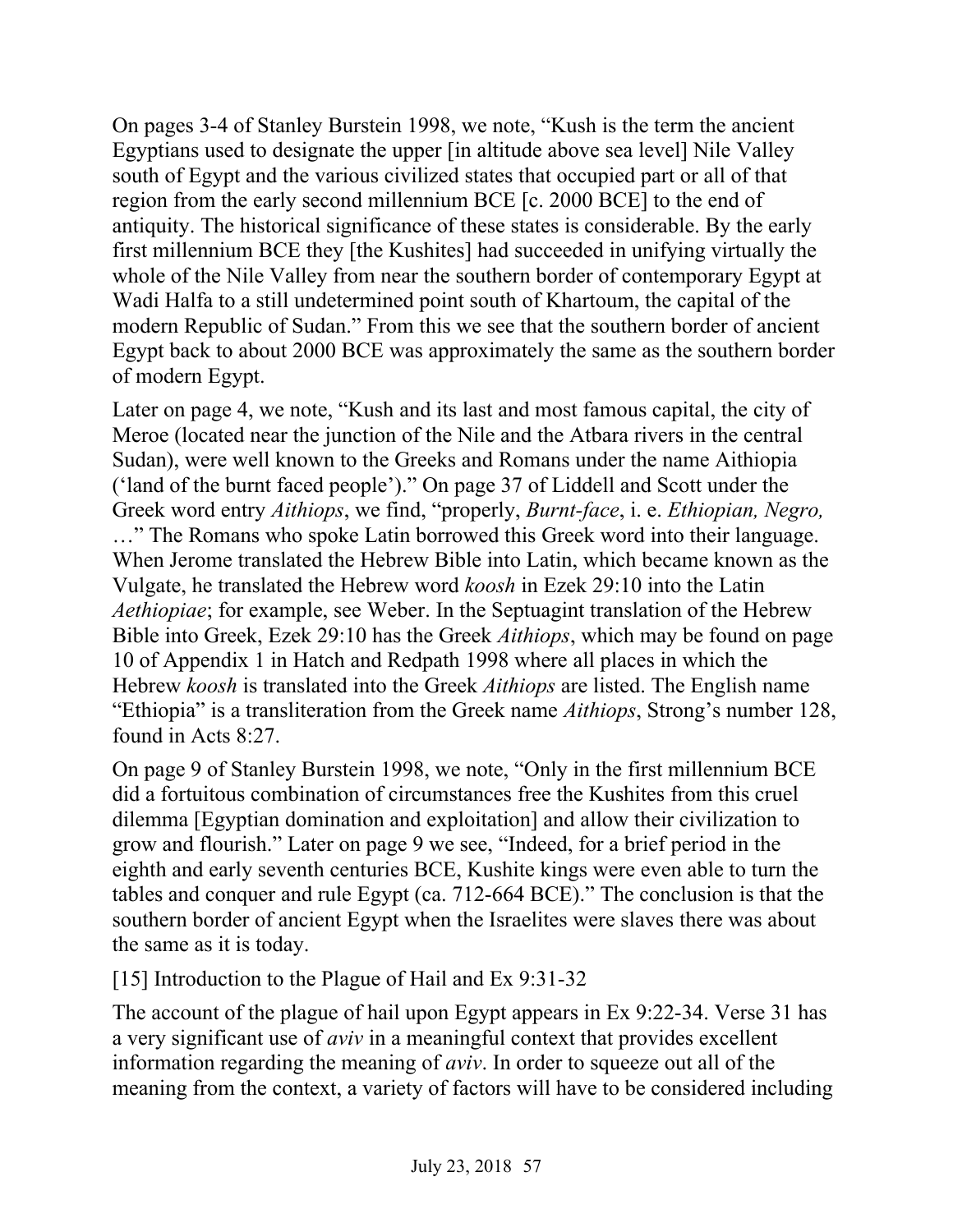Egyptian climate, geography, topography, and agriculture.

In Ex 9:22 Moses is given the instruction [NRSV] "Stretch out your hand toward heaven so that hail may fall on the whole land of Egypt, on humans and animals and all the plants of the field in the land of Egypt." By examining the Hebrew text for this it will be noted that the Hebrew word *kol*, Strong's number 3605, occurs twice in this verse, first as *whole* (whole land of Egypt) and second as *all* (all the plants). Notice that it does not say *all* pertaining to humans and animals because they may take shelter within man made structures, but plants of the field cannot take shelter and "all the plants of the field in the land of Egypt" are mentioned. This verse provides a purpose for the hail, namely that it reach exposed humans and animals and all outdoor plants. Verse 26 gives an exception [NRSV], "Only in the land of Goshen, where the Israelites were, there was no hail."

In Ex 9:24 a further aspect of this miracle is shown [NASB], "So there was hail, and fire flashing continually in the midst of the hail, very severe, such as had not been in all the land of Egypt since it became a nation." Here again the Hebrew word *kol* occurs for *all* (all the land of Egypt since it became a nation). The severity was miraculous, so that one cannot discuss its damaging effect in terms of normal sized hail. Another interesting point here is that it describes Egypt as having become a nation some time in the past, and what happened pertains to all of that nation. Verse 25 is especially emphatic because it mentions the Hebrew word *kol* four times [NASB], "And the hail struck all [*kol*] that was in the field through all [*kol*] the land of Egypt, both man and beast; the hail also struck every [*kol*] plant of the field and shattered every [*kol*] tree of the field." What is amazing here is that the Hebrew word for shatter is *shebar*, Strong's number 7665, and it does mean to break. It was such miraculous hail that it broke every tree of the field, certainly not any normal or isolated hail, but especially severe everywhere that trees grew in Egypt.

In the above verses from Ex 9:22, 24-25 the Hebrew word  $kol$  (= all) occurs seven times for emphasis. While it is true that in Hebrew this word means "almost all" or "all", and does not necessarily mean 100 percent, this does not affect the reasoning to be used from this.

Ex 9:31-32 contains the Hebrew word *aviv* in this context of the hail plague.

Ex 9:31, "And the flax and the barley were ruined because the barley [was in] ear [= *aviv*] and the flax [was in] flower [1392 *gevol*]".

Ex 9:32, "But the wheat and the spelt were not ruined because they [ripen] later."

Here the entire phrase "was in ear" is given for the Hebrew word *aviv*. Joseph Magil, a teacher of Hebrew to Jewish youths, on page 158 of his literal interlinear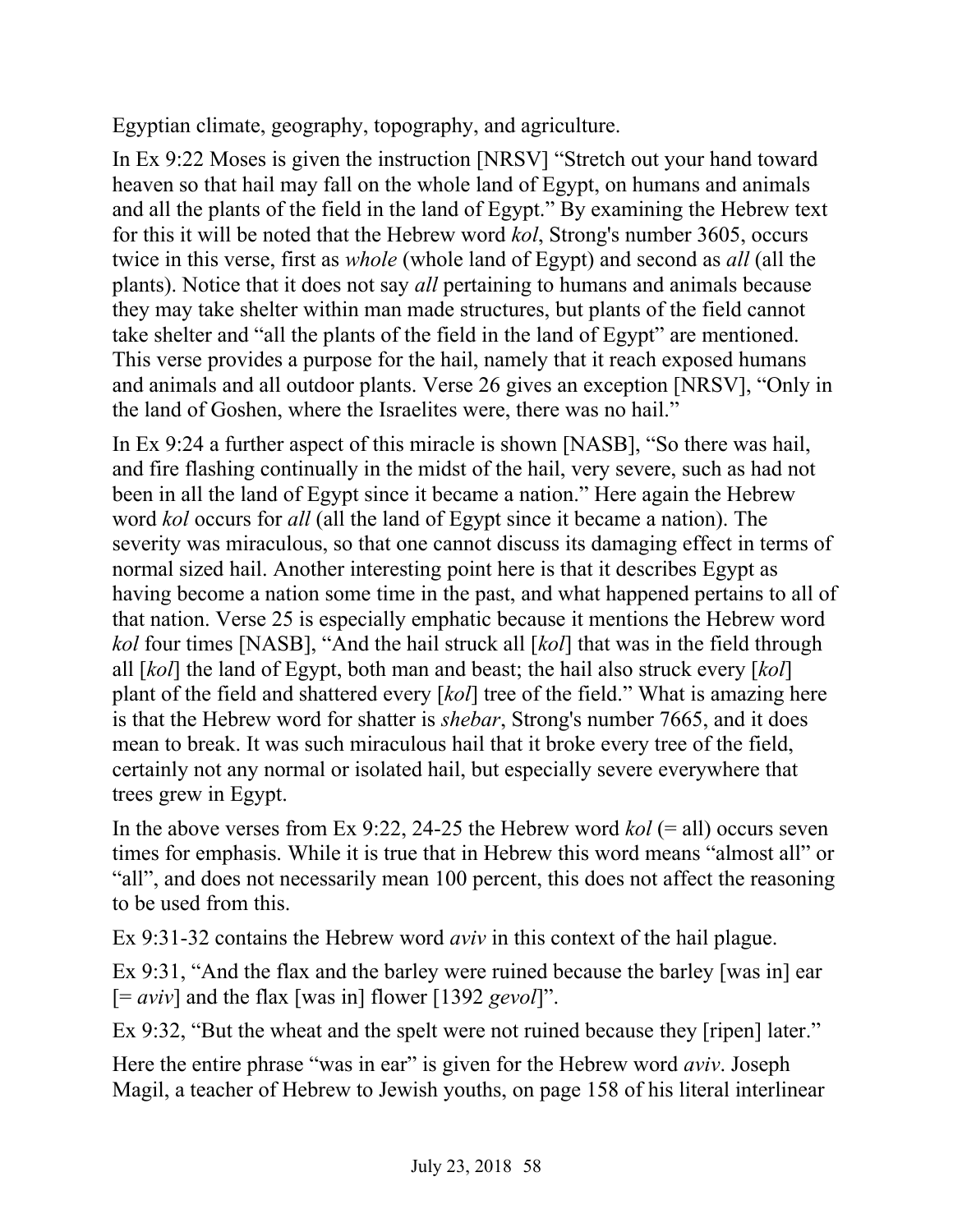phrase by phrase translation, uses square brackets in writing "[was in the] ear". Magil also wrote, "the flax [was in] blossom". To show what is implied about the meaning of *aviv* from this context it is necessary to discuss a little about agriculture in Egypt and more specifically about the time of the barley harvest in different parts of Egypt. The meaning "flower" for *gevol* is taken from Smith 1883.

### [16] Winter Grain, Agriculture, and Rainfall in Ancient Egypt

Except for the northern east-west strip of Egypt that comes close to the Mediterranean Sea, Egypt is a desert with less than two inches of rainfall each year. If there is no artificial irrigation, barley requires about eight inches of rainfall during the growing season for a crop to come. The only reason that Egypt produced abundant highly valued crops is that the annual overflowing of the Nile River provided much water that was highly mineralized from the mountains originating far south of Egypt, and the Egyptians had learned how to trap this water and slowly release it to irrigate their farmland along the banks of the Nile River. Once each year the Nile overflowed its banks beginning about the middle of July, and then three months later about the middle of October the water receded so that sowing the grain crops may begin.

The source of the water for the Nile River is rain and melting snow from the mountains of Africa. The sowing of grain crops in Egypt about the middle of October will soon cause these grain crops to remain essentially dormant during the coldest part of winter, and then slowly begin to grow with gradually developing grain as the temperature begins to warm. When a grain crop is dormant during the cold of winter, it is called a winter crop. Thus we speak of winter barley and winter wheat when the context is during the months of October to May in the northern hemisphere. With sufficient water from the Nile River overflow saved in containers, a second and third grain crop may also be grown later that year near the Nile banks, but that annual timing is not winter grain and that annual timing is not controlled by the natural cycle of the Nile River along with the natural cycle of the seasonal temperature.

In Egypt, the triangular Delta has one side bordering the Mediterranean Sea, and the Nile flows north into the Delta where it splits into a few tributaries that keep the whole Delta productive with crops. The ancient city of Memphis is 110 miles south of the Mediterranean Sea and is at the southern tip of the Delta. Modern Cairo is about 25 miles north of Memphis, within the Delta. Cairo is part of the desert with no more than about 1.5 inches of rain per year. When the Romans began to govern Egypt about 30 BCE, they divided it into three large districts. Page 168 of Talbert 1985 is titled "Roman Egypt", and states, "For administrative and fiscal purposes the province [of Egypt] was divided into three large districts -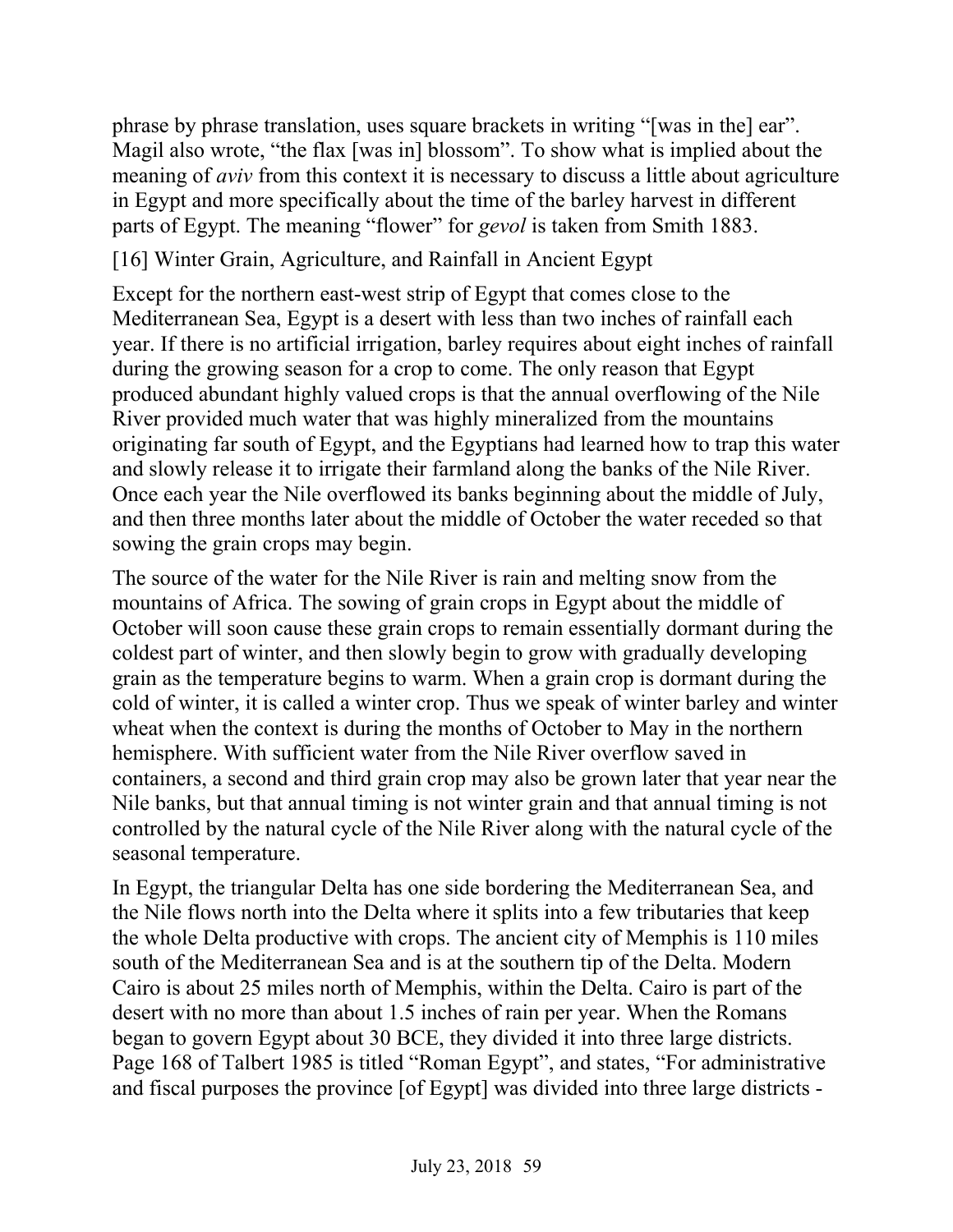Delta [Lower Egypt in the north], Heptanomia [Middle Egypt], and Thebaid [Upper Egypt in the south]; to the last of these was also joined the frontier zone of the Dodecaschoenus beyond the natural barrier of the First Cataract." The distinction between Upper, Middle, and Lower relates to elevation above sea level; the Nile flows from the high elevation of Upper Egypt in the south to the low sea level elevation of Lower Egypt in the north. A good map of Ancient Egypt is shown on page 167 of Talbert.

Ancient Egypt extends from the Mediterranean Sea to the First Cataract, a straight distance of 500 miles, although the Nile twists and is thus a little longer up to the First Cataract. In rounded numbers the 500 miles is split into the northern 100 miles (Delta), the middle 150 miles (Heptanomia), and the southern 250 miles (Thebaid).

The first dam at Aswan, which is at the First Cataract (the southern boundary of Ancient Egypt), was built in 1889. This dam controls the annual floods along the Nile River and thus disrupts the ancient natural timings for some agricultural events. The dam provides energy for a continuous electrical supply and it provides a constant water flow. Artificial fertilization is used today. One must be cautious about using modern harvest data with its timings as if it was applicable to the distant past for winter grain.

## [17] Smith's Paper and Ears of Winter Barley in Egypt

In 1883, six years before the first dam at Aswan was built in southern Egypt, biblical scholar W. Robertson Smith published a paper (see a copy of this paper in Appendix B) concerning the time of the winter barley harvest in Egypt. Our interest is in the winter barley, which is planted about the middle of October throughout the Nile River basin and grows only slightly during the coldest part of winter. The last paragraph in Smith's paper helps to clarify and reconcile the reports numbered under points 2 and 4 in his paper. Smith points out that the source of information that was sent to him in point 2 means "about ready to harvest" when he states, "is in ear", but the source of information in point 4 means "the ear has just formed" when he writes, "is in ear". Writing about southern Egypt, point 2 shows that the barley is ready to harvest from latter February to the middle of March. Point 4 shows that a little north of Cairo the barley is ready to harvest about the beginning of April. At the end of point 2 we find, "The difference between upper and lower Egypt is about 35 days." This 35-day period for the typical time of reaping in the south to the typical time of reaping in the north is the time from latter February to the first part of April.

Point 4 in the paper shows that the barley a little north of Cairo has its ear formed in the beginning of January although it is not ready to harvest until the beginning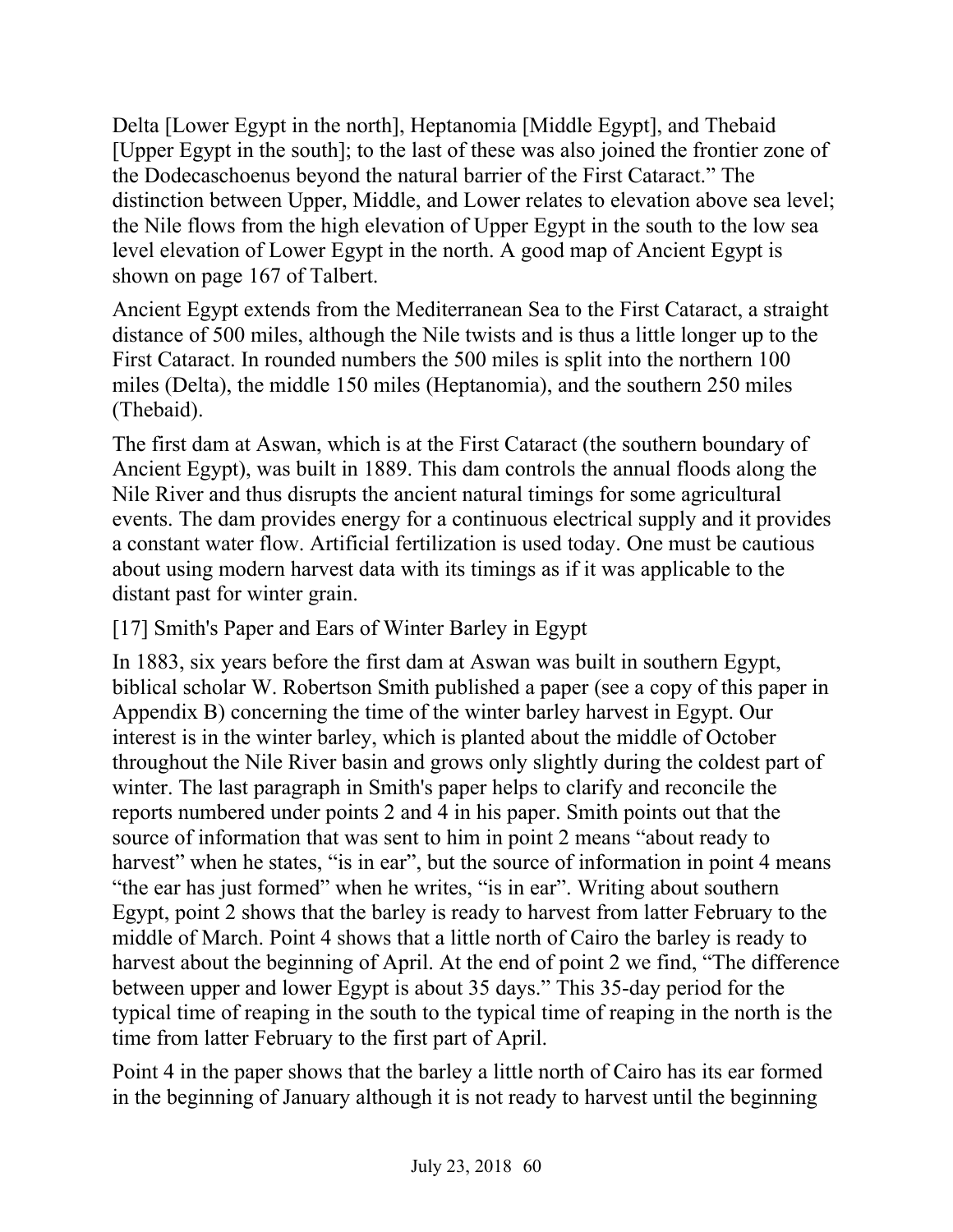of April. Hence barley remains in the ear for about 90 days from its formation until its reaping at the location a little north of Cairo. The time of reaping is perhaps 20 days before the time of dead ripeness when the ears have its lowest moisture of 8 to 10 percent and the crop will suffer much loss because the dead ripe grains will fall off onto the ground before they can be captured in the reaping process. Farmers will not wait until the time of dead ripeness.

This approximate 90-day period of being in the ear is based upon the climate at this part of Egypt where the temperature gets warmer very gradually during the winter. This does not hold true for all locations. The more rapidly the temperature rises from day to day, the more quickly this total 90-day period is shrunk. This means that in Israel where the transition from cold weather to warm weather is quicker, this 90-day period of being in the ear is reduced. The variety of barley is also a factor that would alter the total time that the barley is in the ear. The colder weather in the north of Egypt compared to the south of Egypt delays both the start of earing and the ripening process so that the time for harvest in the extreme north is about 35 days later than in the extreme south.

For winter barley in Israel, the total number of days from the beginning of ear formation until the desired time for harvest depends on the weather and most especially the mean temperature above 40 degrees F. There is also a multiplication factor based on the number of hours of daylight, but without attaining the 40 mean, the hours of daylight do not count. The variety of barley will also affect this time. From literature that I have read, this is likely to be from about 50 days in the coldest areas of Israel to 75 days in the warmest areas. Each year the actual time interval will vary because the temperature, and the secondary factor of rain, will vary. If it gets hot for a greater number of days with little rain after the ear has formed, the time will be closer to 50 days.

### [18] Lewis' Book and Ears of Winter Barley in Egypt

Page 115 of Lewis' book about ancient Egypt states, "The following is the schedule of major activities in an average year in the vicinity of Memphis [southern tip of the Delta] and the Arsinoite nome [about 40 miles further south], with each phase coming two to four weeks earlier in the Thebaid [southern district] of Egypt]." This says that from the southern part of ancient Egypt to the southern tip of the Delta there is a four-week (28 day) difference in harvest. Page 116 states "April [Pharmouthi] The grain harvest begins. May [Pachon] Harvesting continues, threshing begins." This is fully consistent with the paper by Smith when allowing for a seven-day span from the northern end of the Delta to the southern end of the Delta, which is 110 miles. Page 115 of Lewis states, "October [Phaophi] The Nile flood is past. Sowing of cereal crops begins."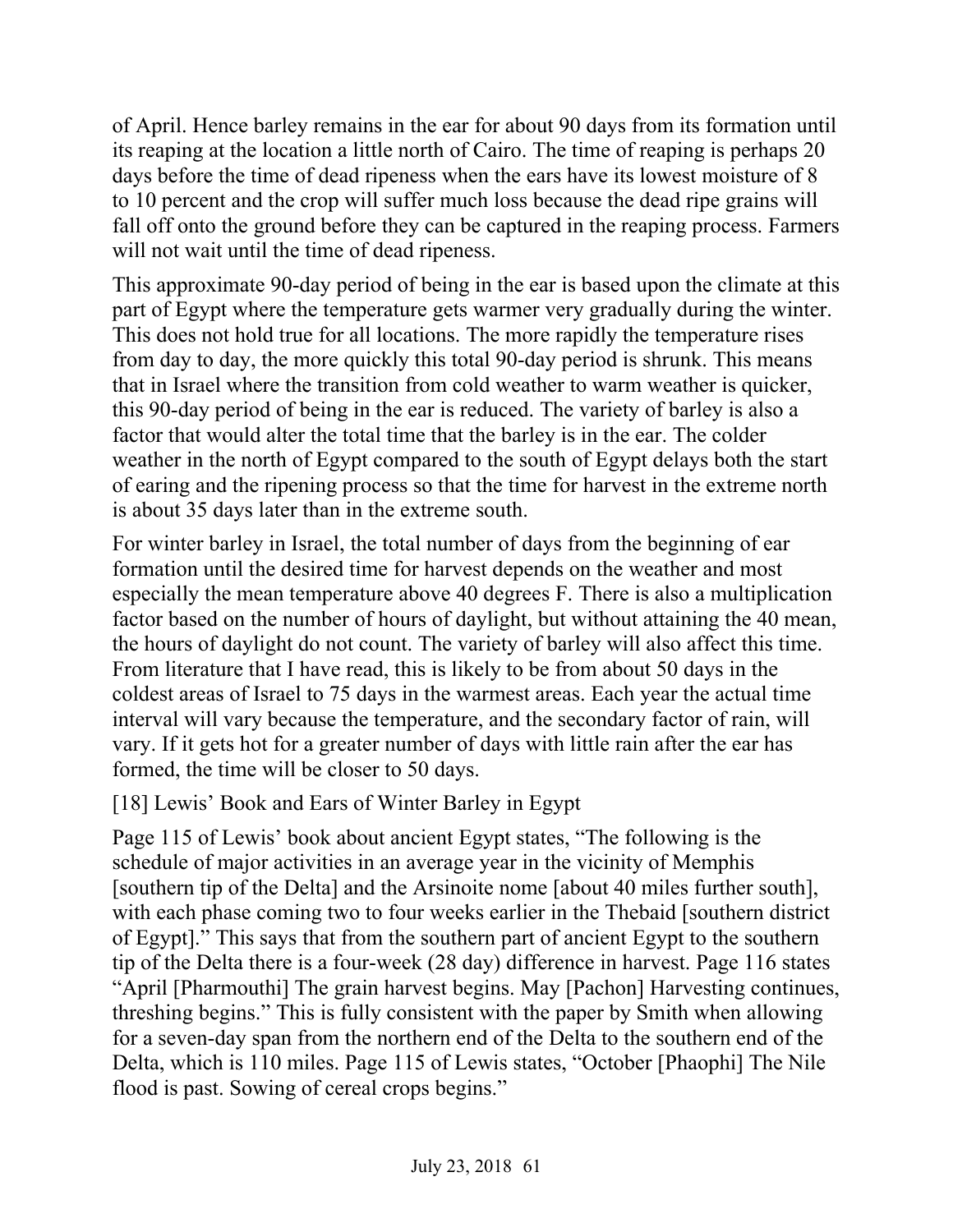# [19] Hartmann's Book and Ears of Winter Barley in Egypt

Hartmann's book about ancient Egypt discusses the main exporting region of the Delta on page 122 when he states (translated from the French by James Evans, a friend who enjoyed reading his French Bible during his lunch hours), "The harvest of cereal grains was generally carried out at the end of four months for barley and of five months for wheat (4), which is to say, in the months of April and of May." This is also consistent with the previous data.

[20] Pliny the Elder and Ears of Winter Barley and Wheat in Egypt

Writing in the first century about the main exporting region of the Delta, Pliny the Elder states on page 229 of Pliny 5, "... in Egypt barley is reaped in the sixth month after sowing and wheat in the seventh, ..." Sowing begins about the middle of October and continues into November. The first month after sowing is about November. The sixth month after sowing is about April. Pliny is saying that barley in the Delta is reaped in April and wheat is reaped in May. This is as Hartmann understands it, and it agrees with the earlier sources quoted. Pliny is only estimating the time difference between the harvest of barley and wheat to the nearest month. The specific variety of each crop may cause this time difference to vary.

Michael Zohary, a professor of botany from Hebrew University in Jerusalem, wrote on page 76 of Zohary 1982, "… it [barley] ripens a month or more before wheat, ..." This implies that one might expect there to be more than a month's difference with many varieties of these two cereal crops. One might approximate the time difference between reaping barley and wheat to be about the same as the 35-day difference from southern Egypt to northern Egypt for reaping barley. This means that when barley is reaped in the far north of Egypt in early April, wheat is about ready to be reaped in the far south of Egypt. Because the wheat was not destroyed in southern Egypt at the time of the hail plague, this implies that the barley was not yet ripe in northern Egypt at the time of the hail plague. This will be discussed more thoroughly soon.

# [21] Ending of Ex 9:32

When Ex 9:31-32 was quoted above from the NASB, the last Hebrew word was translated "[ripen] late". This Hebrew verb is *afeel*, which is Strong's number 648, but the specific verb form is *afeelot*. When discussing this word on page 357 of DCH, a translation of the end of Ex 9:32 is given with the words "the wheat and the spelt were not damaged for they are late (crops)". Thus DCH translates *afeelot* as "are late (crops)". Pages 46-47 of Klein translate *afeel* as "ripening late", and Klein relates this to the Akkadian (Assyrian) word *apatu* "to be late". Klein is especially careful in applying the scientific principles of etymology to words, even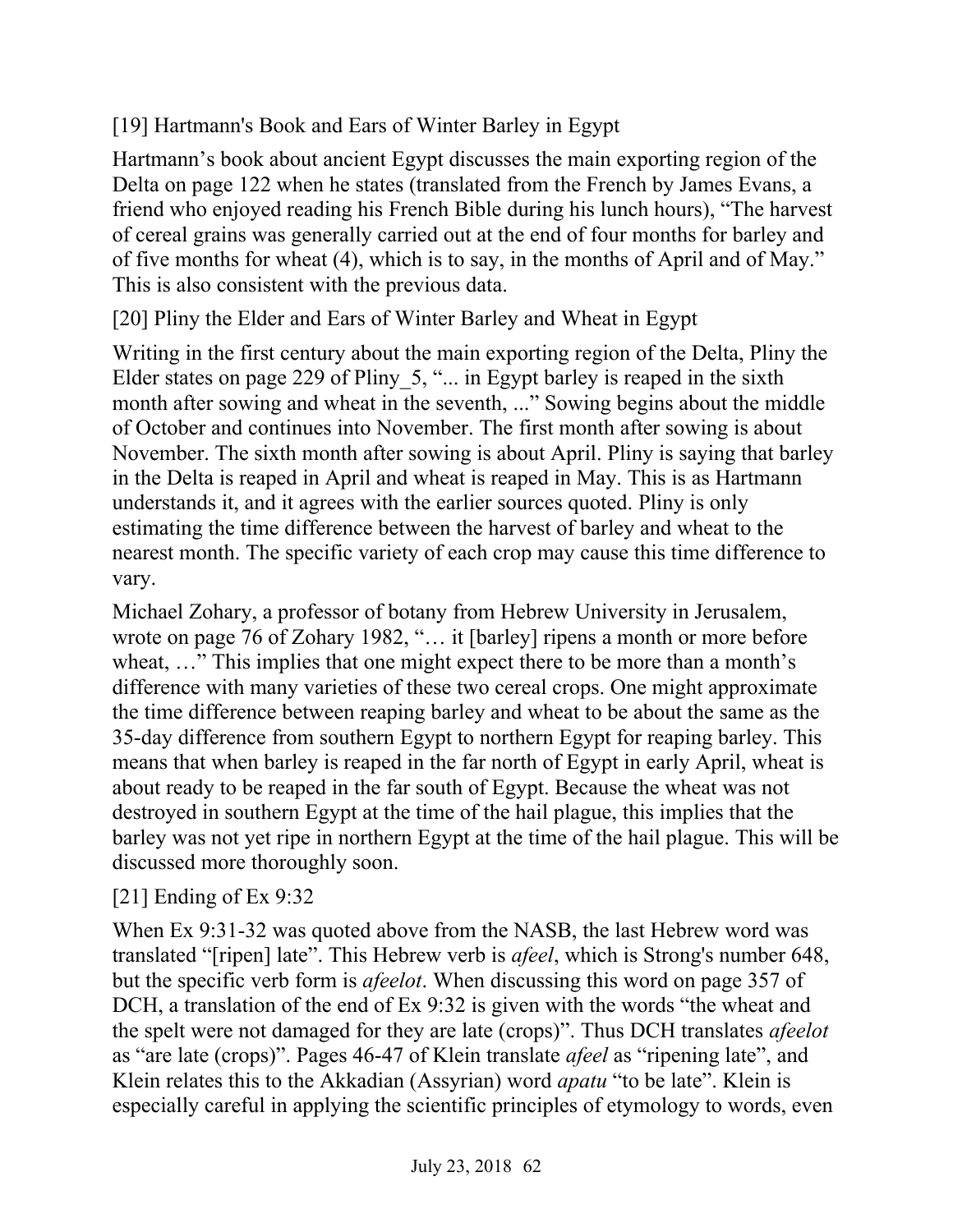using the words "possibly" or "probably" to show speculation, and when there are no grounds for speculation, Klein says nothing. Klein is an excellent source for correcting older sloppy careless guesses for etymology. Page 128 of Cohen 1978 translates this "late (of crops)". On the same page Cohen writes, "Contrast both KB I, 77 [a German work], and HALAT, 76 [a German work], where the attempt to derive this term from the root *ofel* 'to be, made dark' is semantically impossible and must be rejected." Cohen is stating that he agrees with the two German lexicons (which he abbreviates KB and HALAT, and which I looked up) that *afeel* is not derived from a word that means "to be made dark". Perhaps the reason for this fuss by Cohen is that on page 66 of BDB, for *afeel*, we see "(darkened, concealed, thence) late, of crops", so that BDB seems to be attempting to etymologically derive this word from "darkened". None of the recent Hebrew lexicons agree with BDB on this and there is no evidence for this. The English translation of the German reference HALAT is abbreviated HALOT. On page 78 of HALOT the meaning of *afeel* is "late in the season".

The NASB does accurately capture the meaning of Ex 9:32, "But the wheat and the spelt were not ruined, for they [ripen] late."

[22] Conclusions on the Time of the Hail and the Meaning of *aviv*

Based upon Ex 9:22, 24-25 mentioned above, the purpose of the hail throughout Egypt, and the fact that Ex 9:31-32 speaks in a general way for the effect of the hail, not confining the damage to some local region, we now consider the approximate time of this extraordinarily heavy miraculous hail.

Point 4 in the paper by Smith shows that in northern Egypt the ear of barley is formed in the beginning of January and in southern Egypt the barley is ready to harvest in the latter part of February. Because it is warmer in the south, ear formation of barley south of the Delta would have occurred before January 1.

Since the hail plague destroyed the barley in the southern part of Egypt before it was harvested in the latter part of February, the hail plague must have occurred before the latter part of February. This makes it obvious that the hail plague occurred sometime in January or February, but not at the beginning of January or the end of February. This also means that at the time of the hail plague, the state of the barley in northern Egypt was at least five weeks prior to the time that it was to be harvested in April. This means that the barley in northern Egypt was not ripe in the normal sense at the time of the hail plague, but it is called *aviv* in Ex 9:31. This means that *aviv* does include a development time prior to ripeness for normal harvesting by at least five weeks. There are more facts in Smith's paper that allow us to improve this conclusion.

From Smith's paper item 2(c) states, "When the barley is in ear [to this respondent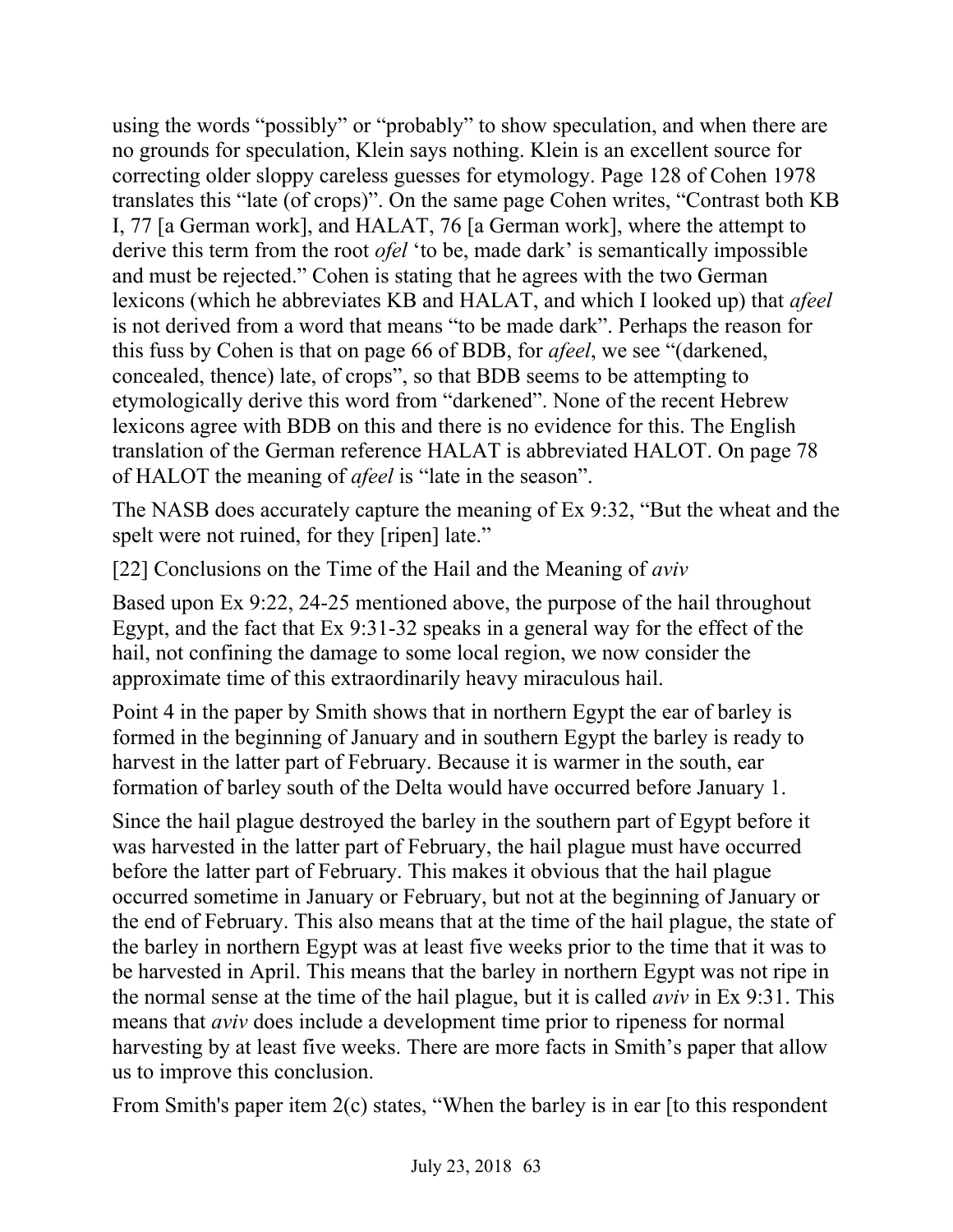'in ear' means 'ready to reap'] the ears of wheat begin to form, but the grains are in a milky state." This means that at about February 15 the barley was soon to be ready to harvest in the far south and the wheat was almost ready to begin ear formation in the far south. In the rest of Egypt the wheat would begin ear formation later. This indicates that the hail plague would not have occurred later than about February 15. In order for all the barley in the south of Egypt to be destroyed, it is very doubtful that the hail would have come before January 15 because at so early a time the ears of barley would only be at the first stage (water ripe) or the second stage (early milk). The greater the ear growth, the greater the likelihood of destruction. The most that can be said with confidence is that the hail plague occurred between January 15 and February 15, more likely toward the end of that time.

Since this pushes the time of the previous estimate for the hail plague two weeks earlier, instead of a five week period before the normal time for harvesting, the actual time of the hail plague was at least seven weeks before the normal time for harvesting the barley in the northern extreme of Egypt. This is the time difference between February 15 and within the first half of April when the barley harvest in northern Egypt occurred.

### **This means that** *aviv* **includes barley in growth seven weeks before the normal time of ripeness for harvest in this context of northern Egypt. This is 49 days before the end of the full 90-day period from the start of earing until reaping. This certainly is a time before ripeness. Hence the biblical meaning of** *aviv* **includes barley in a pre-ripe state.**

The eleven stages of barley are defined because there are criteria that allow distinguishing between these stages of growth. The 35-day span in ear development from south to north shows that in Ex 9:31 the word *aviv* was applied to all the stages in the 35-day span. Thus *aviv* is not applied to only one stage of barley. The eleven stages are grouped into three phases: milk, dough, and ripening. The entire time of being in the ear at any one location in Egypt is about 90 days. The last of the eleven stages is over-ripe, which would not responsibly occur. This reduces the number of stages to ten in about 90 days. This is about nine days per stage. In 35 days there are about four stages. The middle phase is the dough phase, which has three stages. With a 35-day spread, the ears would encompass either the pair "milk phase and dough phase" or the pair "dough phase and ripening phase". Perhaps all three phases might even be represented.

This is evidence from the Tanak along with Egyptian agriculture that the Hebrew word *aviv* has a wide range of meaning in stages of growth rather than a narrowly defined meaning of one stage.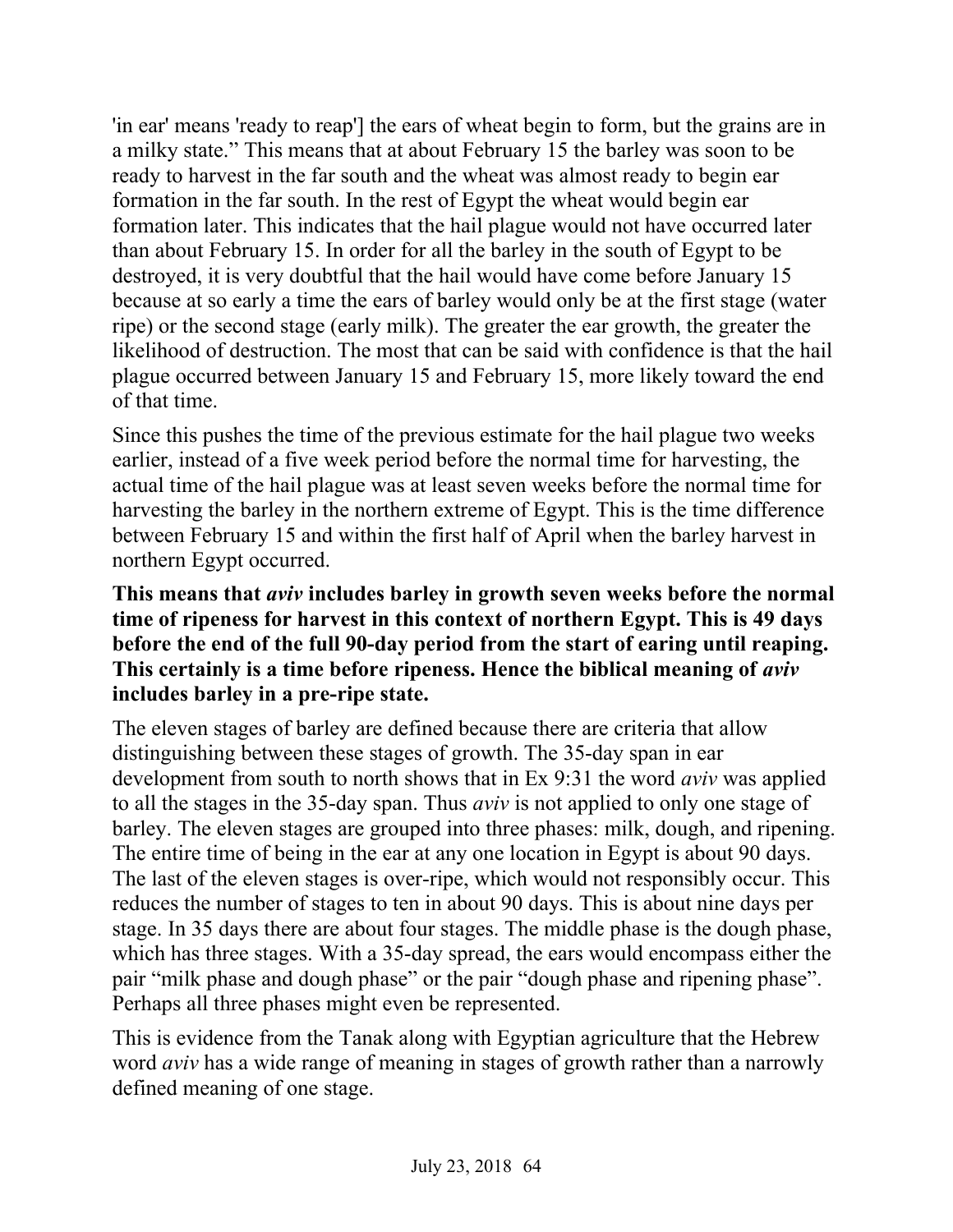Writing in 1880, August Dillman discusses the timing of the hail plague on pages 88-89 based on sources that he mentions (avoiding any discussion of the difference between northern and southern Egypt), and he estimates that this occurred in January. Without giving any details, on page 244 Hertz writes, "The time indicated is the end of January or the beginning of February." Both of these authors chose dates that fall within the range between January 15 and February 15, the conclusion attained using Smith's paper with other corroborating sources.

On page 103 of DCH, the meaning of *aviv* is "ear (of cereal)", and one context it cites for the use of *aviv* is from "The Temple Scroll" (abbreviated 11QT) 19:7 where it gives the translation "new bread (made of) ears of various cereals". Here the plural of *aviv* is translated "ears" and implies that the ears were ground into flour in order to make bread. This example of the use of *aviv* from c. 150 BCE shows that the range of the meaning of *aviv* extends to being fully ripe so as to be able to make flour.

**Conclusions about** *aviv***: From the context of Ex 9:31-32 alone, the word** *aviv* **does include multiple stages of the development of ears of barley. Either the milk and dough phases are represented, or the dough and ripening phases are represented. The flexibility in the language of Lev 2:14 allows the firstfruits of the cereal offering to include all stages in the development of the ear of grain, and** *aviv* **is applied to such firstfruits. This implies that** *aviv* **means "ears" without restriction to any stage or stages of growth. The Dead Sea Scrolls from c. 150 BCE show that** *aviv* **includes a state of grain that allows flour to be made from it.**

In the expression *chodesh ha aviv* the word *aviv* is a descriptive name meaning "ear". This expression literally means "month of the ear(s)" or "month of ears". There is also no harm in using a transliteration such as "month of Abib".

[23] The Meaning of *karmel* (3759) in Lev 2:14; 23:14; II Ki 4:42

(A) The Categories of Meaning of *karmel*

The reason for the interest in the Hebrew word *karmel* lies in its use in Lev 2:14, which also contains the word *aviv*. The word *karmel* has Strong's number 3759 and occurs 40 times in the Tanak. These 40 occurrences may be separated into four groups. It occurs 15 times in the phrase "Mount Carmel": Josh 12:22; 19:26; I Ki 18:19, 20, 42; II Ki 2:25; 4:25; Song 7:5; Isa 33:9; 35:2; Jer 46:18; 50:19; Am 1:2; 9:3; Nah 1:4. It occurs seven times as the city "Carmel": Josh 15:55; I Sam 15:12; 25:2, 2, 5, 7, 40. It occurs 14 times having the meaning "fertile", "plentiful", "fruitful", or "orchard" (a few of these are sometimes translated as the city Carmel): II Ki 19:23; II Chr 26:10; Isa 10:18; 16:10; 29:17, 17; 32:15, 15, 16; 37:24; Jer 2:7; 4:26; 48:33; Micah 7:14. It occurs three times in the context of ears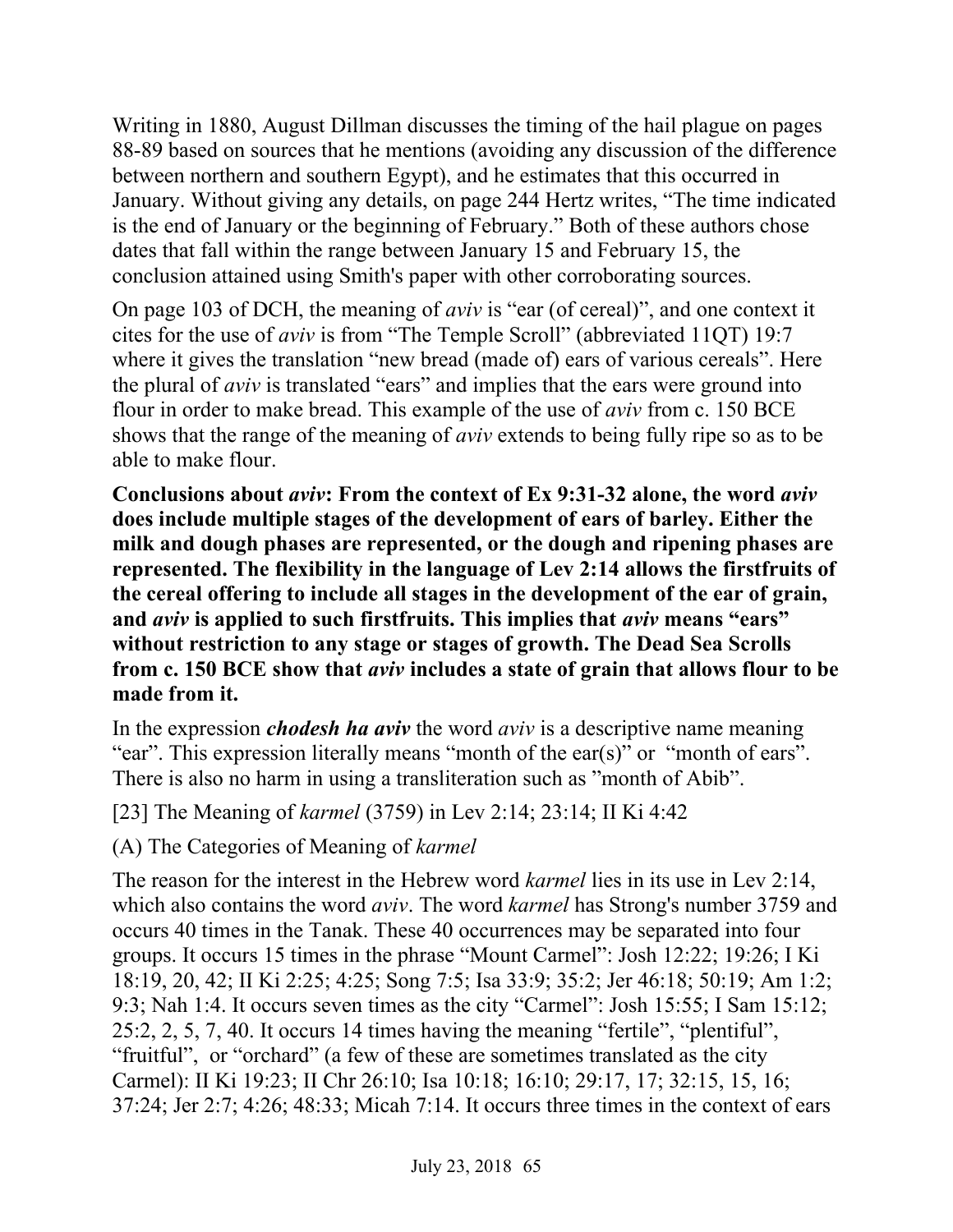of a grain crop: Lev 2:14; 23:14; II Ki 4:42. The meaning of *karmel* in the last of the four groups (three verses) with a context involving a grain crop is our primary concern.

The clearest verse and the most useful one to provide a very general meaning to *karmel* follows.

Lev 23:14, "You shall not eat bread, nor roasted/parched-grain, nor *karmel* until this same day [of the wave sheaf offering], until you have brought [the] offering of your Almighty. It is a statute forever throughout your generations in all your dwellings."

The goal of this verse is to prohibit eating of the current year's grain crop until the wave sheaf offering. This verse separates the food of the grain crop into three categories: (1) bread (this includes all foods make from flour such as cookies, cake, and noodles); (2) roasted/parched-grain; and (3) *karmel*. This shows that *karmel* is a name given to a form of the grain crop that may be eaten. There is an example of eating grain that does not fit the first two categories, so it should explain *karmel*. This example now follows.

Luke 6:1, "His disciples plucked the heads of grain and ate them, rubbing them in their hands."

Rubbing the raw grain served the purpose of removing the outer husk. Since this was a common way to eat grain of the new crop, it makes sense to accept that this is the meaning of *karmel*, although it does not get specific concerning the characteristic implied by *karmel*. Thus, in a general sense *karmel* refers to raw grain that may satisfyingly be eaten as it is. This means *karmel* may be eaten before it is processed and before it is very dry and hard and thus uncomfortably hard to chew. This would include a range of growth from not yet ripe but still containing internal semi-solid substance, to ripe but not yet very hard. This is all common sense based upon the food categories of Lev 23:14.

Three different more precise meanings for *karmel* in this last group have been proposed in published literature or translations. These are (1) *full [grain]* in the sense of *having substantial internal substance*; (2) *young [grain]*, *soft [grain],* or *tender [grain]*; and (3) *new [grain]* or *fresh [grain]*. The remainder of this chapter is concerned with which of these three meanings is correct. All three of these characteristics could make sense for *karmel*, but the contexts themselves do not provide a way to narrow down its meaning. Each of the three meanings has a range of application. How full is full? How soft is soft? How fresh is fresh? Regardless of which of the three meanings has the greatest evidence behind it, its meaning is still a raw grain food with a range of development for eating. This quality of variation of development carries over to *aviv* from Lev 2:14, as we shall see.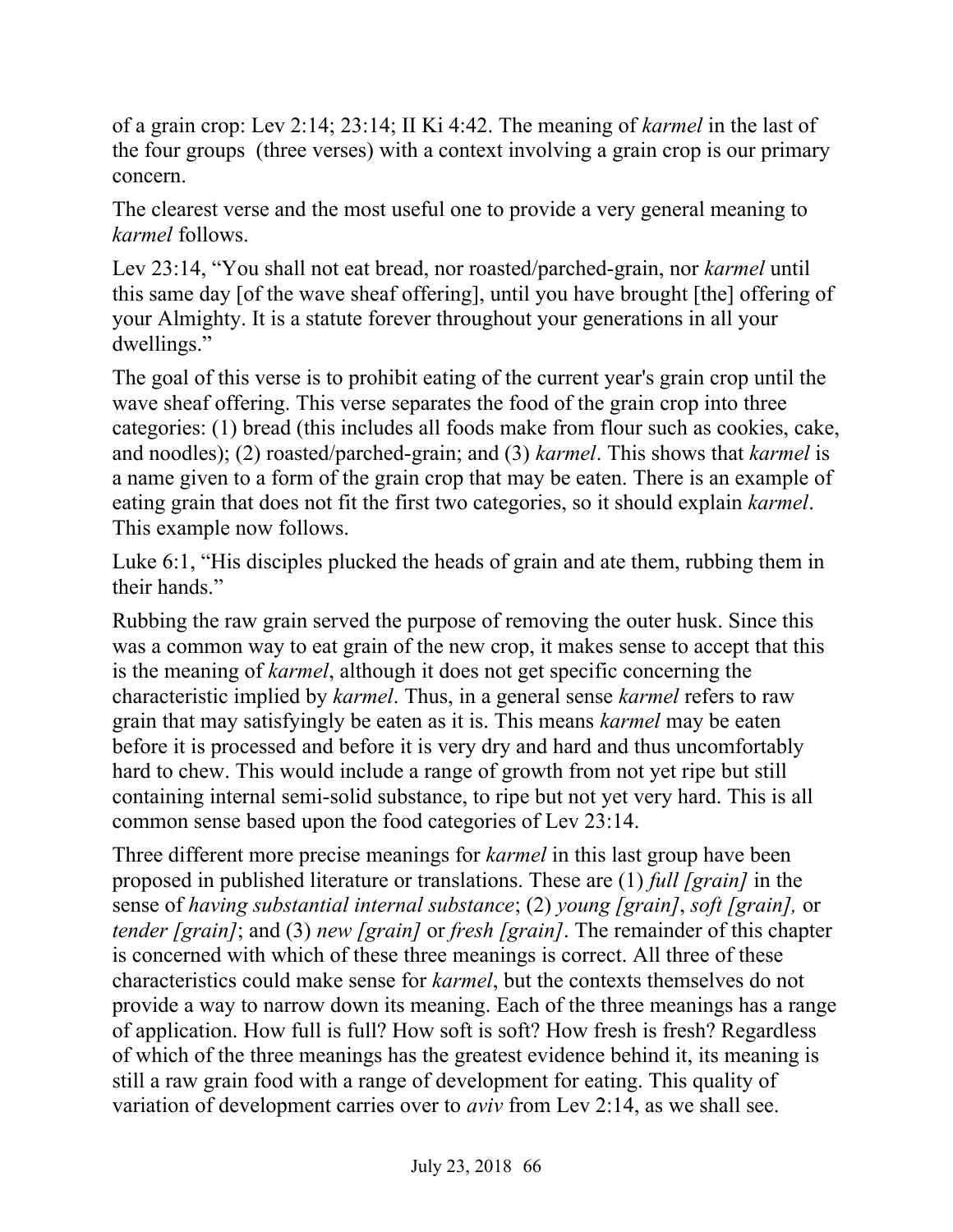## (B) An Overlap of the third and fourth Groups with *karmel*

Although the last group (Lev 2:14; 23:14; II Ki 4:42) having a common context (ears) is the main focus of attention, the third group of verses with *karmel* is also of some interest for the following reason. If only one of the proposed three meanings of the last group above have a significant overlap in meaning with that of the third group, that would highly favor that one of the proposed three meanings. This approach of first considering the meaning in the third group is now pursued.

Isa 10:18 has sufficient context based on opposites that the meaning of *karmel* becomes clear, This verse states, "And He will destroy [the] glory of His forest and of His bountiful [= *karmel*] [land], both soul and body. And it will be as when a sick man wastes away." The use of the word *glory* here implies that the land has a beautiful appearance, and hence the land is green or luxuriant with growth. Isa 16:10 and Jer 48:33 have a similar context that also shows a meaning of *bountiful* or *productive*, describing the agricultural output of the land. A bountiful or productive land gives an appearance of luxuriant green growth during its active phase, showing healthy freshness or new growth. When the growth gets old, its chlorophyll reduces and its green color fades, so that it is no longer new or fresh. From this, the meaning of *new* or *fresh* is implicated by the third group of contexts (*bountiful* or *productive*). There is some sense in which the idea of *full* may fit *bountiful* or *productive*. But *full* plant parts do not specifically convey a beautiful appearance when applied to plant growth because other aspects of the plant may be a negative, such as poor coloring or shape. When a person who is walking in the grain fields selects *karmel* (raw grain) to eat, the choice will be based upon a good appearance that experience has shown to taste good. If it looks fresh (this implies green), it will not be dried out and hence it will not have a very low moisture content. This indicates that the third category of the use of *karmel* (*bountiful* or *productive)* favors the meaning of "*fresh*" when applied to the fourth category of grain food.

Now the focus of discussion will be confined to the last group. The three contexts (Lev 2:14; 23:14; II Ki 4:42) by themselves do not have enough detail to determine the specific meaning of *karmel*. Although we already have significant evidence, the remaining method to be employed to determine its meaning is explained in Appendix A, and this method is a study of Semitic cognates and ancient translations of *karmel* in the three contexts. For some ancient versions II Ki 4:42 was not available.

(C) Does *karmel* have a Semitic Cognate? No

In Ruzicka 1909 it was proposed that the Arabic word *kamala* was a cognate for *karmel*. The former word has the consonants KML while the latter Hebrew word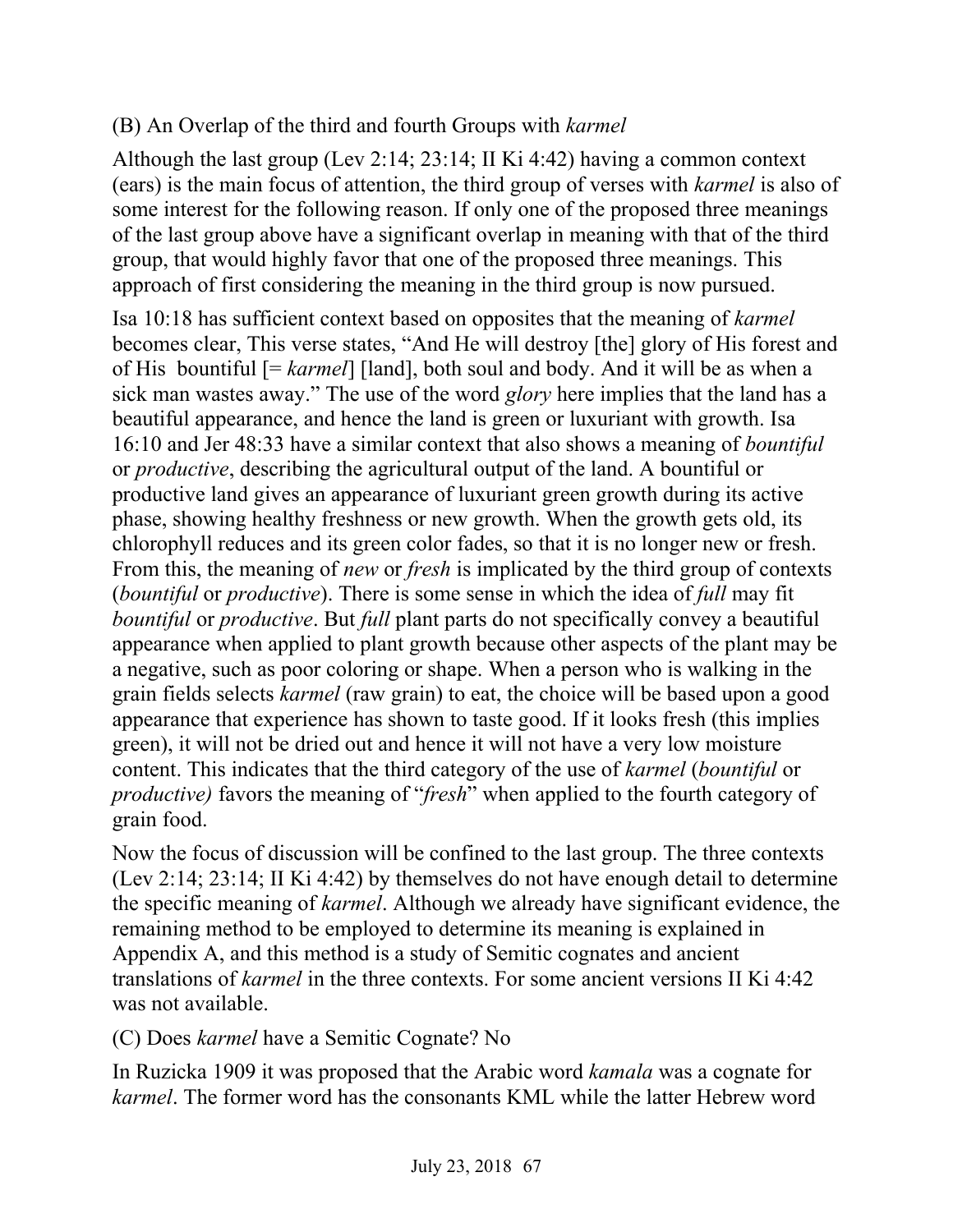has the consonants KRML. Ruzicka hypothesized that over time the "R" was dropped from speech and then the word lost the "R". Aside from the fact that there is no historical evidence to explain the linkage that jumps from the Hebrew to the Arabic for this word with this theory, there is the great weakness that the Arabic word does not have examples of use in an agricultural context. The Arabic word means "completed" in the sense of "completed a task", or "maturity" in the sense of "the man reached maturity" (i. e., a *young* man). Without the agricultural context, this theory fails to meet an essential quality for a genuine Semitic cognate. Another weakness is the dropping of the "R" over time, because this is also a hypothesis without evidence. This is Ruzicka's theory, and it is a guess for a proposed cognate, but having no evidence with a similar context of plants. It makes far more sense to accept an ancient translation than Ruzicka's theory. An ancient translation is likely to have continued the original meaning of a Hebrew word.

This discussion involves some sources written in German, and I have presented the salient points in English translation. The German word *Jungkorn* is actually ambiguous, and after having consulted some dictionaries, I have decided to translate this German word "*young/fresh grain*" because I believe that Koehler intended both words to be understood in his German word. I believe that the word *fresh* is intended to be a synonym for the word *new*. Ludwig Koehler is the coauthor of the German lexicon that was translated into English, and the English version is called HALOT. In both the German original and HALOT, Ruzicka's paper from 1909 is referenced and two very brief papers by Ludwig Koehler, 1946 (only one page) and 1950 (two pages), are referenced. In Koehler's 1946 and 1950 papers concerning *karmel* he mentions Ruzicka's paper as supportive. In his paper from 1950 he references his paper from 1946. It is obvious that HALOT and these predecessors by Koehler are heavily influenced by Ruzicka's theory. With no additional evidence from Semitic languages or ancient translations supplied by Koehler, he argues for the meaning "*young/new grain*". At the end of his discussion about *karmel* from 1950, Koehler includes the supporting German word *frisch*, which means *fresh*, and thereby shows that it is certainly not a guess that he includes the concept of *fresh*. In Koehler 1946 he also mentions that Dalman 1928 page 452 gave *karmel* the meaning "*young/fresh grain*" and "*grain having become ripe*". Koehler (1946) explicitly wrote that Dalman (1928) gave this meaning with no further evidence. In other words it was simply Dalman's opinion for the meaning of *karmel*. The concept of ripeness is somewhat subjective.

HALOT (vol. 1, page 499) and the German lexicon from which it was translated, give the meaning "*new corn*" and "*what has just ripened*". From the previous discussion it is clear that the translation *new* includes *fresh*. Some other sources and translations have copied Ruzicka / Dalman / Koehler. However, certain aspects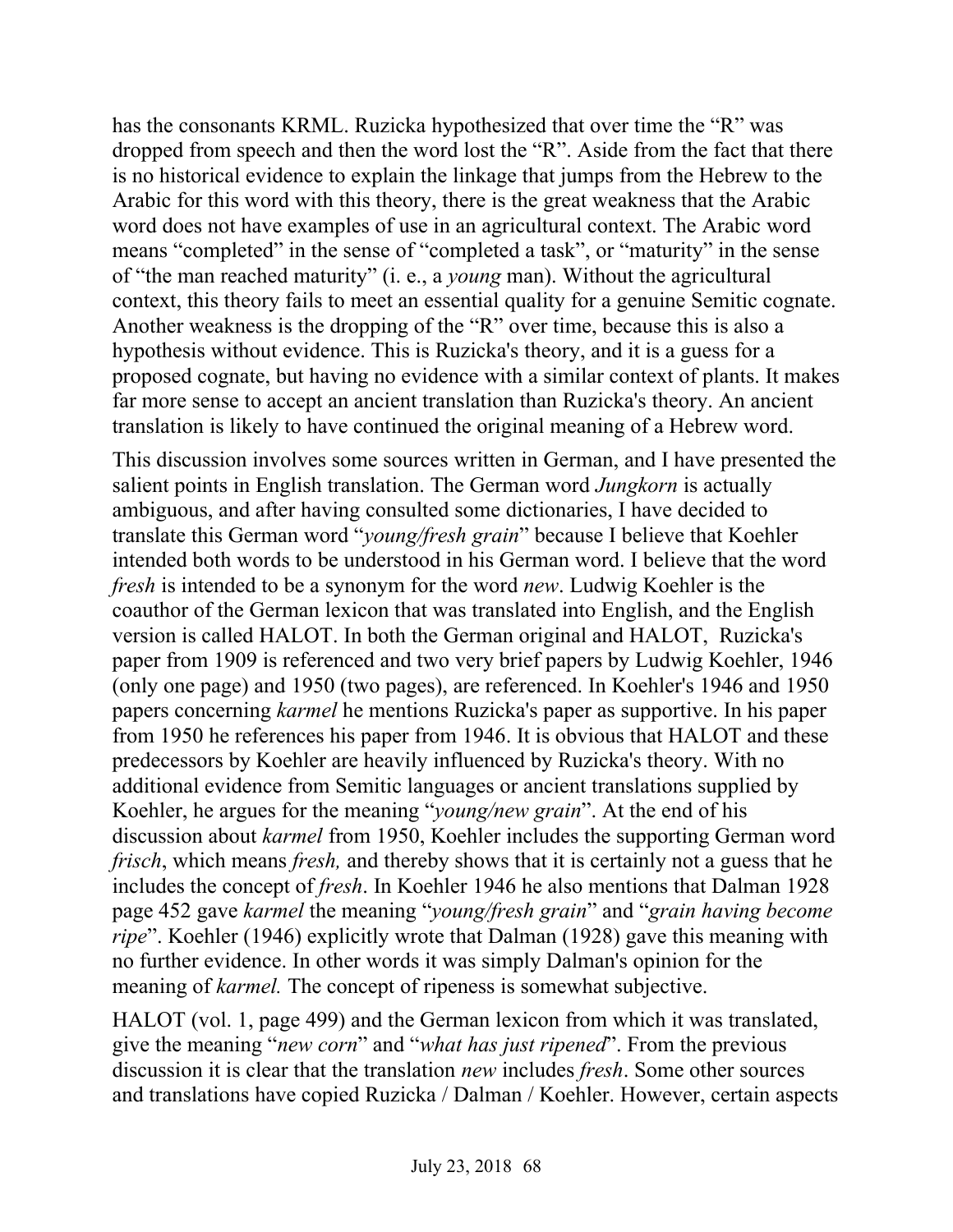of this are merely a guess because there is no primary source for this – no ancient Semitic example in a similar context. Ancient translations are discussed below. It is interesting that some scholarly suggestions for the meaning of *aviv* (that fail to consider the hail plague) are similar to these suggestions for *karmel*. The proper goal here is seeking hard evidence for a meaning, not quoting mere opinions of lexicographers. Dictionaries disagree concerning the meaning of *karmel*.

## (D) An alternative Hebrew word if the meaning is Full Ears

The Hebrew word *meleh* (Strong's number 4392) means "full". In Gen 41:7, 22 we find the phrase "seven ears [*shbaleem,* 7641] fat and full", where "full" is *meleh*. Here "ears" refers to grain. This points out that the meaning "full" that some translations give to *karmel* would have more substance if *meleh* had been in Lev 2:14 instead of *karmel*. It should be noted here from the above discussion with Lev 23:14, the specific Hebrew word *karmel* refers to the food category along with bread and parched/roasted grain. This is a contrast with the word *meleh* that is merely an adjective and never refers to a category of food. While this does not prove that *karmel* cannot mean "full", at least it does cast some doubt about this.

#### (E) *karmel* in the Septuagint

The quickest verse among the three (Lev 2:14; 23:14; II Ki 4:42) to discard from consideration in the Septuagint is II Ki 4:42 because the LXX translated *karmel* and the next Hebrew word as "fruitcakes" according to NETS, and "fruitcakes" is a mere guess. Brenton translates the LXX's Greek word that is used in place of *karmel* in II Ki 4:42 as "cakes of figs", essentially agreeing with NETS. It is likely that the translator of II Ki 4:42 was a resident of Alexandria who did not know the meaning of rare Hebrew words.

By comparing the LXX Greek in Wevers 1986 with the Hebrew text for Lev 2:14 and 23:14, it is clear that in the former verse *karmel* is translated *kidra* and in the latter verse, *karmel* is translated *kidra nea*. On page 1991 column 2 of Liddell and Scott *kidra* is defined as "*unripe wheaten-groats*, rubbed from the ear in the hands". The word *nea* means "new" or "fresh". For Lev 23:14 either *kidra* or *nea* may have been sufficient to translate *karmel*, but having both of them may indicate that both words capture the meaning of *karmel* as understood by the translator. In Lev 2:14 NETS translates *kidra* into *"*wheaten-groats" and Brenton translates *kidra* into "grains". Both NETS and Brenton are not convinced to follow the full meaning of *kidra* in Liddell and Scott. In Lev 23:14 NETS translates *kidra nea* into "fresh kernels" where *nea* corresponds to "fresh". In Lev 23:14 Brenton translates *kidra nea* into "new corn". The conclusion is that the LXX gives mixed results because only Lev 23:14 includes "new" or "fresh" as part of the meaning for *karmel*, and there is uncertainty on whether to translate *kidra* as in Liddell and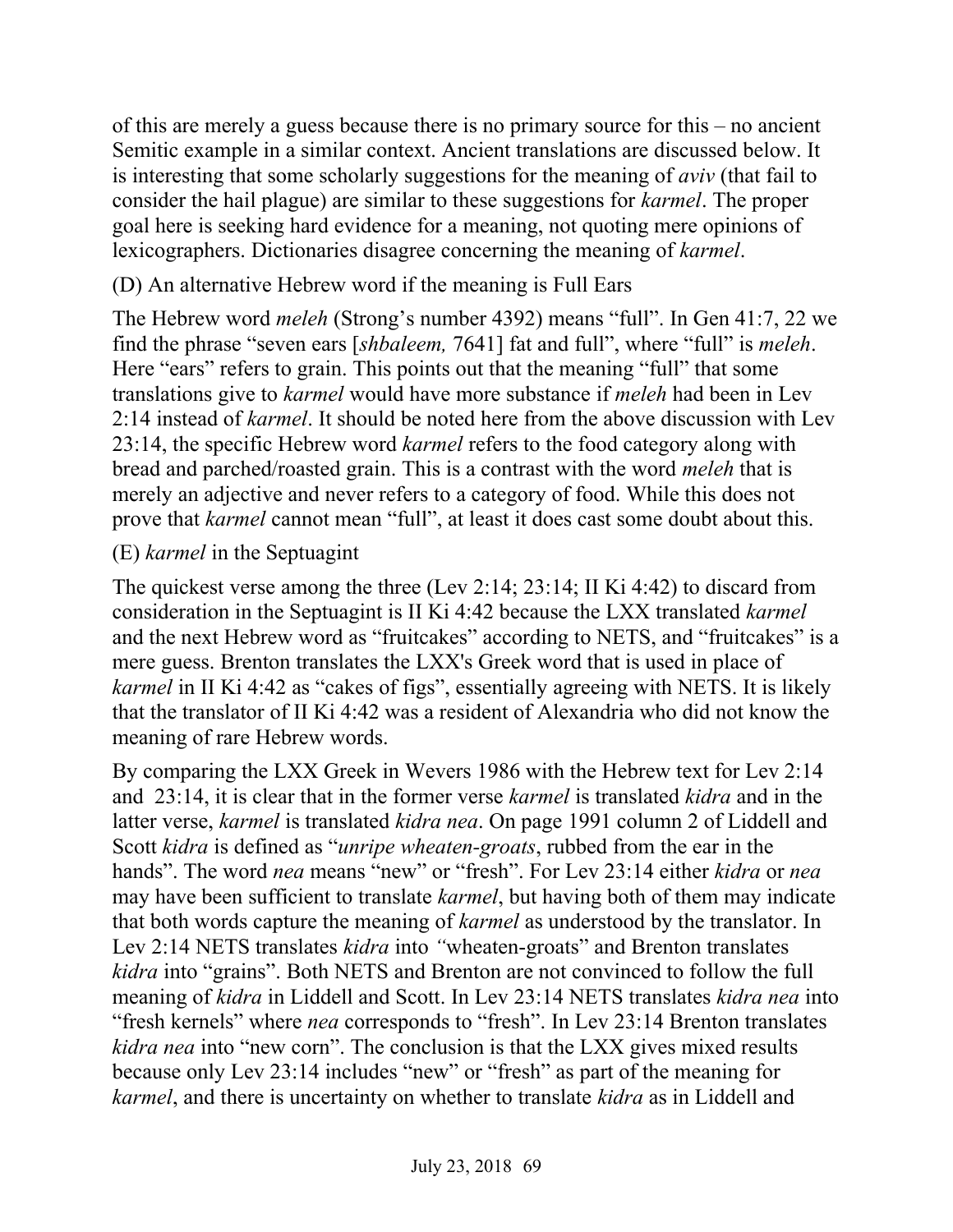Scott or as in both NETS and Brenton.

(F) *karmel* in Aquila

Footnote 29 on page 21 of Wevers 1997 shows that Aquila translates *karmel* as *apalon*. This latter word is on page 176 column 2 of Liddell and Scott, where the meaning is "soft to the touch". This word from Aquila is corroborated on page 121 vol. 1 of F. Field.

(G) *karmel* in the Syriac Peshitta

Peshitta 1976 is a source for II Ki 4:42. Peshitta 1991 is a source for Leviticus. The same Syriac word, *prikta*, was used in all three instances for *karmel*. This Syriac word appears on the bottom of column 2 on page 460 of R. Payne Smith where its meaning is "new corn rubbed from the ears". Here the word "new" is a synonym for "fresh" rather than "soft".

(H) *karmel* in the (Aramaic) Palestinian Targums

This was not available.

(I) *karmel* in the (Aramaic) Targum Onqelos

On pages 11 and 13 of Drazin 2008 Lev 2:14 translates *karmel* as "soft". On pages 187 of Drazin 2008 Lev 23:14 translates *karmel* as "fresh ears". The inconsistency shows uncertainty.

Edward Cook made a glossary of a different edition (Sperber) of this targum, and on page 225 he shows the Aramaic word *peruk* being used in both Lev 2:14 and 23:14, giving the meaning "new grain". Cook shows this to be the translation of *karmel*. Note that this word is virtually the same as the Syriac word *prikta*  discussed above. Hence the Sperber version agrees with "fresh" while the other version is split between the meaning "soft" and the meaning "fresh".

(J) *karmel* in Symmachus

Footnote 29 on page 21 of Wevers 1997 shows that Symmachus translates *karmel* as *apalon*. This latter word is on page 176 column 2 of Liddell and Scott, where the meaning is "soft to the touch". This word is corroborated on page 121 vol. 1 of F. Field.

(K) *karmel* in Theodotion

It is not certain what Theodotion did to translate *karmel*.

(L) *karmel* in Jerome's Vulgate

In Lev 2:14 *karmel* reflected through the Latin into the English of DRC\_1 is "meal", after it is prepared as described in that verse. In Lev 23:14 *karmel* as given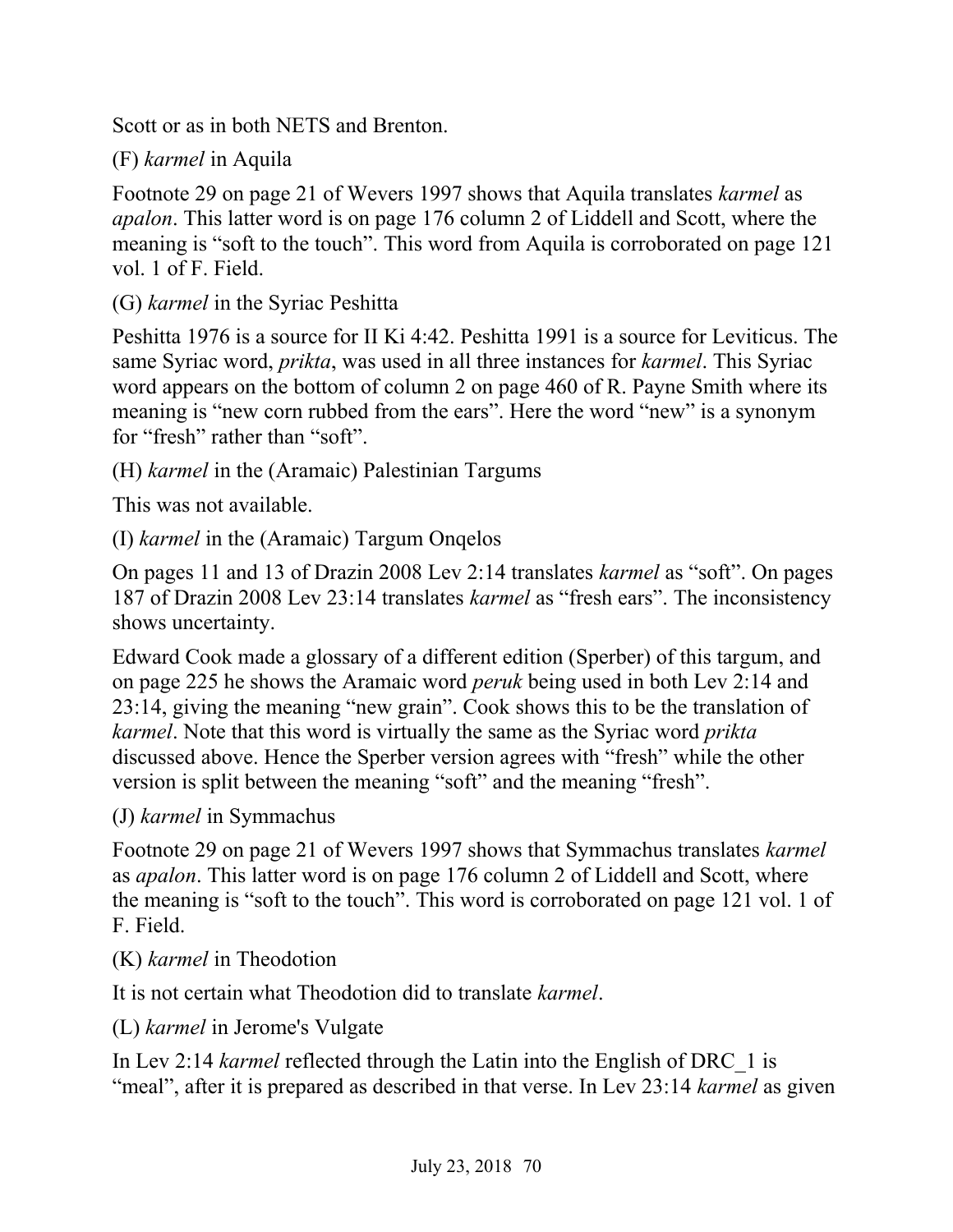by DRC\_1 is "frumenty" (= porridge). In II Ki 4:42 *karmel* reflected through the Latin into English by the Ronald Knox translation is "fresh grain".

For II Ki 4:42 the Latin words are *frumentum novum.* For these simpler words Traupman 1966 was used. The meaning of *frumentum* from page 121 is "grain; wheat". The meaning of *novum* from page 196 is "new, young, fresh, novel".

It appears that after the time that Jerome translated the Pentateuch, he learned more from his Jewish teachers, because the meaning in II Ki 4:42 is considerably different from the former places. From modern study Jerome was incorrect in Lev 2:14 and 23:14, but he makes sense in II Ki 4:42. We should accept his translation in the latter place.

(M) Conclusion: *karmel* means "fresh-grain" in Lev 2:14; 23:14; II Ki 4:42

From the above ancient translations, when the unknown or inclusive ones are omitted from consideration, there are two choices to consider for *karmel*: "fresh" or "soft". In order to consider how any modern translation may have been influenced by the rabbinic position, this will now be discussed from the Babylonian Talmud  $(= Bavli)$ . No doubt the rabbinic position originated much earlier than the Bavli. In BT-MEN 68b on page 405 it interprets that Lev 2:14 refers to what is done to the *omer* of Lev 23:9-14. There is no evidence of this interpretation. Furthermore, it was discussed far above that the meaning of *omer* from the rabbinic viewpoint was stated to be a volume of actual grain. Several ancient translations were shown above to disagree with this rabbinic meaning of *omer*. Since Lev 2:14 has a context of firstfruits, the *omer* was expected (seen from the Bavli) to be eaten by the priests, so that it should be useful for eating. Certainly *karmel* is useful for eating. In BT-MEN 66b on page 392, two conflicting positions are expressed. At the top of the page *karmel* is said to mean "soft". At the bottom of the page *karmel* is said to mean "full". Footnote 8 shows that Rashi favored the meaning "full", and indeed the KJV in Lev 2:14 and II Ki 4:42 translates *karmel* as "full", but in Lev 23:14 the KJV translates *karmel* to be "green ears", and "green" is one way to indicate "fresh". The ultimate rabbinic position is that *karmel* means "full", although a previous choice was "soft". Orthodox Jewish translations generally favor Rashi's opinion and would be expected to use the translation "full". Since the Talmud is known to often adopt subjective interpretive meanings that scholarship now knows to be incorrect, the Talmud is not considered to have a high value for which to judge the original meaning of a Hebrew word.

When the inconclusive and unknown ancient translations are omitted from consideration for the meaning of *karmel*, the results in favor of "fresh" are the Peshitta, the Sperber edition of Targum Onqelos, and Jerome. The results in favor of "soft" are Aquila and Symmachus. Aquila is given praise by the Palestinian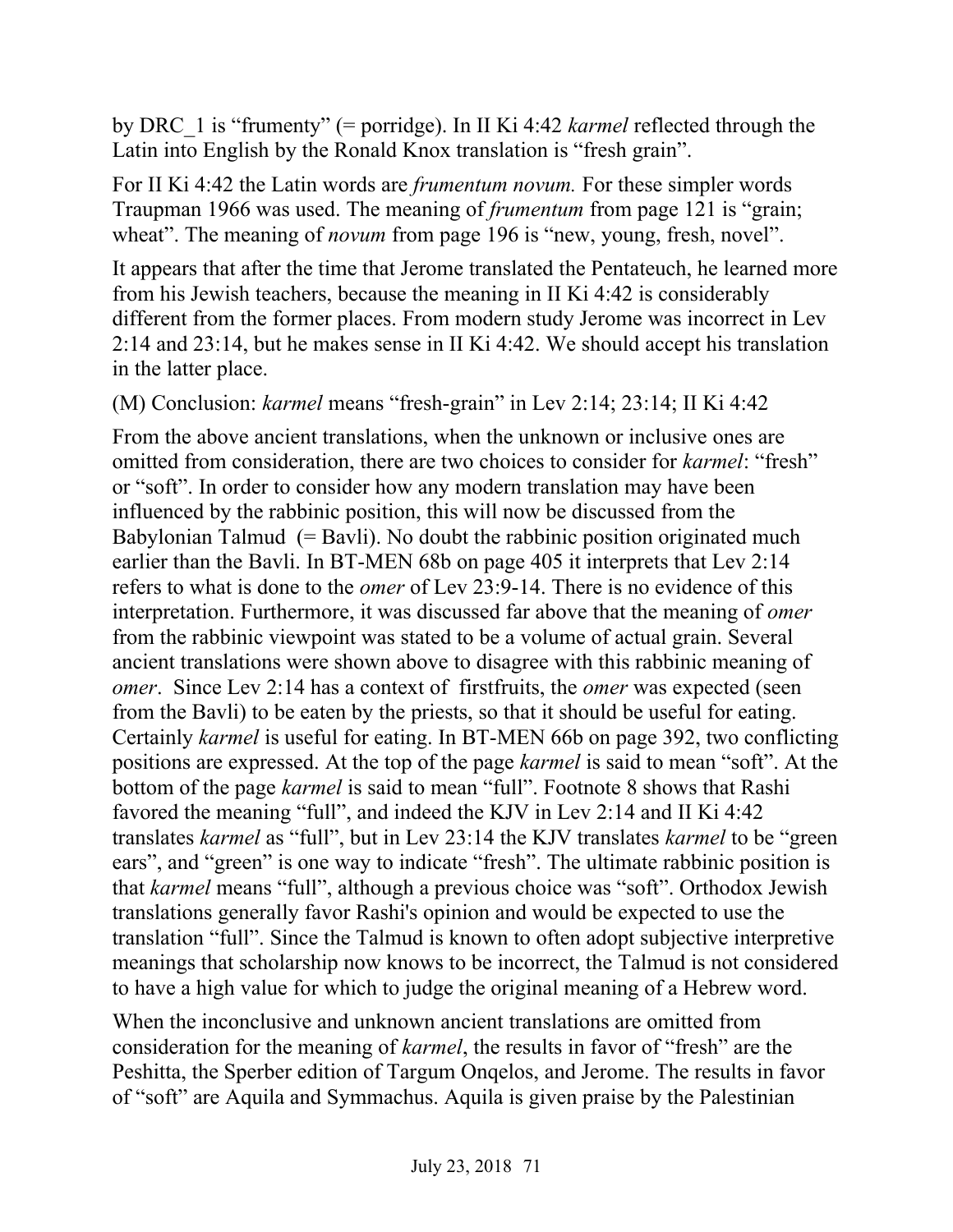Talmud, so he is likely to have been influenced by the interpretive rabbis. It is plausible that the meaning "soft" was influenced by the rabbis when the Bavli is considered. It is possible that the Targum Onqelos preserved the meaning "fresh" from when it originated between 50-150. Jerome examined the LXX, Aquila, Symmachus, and Theodotion, and he sought expert advice from learned Jews that he hoped was not distorted by the rabbis. The Peshitta is based on information from c. 150. From the ancient translations that appear to have a clear position, the evidence is heavily weighted in favor of the meaning "fresh". Prior discussion of *karmel* in the context of Isa 10:18; 16:10; Jer 48:33 favors the meaning of *bountiful* or *luxuriant*, and *fresh* is more related to that meaning than *soft*. The overall conclusion is that *karmel* means "fresh-grain", and it specifically refers to food that is raw grain not yet hard, so that it is either mildly ripe or not yet ripe.

[24] Roasting / Parching Fresh Ears makes it easy to Remove the Husk

The ears of barley cannot be used for food until the outer husk is removed. The most natural way to remove the husk in small quantities is to roll the ears between your hands. This rubbing action will loosen the husk so it may be discarded. Then the ear may be eaten if it is not very hard. However, there is an easier way to remove the husk. That involves parching /roasting the ears before removing the husk.

Page 54 of Bender 1975 states, "A second disadvantage of wild grain is that it is difficult to remove the grain from the tightly-fitting husks. It can be done by parching the grain prior to grinding and this may have been the function of many of the clay-lined pits, sometimes filled with ashes, which are found on early farming sites."

Page 281 of Flannery 1973 states, "... man discovered that by roasting the grain he had collected he could render the glumes so dry and brittle that they could be removed by abrasion. At several sites this was accomplished by roasting the cereals over heated pebbles in a pit or subterranean earth oven (cf. Van Loon 73)."

Upon discussing Lev 2:14 it will be seen that this verse mentions parching /roasting, and from the above consideration, it is now plausible that the husk does not have to be removed before this parching/roasting begins. This implies that even if the stage of the ears is perhaps a little early for ordinary hand-rubbing because the water content is somewhat high, first it may be parched and dried, and then the husk may be removed easily. The drying removes the messy aspects of the semiliquid upon hand-rubbing if the ears are at an early stage. Rubbing will be easier after parching and drying if the stage of the ear is a little early. The question of how early in ripeness the ears may be is debatable, but they may certainly be preripe.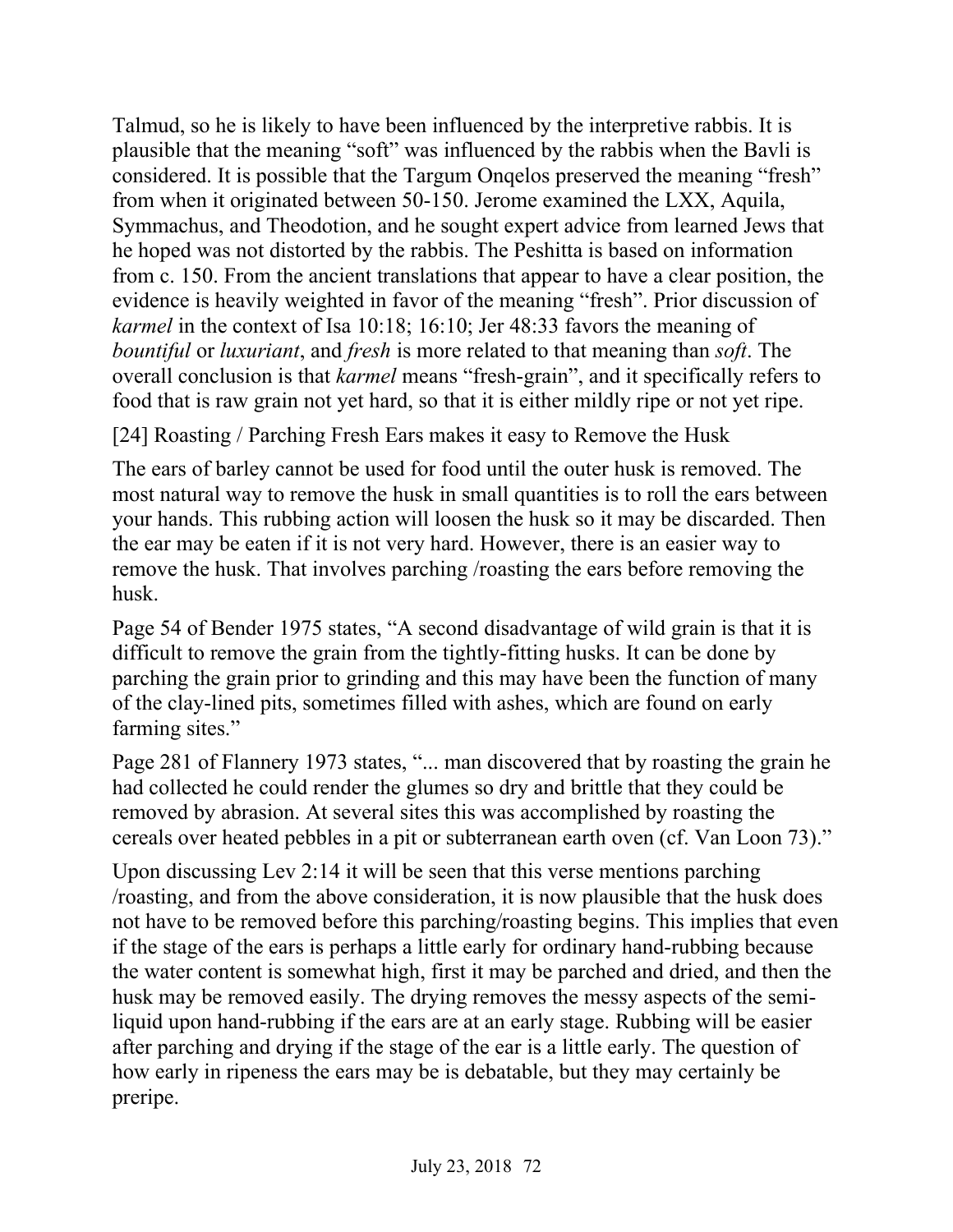[25] Meaning of Lev 2:14-16 which contains *aviv*

The following is my very literal painstaking translation from the Hebrew.

Lev 2:14, "And if you-offer a cereal-offering of firstfruits [= *bikurim*] to YHWH, you-shall-offer ears  $[=$  *aviv*] parched/roasted-grain with fire, [that is] fresh-grain  $[=$ *karmel*] crushed [for a] cereal-offering of your-firstfruits [= *bikurim*];

Lev 2:15, and you-shall-put oil upon-it and lay frankincense upon-it; it [is] an offering.

Lev 2:16, And the priest shall burn its-memorial-portion from its-crushed grain and from its-oil with all its-frankincense, an [offering by] fire to YHWH."

The conclusion above is that the word *karmel* means "fresh-grain" in verse 14, and it is specifically used as a name of a food that is raw grain not yet hard to chew, so that it is either mildly ripe or not yet ripe.

When I visited Dr. David Marshall (a specialist in barley and wheat genetics) at his office at Texas A & M University in 1992, he told me that in one of his trips to Egypt, he visited with farmers who still used the ancient sickle to harvest barley on their personal plot of land. They cut the stalks when the barley kernels had about 30 percent moisture according to his tests. The farmers did not know the percentage, but they could tell when to cut it by their experience in the past. That 30 percent value is low enough moisture to obtain flour from the barley, and that is mildly ripe. Dead ripe has from 8 to 10 percent moisture, and that is very hard. At very early stages of the ear, the ear has over 90 percent moisture. When machinery is used to harvest barley, the moisture content may be about 15 percent because the yield of flour is greater at that percentage. The additional time on the stalk for the moisture content to decrease allows the ears to gain more solid matter and yield more flour.

**The food called** *karmel* **in Lev 23:14 is what people would desire to eat when it is plucked raw, and this covers some range of moisture content, both pre-ripe and mildly ripe;** *karmel* **is not restricted to some single stage of the ripening of barley. The main purpose of Lev 2:14 is to explain how to offer a firstfruits cereal offering, not to give a definition of** *aviv***. However, in the explanation, it says to use** *aviv* **in a certain way that begins with** *karmel***, and then the activity requires parching/roasting it with fire, and then crushing it to obtain edible cereal that some translations call groats. This certainly shows that** *aviv* **includes all stages of the ear that** *karmel* **includes. The hail plague context indicates that** *aviv* **includes a wider range of stages of the development of the ear than** *karmel***. The conclusion is that there is no narrow definition of** *aviv* **that fits the biblical contexts that could be used as a trigger to make a clear**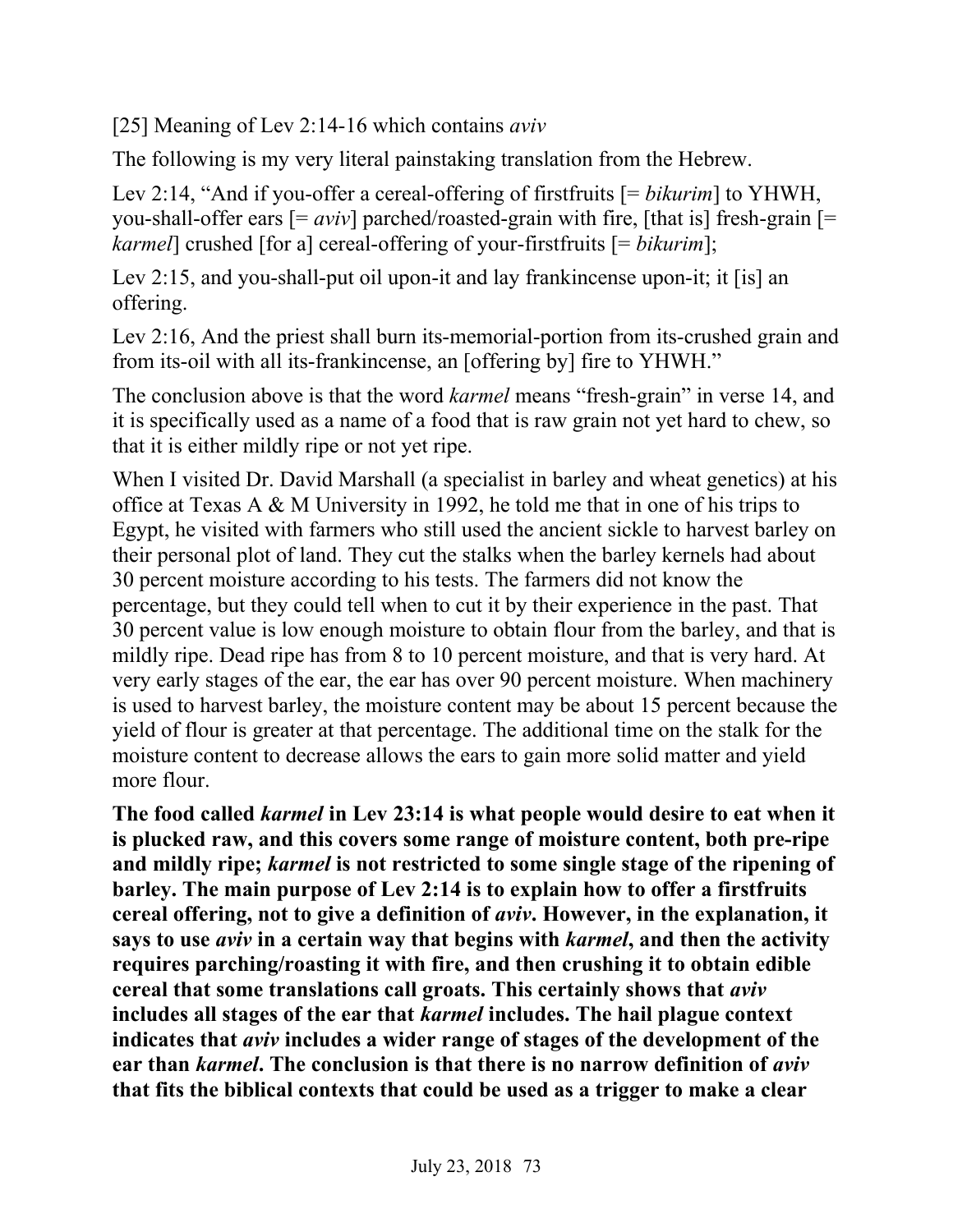### **decision that now you have** *aviv* **and previously you did not have** *aviv***. People can invent their personal definition of** *aviv* **to obtain a clear trigger for such a decision, but such a personal definition is not in harmony with the two Scriptural contexts of Ex 9:31 and Lev 2:14.**

In verse 14 "cereal-offering" occurs twice and is the translation from the Hebrew word *minchah*, Strong's number 4503. This word is discussed on page 585 of BDB where Lev 2:14 is listed under meaning 5, "grain-offering". There are certainly examples in which *minchah* is used for any offering, not specifically a cereal offering. However, when this word occurs in several verses in Leviticus, the Hebrew word order and the obvious outline meaning shows that it could not refer to merely any possible sacred offering; instead it must be a cereal offering. In Lev 2:14, the Hebrew word order with the word "if" shows that there is an implied comma that terminates the "if" clause immediately after "YHWH". With the implied comma correctly placed after "YHWH", and with *aviv* coming after "YHWH", *minchah* must mean "cereal-offering" because *aviv* refers to ears. On page 37 of Gary Anderson's book about offerings to the priesthood, he wrote, "The Hebrew word *minha* has two very different meanings in the Hebrew Bible. On the one hand it can have a cultic [this refers to a worship context] meaning. In this instance it can mean 'offering' in the generic sense, either animal or vegetable, or as in the case of the priestly writer it can refer specifically to the cereal offering." Tanakh-JPS translates *minchah* "meal offering" here, and Joseph Magil's literal interlinear translation adds a hyphen rendering it "meal-offering".

In verse 14 "firstfruits" (*bikurim*) occurs twice. When ears of barley are too soft to be used for flour, there are prior stages where they may be used for cereal meal as long as the husk may be removed. The previous chapter showed that parching over fire will dry the ears and promote removal of the husk.

In II Ki 4:42 firstfruits is used for barley grain that was made into bread, so that it was fully ripe in order to be good for making flour. The other words in this verse do not limit the stages of development of the grain that is used because of the structure of this verse and because there is nothing provable in the use of those later words that force a limitation, unless the reader has a prejudicial assumption that does not come from the Tanak. An outline paraphrase of this verse is: "If you offer a cereal offering of firstfruits to YHWH, here is how to do it." The remainder of the verse describes the method. Lev 2:14-16 gives a description of how to perform the firstfruits cereal offering. There is nothing to restrict it to one kind of cereal crop such as only barley or only wheat.

In verse 14 "ears" is the most general translation from the Hebrew word *aviv,* which comes immediately after "YHWH". To the ancient Israelite the meaning of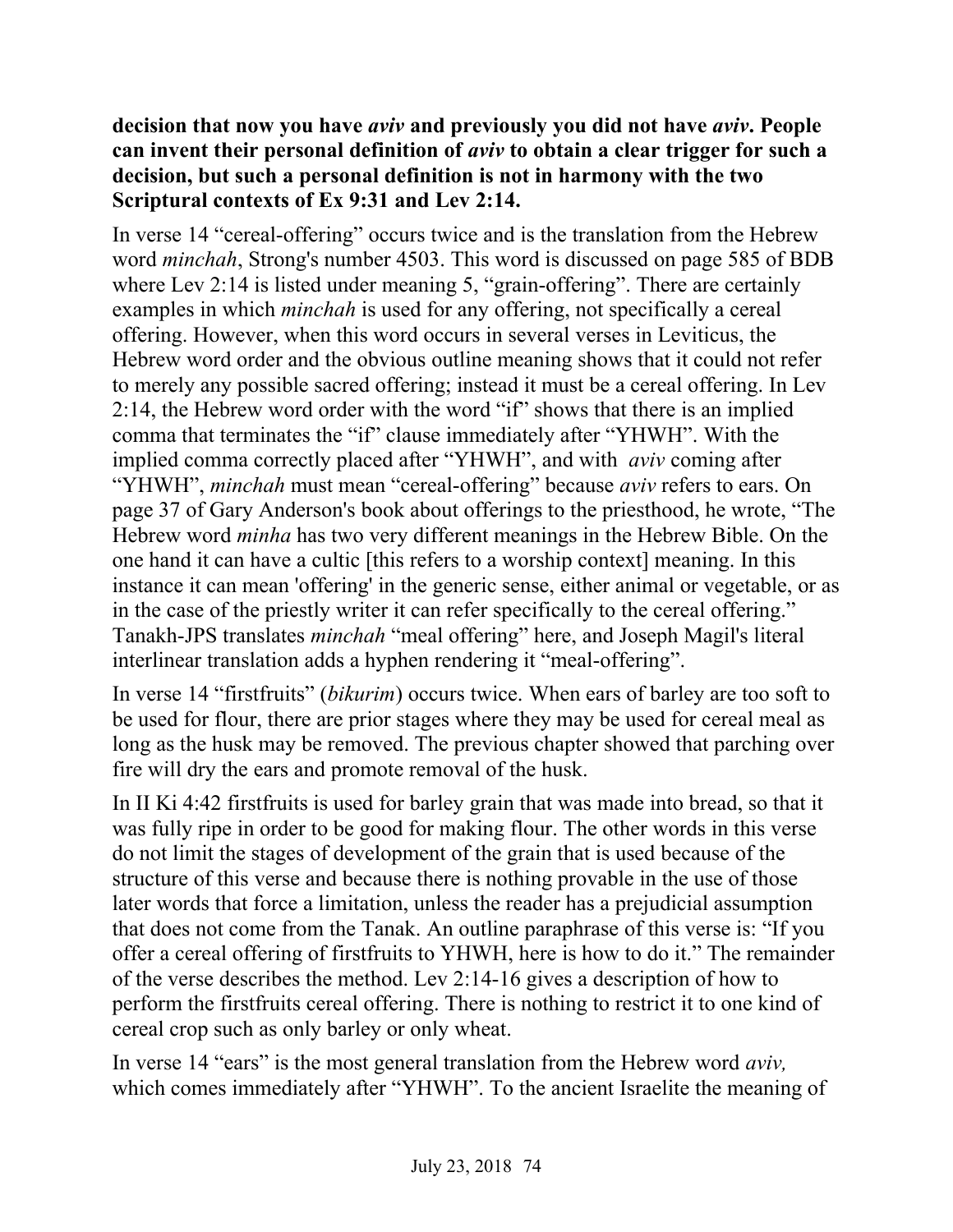*aviv* was part of their culture and was well known. The verse informs us to begin the method with *aviv*. The rest of Lev 2:14 also relates to the method. The other words will be discussed below. The purpose of this verse is to explain the nature of a firstfruits (*bikurim*) cereal offering. It is not intended to define *aviv* and is merely an example of its use. The only other biblical context with *aviv* outside of the phrase *chodesh ha aviv* is Ex 9:31-32, the hail plague.

In verse 14 "parched/roasted-grain" is the translation from the Hebrew word *kali*, Strong's number 7039. On page 1102 of HALOT "roasted grain" is the meaning. On page 885 of BDB "parched grain" is the meaning. When the water content of the grain is relatively high so that it is not solid inside, the word parching applies, which connotes drying along with roasting. This Hebrew word is ambiguous, so that roasting or parching applies.

In verse 14 "crushed grain" is the translation from the Hebrew word *geres*, Strong's number 1643. Page 176 of BDB defines this as "a crushing" and "groats, grits". Page 204 of HALOT defines this as "crushed new grain, groats". This Hebrew word *geres* bears no resemblance to the Hebrew words for grind (Strong's numbers 2911, 2912, 2913 found in BDB page 377 column 2). Thus the description in Lev 2:14-16 from *geres* does not require that flour is obtainable from the *aviv* mentioned in Lev 2:14. This word *geres* also occurs in verse 16. There is enough ambiguity in *geres* that it may be used for any stage of the ear's development provided that the husk can be removed. However, no one would choose raw ears to eat if it was very watery because it would make a mess to rub it.

In verse 14 "fresh [grain]" is the translation from the Hebrew word *karmel*, Strong's number 3759. This was already explained above. There is no requirement that *karmel* needs to be ripe in the sense of being ready for general reaping.

On page 231 of Weis there is a brief discussion of the difference of opinion between the Talmudic Rabbis and certain Karaite opponents concerning Lev 2:14. Here is the comment. "According to the Rabbis, the oblation of first-fruit in Lev. ii.14 is identical with the first-fruit-sheaf of barley ordained in Lev. xxiii.11-12. Otherwise [say the Rabbis] no offering whatsoever could be brought of the new grain [Lev 23:16] before the two loaves have been presented on the Feast of Weeks. According to the Kariates, Lev. ii.14 is a private oblation brought voluntarily [note Lev 2:14 begins with "if"] by the individual of the first-fruit of his barley, oblations of the new barley being allowed to be offered in the interval between the presentation of the first-fruit-sheaf [wave sheaf] and that of the two leavened loaves. Thus, according to the Karaites, the designation [new grain offering in Lev 23:16] *minchah hadashah* suits the two leavened loaves only in so far as, being of the new wheat, they are a new oblation in kind [different kind of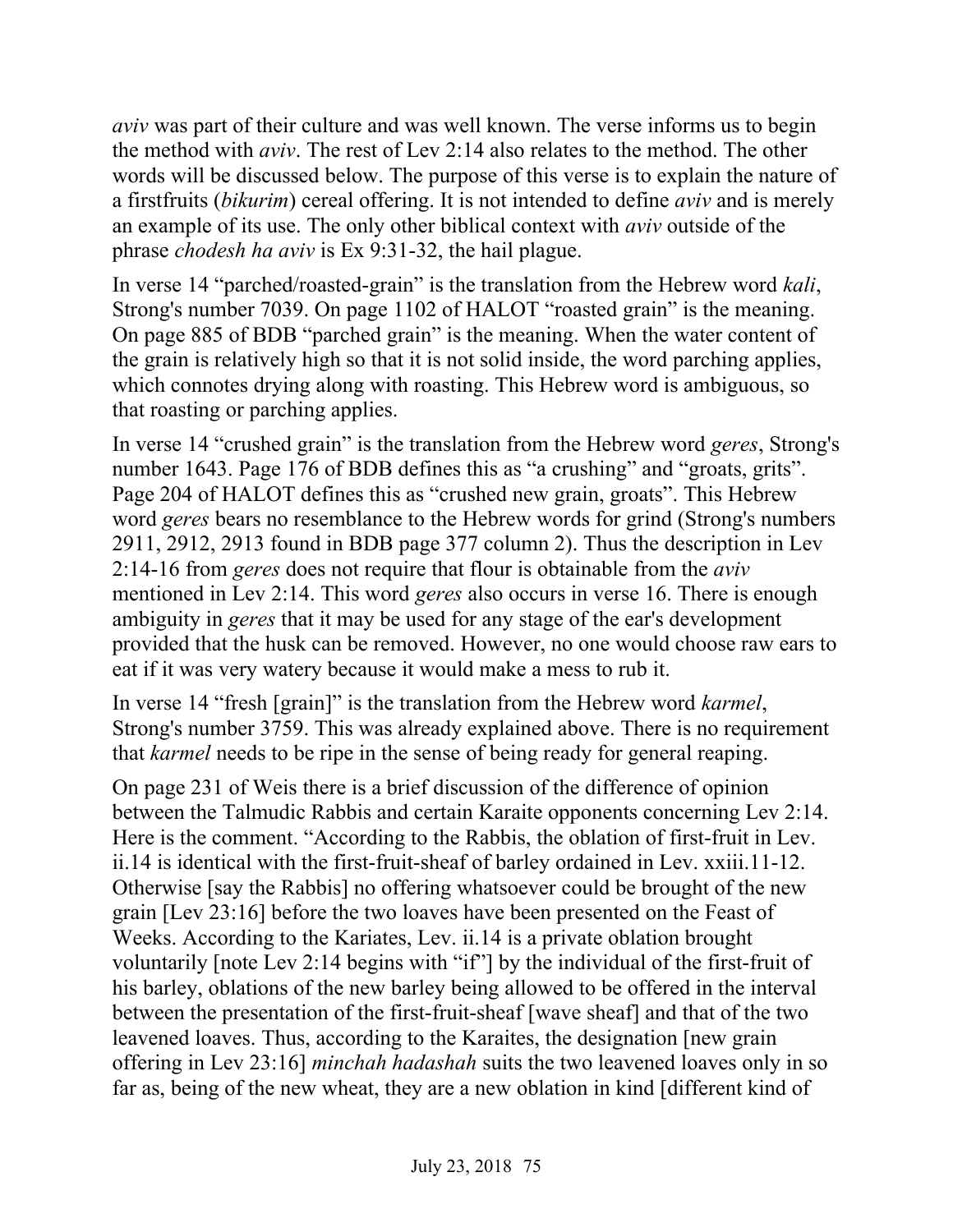plant], whilst according to the Rabbis, they are new as an offering." There is insufficient biblical cause to insist that Lev 2:14 is talking about the wave sheaf offering. The use of "if" at the beginning of Lev 2:14 could simply acknowledge that many heads of household may not have any cereal plants, and they would be exempt due to lack of such a product.

In the expression *chodesh ha aviv* the word *aviv* is a descriptive name meaning "ear". This expression literally means "month of the ear(s)" or "month of ears". There is also no harm in using a transliteration such as "month of Abib".

### **The examples of** *aviv* **in both the hail plague and the firstfruits offeriing of cereal show that** *aviv* **has considerable flexibility in the stages of the development of barley, and is therefore unsuitable for defining some trigger to decide between the first month and the thirteenth month.**

[26] Time of the Barley Harvest in Israel

My translation from page 415 of Dalman is, "The harvest that I first observed at Jerusalem on May 8, 1925 was during barley and wheat blossoming, and in the middle of the same month the barley harvest began, in which, on May 24, I used the ripping sickle. On May 19, 1926 the farmers in Jerusalem saw the barley harvest nearly completed, the wheat harvest still remaining. In Jericho the barley harvest is first permitted to begin about the middle or end of April, for on the 18th of April, 1909 I saw it nearly mature there. For the coastal plains April can be predicted as the time of the barley harvest, May as the time of the wheat harvest. At Tiberias on the Sea of Galilee one predicts the beginning of the harvest of broadbeans, jointed vetch, and barley from the middle of April onward; wheat harvest first starts in May and continues through July. For ... Bethlehem May is the time of the [harvest of] legumes, June is the time of [the harvest of] barley and wheat. In general, for the beginning of the barley harvest in mountainous areas one must wait until the middle of May; the beginning of the wheat harvest is sure to occur about the start of June. On the coastal regions and plains of Jordan the beginning will occur about perhaps 14 days earlier." This shows that the time of the barley harvest varies from about the middle of April in Jericho to June in Bethlehem, which is a span of about seven weeks.

[27] Comparison of Barley Harvest in Egypt and in Israel

When comparing the time of the barley harvest in Egypt with the time of the barley harvest in Israel we see that the harvest in Israel begins at about the time that the harvest in Egypt is finished. In Egypt the barley harvest runs from about the latter part of February to the first part of April (a five week span), while in Israel it runs from about the middle of April to early June (a seven week span). Certainly there are variations in some years due to abnormalities in the temperature and rain. This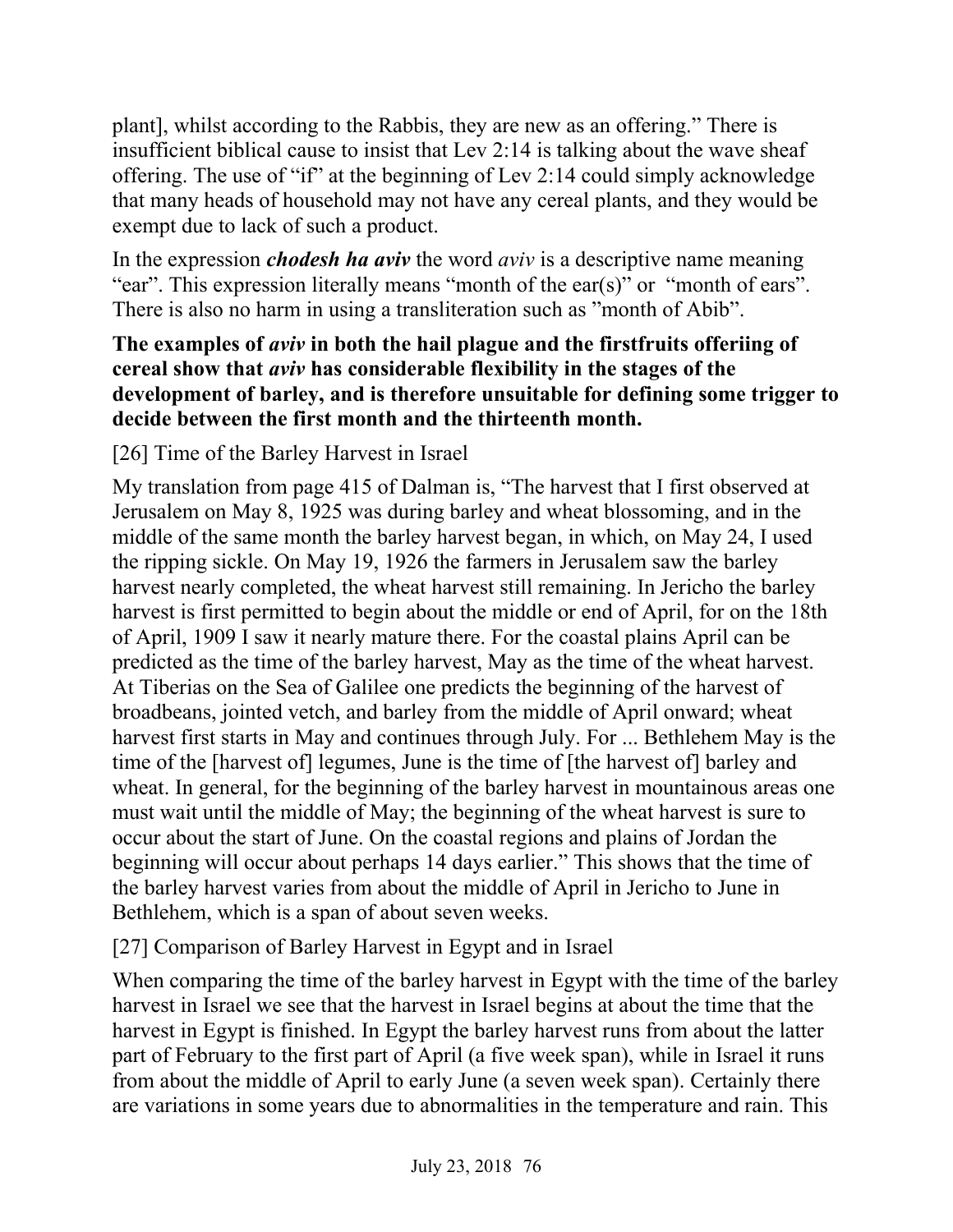is a general picture, but it shows a significant difference between Egypt and Israel. [28] Lack of Applying *aviv* to Ex 12:2

The word *aviv* does not occur in the immediate context of Ex 12:2, which was spoken to Moses and Aaron in the land of Egypt [NASB], "This month shall be the beginning of months for you; it is to be the first month of the year to you." The lives of Moses and Aaron indicate that they were never in Israel and were quite unfamiliar with the time of the barley harvest in Israel. Does it make sense to think that when Moses and Aaron heard the words of Ex 12:2 they thought of the barley in Israel? The context of Egypt and the context of Israel are very different for barley. Now consider the time difference from Ex 9:31-32 to Ex 12:2. The time of the hail plague was between January 15 and February 15, and the barley was in the ear (*aviv*) throughout Egypt. This is more than a month before the vernal equinox. Moreover, the earliest place in Israel at which the barley harvest may begin is typically near the middle of April, which is at least two months after the hail plague. After the plague of hail there was a plague of locusts and then a plague of darkness. Then came Ex 12:2. From the context nothing prevents a separation of about two months or more. Ex 9:31-32 is not in the time context of Ex 12:2, nor is it in the immediate context of Ex 12:2. With the difference in the time of the barley harvest between Egypt and Israel, Ex 9:31-32 should not be associated with the barley harvest in Israel. There is no reason for Moses and Aaron to think about the status of barley at Ex 12:2 because the word *aviv* is not even in the latter verse.

One may not arbitrarily grab the expression *chodesh ha aviv* from Ex 13:4 and shove it into Ex 12:2 in order to force this expression to be the quality that defines the first month. If some state of barley in itself was to define the timing of the first month, then it would be of the greatest importance for barley (or *aviv*) to appear in Ex 12:2, but neither word is there! There is nothing to prevent the word *aviv* to apply to all stages of the ripening of ears, and thus it does not pinpoint a single month, especially when considering the whole of Israel where there is a seven week difference in the time of the ripening of barley. The adjective "first" does not appear in the expression *chodesh ha aviv*, so that attempts to narrow the meaning of this expression from an agricultural viewpoint are not based upon biblical evidence. Claims that the first biblical month is the one which shows the first ripening of barley in Israel cannot be found in Scripture.

[29] Gen 1:14 is a Cause and Effect Verse with a Trigger of Light, not Heat

Gen 1:14, "And the Almighty said: Let there be light-bearers [3974 *mahohr*] in the expanse of the heavens to separate between the daytime and between the night, and let *them* be for signs, and for appointed-times [4150 *moed*], and for days and years."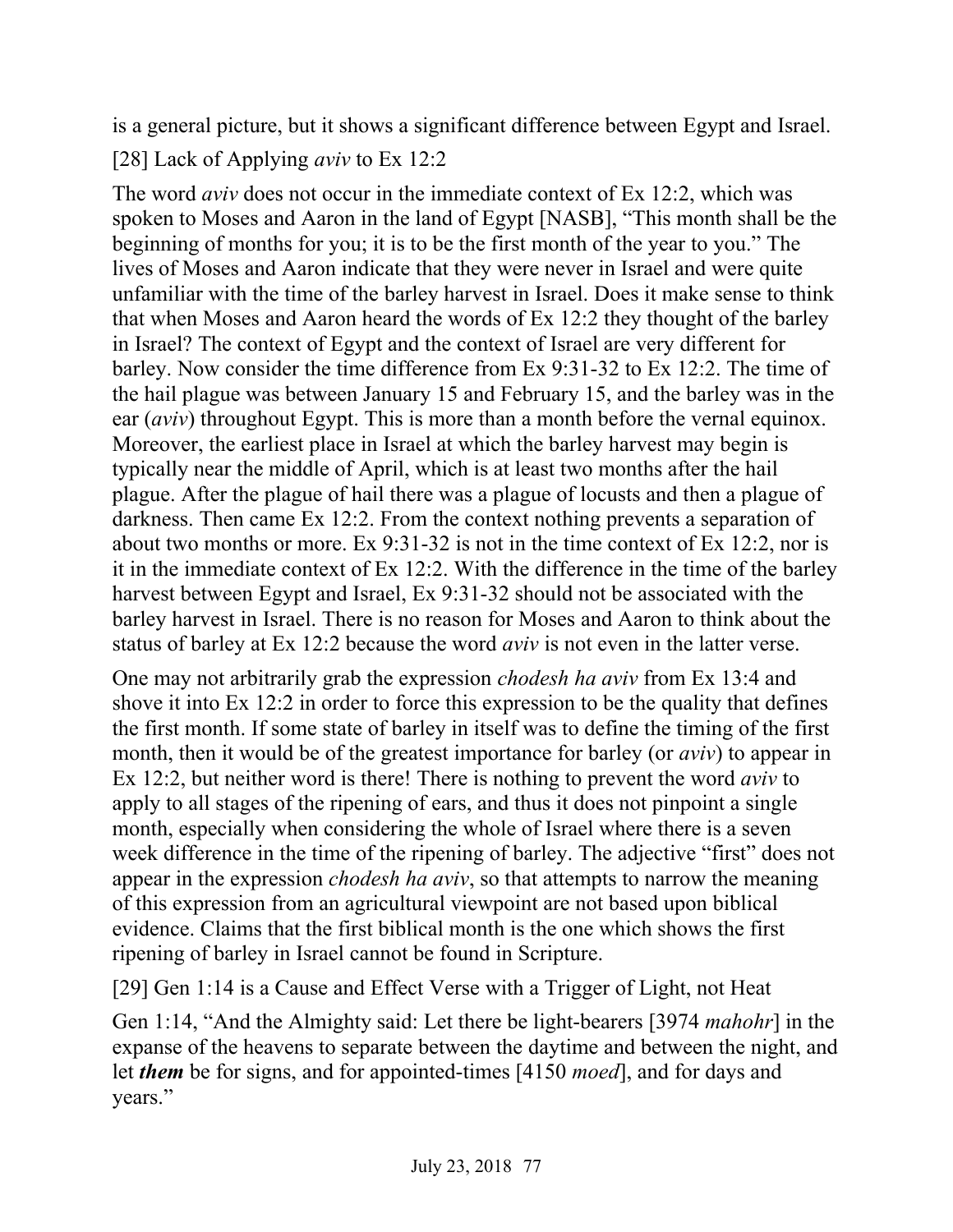Gen 1:15, "And let *them* be for light-bearers [3974 *mahohr*] in the expanse of the heavens to give light on the earth, and it was so."

Although there is no single chapter that explains the calendar of the Tanak in a thorough way, Gen 1:14-18 does provide an outline of the calendar by showing the ingredients that are needed. The biblical viewpoint is that for an observer on the earth the cause is the trigger of light from the light-bearers, one effect is the days, another effect is the appointed-times (which includes the festivals from Lev 23), and another effect is the years. It would take some specific direct Scripture to overturn these cause and effect outline verses for the determination of all aspects of the calendar.

There are three elements that make up a calendar: the day, the month, and the year. The day is determined through the trigger that changes from light to dark, a visible sign of the sun. The beginning of a month is determined through the trigger of the reappearance of the moon, the new crescent, which is a visible sign of the moon. The pattern has been established with the outline principle from Gen 1:14-15 that the day and the month are visible signs of the lights in the heavens. This pattern from visible lights should be continued to establish the month that is the first month based upon the trigger of a visible sign of the sun.

It is the *heat* from the sun rather than the *light* from the sun that is of primary importance for the ripening of winter barley. All of Israel gets the same amount of light each day except when there is a difference in cloud cover or rain, but not the same amount of heat each day. The difference in *heat* is the primary reason for a seven-week difference in the time in the ripening of barley in Israel. Gen 1:14-18 mentions nothing about heat, but repeatedly mentions the role of light and lights. Any attempt to reason that the light from the sun indirectly causes the time of the first month through the effect of the sun's light upon the barley is weak reasoning because the light is not the heat and because there is no Scripture that mentions this indirect reasoning as a definition for the determination of the first month. Gen 1:14-18 is an astronomical context, not an agricultural context.

[30] The Earliest Known Historical Understanding of the Meaning of *aviv*

(A) Septuagint's Translation of *aviv*

Concerning all six places in which the Hebrew expression *chodesh ha aviv* (month of the *aviv*) occurs in the Tanak (Ex 13:4; 23:15; 34:18, 18; Deut 16:1, 1), only one expression is used in the LXX, the Greek *meni ton neon*, which means "month of the new". The grammatical form of *ton neon* is plural, so that it implies a plural noun. This consistency in all places lends weight to the belief that the translators wanted to use the same meaning in all places; however, it indicates that they were not sure of its meaning because there is no plural noun. It seems safe to accept the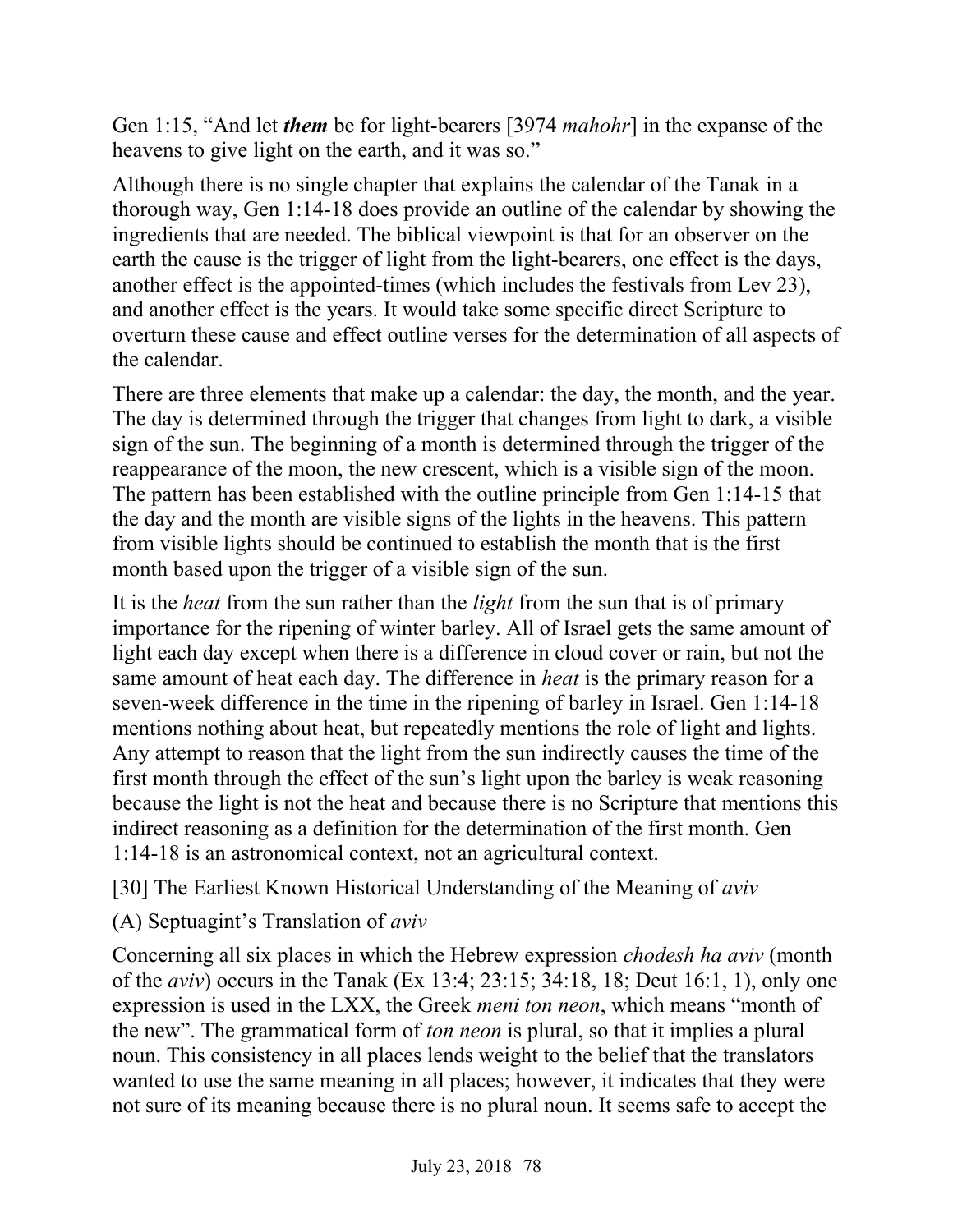belief that the translators knew it referred to new plant growth with plural connotations. The word "new" can imply freshness or recent growth, and does not commit to any degree of ripeness or what vegetation was involved. In all six places the very literal careful NETS translation of the LXX has "month of the new things", thus highlighting the noticeable lack of clarity for the word *aviv*. These six places are seen in the Greek on page 922 of Hatch and Redpath under the word for month, or they may be looked up individually in Brenton.

In Ex 9:31 where *aviv* occurs, a literal translation from the Hebrew is "barley [was in the] ear". The LXX has the Greek word *parestekuia* where *aviv* occurs, and this Greek word is discussed on pp. 56-57 of Lee 1983. Lee provides a few ancient examples of its use in an agricultural context. On p. 56 Lee provides the approximate choice of meanings "'be ripe', 'be fully grown'". It makes sense that the translators were not aware of the variation of difference in development of the barley from southern Egypt to northern Egypt of five weeks, so that it could not be fully grown throughout the region (otherwise it would have been harvested in the south where it would have been too ripe to leave on the stalks). The Greek with translation may be seen in Brenton (who did not have the examples that Lee had); the Greek is also on page 786, column 1, of Hatch and Redpath under the Greek word *krithe*, meaning barley, at Ex 9:31. It is plausible that the translators of the LXX at Ex 9:31 created the meaning of *aviv* from this context rather than from a deep knowledge because they did not carry this meaning into any of the other seven uses of *aviv*. Perhaps they did not remember that they gave this meaning to *aviv* when they reached its next use in Ex 13:4 where they simply used the single vague Greek word meaning "new [things]".

In Lev 2:14 where *aviv* occurs, the LXX has *nea*, which means "new" or "fresh". This is not precise. The very literal careful NETS translation contains the following group of words, "new, roasted, pounded, wheaten-groats". This must include both *aviv* and *karmel*. Here it seems that the translation for *aviv* is "new", and the translation for *karmel* is "wheaten-groats" because that follows the order of the two Hebrew words. This makes it doubtful that the translators of the LXX knew the meaning of either word.

We have seen that the LXX is imprecise and vague in every case for *aviv* except where the context has much to offer in Ex 9:31. This indicates that the Jews in Alexandria do not seem to be aware of any important significance for this Hebrew word, although some of them undoubtedly went to Jerusalem during the seven days of unleavened bread, witnessed the wave sheaf offering, and understood how the first month was determined. It does not make common sense to think that the calendar's first month after Ezra was being determined by the use of the word *aviv*.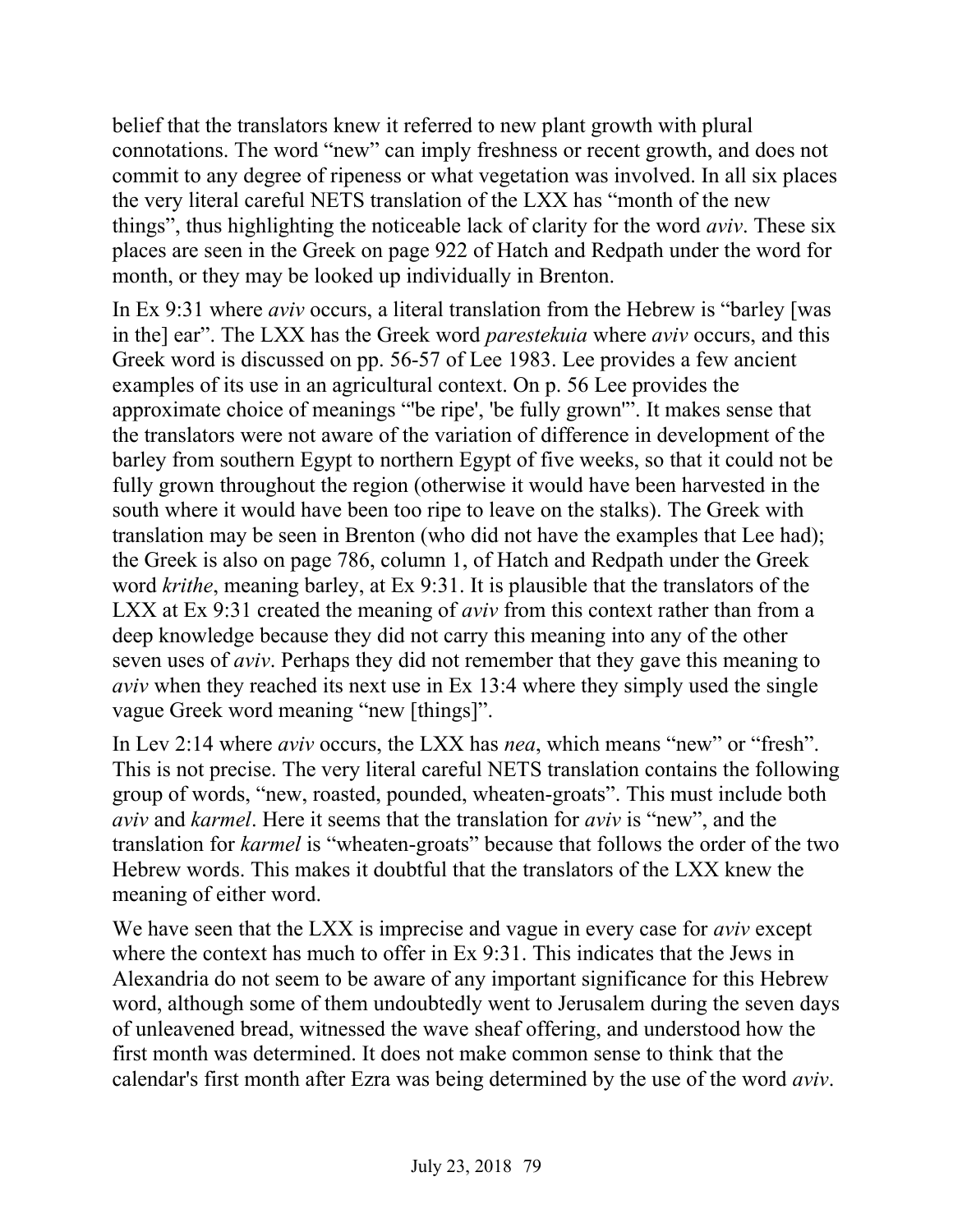# (B) Philo of Alexandria and the non-use of Barley to Begin the Year

Philo's Bible was the LXX and his understanding of Scripture was primarily shaped by it, although he wrote that his explanation of Jewish law, history, and practice was based upon a combination of the Sacred Writings and current Jewish teaching that prevailed in synagogues in Alexandria. Philo did encourage his fellow Jews to go to Jerusalem to observe the festivals in the law of Moses. He also wrote about each of the festivals. In three places he mentions that the first month occurs at the vernal equinox, a vague expression indeed; however, in one of those places he does pin it down much better.

Philo mentions all three elements of the calendar of the Jews in one place where he says "nights and days and months and years". In the quote to follow, Philo mentions the revolution of the moon, which is not a feature of either the Julian calendar or the Egyptian civil calendar. Hence it is obvious that Philo is referring to the Jewish calendar.

Philo wrote on page 151 of Philo\_7 (Special Laws I. 90), "Who else could have shewn us nights and days and months and years and time in general except the revolutions, harmonious and grand beyond all description, of the sun and the moon and the other stars?"

*Notice that the way Philo asks this question emphatically shows that agriculture is not the way to determine the years of the Jews.* He speaks of revolutions of the heavenly bodies, and in fact does not even mention the word lights. If the Jews of Alexandria had to wait for a report about barley from Judea every year, he could not have given such an emphatic statement and his mind would not be so fixated on the cycles of the heavenly bodies. Since Acts 2:10 mentions Jews from Egypt going to Jerusalem for Pentecost, many Jews would also have wanted to go for Passover and would have had to know which month was the first. This would have made a barley report a major annual event if it really happened. Instead Philo mentions the vernal equinox in three places regarding the first month.

The previous section discussed the meaning of *aviv* in the LXX and showed that it was quite vague in what that word meant. If, as some people today choose to imagine, the Jewish leaders in Judea in the first century before the Temple was destroyed went out searching for barley at some particular stage of development each year to determine which month would be the first of the year, then the Jews in Egypt would consider this a major annual event and would associate it with the word *aviv* because that would be the trigger to alert those who wished to get ready to come to Jerusalem for the Passover. The vagueness of the meaning of *aviv* in the LXX is a strong argument against any annual searches for barley. The LXX's lack of attention to *aviv* is even more pronounced with Philo's emphasis on only the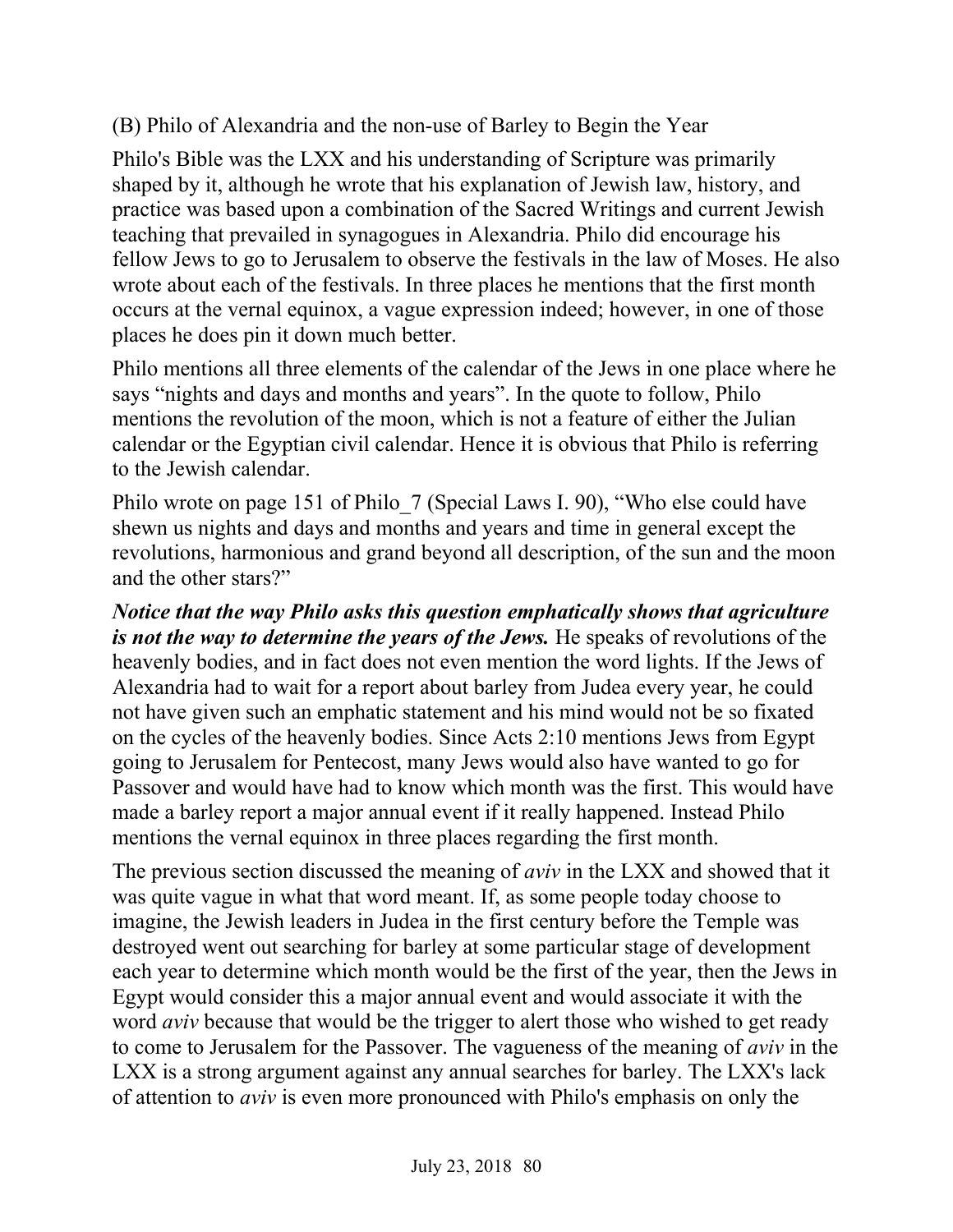cycles of the heavenly bodies to determine years. Philo and the LXX reinforce each other on the neglect of attention to barley in the culture of first century Alexandria, although many Jews in that city did make the journey to Jerusalem for the festivals.

(C) Use of *aviv* in the Dead Sea Scrolls

The word *aviv* is only used one time in the Dead Sea Scrolls, as discussed above. It is used in The Temple Scroll (11QT 19:7). There it means "ears" that are used to make bread, so that it implies ripeness. Its use only once indicates that it is a rarely used word.

(D) Josephus and the Meaning of *aviv*

Josephus substitutes the name Nisan or the nearest Greek equivalent month named Xanthicus for *aviv*. He never uses a transliteration of *aviv* in his Greek writings. However, in Ant 3:251 the careful literal translation of Josephus given by Louis Feldman in FJTC\_ANT\_3 page 304 for the key portion of Lev 2:14, is "After roasting and crushing the bundle of ears of grain ...". Here Josephus refers to "ears of grain" where Lev 2:14 has *aviv*.

In the previous statement, Ant 3:250, Feldman translates, "On the second day of the unleavened bread - this is the sixteenth - they partake of the crops that they have reaped, for they had not been touched before that time ...". Here Josephus is promoting the position of the Pharisees in the count to the Feast of Weeks, and this was written about 23 years after the destruction of the Temple when the priests have lost their leading authority among Jews in greater Judea. Josephus did also write near the beginning of his autobiography that he had made the decision to follow the Pharisaic platform in his political life. It is no surprise that he here goes against the Sadduceean method to count the Feast of Weeks. This matter will be discussed below in more detail.

The above quote from Ant 3:250 states, "... for they [ears of the new grain crop] had not been touched before that time ...". In footnote 722 on the same page Feldman comments, "Eaten, according to Lev. 23:14." Feldman understands this prohibition to pertain to eating the new crop, not a prohibition against harvesting the new crop if desired by any farmers.

Josephus did not attempt to narrow down the meaning of *aviv* in any way when using the term "ears of grain". The viewpoint of the later rabbinic literature is presented by Josephus here, namely that Lev 2:14-16 is a reference to the wave sheaf offering. In the middle ages the Karaites disputed this interpretation of Lev 2:14-16. This interpretation from Josephus may be the Pharisaic position that Josephus is promoting.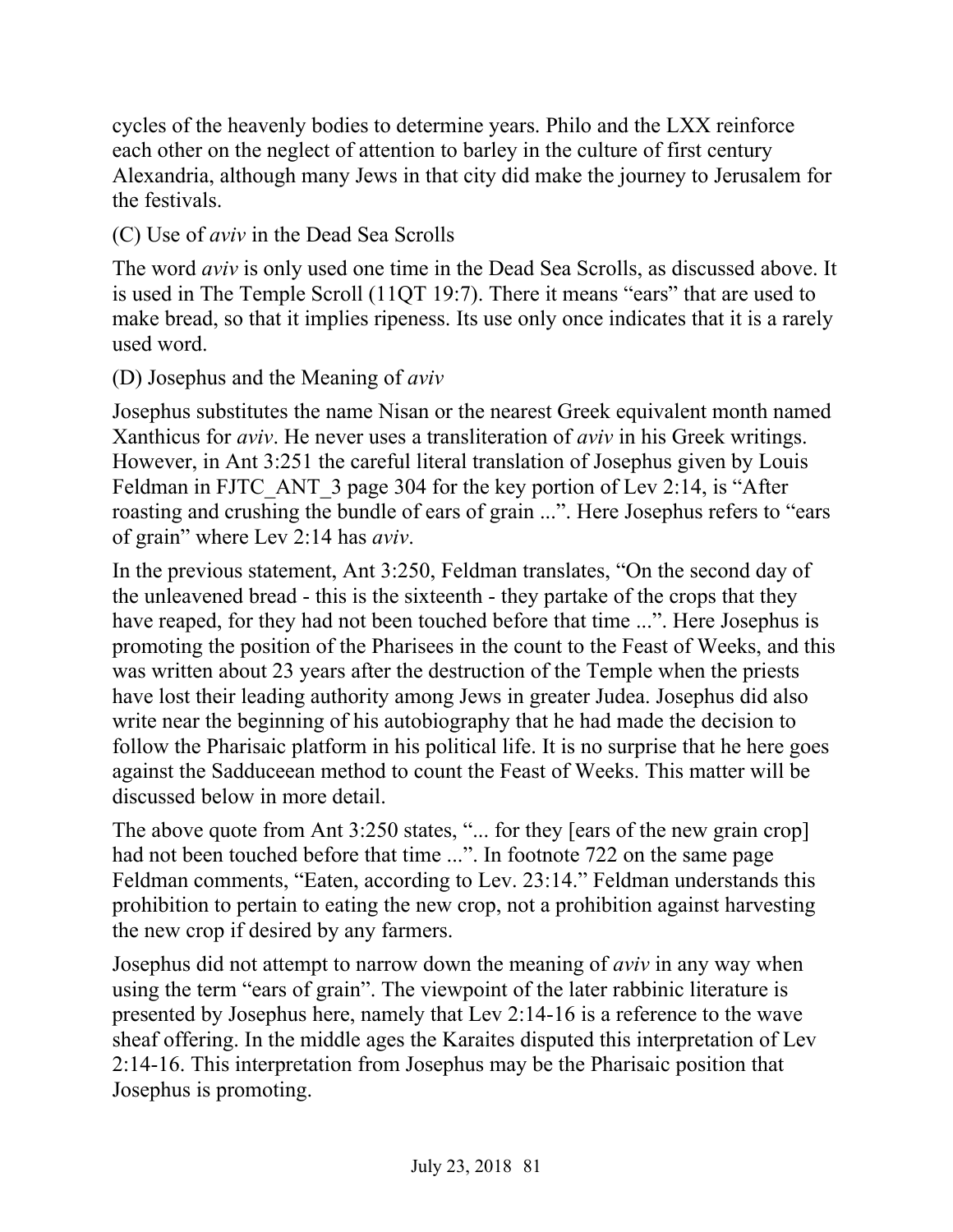# (E) The Meaning of *aviv* in the Mishnah and all Rabbinic Literature

Judah ha-Nasi, the editor of the Mishnah c. 200 used the word *aviv* in that document, and he certainly used it in a context that showed it to refer to an ear of a cereal crop that was not yet ripe. This was previously discussed using the context of Mishnah Tractate Kil'ayim 5.7. This word is not used elsewhere in the Mishnah.

It is true that the Mishnah indicates, through an example with Gamaliel, that barley is one factor among a few factors, that combine together as input for the decision for knowing which month is the first month of the year. This is fabricated history about Gamaliel to put him on a pedestal of supreme authority among all Jews during the latter part of his life about the middle of the first century. However, neither the Mishnah nor other rabbinic writings use the word *aviv* to apply to barley to determine the first month. In rabbinic literature barley is one factor among a few factors that are to be considered.

There are a few other places where the word *aviv* is used in *later* rabbinic literature (roughly c. 350 and beyond), but in those places it is used with an entirely different meaning, namely, "springtime", the season of spring. This fabricated meaning of *aviv* surely differs from the biblical meaning. The Aramaic Targums are not part of rabbinic literature although they were produced by Jews.

The rabbinc literature does *not* give the word *aviv* a prominent place when discussions concerning barley occur, because it is only discussed associated with a cereal crop in that one place above where the first month is not in the context. From this we see that the word *aviv* does not get much exposure in rabbinic circles in the context of barley.

(F) The Meaning of *aviv* in the Syriac Peshitta

Page 37 of Weitzman states that the Peshitta translates *aviv* in Ex 13:4; 23:15; 34:18, 18; Deut 16:1, 1 into the Syriac word that means "blossoms". On page 52 he states that this Syriac word means "flowers", and he adds, "by similarity of sound". Through examining the Syriac word, I note that the latter part of the Syriac word for "flowers" looks like *aviv* in pronunciation. The translators were misled because they imagined it was a cognate in their own language and did not know the ancient meaning of it.

In Ex 9:31 *aviv* is translated into two consecutive Syriac words, *mke cn* in Peshitta 1977. The verb *mke* appears on pages 738-739 of Sokoloff 2009 where, at meaning 11a, it cites Ex 9:31 and *aviv* as the source. It says that this verb is used with the second word *cn*, and the combined meaning is "to produce a stalk or root" (page 738). The noun *cn* appears on pages 632-633, where the meaning is "stem, trunk, stalk", and Ex 9:31 and *aviv* is again cited, on page 632. Thus here the meaning of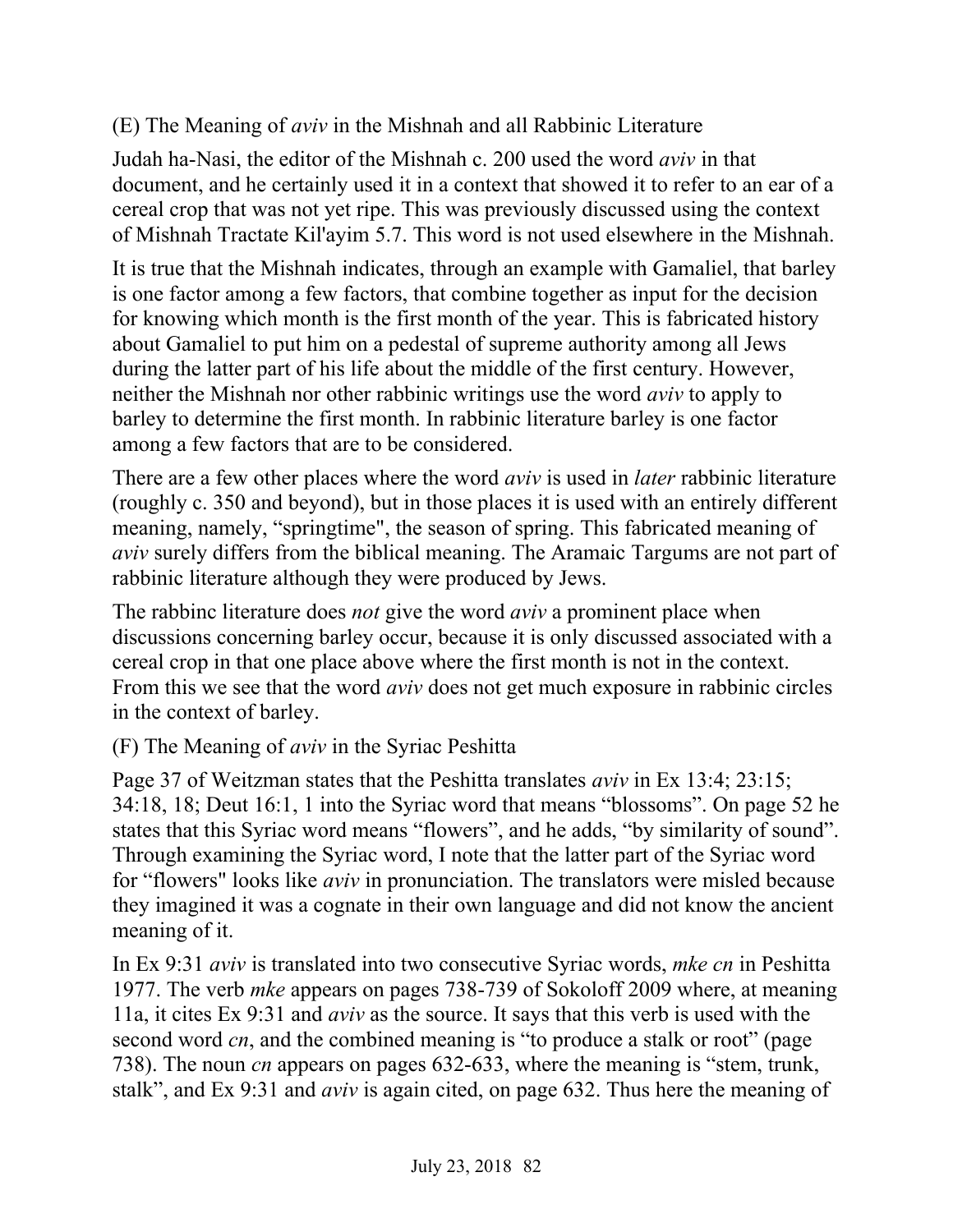*aviv* in the Peshitta is "to produce a stalk", which is obviously an incorrect guess. Scholars do not know who the translators of the Peshitta were, but the two choices are either Jews or converts to Christianity from among the Jews. Others would be incapable of doing the translating. The translation of the Pentateuch was made c. 150, probably in Antioch.

In Lev 2:14 the Syriac Peshitta makes another blunder for *aviv*. Here it uses the word *kf*, meaning "bundle" or "sheaf" to translate the word *aviv*. This Syriac word is found on page 222 column 1 of Payne Smith 1903 and the Syriac text is from Peshitta 1991. This is the Syriac equivalent of the Greek *dragma*, which is the word used in the Septuagint in Lev 23 for the sheaf (Hebrew *omer*). Hence in this context, the Peshitta treats *aviv* as if it meant the sheaf in the wave sheaf offering. It is not consistent when it translates the month as the "month of flowers".

The Tanak does not discuss the word *aviv* in the context of the wave sheaf offering (Lev 23:9-14; Deut 16:9), so that any association of the two, such as by trying to tie Lev 2:14 with the wave sheaf offering is merely an interpretation. The Peshitta makes this interpretation by translating the word *aviv* into the Syriac word for sheaf in both Ex 9:31 and Lev 2:14.

The translators of the Peshitta evidently did not have any close contact with those rabbis who did understand the meaning of *aviv*, and neither did they have close contact with the learned disciples of the rabbis. It also shows that the word *aviv* was not an important word among Jews generally; otherwise its correct meaning would not have been lost to the translators of the Peshitta. The Jews had been naming the first month Nisan instead of *aviv* for several centuries, so that the word *aviv* had fallen into disuse and become rare. It was already noted above that the LXX does not have a clear meaning of *aviv.*

(G) The Meaning of *aviv* in Aquila and Jerome

On page 196 of Wevers 1990 he states that Aquila and also Jerome translate *aviv* as "new grain", but this is only in regard to the phrase "month of *aviv*". For Ex 9:31 and Lev 2:14 nothing has survived for *aviv* concerning Aquila.

For Ex 9:31 Jerome has the Latin *virens* in place of *aviv*. The Latin word *virens* is an adjective, and on page 1995 of Lewis and Short 1900 this corresponds to the verb *vireo*. The meaning is "*to be fresh, vigorous*, or *lively*; *to flourish, bloom*". DRC 1 has "green" here. Even in English, meanings of "green" are "fresh","immature", or "unripe". A green tomato is an unripe tomato. I believe that Jerome is intending *aviv* to mean "unripe (ears)" here.

For Lev 2:14 Jerome has the Latin expression *spicis adhuc virentibus* in place of *aviv*. The word *spicis* means "ears [of grain]". The word *adhuc* means "still". The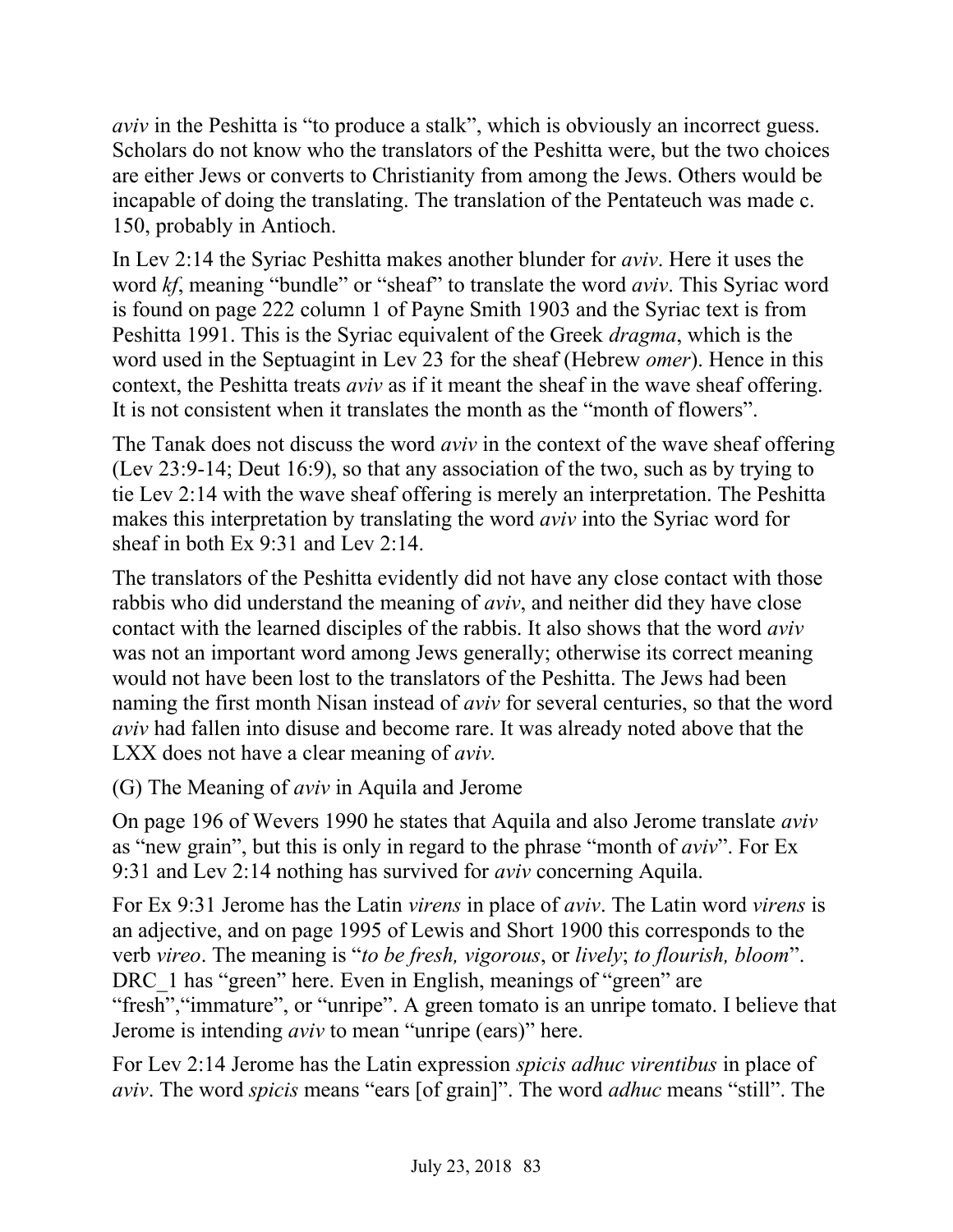word *virentibus* is similar to *virens* above and is not common. DRC\_1 has "ears yet green". Again I believe that Jerome is intending *aviv* to mean "unripe ears" here.

(H) Summary of the Early Historical Meaning of *aviv*

One clear finding is that the use of *aviv* in the early historical record is rare, partly because it was supplanted by the name Nisan for the first month, and partly because there are a few synonyms for ears of grain in ancient Hebrew, and *aviv* was not typically chosen for use among the synonyms. The Dead Sea Scrolls only use it once and the Mishnah only uses it once, and their contextual meaning disagrees, the former implying "ripe" and the latter implying "unripe". (Meanings found in the Mishnah for rare words are often ignored by modern scholars as suspicious for sectarian bias.)

In the Septuagint this lack of use of *aviv* led to the selection of somewhat inconclusive vague terms for *aviv*, such as "month of new [things]" and the lack of a word that means ears in Ex 9:31 and Lev 2:14. In the Syriac Peshitta this lack of use led to using the normal Syriac word that means flowers for *aviv*, because except for the beginning portion of the word for flowers, it sounds like *aviv*. In contrast, the Peshitta translates *aviv* as "produced a sheaf" in Ex 9:31, and as "sheaf" in Lev 2:14. The meaning as "ear" is absent in the Peshitta. Aquila and Jerome definitely see the use of ears in *aviv*, with both of them adding the word "new" (implying fresh or youthful). In Ex 9:31 and Lev 2:14 Jerome indicates "unripe".

It is possible to argue that both Aquila and Jerome sometimes show rabbinic bias (there is less bias in Jerome, but it is still present), so that the early historical evidence is not completely conclusive in itself. Therefore, it is fortunate that we have additional contextual information concerning both the hail plague focused at Ex 9:31 and the firstfruits cereal offering of Lev 2:14. When investigated carefully, these contexts are clear in showing that *aviv* does definitely include unripe ears. Jerome is vindicated here, although the range of *aviv* can extend into ripe based on the Dead Sea Scrolls. Simply using the single word "ears" would allow the whole range.

One important result of this historical investigation is that there is a complete noticeable lack of attention to *aviv* regarding the first month of the calendar from the first century. If the word *aviv* had significance for knowing when the first month should occur in the first century, then the use of that word should not have completely dropped out of use in favor of the word Nisan when referring to the first month. Philo is emphatic in pointing to the cycles of the heavenly bodies to determine all the basic terms of the calendar, specifically mentioning months and years. Josephus employed the astronomical zodiac in regard to the time of the first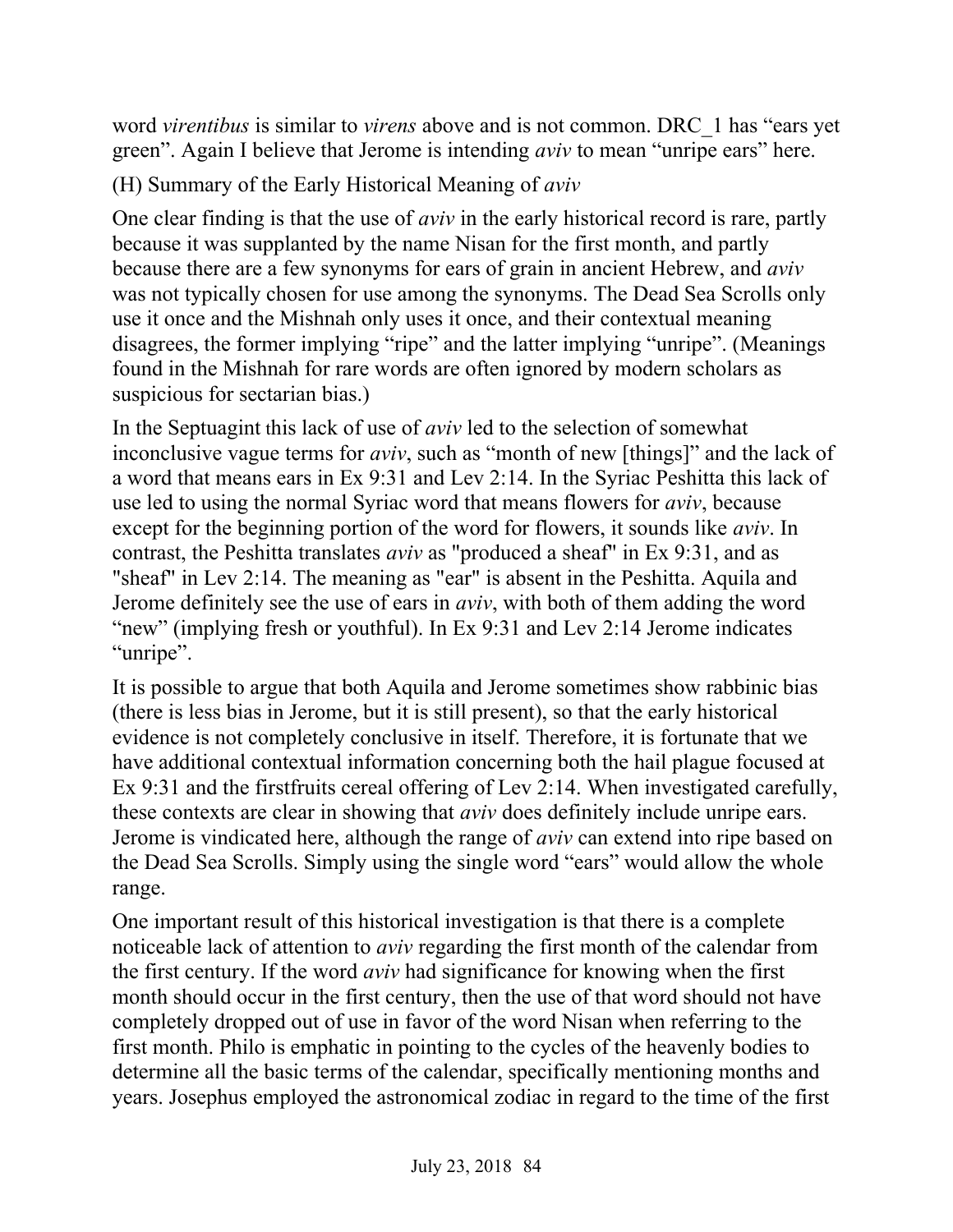month, never hinting that agriculture was a controlling factor. It is only when examining the later rabbinic literature that an alleged shared (not exclusive) role is given to barley (not the word *aviv*). Based on history that is known, it was not until the middle ages c. 770 that Anan ben David is given credit as the first one to promote the exclusive use of *aviv* to determine the first month. He is the leading forerunner that led to the rise of the Karaite movement.

[31] Ambiguity of Identifying the Month of *aviv* from the word *aviv*

Ex 9:31-32 has shown that the meaning of *aviv* encompasses several stages of the development of ears of barley. In Israel the collective beginnings of the barley harvest for all areas spans a seven-week period. This is clear evidence that the word used for the first month, *aviv*, does not in itself define only one month for the whole of Israel. From the earliest stage of ears of barley in one part of Israel until the barley harvest is completed in Israel spans a time of four, or even five, months.

Because Lev 2:14 uses *aviv* for any types of cereals and any firstfruits of ears provided that the husks may be removed and the product has edible use, the presence of *aviv* in the expression *chodesh ha aviv* is too general and hence not sufficiently specific to be able to determine when this month occurs from its description alone, if one entertains the hypothesis of totally avoiding the vernal equinox. If one wishes to propose that "month of *aviv*" is intended to mean "month of first *aviv*" (which the Tanak does not say) and desire to apply this description in Israel to determine the first month, then this would frequently cause the first month to begin in February. In any event, the goal in this document is to base proposed practice for the biblical calendar on evidence from the Tanak. When a great deal of individual subjectivity in definition enters the scene, the result is unresolvable controversy. Arbitrary definitions that have no basis in the Tanak must be rejected.

[32] Josh 5:10-12 and the Date of the Wave Sheaf Offering

In the KJV, the Hebrew word translated "old corn" in Josh 5:11, 12 is *avur*, Strong's number 5669. While it is an easy matter to check that all modern scholarly lexicons since the time of Gesenius (early nineteenth century) translate this word as "produce" rather than "old corn", one should understand the reasons, further details, and the implications. It is true that the Hebrew dictionary at the back of Strong's concordance states that this word means "old corn", but this dictionary was primarily made by volunteer students who were not scholars, and this should not be classified as a scholarly lexicon.

Page 128 of Ellenbogen points out that the translation "old corn" was an interpretive explanation by the Jewish sage David Kimchi (1160 - 1235), and his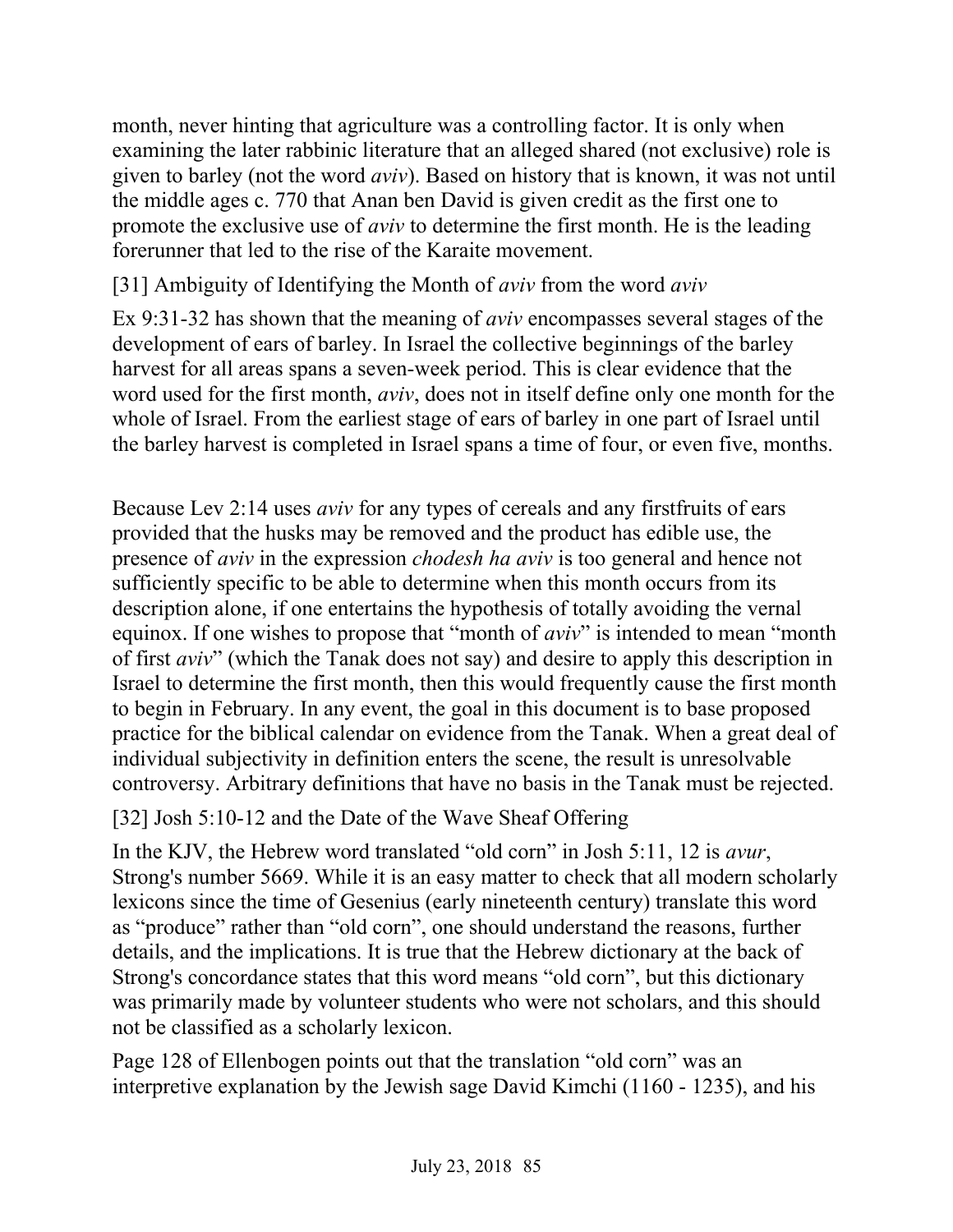influence (by later reputation) among the Jewish scholars responsible for the Hebrew portion of the King James Version led to its adoption of "old corn". Ellenbogen writes that the Akkadian word *eburu* means produce and harvest (from its ancient contexts that have survived the ravages of time). Often there is little distinction between the Semitic consonants "*b*" and "*v*", and only the deletion of one dot changes the Hebrew letter bet ("*b*") into vet ("*v*"), so that the Akkadian *eburu* is essentially *evuru* which is almost the Hebrew *avur* ("old corn" in the KJV). Ellenbogen also mentions similar words in Aramaic and Syriac with this meaning. This word is discussed on pages 39-40, 65-66 of Cohen 1978 where further references are given for the Semitic background of this word. Page 65 states, "Note finally that *avur* seems to be attested now on an ostracon from Arad with the meaning 'harvest-produce."

Near the end of Josh 5:12 the Hebrew word *tvuah* (Strong's number 8393) is translated "yield" which the Israelites ate later that year which would then have become stored grain. The word *tvuah* refers to food in storage in Lev 25:22; II Chr 32:28, although in other contexts its age is not relevant to its use, so that the meaning of *tvuah* includes both fresh produce and stored produce. Nevertheless, the contrast of *tvuah* with *avur* in the same context would further indicate that *avur* means fresh produce rather than old grain. A large quantity of old grain would more likely have been stored within the protected walls of Jericho rather than in the smaller less protected area of Gilgal (Josh 5:10), so the context further supports the view that *avur* means fresh produce rather than old grain. This is indirect contextual supporting evidence that *avur* means fresh produce.

According to Lev 23:14 Israel was forbidden to eat of the new crop until the day of the wave sheaf offering. Num 31:25-27; Deut 20:14; Josh 22:8 shows that the spoil of the enemy in the land promised to Abraham, Isaac, and Jacob was to become theirs even though they did not plant it. Hence the new produce was theirs. Thus the wave sheaf offering must have been performed by the date of Josh 5:11 in order for the Israelites to have been permitted to eat that produce. Josh 5:11 states "on the morrow of the Passover", and this phrase in the Hebrew also occurs in Num 33:3 where it is stated to be the 15th day of the first month. Thus Josh 5:11 was the 15th day of the first month, and the wave sheaf offering must have been offered on (or before) that date. But it couldn't have occurred before the 15th day because Lev 23:5 mentions the Passover on the 14th day before discussing the days of unleavened bread and the wave sheaf offering. Thus the wave sheaf offering occurred on the 15th day that year, which, according to Lev 23:6 and Num 28:17 was the first day of unleavened bread. Since the wave sheaf offering is mentioned after the seven days of unleavened bread, the "morrow of the Sabbath" in Lev 23:15 must always be one of the seven days of unleavened bread.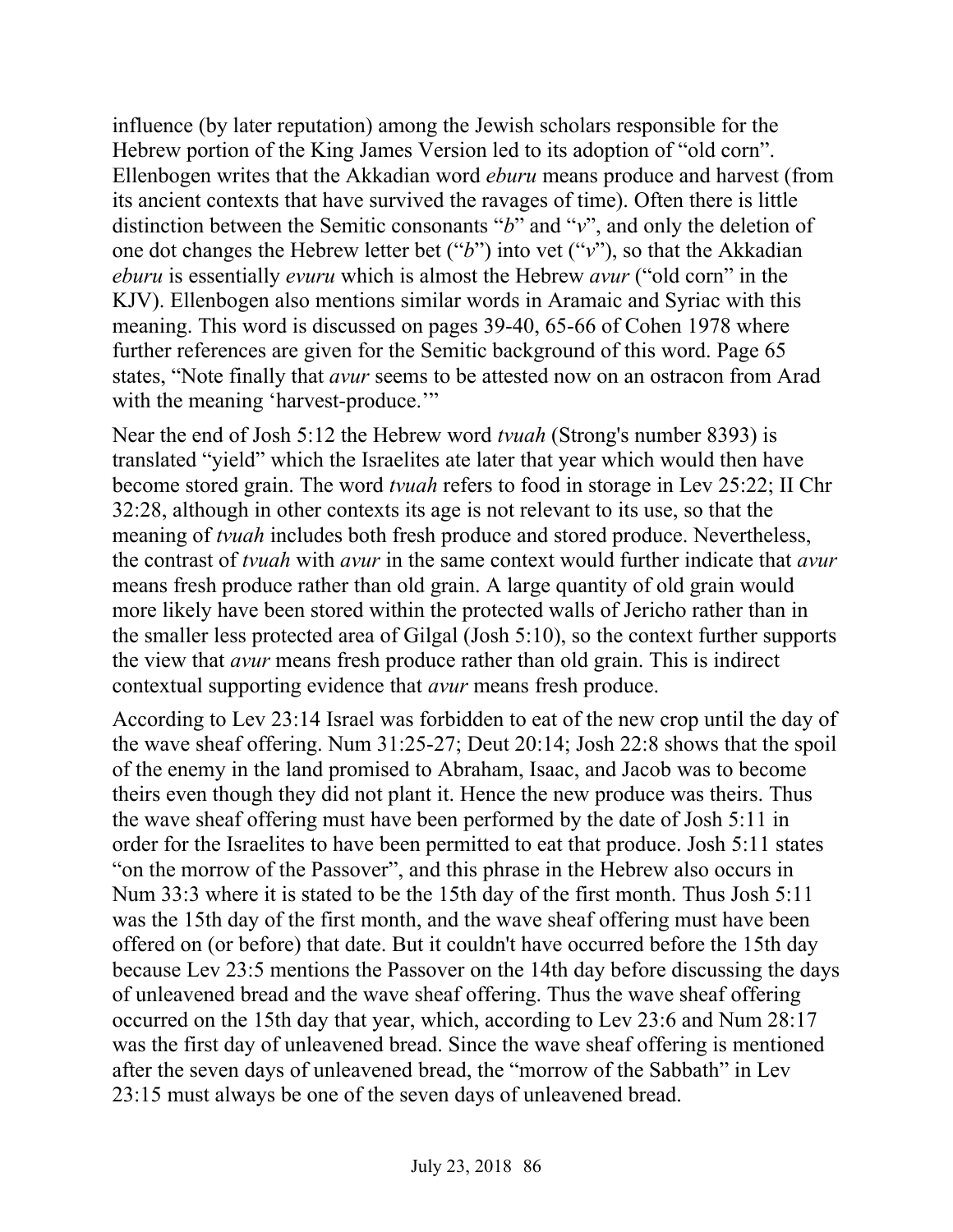In summary, the rejection of the translation "old grain" for *avur* in Josh 5:11, 12 comes from (1) the evidence of a very similar word in Akkadian, Aramaic, and Syriac which are Semitic languages; (2) the meaning of "old grain" is not known prior to Kimchi about 1200 CE; and (3) the indirect implications of the context. Modern scholarly lexicons base their conclusion primarily on (1).

Other aspects relating to the proper count:

(1) The day of the wave sheaf offering is mentioned in Lev 23:15-16, which literally states, "And you shall count for yourself on the morrow of the Sabbath from [the] day you brought the sheaf of waving [to the priest], seven complete [or perfect] Sabbaths they shall be, until on the morrow of the Sabbath the seventh, you shall count 50 day[s], and you shall present a new offering to YHWH." Here the Hebrew phrase *mee macharat*, meaning "on the morrow", occurs twice. This shows the ending of the count to 50 on a Sunday (morrow of the Sabbath) and the starting of the count also on a Sunday. Thus Josh 5:11 fell on a Sunday, the first day of unleavened bread.

(2) In Lev 23:16 where it mentions "seven complete/perfect Sabbaths they shall be", the word "Sabbaths" does not have to mean "weeks". The Hebrew word for "complete" also means "perfect" and "unblemished" as an unblemished lamb. Seven is the number of perfection and completeness, so that the Sabbath, being the seventh day, does complete and make perfect that week. "Complete/perfect" refers to the number seven, which defines the Sabbath day number. Thus a complete/perfect Sabbath may be understood as a "completing Sabbath", i. e., a Sabbath that completes a seven day cycle. If seven continuous days does not end in the Sabbath, those seven days lack the perfection of ending in the seventh day. Thus "seven complete Sabbaths", means "seven completing Sabbaths", where a completing Sabbath is understood as a Sabbath that includes the six prior days. While a week is implied, the emphasis is on the fact that the Sabbath makes a completion and perfection in its day number.

(3) Is there a biblical Hebrew expression for a full or complete week that does not involve the word Sabbath which could have been used if the Sabbath was not involved in a special way in the count to Pentecost? There is. The Hebrew phrase for a "full month" (or complete month) is literally translated "a month of days" in Num 11:20, 21; Deut 21:13; II Ki 15:13. Thus, by analogy, a complete week ought to be "a week of days". Indeed this phrase "week of days" (meaning complete week) does occur in Dan 10:2 and 10:3, which the NKJV and KJV does show with the words "full" and "whole". This shows that the usual way to mention a "complete week", when the Sabbath is not involved, was not used in Lev 23:16.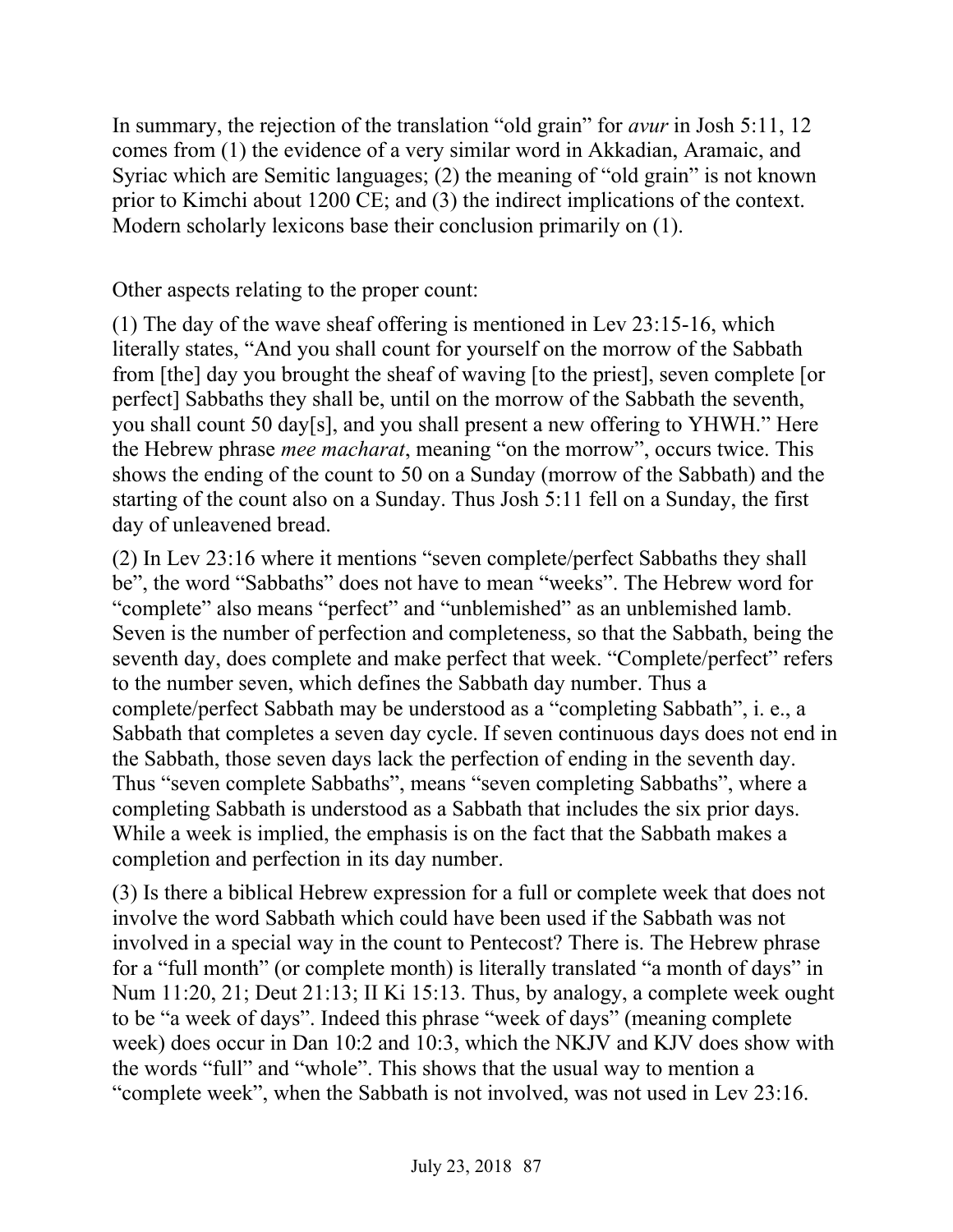(4) There is a count to 50 for the Jubilee year in Lev 25. In Lev 25:8 where it states "... seven Sabbaths of years...", there is no reason to understand "Sabbaths" as meaning "weeks". After counting the first six years, the count for the next year is both Sabbath year number one and year number seven. Repeating this for the next six years to again arrive at year 6, the count for the next year is both Sabbath year number two and accumulative year number 14. Continuing in this way, the count at Sabbath year number three is also accumulative year 21, the count at Sabbath year number four is also accumulative year 28, etc., until the count at Sabbath year number seven is also accumulative year 49. By counting Sabbath years (one through seven), each of which is the culmination of six ordinary prior years, one is indirectly counting 49 years, but the explicit direction from Lev 25:8 in counting Sabbath years from one to seven is perfectly fine and does not require one to translate the word "Sabbaths" as "weeks".

(5) Making the analogy of patterning the count to the jubilee year with the count to the Feast of Weeks transfers the first six ordinary years to the first six ordinary days, and then the Sabbath year to the Sabbath day. Just as the jubilee year is the year after the seventh Sabbath year, Pentecost is the day after the seventh Sabbath day. This analogy would be broken if one starts the count to Pentecost on any day other than the first day of the week.

(6) The fact that one name of the feast is "Feast of Weeks" does not need to deny the use of the word "Sabbath" having been used multiple times in the description of the count in Lev 23:15-16. There is no context that requires the Hebrew word *shabat* in the Tanak to mean "week" or "seven". There is a different Hebrew word for week and a different Hebrew word for seven. There is no need to confuse the use of these words.

[33] Wave Sheaf Offering and the State of its Barley

Previous discussion has established that the day of the wave sheaf offering occurred on the morrow of the Sabbath, so that this morrow was a Sunday, and this Sunday fell within the seven Days of Unleavened Bread. The *omer* that was offered was a tied bundle of stalks of barley.

The Hebrew word *noof*, Strong's number 5130, has been typically translated "wave" as in wave sheaf offering in Lev 23:11, 11, 12, but as now seen in pages 461-473 of Milgrom, there is significant evidence to translate it "lift" instead. Jerome translated it "lift" instead of "wave".

The wave sheaf offering is mentioned in Lev 23:10-14; Deut 16:9-10. Here is a literal translation of Lev 23:10-14; Deut 16:9.

Lev 23:10, "Speak to [the] children of Israel and say to them, 'When you come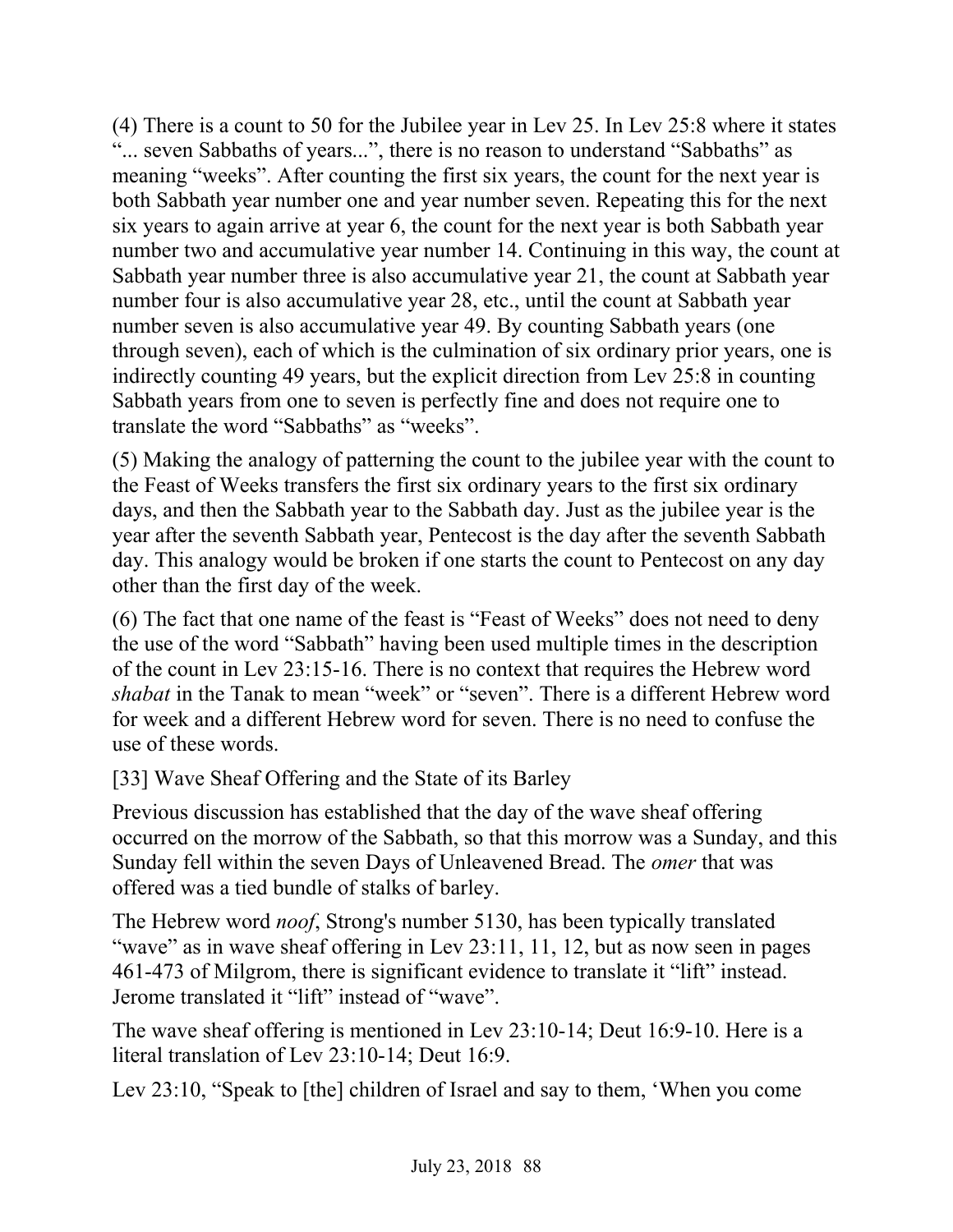into the land which I am going to give to you and reap its harvest / crop, then you shall bring [the] first [= *raysheet*] sheaf [= *omer*] of your harvest / crop to the priest.

Lev 23:11, "And he shall wave the sheaf before YHWH for your acceptance on the morrow after the Sabbath the priest shall wave it,

Lev 23:12, "on [the] day that you wave the sheaf you shall offer a year old male lamb without blemish for a burnt offering to YHWH

Lev 23:13, "and a cereal offering with it, two-tenths [of an ephah] of fine flour mixed with oil, an offering by fire to YHWH, a pleasing odor and its drink offering of a fourth of a hin of wine.

Lev 23:14, "You shall not eat bread, nor roasted/parched-grain, nor fresh grain until this same day, until you have brought [the] offering of your Almighty. It is a statute forever throughout your generations in all your dwellings.'"

Deut 16:9, "Seven weeks you shall count for yourself from [about the time] you begin [to put the] sickle to standing grain, you shall begin to count seven weeks."

In Lev 23:10 the phrase "when you come into the land" is often used in the special sense of "from the time that you come into the land onward", not specifically "when you come into the land for the first time". This is seen in the following examples: Lev 14:34; 19:23; 25:2; Nu 15:2; Deut 17:14; 26:1.

Lev 23:10 mentions harvest [7105 *ketseer*] twice. This word occurs on page 894 of BDB where three meanings are derived from the biblical contexts: (1) "process of harvesting"; (2) "what is reaped, harvested, crop"; (3) "time of harvest". The second meaning is often overlooked. Consider some examples.

In the context of a foreign nation that will come and conquer Israel, Jer 5:17 reads, "And they shall eat up your harvest [= *ketseer*] and your bread, which your sons and daughters should eat. They shall eat up your flocks and your herds. They shall eat up your vines and your fig trees. They shall destroy your fortifies cities, in which you trust, with the sword." These various foodstuffs have previously been harvested and then stored, though some of it has been eaten since the time of harvest. This verse shows that the invaders shall eat the stored food at the time of the invasion. Here the stored food, that is, what remains of the crop, is called the harvest.

Another way of describing a foreign invader is in Isa 17:11, "In that day you will make your plant to grow, and in the morning you will make your seed to flourish. But the harvest [= *ketseer*] will be a heap of ruins in the day of grief and desperate sorrow." Here the word harvest refers to the crop as it is still growing at the time of the invasion. In this sense the word harvest simply refers to the crop in its current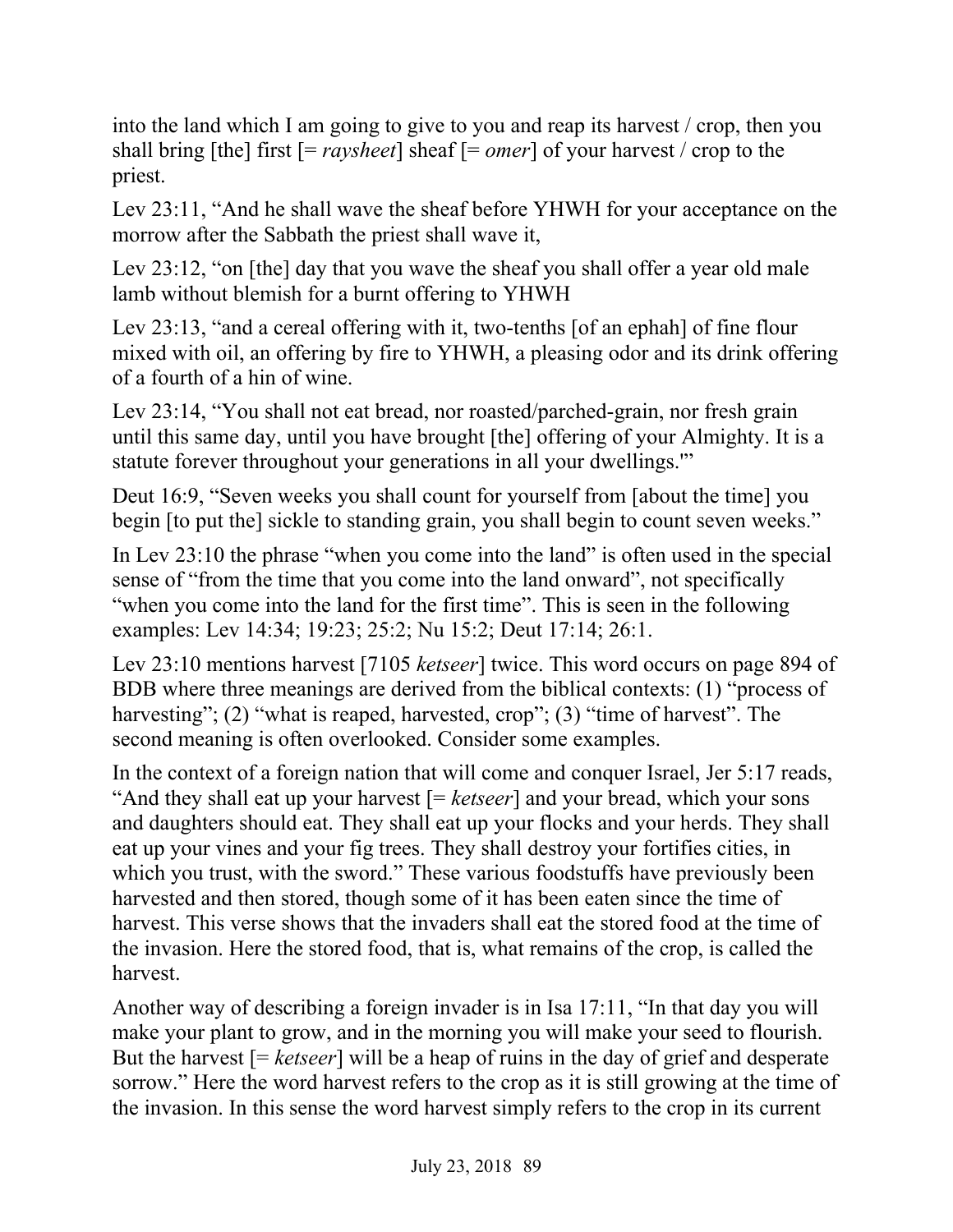state before the time of typical general reaping.

Joel 1:10, "The field is wasted, the land mourns. For the grain is ruined, the new wine is dried up, the oil fails."

Joel 1:11, "Be ashamed you farmers, wail you vine dressers, for the wheat and the barley, because the harvest [= *ketseer*] of the field has perished." Again the word harvest refers to the crop, but not the time of normal harvest.

**As discussed above, when considering the phrase "and reap its harvest" near the beginning of Lev 23:10, keep in mind that one meaning for "harvest" is the crop itself without reference to the time of general reaping for sale. It is not the moment of general harvest for the majority of Israel. The ceremony described in Lev 23:10 is based upon reaping a first [=** *raysheet***] bundle of stalks of barley, an** *omer***. The Tanak does not require that anything be done with the** *omer* **after the ceremony. There is no statement that it used for food of any kind. The grains on those stalks may be in any of several stages of development from the milky phase to the ripe stage when flour may be ground. The** *omer* **is not a firstfruits offering, so that it is not required to be suitable for food.**

I have heard the conjecture that the first available barley in Israel that was suitable for the wave sheaf offering when it would be ripe should determine the time of the first month. The first problem with this theory is that there is no biblical evidence that the state of the stalks of barley in the wave sheaf offering had to reach any particular state, and there is no evidence that it was eaten by anyone after the ceremony. The burden for evidence is upon the person making the conjecture. The second problem with this theory is that the main focus of the phrase *chodesh ha aviv* is the word *aviv*, and this word has a wide variation in meaning. If it were true that the state of the barley for the wave sheaf offering should determine the time of the first month, then instead of having the focus of the description of the month center on *aviv*, it should center on the sheaf, which is the Hebrew word *omer*. In other words the phrase for the first month should have been *chodesh ha omer* if that was the defining meaning for the time of the month.

[34] Comparison between Lev 2:14-16 and Lev 23:10-14; Deut 16:9-10

(1) Lev 2:14-16 begins with "if" and it pertains to those who own a grain crop. But the wave sheaf offering is a collective plural obligation of the children of Israel. The wave sheaf offering is from barley because it is the first of the harvest, but no specific kind of grain is indicated in Lev 2:14-16.

(2) Lev 2:14-16 mentions *aviv* but Lev 23:10-14; Deut 16:9-10 does not. I do not necessarily attach any specific significance to this, but am simply noting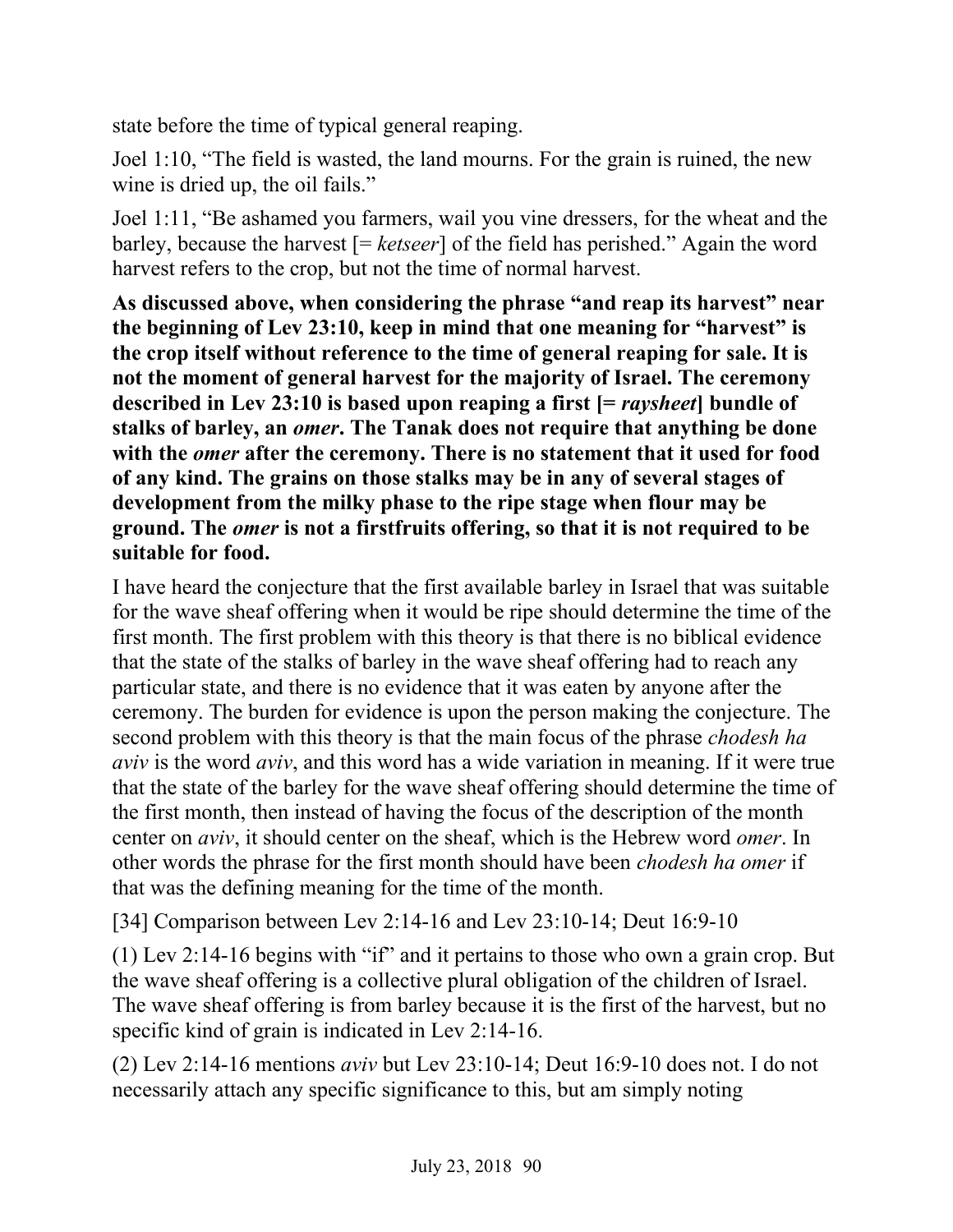differences in wording. Any stage of ears that enables the husk to be removed and is useful for firstfruits [= *bikurim*] is indicated in Lev 2:14. Any stage of ears may be used for the wave sheaf offering because it is not stated to be a firstfruits offering and there is no requirement to use it for food. As previously discussed, *aviv* does not force any specific stage of ears.

(3) In Deut 16:9 "standing grain" is translated from the single Hebrew word *kamah*, Strong's number 7054. This word was already discussed. The flexibility of this word makes it difficult to draw any conclusions from its use in the immediate summarized context. The key question concerning Deut 16:9 is whether the specific use of this cut standing grain can be demonstrated from this summarized context, or even from the directly related context of Lev 23:9-16. The Tanak is silent on this. However, there is nothing explicitly said that prohibits the use of the wave sheaf offering for food after the ceremony is performed. That is under the jurisdiction of the priesthood.

(4) Lev 2:15-16 tells what is to be done with the preparation from Lev 2:14. Most of it is consumed as a firstfruits offering. In contrast to this, Lev 23:12-13 tells what is to be done with preparations different from the wave sheaf offering itself! There are no instructions of what is to be done with the wave sheaf offering itself after the ceremony.

(5) Lev 2:14 mentions firstfruits (= *bikurim*, discussed above) twice, but Lev 23:10-14 does not have this word, and neither does Deut 16:9-10! The offering of Lev 2:14-16 must come after the sheaf of Lev 23:10 is cut because Lev 23:10 has the word "first", and Deut 16:9 has the word "begin".

(6) The wave sheaf offering is not called *bikurim* (firstfruits) even though it must come first! The reason for this may well be that *bikurim* for a grain offering has a highly specific method of use stated in Lev 2:14-16, and the context of Lev 23:10-14 does not show such a method. In Lev 23:10 the word *raysheet* is used, and it is hazardous to employ a subjective decision to translate this with the same word "firstfruits" and thereby appear to equate *bikurim* with *raysheet* in these contexts, although there are distinctions between these words as previously discussed in the chapter on firstfruits*.* Both Tanakh-JPS and Tanach-Stone translate *raysheet* as "first" in Lev  $23:10$ .

(7) Lev 2:14-16 compared to Lev 23:10-14; Deut 16:9-10 have vastly incompatible descriptions in their formulas of procedure, and the Hebrew technical terms that are used to describe them are different, so there is no need to assume that the *bikurim* (firstfruits) offering of Lev 2:14-16 governs the offering of Lev 23:10-14.

[35] How the Wave Sheaf was Obtained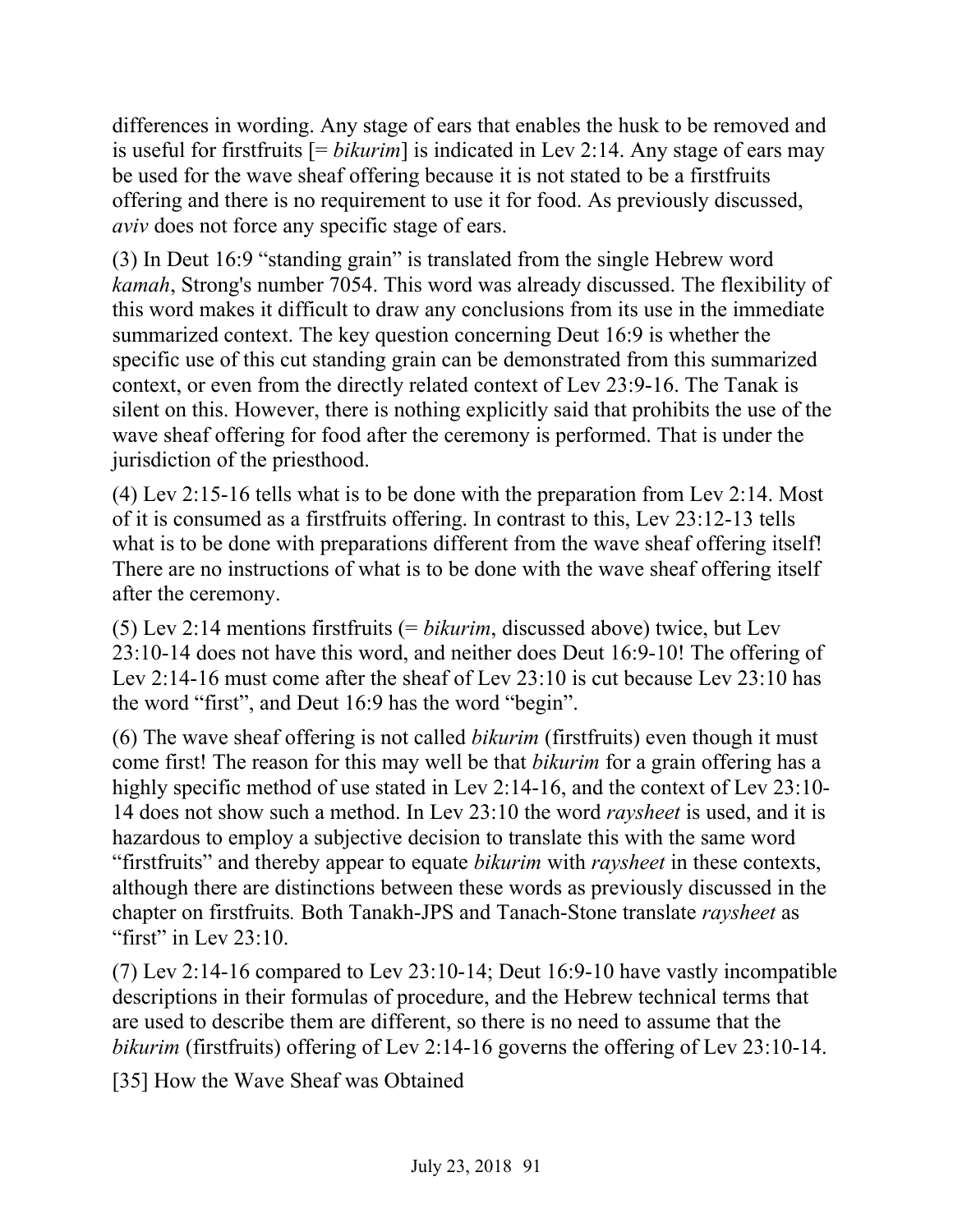Lev 23:10 "Speak to [the] children of Israel and say to them, 'When you come [plural form of the verb come] into the land which I am going to give to you and reap [plural form of the verb reap] its harvest, then you shall bring [plural form of the verb bring] [the] first sheaf of your harvest to the priest.'"

This definitely does not say that the priest goes out to look for the sheaf (the bundle of stalks, *omer*). Instead it says that "you", the farmers, are to bring it to the priest. The Hebrew verbs for "you come", "reap", and "you shall bring" are in the plural form - see AKOT where the grammatical form of every verb is given. This is similar to the English verb "to be", in which one writes, "I am", "he is", and "they are", so that the form "are" is plural.

It definitely does not say that only one farmer brings the wave sheaf. This is being spoken to all the children of Israel, not merely to those where the barley is furthest in development. The wave sheaf ceremony occurs on the Sunday during the seven Days of Unleavened Bread as previously discussed along with Josh 5:10-12.

Since the wave sheaf ceremony occurs during the Festival of Unleavened Bread, and at this time all the men were required to already be at one central place in Israel keeping this feast (Deut 16:16), in order for the farmers to bring it the distance from the field where it grew to the priest at this festival, it must have been cut by the farmer before leaving for the feast. The context definitely does not say that the barley that is brought by each farmer can only be brought if it has reached some specific stage of growth.

[36] More Comments on the Time of Early Ripe Barley in Israel

I have already quoted from the personal experiences of Gustaf Dalman concerning the time of the barley harvest in Palestine. Some other sources are now tapped.

On pages 44-45 of Carpenter (who has translated from the Latin of J. D. Michaelis) we find, "Besides, all who in their travels [in Palestine] mention the time of harvest, tell us that corn [grain or barley] grows ripe, and is mowed, in the months of April and May. Rauwolf says, that the harvest commences in the beginning of April; but he is to be understood according to the old [Julian] calendar, and to say that about the tenth of our [Gregorian] April N.S. [new style] the sickle is first put into the early ripe fields of Palestine."

On pages 362-363 of Thomson we find, "I have visited the pilgrims' bathing-place, the supposed scene of this miracle, early in April, and found barley-harvest about Jericho already ended. I also found the [Jordan] river full to the brim, and saw evidence in abundance that it had overflowed its banks very recently [Josh 3:15]. Barley-harvest in the vale of the Lower Jordan begins about the end of March. This seems early, and in fact it is long before the crops are ready for the sickle on the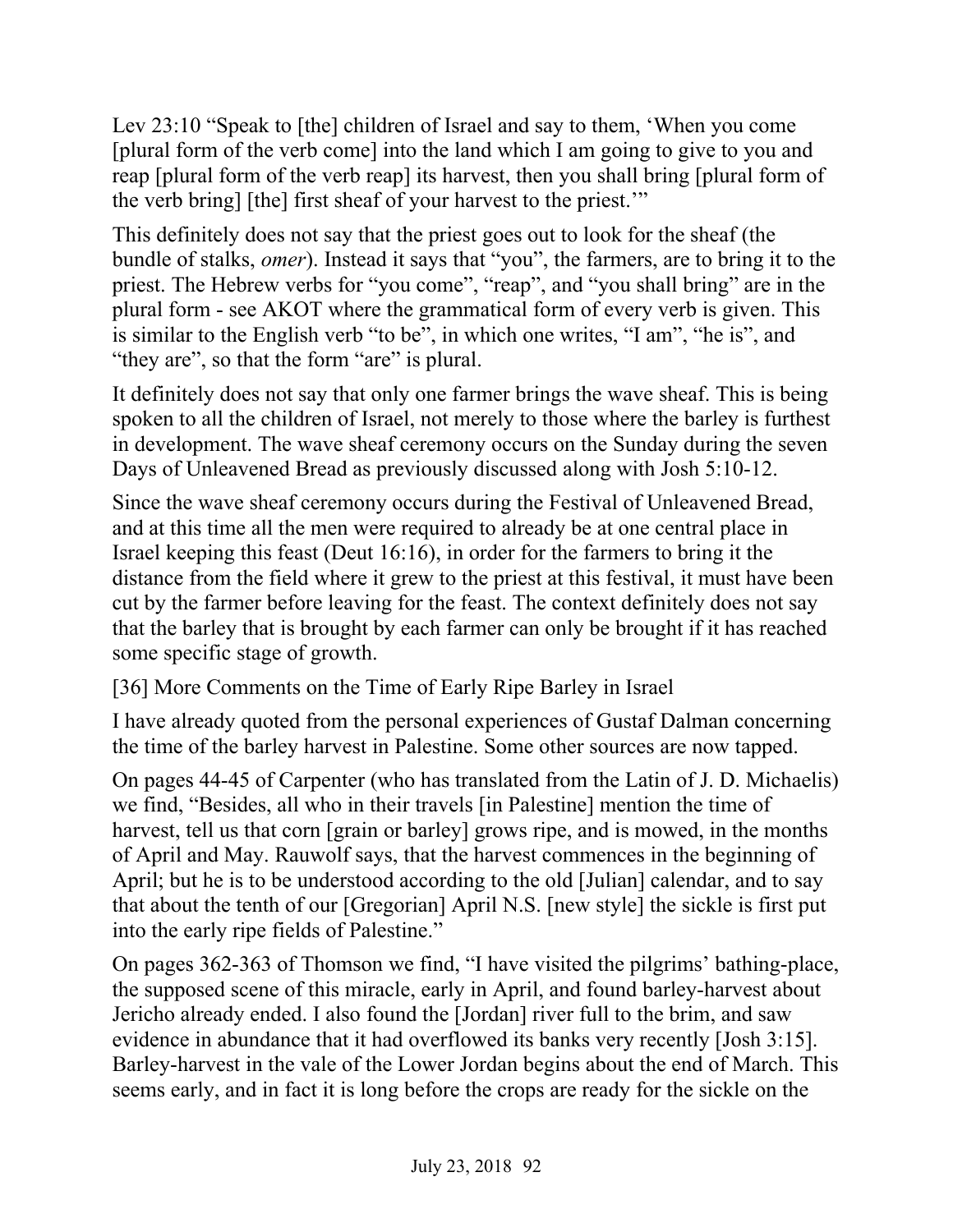neighboring mountains, or even around the fountains of the Upper Jordan. But the reason is obvious. The valley at Jericho is thirteen hundred feet below the level of the sea, is sheltered from cold winds on all sides by mountains of great height, and is open to the warm southern breeze from the basin of the Dead Sea. It has, therefore, the climate of the tropics, though in the latitude of Jerusalem."

On pages 487-488 of Ideler 1883 we find the following (my translation from the German), "According to the writings of journeys, the accounts of which were collected by Michaelis and exhaustively by Buhle, the barley at the border of Jericho, the warmest region of Palestine, generally reaches to maturity in the first days of our April. From this time onward, when the first ears were offered, one is permitted to begin the harvest, and this continues in the suitable parts of the land to the north near Lebanon until into the last half of May. Hence, here in Palestine the barley begins to ripen about 14 days after the vernal equinox, so we note that the Ears-Month would have begun according to Moses' determination approximately with this time of the year, if it was to be gauged according to the sun."

[37] Can the Barley Harvest begin before the Wave Sheaf Offering? Deut 16:9

Is there evidence that the reaping of the barley harvest could not start until the wave sheaf offering had been made? To help answer this question, let us review and compare a literal translation of two passages.

(A) Summary of the Keys to Understanding Deuteronomy 16:9

Deut 16:9 is most often not understood properly for the following reasons.

(1) It is not examined carefully in a literal fashion, and translations add words that are totally absent in the Hebrew text. The added words can put an incorrect spin on its meaning.

(2) There is generally a lack of correlating Deut 16:9 with the details of the wave sheaf offering.

(3) Deut 16:9 is highly summarized and is subordinated to Lev 23:9-16.

(B) Translation of Lev 23:10-16, the Wave Sheaf Offering

The wave sheaf offering is a commanded ceremony that involves one role for the Israelites and another role for the priesthood. These distinct roles are important.

Lev 23:10, "Speak to [the] children of Israel and say to them, 'When you come into the land which I am going to give to you and reap its harvest, then you shall bring [the] first [= *raysheet*] sheaf [= *omer*] of your harvest to the priest.

Lev 23:11, "And he shall wave the sheaf before YHWH for your acceptance on the morrow after the Sabbath the priest shall wave it,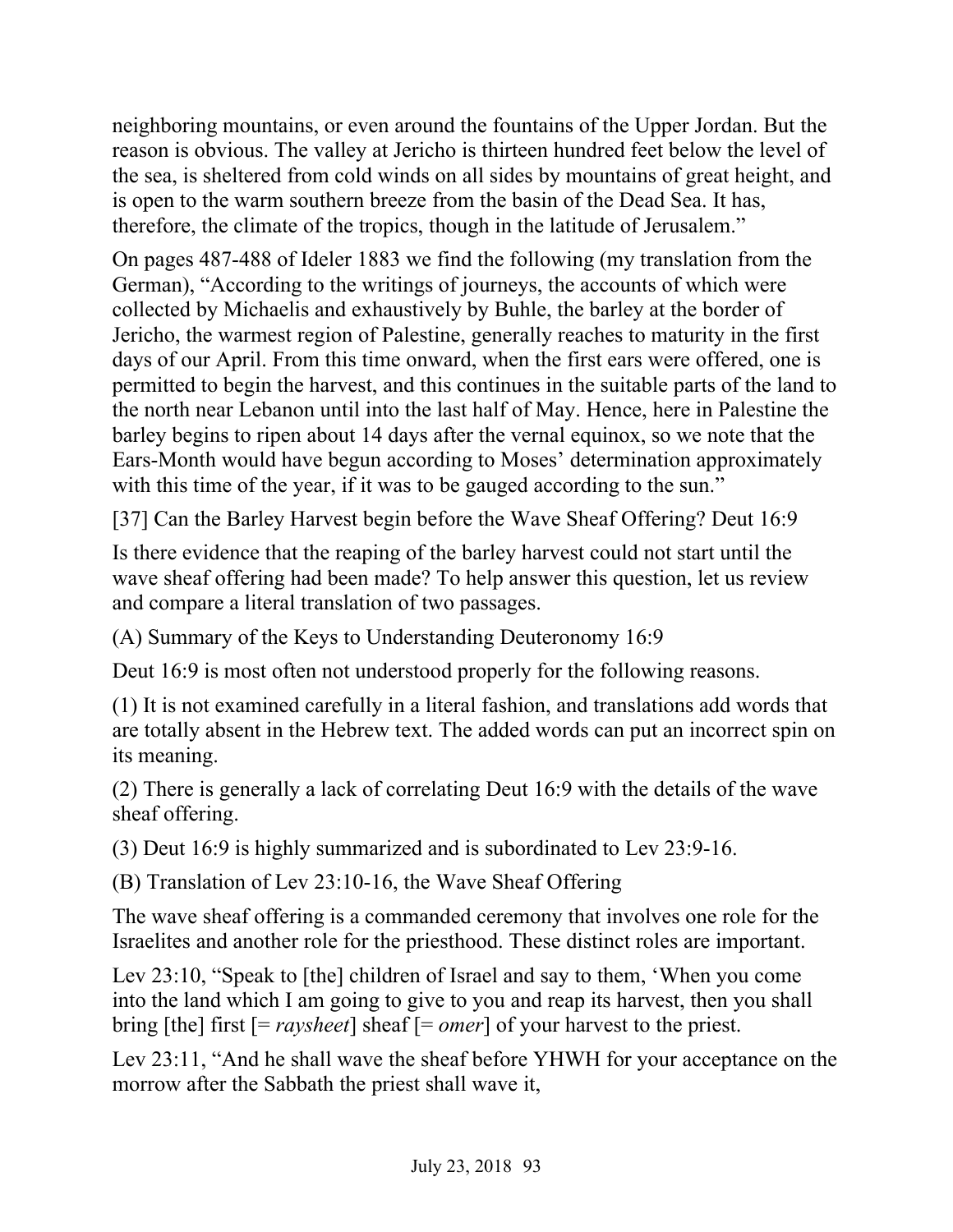Lev 23:12, "on [the] day that you wave the sheaf you shall offer a year old male lamb without blemish for a burnt offering to YHWH

Lev 23:13, "and a cereal offering with it, two-tenths [of an ephah] of fine flour mixed with oil, an offering by fire to YHWH, a pleasing odor and its drink offering of a fourth of a hin of wine.

Lev 23:14, "You shall not eat bread, nor roasted/parched-grain, nor fresh grain until this same day, until you have brought [the] offering of your Almighty. It is a statute forever throughout your generations in all your dwellings.'"

Lev 23:15, "And you shall count for yourself on the morrow after the Sabbath, from [the] day you brought the sheaf of waving [to the priest], seven complete/perfect Sabbaths they shall be,"

Lev 23:16, "until on the morrow after the Sabbath the seventh, you shall count 50 day[s], and you shall present a new offering to YHWH."

In verses 15 and 16 the Hebrew phrase *me-macharat*, meaning "on the morrow following", occurs twice.

The word *sheaf* that occurs in many English translations in Lev 23:10, 11, 12, 15 is the Hebrew word *omer*. The meaning of *omer* from its translations in the Septuagint, Jerome, and the Syriac Peshitta all agree. Even Josephus uses the same Greek word *dragma* as in the Septuagint. This Greek word is also used in the Jewish apocryphal Judith 8:3 where the context indicates that it means a group of stalks of grain considered as one unit. Greek lexicons agree with this meaning. The word *omer* is a group of cut stalks from standing grain.

In Lev 23:10 the phrase "when you come into the land" is often used in the special sense of "from the time that you come into the land onward" (a reference to the crossing the Jordan River under the command of Joshua and what will pertain to future generations from that time onward), not specifically "when you come into the land for the first time only". This is seen in the following examples: Lev 14:34; 19:23; 25:2; Nu 15:2; Deut 17:14; 26:1. The Hebrew verb translated "you come" is in its plural form, relating to the plurality of the Israelites coming into the land, not one individual as a representative of the whole nation. This is very important because the plurality of the verbs continue in this verse as will be discussed. Only in the phrase "which I am going to give to you" is the verb singular.

(C) The Meaning of Harvest in Lev 23:10-14

The first usage of the word "harvest" in verse 10 is in the phrase "and reap its harvest". Just as the verb within the phrase "when you come into the land" is in its plural form, the Hebrew verb "reap" within the phrase "and reap its harvest" is also in its plural form, relating to the plurality of the Israelites performing reaping.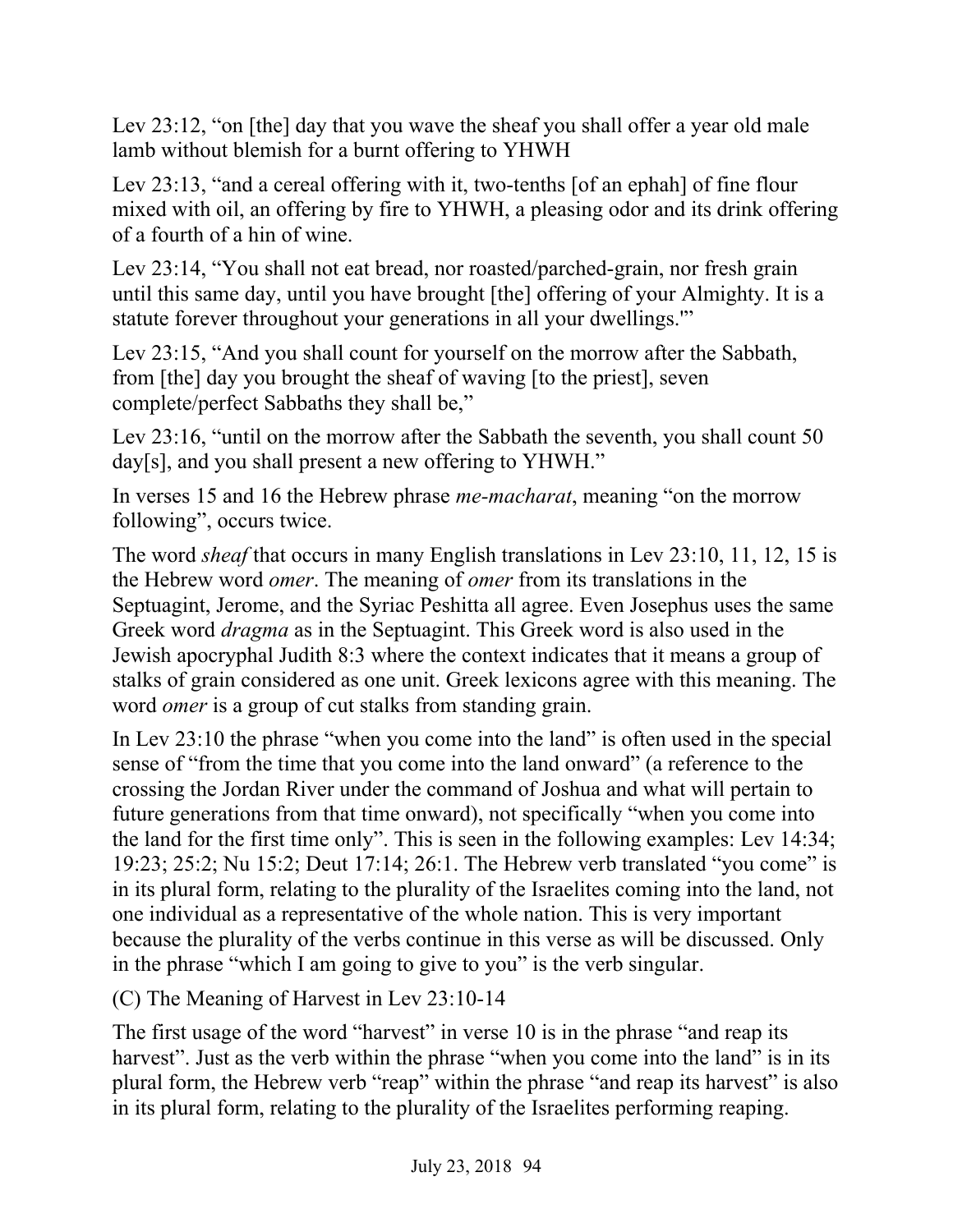Within the boundaries of ancient Israel from the earliest time that the barley is harvested in the lower Jordan River valley until the latest time that the barley is harvested in higher elevations in the northern regions is seven weeks according to the personal experiences of Gustaf Dalman who spent decades living in Israel before the use of modern farming equipment. When this seven weeks variation in the time of the harvesting of the barley in Israel is kept in mind, this wording in verse 10 may seem a little confusing because it gives the impression that the time of harvest all occurs at one time for all of Israel because "reap" is in the plural form and thus relates in a general sense to Israelite farmers who have planted barley. A fuller comprehension of the Hebrew word for "harvest" will help to remove the confusion.

Lev 23:10 mentions harvest [7105 *ketseer*] twice. This word occurs on page 894 of BDB where three meanings are derived from the biblical contexts: (1) "process of harvesting"; (2) "what is reaped, harvested, crop"; (3) "time of harvest". The second meaning is often overlooked. Consider some examples.

In the context of a foreign nation that will come and conquor Israel, Jer 5:17 reads, "And they shall eat up your harvest [= *ketseer*] and your bread, which your sons and daughters should eat. They shall eat up your flocks and your herds. They shall eat up your vines and your fig trees. They shall destroy your fortifies cities, in which you trust, with the sword." These various foodstuffs have previously been harvested and then stored, though some of it has been eaten since the time of harvest. This verse shows that the invaders shall eat the stored food at the time of the invasion. Here the stored food, that is, what remains of the crop, is called the harvest.

Another way of describing a foreign invader is in Isa 17:11, "In that day you will make your plant to grow, and in the morning you will make your seed to flourish. But the harvest [= *ketseer*] will be a heap of ruins in the day of grief and desperate sorrow." Here the word harvest refers to the crop as it is still growing at the time of the invasion. In this sense the word harvest simply refers to the crop in its current state before the time of typical general reaping.

Joel 1:10, "The field is wasted, the land mourns. For the grain is ruined, the new wine is dried up, the oil fails."

Joel 1:11, "Be ashamed you farmers, wail you vine dressers, for the wheat and the barley, because the harvest [= *ketseer*] of the field has perished." Again the word harvest refers to the crop, but not the time of normal harvest.

As was previously discussed, in Lev 23:10 the expression "and you reap its harvest" is is the plural and applied to Israelites in general although there is a variation of seven weeks in the actual time of performing the harvest. Both uses of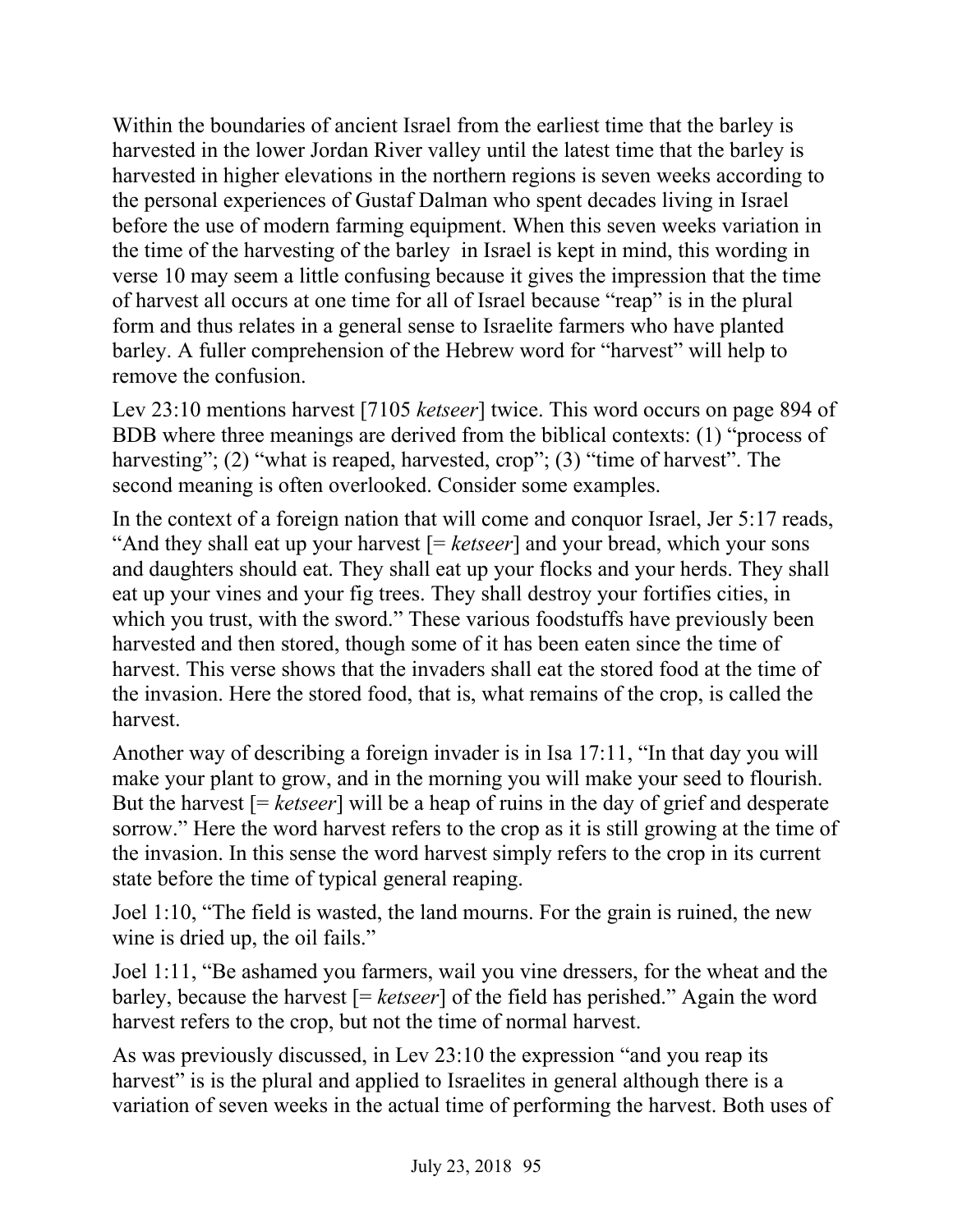*ketseer* in verse 10 are best understood in the general sense of the second meaning in BDB, which is "crop" instead of the time of any true harvest in any single place or in all places in Israel. Only this meaning of "crop" will provide reasonable sense to the plural form "reap" within "and reap its harvest". The word reap only implies the act of cutting. Lev 23:10 should best use the word "crop" in the translation instead of harvest in order to give the best sense, because otherwise it would give the false impression that the plurality of the Israelites would simultaneously be ready for the general harvest of their crop. A sensible understanding of this brief expression ("and you reap [plural verb] its harvest") would be "and the approximate time to reap the crop prevails". This would apply to the plurality of Israel over a seven week period and would do justice to the plural form of the verb "reap".

The wave sheaf ceremony that is briefly described in Lev 23:10-11 is based upon reaping a first [= *raysheet*] bundle of stalks (assumed to be barley because that is the earliest grain to ripen, although barley is not explicitly mentioned), an *omer,*  which is a cut bundle translated "sheaf". The ears on those cut stalks may be in any of several stages of development because there is no requirement in Scripture for something to be done with that sheaf other than lifting it up by the priest in verse 11. Verses 10-14 does not specify anything about consuming the wave sheaf offering itself. Lev 2:14-16 mentions the Hebrew word *bikurim,* which means firstfruits, and this word does imply usefulness for consumption. Lev 2:14-16 applies to all grains and is independent of the wave sheaf offering, except that it must not violate Lev 23:14, which prohibits consumption of the grain of the new crop. Nothing in Lev 2:14-16 proves that it applies to the wave sheaf offering, and such a viewpoint is part of rabbinic interpretation. The fine flour mentioned in verse Lev 23:13 may be from the crop of the previous year.

Here is an advance summary of a few items to be discussed in more detail below. The phrase "first of your harvest" in Lev 23:10 means the first cutting of your crop, and it pertains to the wave sheaf offering. This phrase means that no other cutting of the crop is permitted to precede the cutting for the wave sheaf offering, because otherwise it would not be the first. The plural verb tenses in Lev 23:10 shows that Israelite farmers generally were to cut their first sheaf and take it with them to the Feast of Unleavened Bread, so that when the day for the wave sheaf offering appeared, they could hand it over to the priest according to verse 11.

(D) How the Wave Sheaf was Obtained

Lev 23:10 "Speak to [the] children of Israel and say to them, 'When you come [plural form of the verb come] into the land which I am going to give to you and reap [plural form of the verb reap] its harvest  $[=$  crop, not implying the time of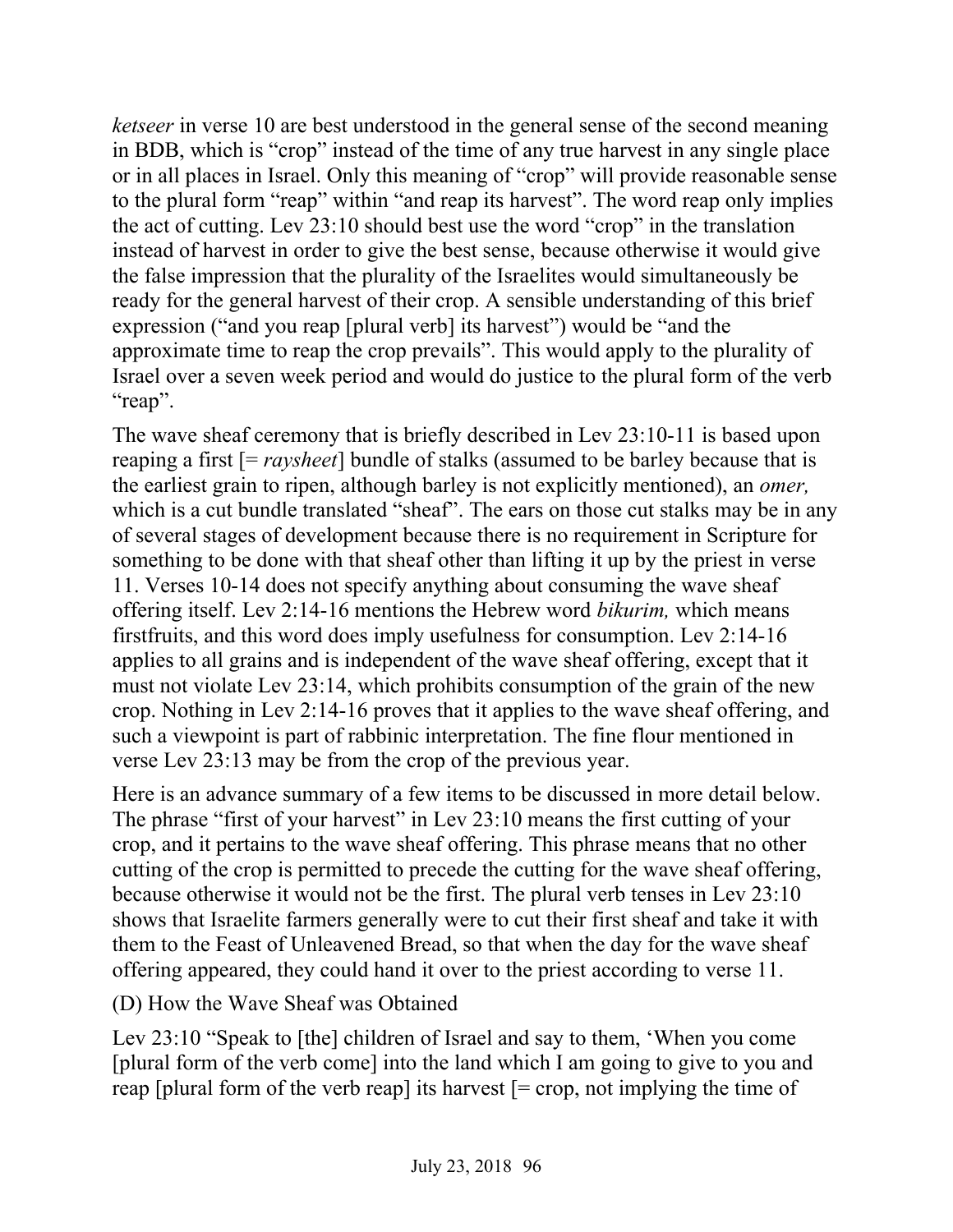specific harvesting], then you shall bring [plural form of the verb bring] [the] first sheaf of your harvest  $[= \text{crop}]$  to the priest."

This definitely does not say that the priest goes out to look for the sheaf (the bundle of stalks, *omer*). Instead it says that "you", the farmers, are to bring it to the priest during the time for the ceremony during the seven Days of Unleavened Bread held at one place for all of Israel. The Hebrew verbs for "you come", "reap", and "you shall bring" are in the plural form. The priest does not usurp the obligation of the farmers to bring their sheaf to the priesthood during that time within the festival.

It definitely does not say that only one farmer brings the wave sheaf. This is being spoken to all the children of Israel who are farmers with that crop, not merely to those where the barley is furthest in development.

In order for the farmers to bring it the distance from the field where it grew to the priest at this festival, it must have been cut by the farmer *before* leaving for the feast. The context definitely does not say that the barley that is brought by each farmer can only be brought if it has reached some specific stage of growth. The time of the cutting of the *omer* is not dictated by Scripture, and a literal study of Deut 16:9 shortly to come will bear this out.

(E) A literal Translation of Deuteronomy 16:9

Deut 16:9, "Seven weeks you shall count for yourself from [about the time] you begin [to put the] sickle to standing-grain, you shall begin to count seven weeks."

If this verse was intended to prohibit harvesting of the new grain crop until the day of the wave sheaf offering, then there would have been no need for the following.

Lev 23:14, "You shall not eat bread, nor roasted/parched-grain, nor fresh grain until this same day, until you have brought [the] offering of your Almighty. It is a statute forever throughout your generations in all your dwellings."

If you cannot harvest it, then you most certainly cannot eat it! There would be no need for verse 14 above if you cannot harvest the new crop before that offering was made.

Note that Deut 16:9 is a brief summary because it does not mention the full 50 days, it does not mention the sheaf, it does not mention the priest, it does not mention the waving or lifting up, it does not mention "for your acceptance", it does not mention "morrow after the Sabbath", etc. The lack of Hebrew words that would have been able to give this a very specific meaning show that this is intended to be a very sketchy summary.

In Deut 16:9 since no words are added between "from" and "you", and since no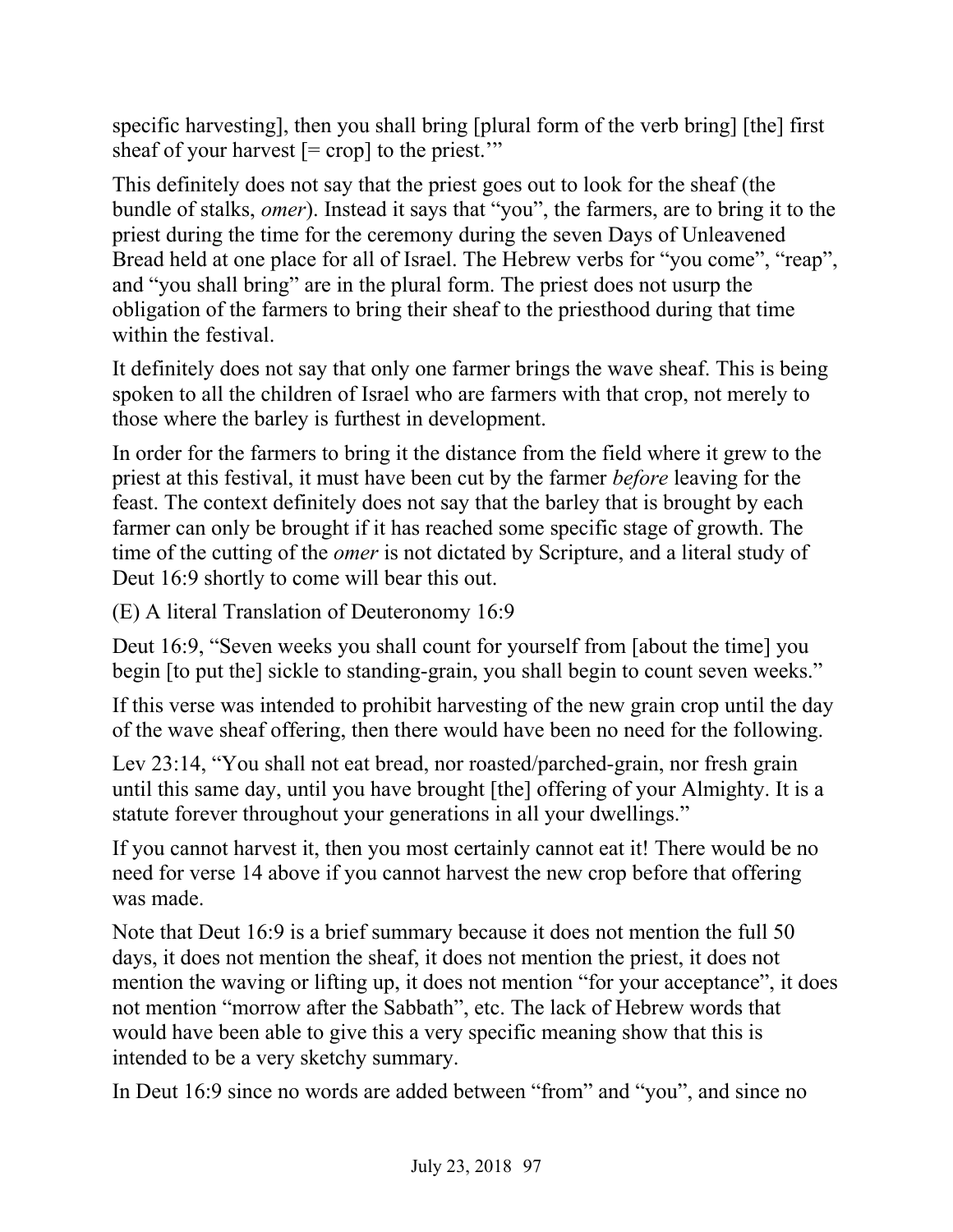words are added between "begin" and "sickle", the thought is not complete. The words that need to be added need to be deduced from reasoning, but whatever words are added, they must be in harmony with the thoughts and overall context expressed in Lev 23:9-16. The omissions in Deut 16:9 make it subordinate to the fuller description in Lev 23:9-16. It is Leviticus 23 that controls the understanding of Deut 16:9, not vice versa.

Deut 16:9 forces the translator to add the words "about the time", because the day that the farmers cut the first sheaf was before they departed for the Festival of Unleavened Bread, not the day they presented it to the priest.

Since each individual farmer had his sheaf cut before leaving for the feast, and it took each of them some time to travel, the sheafs were not all cut on the same day. Undoubtedly many priests participated in the wave sheaf ceremony because there were many farmers. Nothing in Scripture requires that the day of cutting the first sheaf for any specific farmer also be the day that the farmers presented it to the priest.

**Deut 16:9 does** *not* **imply that no harvesting can be performed between the time of cutting the** *omer* **and the offering of the wave sheaf during the festival. Lev 23:9-14 does not mention the day that the sheaf is cut.** It only mentions the time that the farmers give it to the priest and that no one can eat it before that time.

A translation of Lev 23:14 was already provided above, and this prohibits eating of the new crop of grain, but it does not prohibit harvesting the new crop in case it is ready for harvest in some areas of Israel before leaving for the festival. Thus the safety of the crop is not threatened by early ripeness in certain areas before the feast of unleavened bread!

Deut 16:9 mentions "sickle to [the] standing-grain", where *standing-grain* is a translation of the Hebrew word *kamah*, which is Strong's number 7054, and is found on page 879 of BDB. This word *kamah* occurs 10 times in the Tanak. It refers to mature grain three times: Deut 23:25 (twice); Is 17:5. It refers to immature grain three times: II Ki 19:26; Is 37:27; Hos 8:7. In four cases its stage of growth is not indicated from its own immediate context: Ex 22:6; Deut 16:9; Judg 15:5 (twice).

Hence in Deut 16:9 *standing-grain* does not identify any aspect of ripeness.

Deut 16:9, "Seven weeks you shall count for yourself from [about the time] you begin [to put the] sickle to standing-grain, you shall begin to count seven weeks."

The Hebrew has no punctuation marks. Here is a reasonable attempt at a paraphrase. "Seven weeks you shall count for yourself from [after the time] you begin to cut the sheaf. You shall begin to count seven weeks."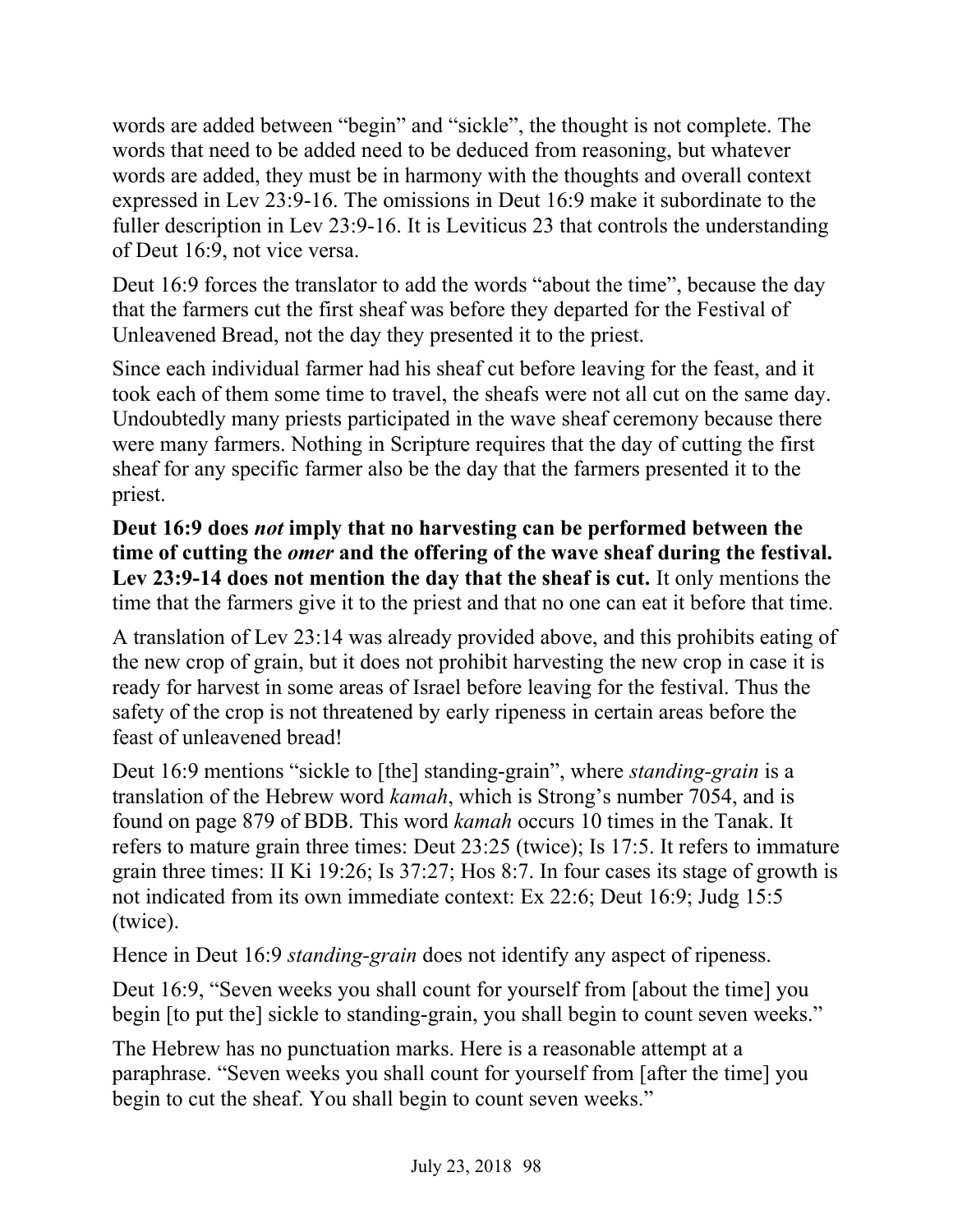## (F) Miscellaneous Comments and Conclusions

The only statement that makes a prohibition is Lev 23:14, "You shall not eat bread, nor roasted/parched-grain, nor fresh-grain until this same day, until you have brought [the] offering of your Almighty." Hence there is no requirement that the standing grain that the individual farmer wants to harvest (if any) before he leaves for the feast must be left standing. Thus the safety of the crop is not threatened by early ripeness in certain areas before the feast of unleavened bread!

Since Lev 23:10 mentions "your harvest" and wild barley neither provides a high yield for the effort nor has desirable qualities for normal use, wild barley would not qualify for "your harvest" unless it was a time of famine. Only domesticated barley was intended for the wave sheaf offering. However there is no reason why the word *aviv* cannot include wild barley.

When I spoke with Dr. David Marshall, a barley and wheat geneticist from Texas A & M University in 1992, he told me that when he visited Egypt, the farmers who still used a sickle waited until the barley was at 30 percent water content or less before harvesting. This was about the first time at which flour could be obtained. This was by experience rather than a scientific measurement, but Dr. Marshall knew the water content. They could wait some weeks and let the water content decrease, but they could not let it get near 10 percent because at that point only modern machinery could harvest it without shattering and losing the grain. But winter barley that lies dormant over the winter ripens slowly because the temperature rises slowly. They have some weeks to wait before they will lose it to shattering. A primary difference between wild barley and domesticated barley is that domesticated varieties are bred to enable the grain to stay on the stalk for a much longer time before shattering than wild barley. Wild barley does shatter soon after ripening, but not domesticated barley.

### Some Added Conclusions

(1) The literal Hebrew words present in Deut 16:9-10 does not forbid the Israelite farmer from harvesting his crop before the wave sheaf offering. Once the farmer has cut and put aside the first sheaf, he may reap his crop. He may harvest the crop before leaving for the Feast of Unleavened Bread. Thus the crop is not at risk based upon the day of the wave sheaf offering.

(2) The day of the wave sheaf offering may be thought of as a man having a long leash with a dog at the end. The dog represents the ripening of barley which can wander a little this way or that, but not too far from the day of the wave sheaf offering. Barley in Israel ripens over a seven-week period depending on the location, so that the word *aviv* is not descriptive of only one month. It takes a more precise astronomical method to pin down the month of *aviv* to one month.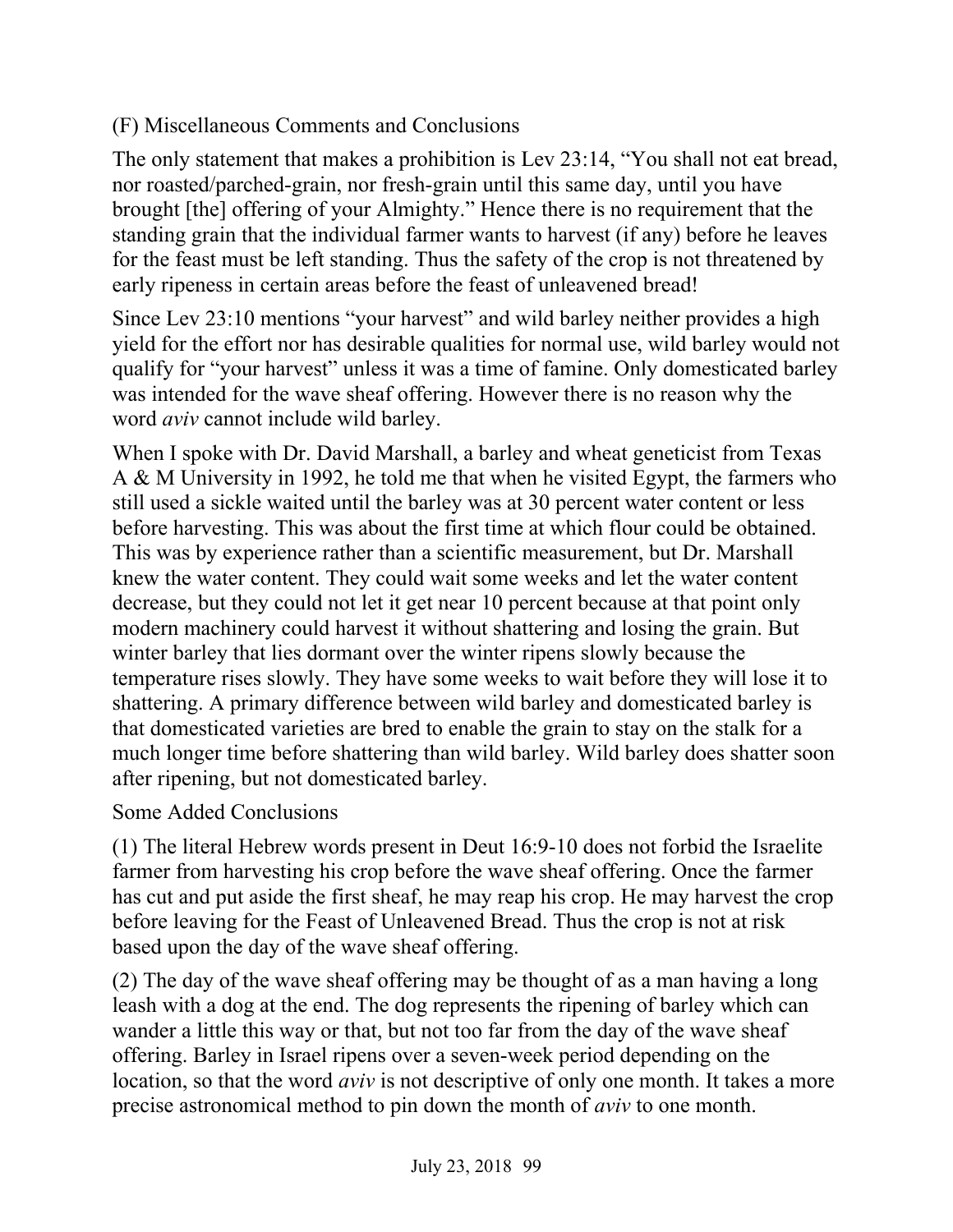(3) Gen 1:14 ends in the word "years", so that the lights in the heavens determine years. Moses evidently did not think it was important to describe the astronomical method to define years because the vernal equinox was common knowledge in Egypt where the Israelites had been, being witnessed by the greatest pyramids of Egypt. Heat is the major factor that determines the time of the ripening of winter barley, not light. Lights are mentioned repeatedly in Gen 1:14-16, never heat.

## [38] The Meaning of Deut 16:1

In order to arrive at a proper understanding of a biblical subject or verse it is necessary to first understand the clear Scriptures and then use information from them to eventually understand the unclear ones. Deut 16:1 is an unclear Scripture for at least the following reasons:

(1) The first Hebrew word in Deut 16:1 is *shamar*, Strong's number 8104, which has a variety of possible meanings depending on the context. It primarily may mean "to keep [a law]", "to observe [by sight]", "to preserve or protect", "to celebrate [a festival]", or "to guard [captives]", and some of these meanings can overlap or blend. There is debate over the meaning of *shamar* in Deut 16:1.

(2) Considerable effort has been expended above to show that *aviv* means "ears [of grain]" regardless of the stage of ripeness of the ears. Some references have taken the Mishnaic interpretation of *aviv* as the early phase of ripening, although some translations of the Mishnah show a broader wording. Without a thorough study of Ex 9:31 and the hail plague in Egypt in its agricultural, historical, climatic, and geographical context as well as the use of *aviv* in the Dead Sea Scrolls, one can not appreciate the full scope of the meaning of *aviv*, and this misunderstanding of *aviv* has perhaps been the primary cause of confusion over the meaning of Deut 16:1.

(3) Deut 16:1 may be divided into two parts, the first desigated 16:1A and the second 16:1B. The Hebrew word *chodesh*, Strong's number 2320, occurs in both parts. This word either means "new moon" or "month" depending on the context. The full Hebrew expression in which *chodesh* occurs here is "*chodesh ha aviv*" which means either "the new moon of *aviv*" or "the month of *aviv*". This exact Hebrew expression occurs six times in Scripture: Ex 13:4; 23:15; 34:18A, 18B; Deut 16:1A,1B. The context of the five places other than Deut 16:1A show it to mean "month of *aviv*". Is it plausible to think that in Deut 16:1A this expression means "new moon of *aviv*" but in the second half of the same verse (and everywhere else), the same expression has a different meaning? Some people think it is plausible, but in my opinion it is quite unlikely for the expression to change its meaning in only the first half of the verse.

(4) Another controversial question about the translation of Deut 16:1 involves whether the Hebrew word *aviv* should be translated to emphasize its meaning or to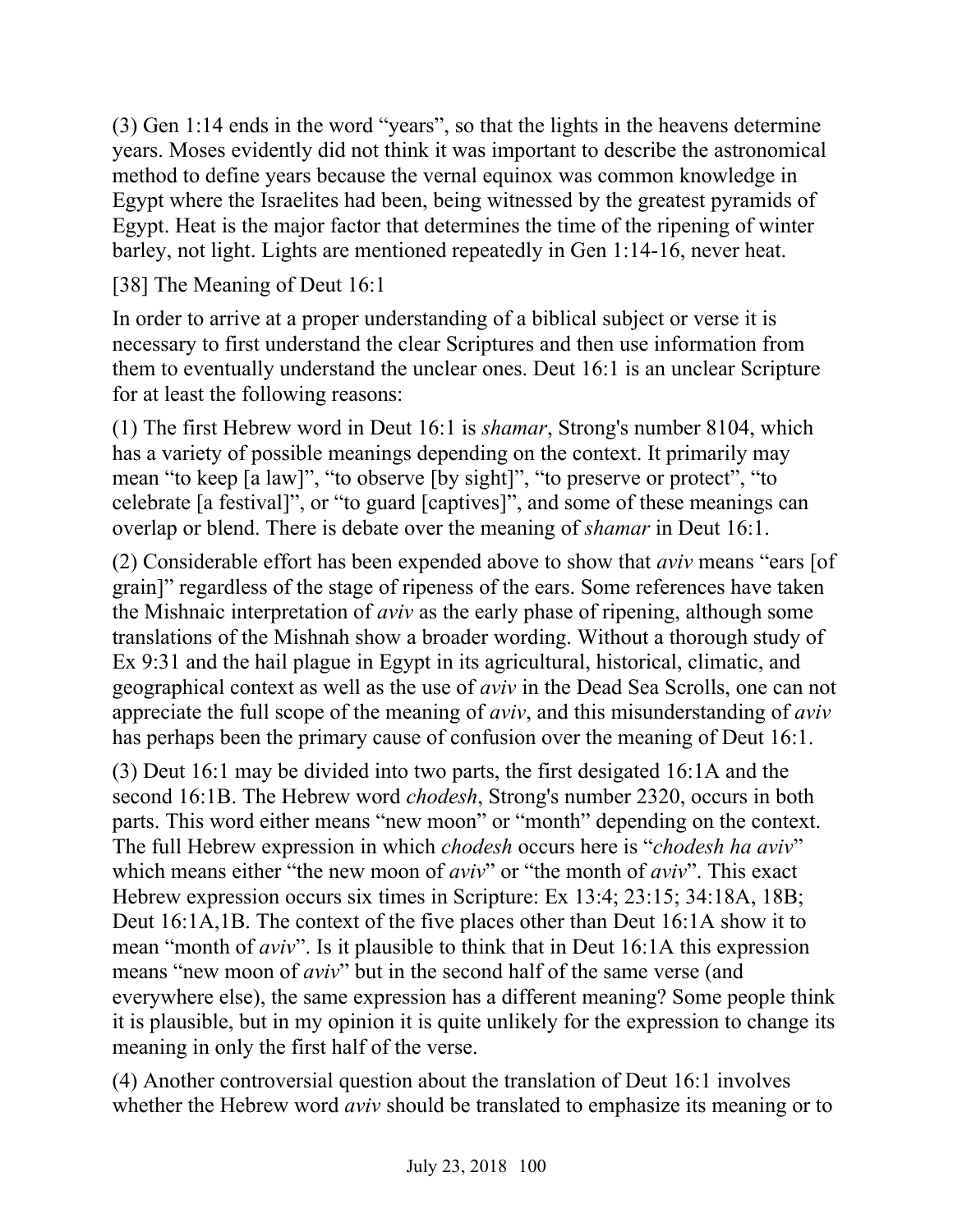indicate the name of the month, and this depends on the original intent of the first part of the verse. If the first part of this verse is intended to describe an activity of visual searching as some teach, then the word *aviv* should most likely be translated to emphasize the meaning of *aviv*. However, in ancient times a name typically did have meaning, so that *aviv* can indicate both a name and meaning. It is a descriptive name because the meaning alone applies to several months.

Now that four points of controversy concerning the translation of Deut 16:1A have been elucidated, it should be clear to the reader that one should not start the study of how to determine the first month with a forced interpretation of this verse. An edifice should be built on a firm foundation, not one that is conceived in debate. In other words the claim is made by some that this verse should start, "Observe [by sight] the new moon of [in which you find] nearly ripe, green ears ..." Notice that the added expression "in which you find" is not based on any Hebrew words from Deut 16:1, but is nothing more than a forced wishful interpretation upon the text. This interpretation involves a controversy over the intended meaning of *shamar*, a controversy over the intended meaning of *aviv*, a controversy over the intended meaning of *chodesh*, and a controversy over whether *aviv* should be translated into its meaning or transliterated as the name of a month. Beyond these four matters of controversy is the issue of adding the expression "in which you find", so that the belief of "physically searching for *aviv*" is read into the text, and then this text is used as alleged evidence for this practice to determine the first month.

The clearest way to refute this alleged interpretation of Deut 16:1A is to recognize that *aviv* means "ears [of grain]" regardless of the stage of ripeness of the ears. One does not go looking for something that has a wide scope of meaning, otherwise one does not know what to look for. Hence adding the expression "in which you find" is a fallacy as an implied translation.

Consistency in translating the expression *chodesh ha aviv* within Deut 16:1 requires that *chodesh* mean "month" here. Deut 5:12 also starts with the word *shamar* and means, "Keep [the laws of] the Sabbath day to set it apart ...". There are multiple laws associated with the Sabbath. The obvious command is to refrain from work, but there is also the command to work on the other six days, and there is also the command for your animals and servants to refrain from work. There are multiple laws associated with the month of Abib. There is the law to keep the Passover. There is the law to eat unleavened bread for seven days. There is the law to refrain from laborious work on the first and the seventh day, as well as to participate in a sacred meeting on those two days.

Using the explanation of Deut 5:12 with *shamar*, Deut 16:1 means, "Keep [the laws of] the month of *aviv* and perform the Passover ...".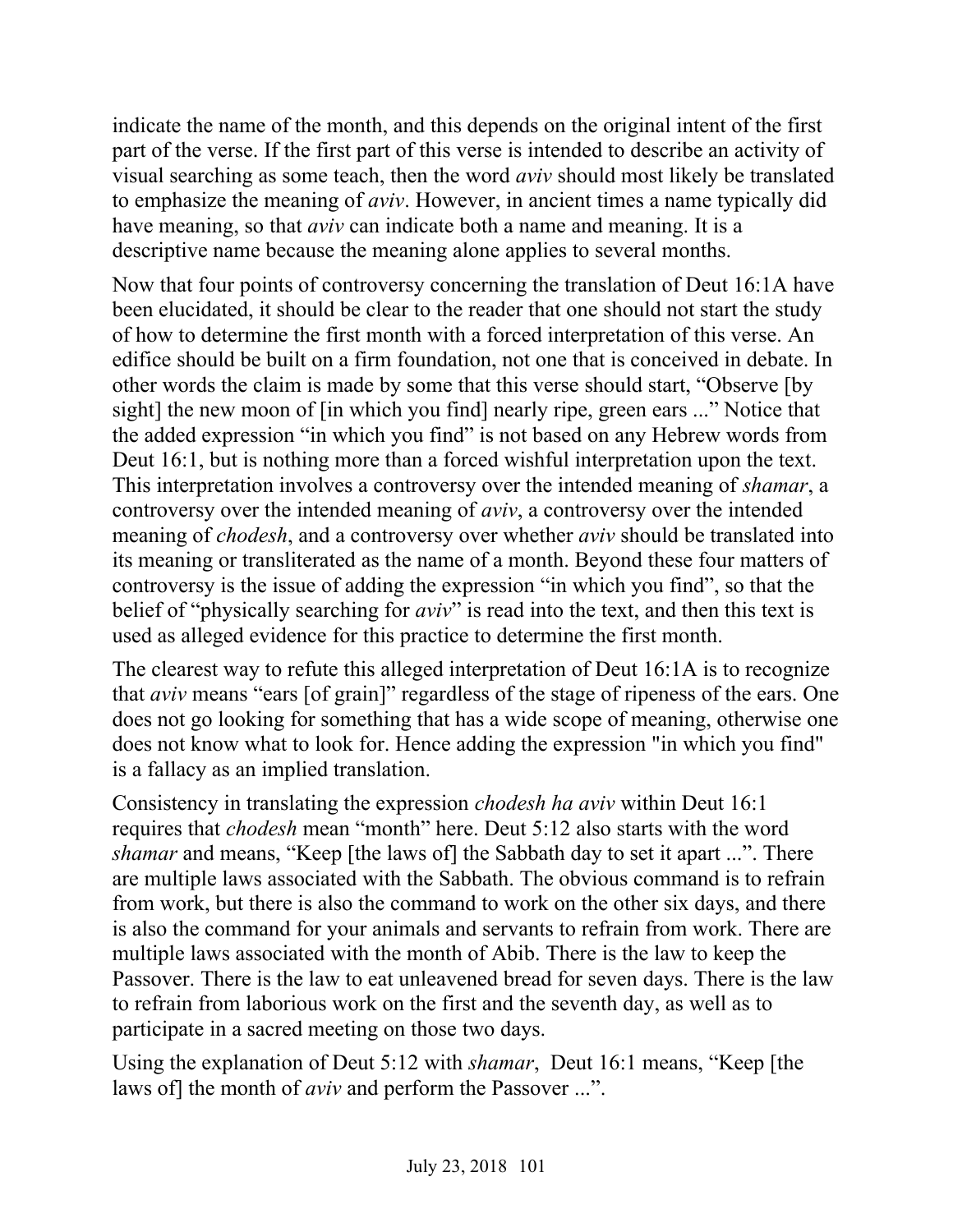The presence of the Hebrew word *chodesh* in Deut 16:1A thwarts the attempt to make to mean, "Observe [by sight] the nearly ripe, green ears ..." because *chodesh* stands as a barrier between "observe" (*shamar*) and "*aviv*". Besides, *aviv* has a wider range of meaning than this and the time at which barley comes to maturity ranges over a seven week period throughout Israel. Hence observing is not confined to merely one month as though this meant "Observe [by sight] the month of nearly ripe, green ears ..." When using an accurate translation of *aviv*, the meaning, "Observe [by sight] the month of ears ..." still does not make sense because "ears" spans several months from the earliest stage to the last of the harvest.

The hail plague teaches that some stages of barley are called *aviv* before the ears are ripe. In that plague, at least seven weeks before the end of the 90 days to harvest would arrive in northern Egypt, the barley ears were called *aviv*. That is during the first half of the 90 day period from the first appearance of the ear until the harvest. There is no description of what to look for. There is no statement that people should go out to look. It is all an elaborate theory with nothing to back it up.

The presence of *aviv* in Israel applies to several months from the meaning of *aviv*, so that its name does not uniquely determine one month. This is a characteristic of the first month, but not a defining criteria that only identifies one month.

#### [39] Appendix A: How to Know the Meaning of a Hebrew word having vague **Contexts**

Certain words found in biblical Hebrew have a meaning that is not clearly determined from the biblical contexts. The best objective method to determine the meaning of a word when this situation prevails is to consider the availability of Semitic cognates and ancient translations.

An official accurate copy of the Hebrew (with brief segments in Aramaic) Scriptures would have been kept in the Second Temple with priestly responsibility for careful copying through the years until the Temple was destroyed (Kooij 2012). Jews who left Jerusalem to capture Masada in 66 CE were the source of a dozen books of the Hebrew scriptures that have been discovered at Masada when excavations were begun there in 1967, and these all show the Masoretic Text (MT) without the added vowel points (Woude, 1992 and 1995). The MT of the Scriptures is called the Tanak. This is the authoritative text that should be used. Additional corroboration of the validity of the MT comes from the caves in the Judean desert from 135 CE where Bar Kokhba died in battle and significant parts of about a dozen books of the Hebrew Bible were discovered after the 1967 war. The Dead Sea Scrolls have a greater variation in the spellings of the biblical Hebrew words to make them conform to the spellings that prevailed in the first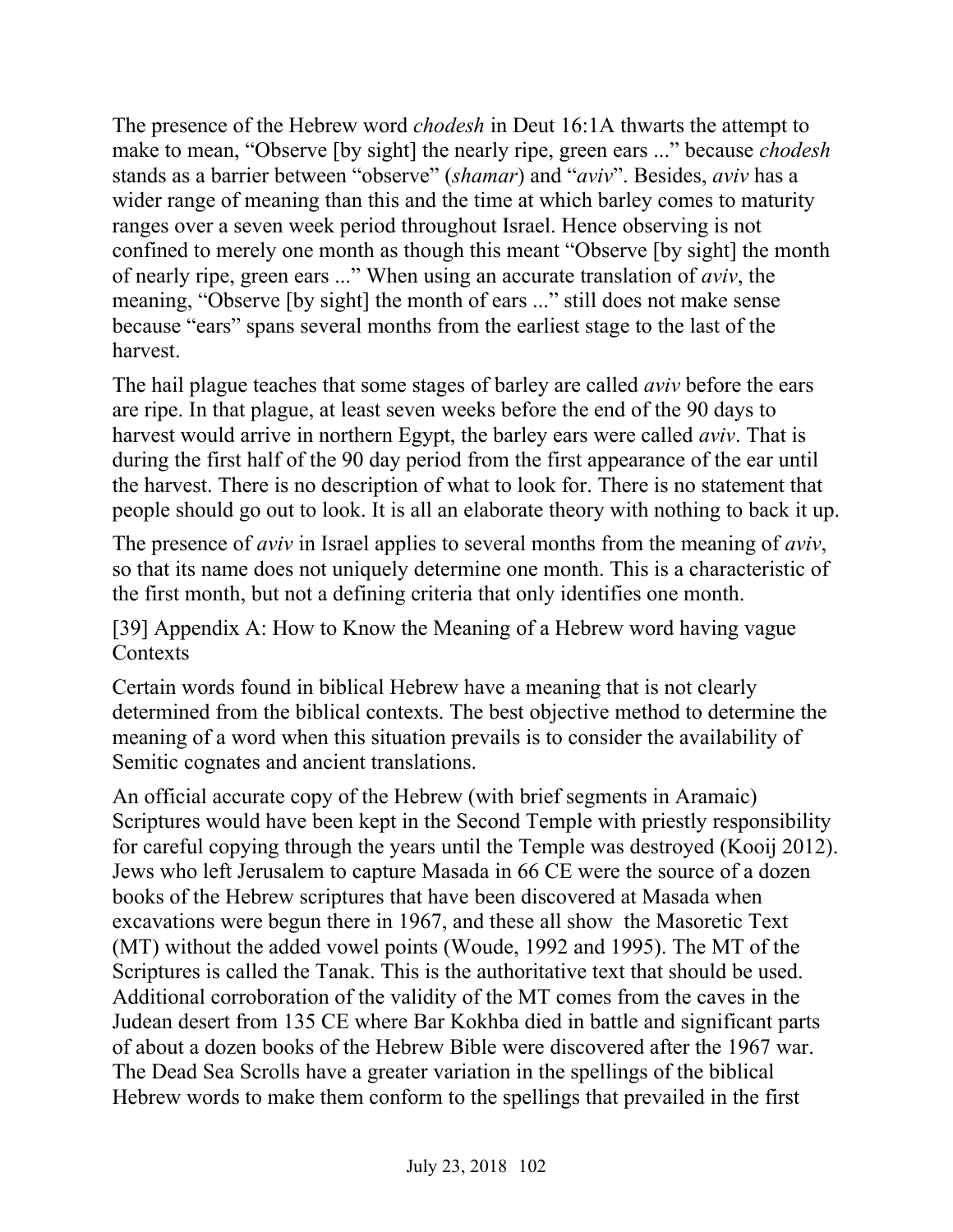century rather than preserve the ancient spellings that agree with the MT and also agree with those texts from Masada and the caves in the Judean desert from 135. The Dead Sea Scrolls have significant variations in the Hebrew text of the Scriptures and there was no authority to prevent copying alterations outside the jurisdiction of the leading priests.

The examination of the two or three letter stem of a Hebrew word is too loose a method to determine the original meaning of a word. Sometimes this is incorrectly referred to as the etymology of a word. The latter refers to the history of how the word originated. Older works such as Strong's Concordance took wild guesses at etymologies, and this is worthless to use. If a worthy etymology is known, it can sometimes be useful to approximate the meaning of a word, but it is not likely to yield a precise meaning. The following tools provide the best method to determine the meaning of a Hebrew word that has vague contexts.

The rabbinic literature is too hazardous a source to use for reliable original meanings of Hebrew words.

## (A) Semitic Cognate

A Semitic cognate of a word in biblical Hebrew is a word that: (1) sounds almost the same in another Semitic language; and (2) is used in a similar context. Both tests are required in order to have reasonable confidence that the cognate word's meaning is applicable. Contexts of the cognate word in the other Semitic language often provide a clarification or a more precise meaning of the Hebrew word. Archaeological preservation of ancient texts is the source of Semitic cognates.

# (B) The Septuagint

The Septuagint, often abbreviated LXX, is the oldest translation of the Hebrew Bible. Its Pentateuch was translated c. 280 BCE and the remainder was completed by c. 100 BCE. The target language was Greek.

The Hebrew text from which the LXX was translated is called the *Vorlage*. Since we do not possess the *Vorlage*, any substantial difference between the meaning of the Tanak and the LXX is often the result of a difference between the *Vorlage* and the Tanak. Study of the biblical texts found among the Dead Sea Scrolls has shown that a small number of the discovered books in Scripture do resemble the translations in the LXX that show wide differences with the MT, indicating that the *Vorlage* was a real object rather than an assumption (pp. 247-248, F. Garcia Martinez 1999). For this reason alone there is always a need for some sensible judgment in weighing the use of the LXX for any particular verse and for the meaning of any Hebrew word. Jan Joosten 2011 wrote on page 7. "The translators [of the LXX] tend to render Hebrew words – and sometimes Hebrew roots – by a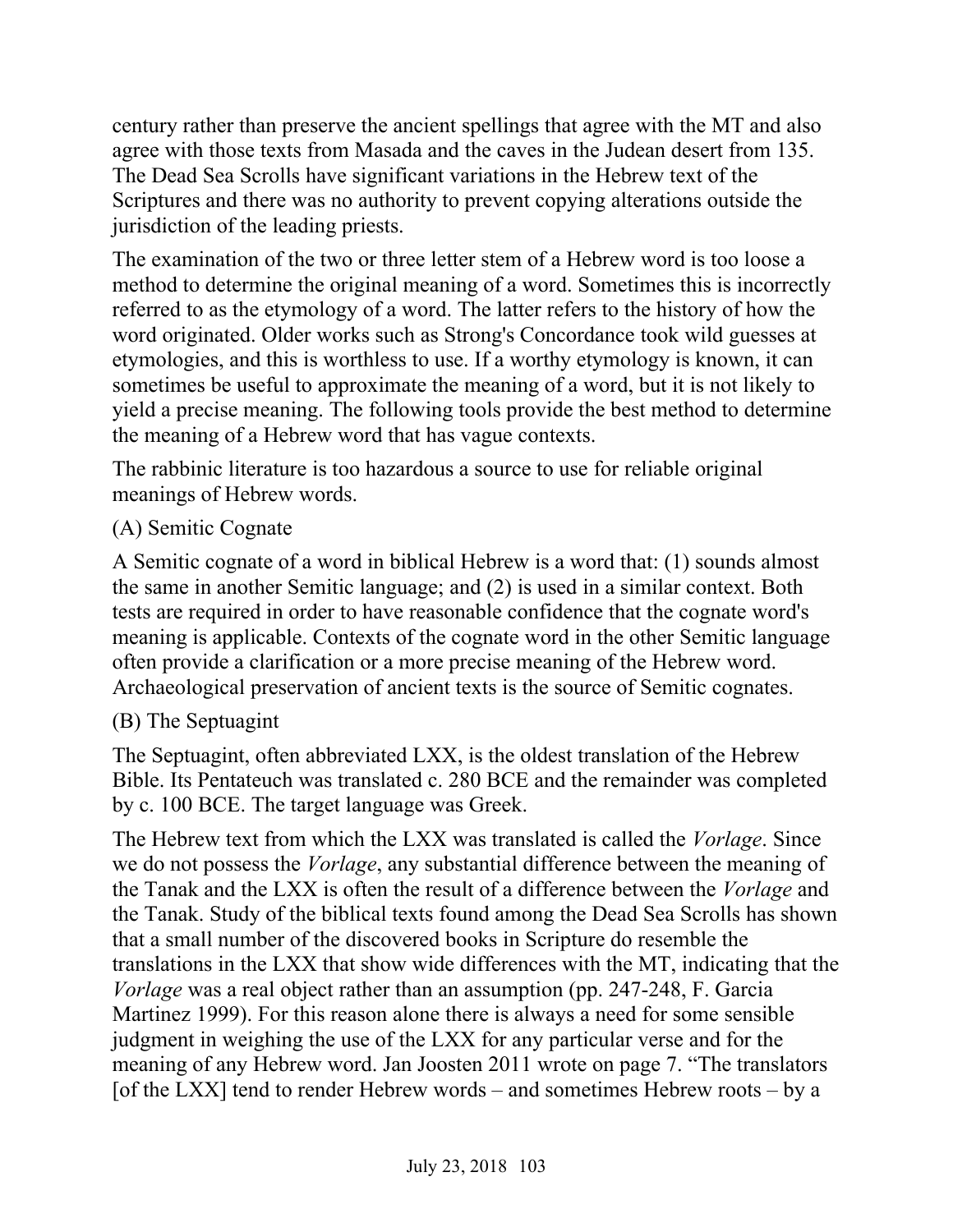single Greek equivalent. Since words in different languages rarely have the same exact meaning, this 'lexical stereotyping' leads to contextual uses that are unnatural in Greek. More often than not, the equivalent is adequate enough in some contexts, but does not fit certain other contexts. It also happens, however, that the Greek equivalent from the start diverged in meaning from the Hebrew." Later on pages 7- 8 he wrote, "At times it appears that the translators confused different Hebrew words or forms." In summary, inadequacies in scholarly knowledge concerning biblical Hebrew among the translators of the LXX should typically cause the modern reader to lack full confidence in blindly accepting the LXX's apparent equivalent of a rare Hebrew word as correct.

Another major weakness of the LXX is that we do not possess the original LXX translation; there are many differences among the surviving handwritten copies of the LXX. A critical text of the LXX has been produced by a team of scholars based upon the surviving handwritten copies. A literal translation of this critical text is available, abbreviated NETS. It is always possible that for some important passage, none of the surviving copies of the LXX agree with the original Greek translation. People who copied the LXX varied in their desire to preserve the text exactly as they saw it. Many scholars believe that some Christian copyists of certain Messianic texts in the LXX deliberately altered the text to force it to conform to certain details that are found in the New Testament. The two oldest surviving complete copies of the LXX date from c. 350 CE, and only small parts of it exist from before that time.

The most important parts (not the earliest small number of fragments) of the LXX from before c. 350 stem from the Greek commentaries of Origen c. 200-250 and from surviving fragments of the Hexapla (six column work with the Tanak in the left column), whose preparation he supervised during that time. Due to the fact that Origen compared differing versions of the LXX before deciding what to use for the LXX column in the Hexapla, scholars today generally accept Origen's decision in the Hexapla (and his commentaries) for their critical text of the LXX, which is the basis for the NETS translation published in 2007. About 500 years separate the original LXX from Origen's decisions in the Hexapla. Origen wrote that in some small number of instances he modified the LXX in the Hexapla to agree with Aquila's very literal translation from the Hebrew that he made c. 135. Origen called this process of altering the LXX to agree with Aquila, a "healing / restoration" of the LXX, because he assumed that the original LXX was perfect and Jewish scholars that he knew personally informed him that Aquila was generally an accurate reflection of the Hebrew. Origen only did this in rare cases and did not provide a list of such places. He knew that Greek speaking Christians believed that the LXX was inspired, and he would not write anything to cast doubt on this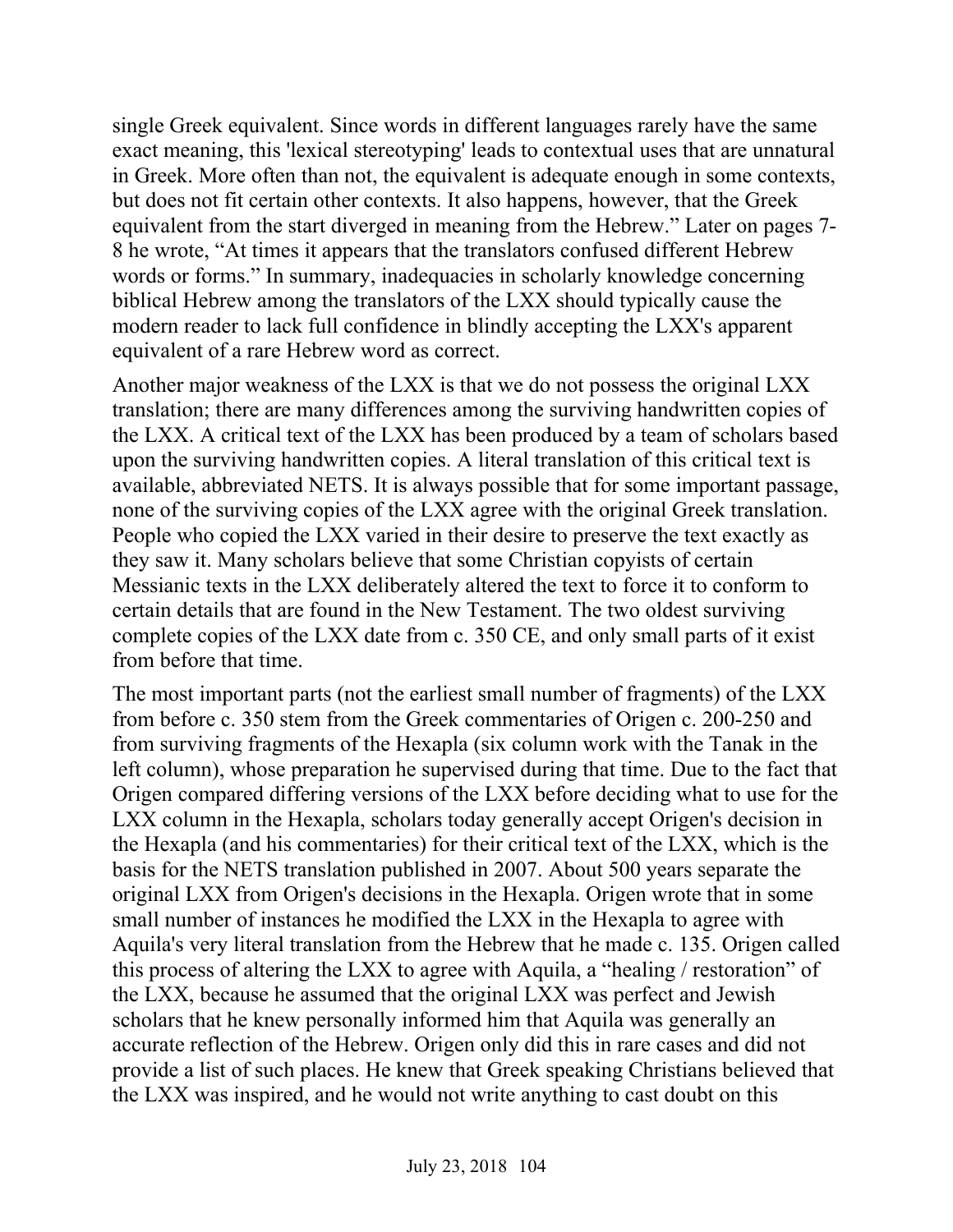beyond sometimes writing that he was restoring the LXX back toward its original state. His writings do admit that many divergent copies of the LXX exist, and it makes it difficult to know what the original contained. His decisions toward restoring the column of the LXX were often based on comparing divergent copies of the LXX with Aquila and the other two Greek translations of Symmachus and Theodotion. During the latter part of Origen's life and after his death, copies of the fifth column (the LXX) of the Hexapla were made at the library founded by Origen at Caesarea and shipped out to various interested parties. See pages 42-49 of Martens 2012.

The translation method used for the LXX differs greatly from book to book. Some are done more literally and some are more paraphrased. Some books transliterate certain technical words while others translate such words. It appears that for certain Hebrew words the translation often differs in different books. There are known instances in which the translator of the LXX was uncertain of the meaning of a Hebrew word and thus a Greek translation was chosen that had a pronunciation similar to the Hebrew word, but with a surely incorrect meaning. In other words, the meaning of some Hebrew words was not known to some of the translators, so that guesses were made (see G. B. Caird, 1976).

Concerning certain matters in the biblical text, there may have been a controversy among Jews during the time that the LXX was first translated or later copied, and this may have introduced a translation bias in favor of one controversial interpretation.

### (C) Aquila's Translation

Aquila translated the Tanak into Greek c. 130 (note page 36 of Louis Ginzberg 1902), and this was quite literal in a word for word sense. This was about 60 years after the Temple was destroyed when Hebrew was still spoken in limited areas of greater Palestine. Aquila's early life was in a solely Greek speaking environment, but he later moved to Palestine where he studied Hebrew. In the following quotation from the Yerushalmi (Palestinian Talmud) Aquila is written Aqilas. The Yerushalmi is broadly from c. 400 although the whole work took decades to produce, so that its contents could have been known from decades earlier. Jerome would have been exposed to its content about Aquila, either directly or through his Hebrew teachers.

Page 51 of PT Megillah I.9 [V.A] states, "R. Jeremiah in the name of R. Hiyya bar Ba: 'Aqilas the proselyte translated the Torah before R. Eliezer and R. Joshua, and they praised him.' [V.B] They said to him, 'Gird your sword upon your thigh, O mighty one, in your glory and majesty.' (Ps 45:3)"

This is clearly a rabbinic method of approval to Aquila's translation, although one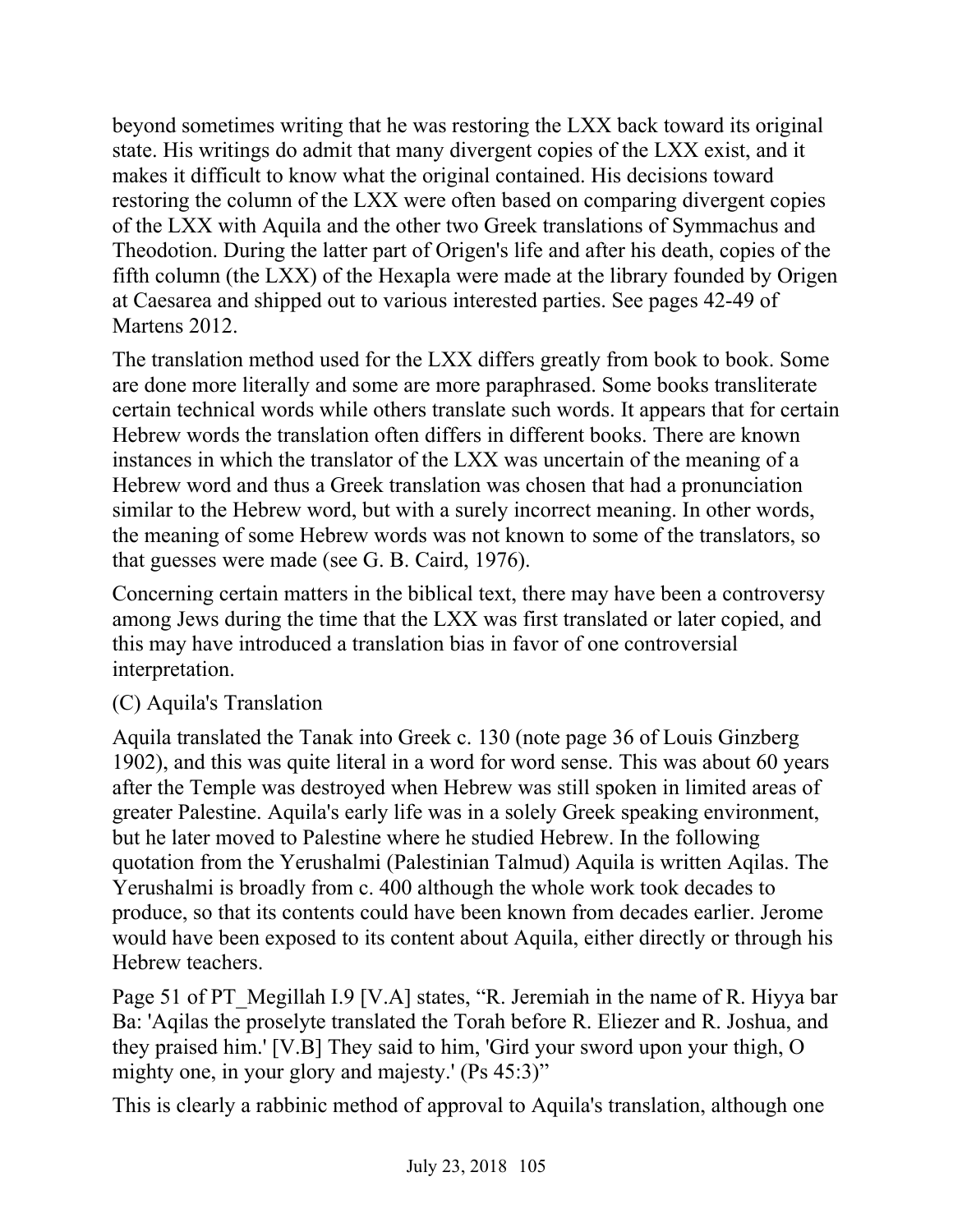cannot say that every translation within Aquila's work would have had rabbinic acceptance. It would appear from this that Aquila was taught Hebrew under rabbinic instruction. Footnote 32 on page 294 of Rajak 2009 states, "Jerome commenting on Isa. 7:14 says that [Rabbi] Akiva was Aquila's teacher." Rabbi Akiva is a major rabbinic sage. Jerome understood that Aquila's translation was generally approved by the rabbis, and for that reason he knew that he had to weigh Aquila's meanings, and sometimes he rejected Aquila's meanings.

This important fact is a great weakness in using Aquila's translation because rabbinic literature sometimes has untrustworthy meanings due to new interpretations. Because rabbinic teachers of Aquila were involved in the new interpretations, it is reasonable to expect that Aquila used some incorrect meanings. He innocently accepted what the rabbis told him. Burkitt wrote on page 35, "Aquila also has an unfortunate habit of dividing rare Hebrew words into their real or imagined component parts [to produce his literal Greek translation]; ..." This is generally not an accurate method for translation and it shows that Aquila did not understand the meaning of some rare words. Only small portions of his translation have survived.

#### (D) The Syriac Peshitta

The Syriac language is an offshoot of Aramaic that gradually took shape during the period 150-200 CE. The Syriac Peshitta translation from the Hebrew Bible was made over the period 150-200 (page 258 of Weitzman 1999). The Pentateuch was translated c. 150 and the remainder was spread out over the next several decades. The translators also consulted previous Aramaic translations (Targums of the Jews) and the Septuagint. This is known because some isolated parts of the Peshitta show influence of these other translations where they are contrary to the Masoretic Text. It is not known who made this translation, whether Jews or Christians. The oldest surviving copy of the Peshitta dates from c. 550, but not all parts of it are from about that date. A significant effort was made by the promoters of the Peshitta to keep its text free from modifications, and this lends weight to the belief that the original was close to the extant texts. The Peshitta was ultimately preserved by Christians beginning at some time between its creation and 400 CE. It is possible that the first translation of the Peshitta was influenced by rabbinic bias in some places. Scholars have noted that the translators of the Peshitta were sometimes unsure of the meaning of some Hebrew words, and they either pretended that the Hebrew word was not there, or they took a guess.

### (E) The (Aramaic) Palestinian Targums

The best source of information on the dating of all the Aramaic Targums is Flesher & Chilton 2011. Approximate dates provided below are taken from this source. All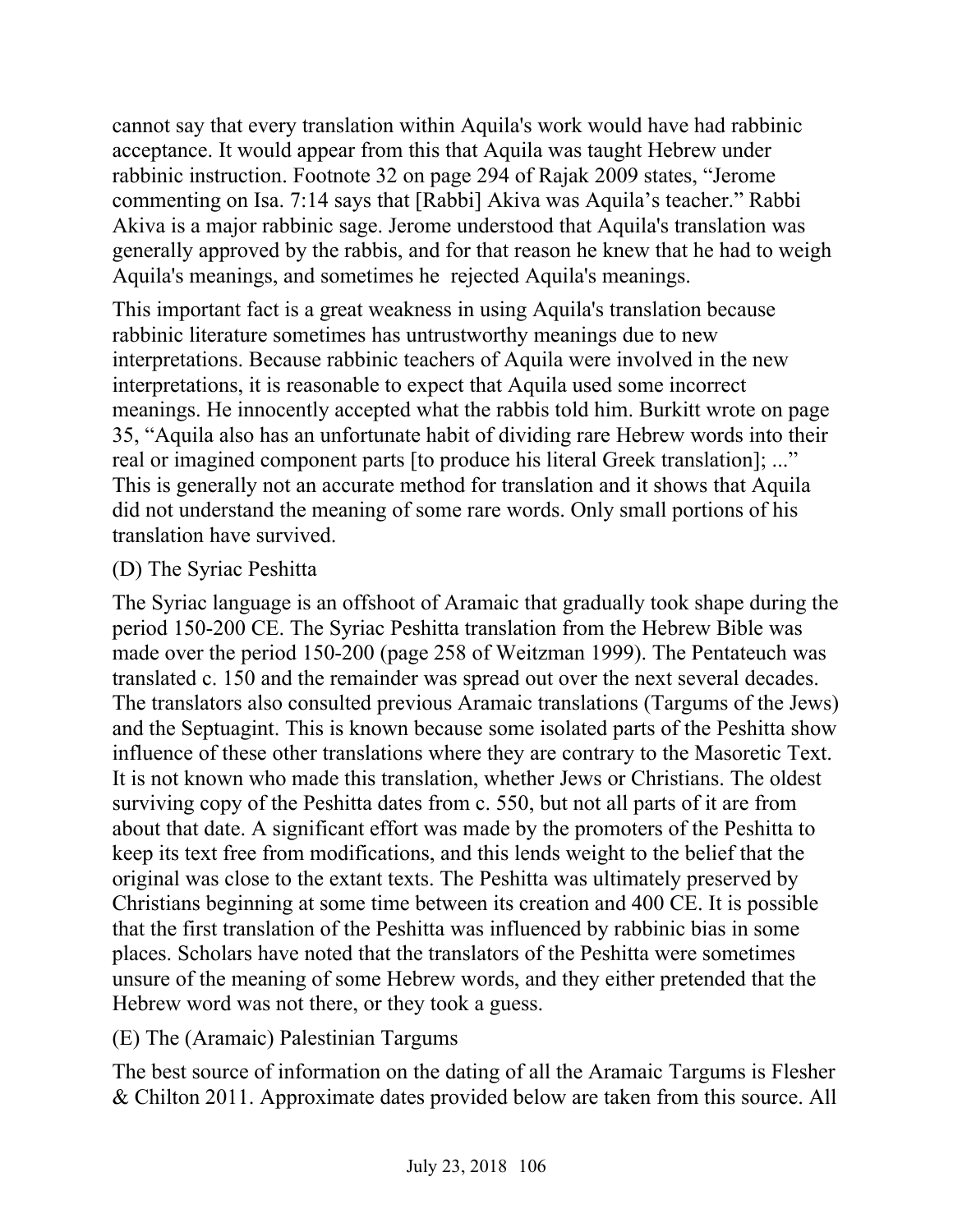of the writings known as the Targums were translated by Jews. The translation from the Tanak to the Aramaic known as the Palestinian Targums originated c. 200. The oldest surviving copies date from a few hundred years after this. All of the versions of the Targums were produced by Jews. Only the earliest groups of Targums are considered because the later ones have more interpretive paraphrases and are less likely to retain original meanings of Hebrew words.

## (F) The (Aramaic) Targum Onqelos

The original Targum Onqelos (called Proto-Onqelos) no longer exists. Proto-Onqelos was translated from the Tanak into Aramaic between 50-150 CE. Eventually Proto-Onqelos was modified many times until its final version, which became quite stable, was accepted by the rabbinic leaders c. 600. Various parts of it show the Aramaic language as it existed during the period 50-150, while other parts show different flavors of later Aramaic. In some places there is heavy rabbinic influence in the surviving translation, and at other places a very early translation remains. Caution is advised in accepting its meanings.

## (G) Symmachus or Theodotion Translation

These two translations from the Tanak to Greek were made c. 180 CE. Only rare portions of it survive.

### (H) Jerome's Translation into Latin

Jerome's translation from the Tanak into Latin dates from 391 to 405 (page 195 of Graves 2007). The best current effort to recover the complete Latin original by Jerome is by Robertus Weber, and this work includes the Psalms in Latin from the Hebrew. Jerome's translation became the Vulgate except that his Psalms in Latin from the Hebrew was excluded from the Vulgate. He was recognized as exceptionally competent in Latin and Greek grammar. He began learning Hebrew in 376. From his grammatical background he understood the need to develop technical grammatical principles of the Hebrew language. In 384 while in Rome, he translated the Psalms from some version of the Septuagint into Latin. Not long afterward, he visited Caesarea where he examined Origen's improved version of the Septuagint, so he retranslated the Psalms from this Greek version into Latin. As Jerome continued his studies into Hebrew with the Tanak, he became convinced that the differences between the various versions of the Septuagint and the Tanak were so significant that the only way for Latin speaking people to attain an accurate Bible that originated with the Jews, was for him to make a direct translation from the Hebrew. He was armed with significant funds from wealthy patrons to pay experts in Hebrew any reasonable price so that he could obtain the best knowledge of Hebrew. In Jerome's commentary on Genesis c. 392 based on the Hebrew text, he often refers to how Aquila, Symmachus, and Theodotion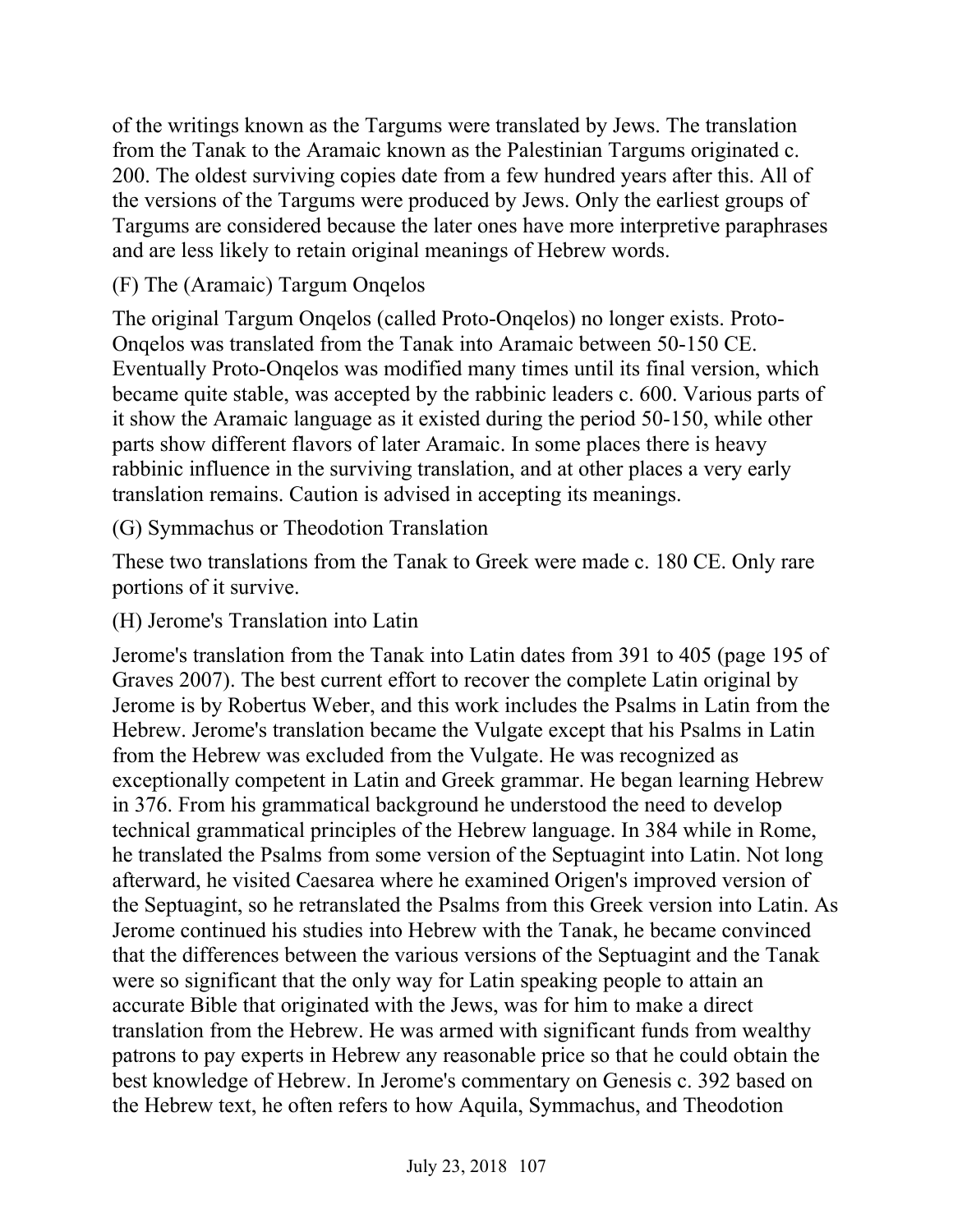translated specific Hebrew words in comparison to the Septuagint, probably using Origen's version of the latter. From this and other writings of Jerome, it becomes obvious that Jerome had a copy of all four of these Greek versions. From this we know that despite the fact that Jerome's translation was made about 250 years after those of Aquila, Symmachus, and Theodotion, in a sense he was transported back into their time for a knowledge of Hebrew vocabulary because he consulted with these three when translating from the Hebrew into Latin.

Page 197 of Graves 2007 states, "Jerome learned Hebrew for the most part through Jewish sources, primarily his Jewish teachers and the Greek translations of Aquila, Symmachus, and Theodotion." In his commentaries, Jerome mentioned that he often disagreed with Aquila for less common Hebrew words. On pages 198-199 Graves wrote, "Although he certainly could miss the mark on particular passages, Jerome's work on the Hebrew text reflects that of a competent Hebrew scholar whose literary and critical sensibilities are much like our own." Later on page 199 we note, "Modern scholarship on the Hebrew Bible should take seriously the traditions of late antiquity. For these traditions, Jerome is one of the most valuable resources." This source is a revision of a doctoral dissertation from Hebrew Union College in Cincinnati.

Page 499 of Pablo-Isaac Halevi (Kirtchuk) 2002 states, "Jerome was aware of the many problems of translation, both at the technical level and at the theoretical level, and solved them successfully and often with elegance. Therefore he is considered not only as a great figure in Hebrew studies in the Christian world, but also as a great translator."

The basic weakness of Jerome's translation is that occasionally his Hebrew teachers exhibit rabbinic meanings that were not original meanings. He attempted to avoid rabbinic influence in his translation, but was not always successful. His knowledge of Hebrew was far superior to that of the translators of the Septuagint and the Syriac Peshitta. **Overall, his translation is the best of the whole group and it generally deserves the most weight.**

[40] Appendix B: Smith's Paper

This is a complete copy of W. Robertson Smith's reference (see the bibliography) except for a section written in Arabic for which Smith includes a translation that he puts in quotation marks shown in the published paper and which is copied below. This short paper takes a little effort to fully understand. It is discussed in this document. The paper now follows.

# NOTE ON EXODUS IX. 31, 32

1. All over Egypt it is common to raise at least two crops of barley - *shitawi* and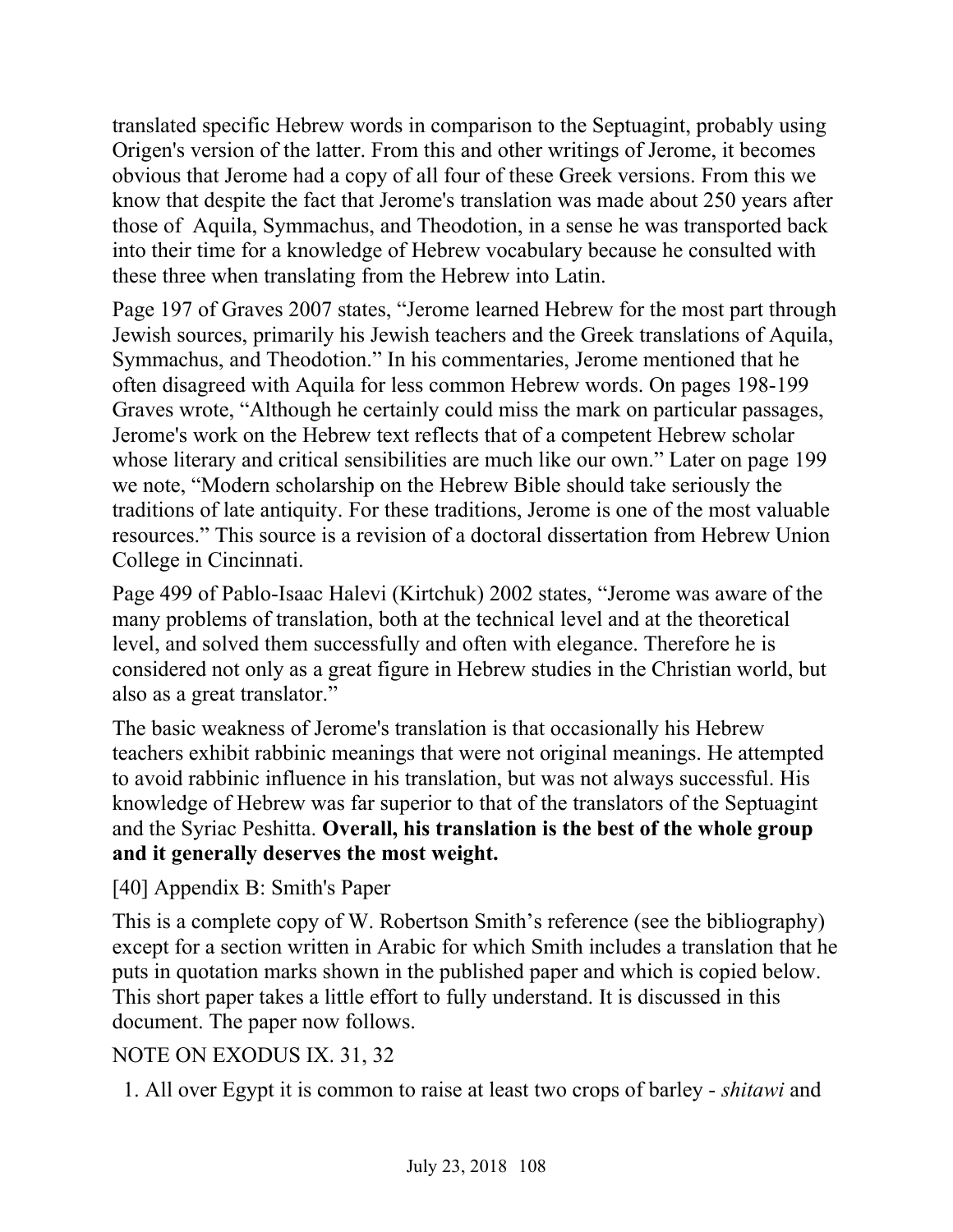*seifi*. See Lane, *Modern Egyptians*, ch. xiv., from which it will be seen that the *seifi* or summer crop is sown about the vernal equinox or later, and so has no bearing on the text before us. Dr Grant-Bey of Cairo, who has kindly made a series of enquiries for me among natives and Europeans who know the country parts of Egypt, says however that in the Sharkiya district there are sometimes three crops of barley, and about Mansura and in the Gharbiya even four. What follows refers to the winter crop (*shitawi*).

 2. The data of the harvest varies greatly in different parts of Egypt. From the Rev. Mr Harvey of the American mission Dr Grant got the following dates, applicable to the country south of Cairo:

(a) The barley is in ear from the latter part of February to 15th March.

(b) The flax is in flower from January 10th and in seed from February 15th.

 (c) When the barley is in ear the ears of wheat begin to form, but the grains are in a milky state.

The difference between upper and lower Egypt is about 35 days.

 3. Rev. Dr Lansing of Cairo visited the region of Zoan in the first part of May,1880, and found the farmers reaping barley while the wheat was nearly ripe. But he was told that the crops were at least a fortnight later than usual.

 4. I have before me an Arabic letter to Dr Grant-Bey from a farmer in the district of Kalyub, a little north of Cairo. The following is a transcript of part of it.

[Arabic text appears here]

 "The barley is in ear in the beginning of January, and the flax blooms in the middle of January, and the seed is found in it in the beginning of April. When the barley is in ear the wheat is green herbage; but the seasons vary as I told you."

 As the date when the flax blooms is almost the same in this statement as in Mr Harvey's it is plain that Mr Harvey is thinking of an earlier stage of the seed capsule, when he speaks of February 15th, than the native writer has in view when he says that the *bizr* or seed-grains are found in the beginning of April. On the other hand it is pretty plain that Mr Harvey's statement about the barley refers to the full ear, when harvest is about to begin. The letter of the native farmer gives what we want, for he speaks of the state of the barley when its ear is formed, but not that of the wheat. And at that time the flax is in flower, which appears to determine the sense of *gevol*.

[41] Bibliography

AKOT. *Analytical Key to the Old Testament*, 4 vols. John Joseph Owens. Grand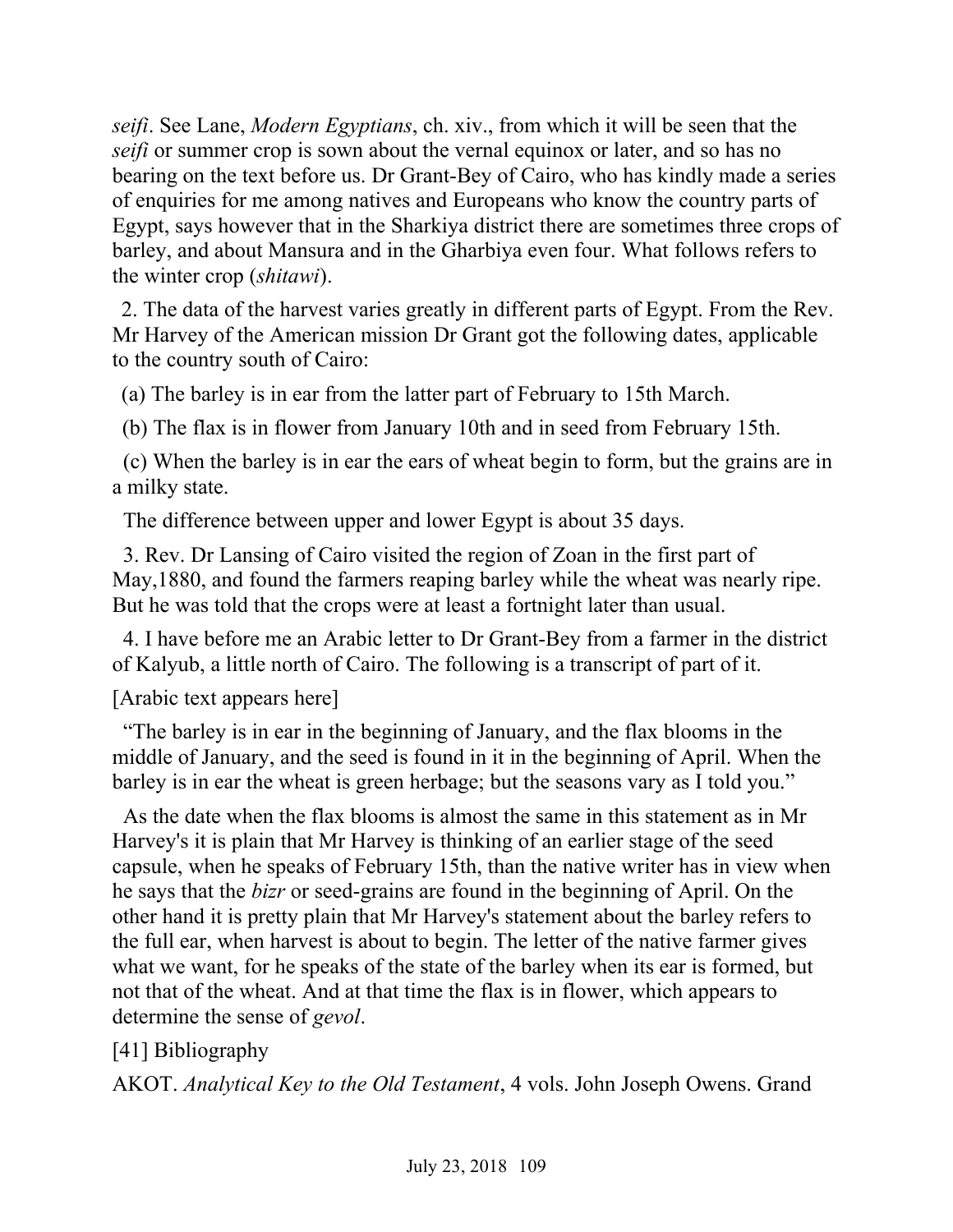Rapids: Baker Book House, 1989 - 1992

Anderson, Gary A. *Sacrifices and Offerings in Ancient Israel*. Atlanta: Scholars Press, 1987

ArtScroll Kilayim. *ArtScroll Mishnah Series, Seder Zeraim*, Vol. III (a): *Tractate Kilayim*. Edited by Rabbi Yehezkel Danziger. Translated with commentary by Rabbi Mordecai Rabinovitch. Brooklyn, NY: Mesorah Publications, 1992

Bar-Ilan, M. "Scribes and Books in the Late Second Commonwealth and Rabbinic Period", pp. 21-38. *Mikra*, edited by Martin Jan Mulder. Philadelphia: Fortress Press, 1988

BDB. *A Hebrew and English Lexicon of the Old Testament*. Revised from a previous lexicon of Wilhelm Gesenius by Francis Brown, Samuel Rolles Driver, and Charles A. Briggs. Oxford: Clarendon Press, 1907

Bender, Barbara. Farming in Prehistory. London: John Baker, 1975

Blackman, Philip. *Mishnayoth, Order Zeraim*, Vol. 1, 2nd ed. Gateshead: Judaica Press, 1983

Brenton, Lancelot C. L. *The Septuagint with Apocrypha: Greek and English*. Grand Rapids: Zondervan, 1980 (original 1851)

BT-KI. *The Babylonian Talmud: Kil'ayim*. Edited by Isidore Epstein. Translated with notes by J. Israelstam. London: The Soncino Press, 1948

BT-MEN. *The Babylonian Talmud: Menahoth.* Edited by Isidore Epstein. Translated with notes by Eli Cashdan. London: The Soncino Press, 1948

BT-SAN. *The Babylonian Talmud: Sanhedrin*. Edited by Isidore Epstein. Translated with notes by Jacob Shachter. London: The Soncino Press, 1935

BT-SHAB. *The Babylonian Talmud*, *Seder Mo'ed: Shabbath*., Vol. 1. Edited by Isidore Epstein. Translated with notes by H. Freedman. London: The Soncino Press, 1938

Burkitt, Francis Crawford "Aquila", pp. 34-36. *The Jewish Encyclopedia*, Vol. 2. Edited by Isidore Singer. New York: Funk and Wagnalls, 1902

Burstein, Stanley. *Ancient African Civilizations – Kush and Axum*. Princeton: Markus Wiener, 1998

Caird, G. B, "Homoeophony in the Septuagint", pp. 74-88. *Jews, Greeks, and Christians*. Edited by Robert Hamerton-Kelly and Robin Scroggs. Leiden: Brill, 1976

Carpenter, William. *Calendarium Palestine*. London: Charles Taylor, 1825. (This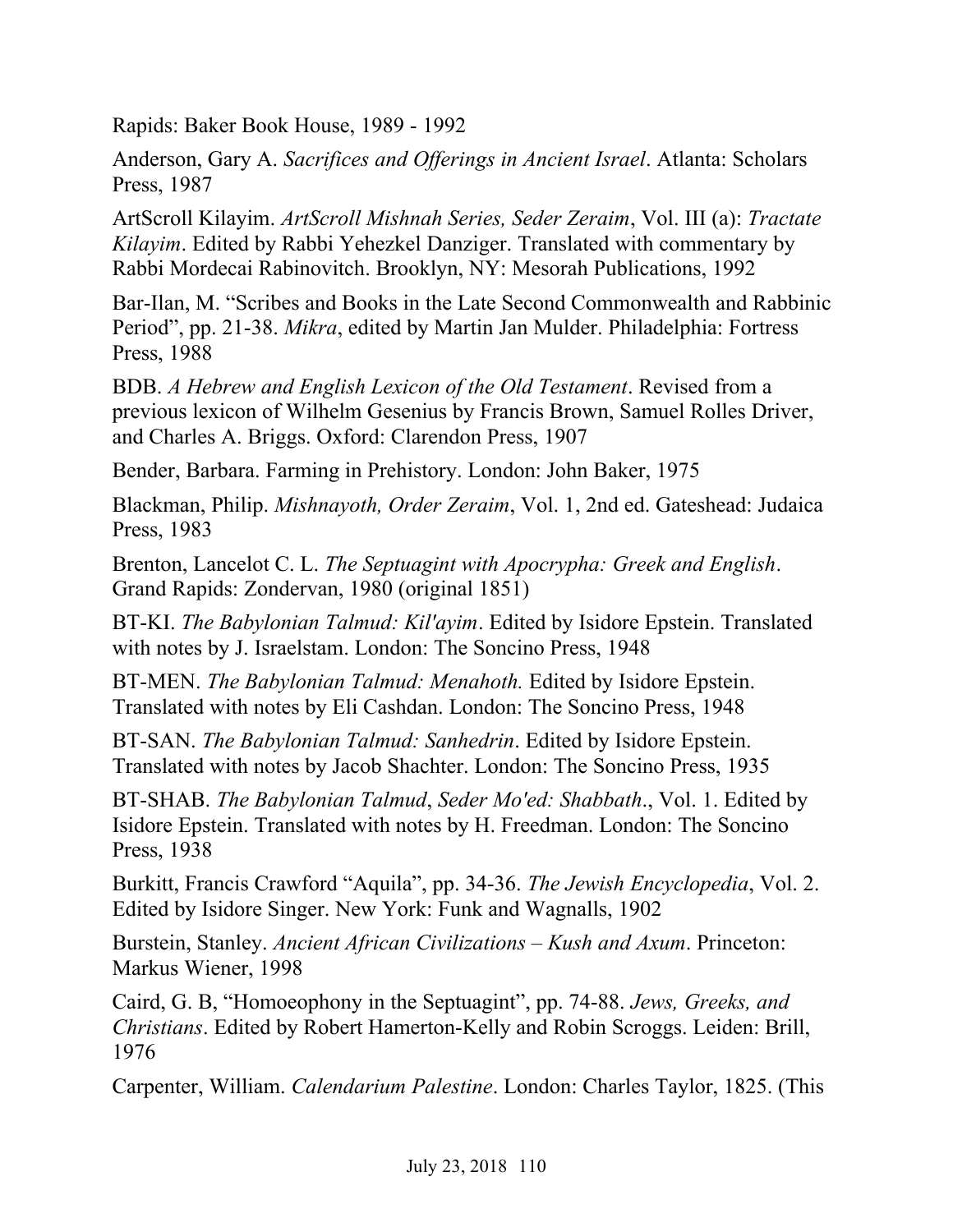includes Carpenter's translation from the Latin of J. D. Michaelis' "A

Dissertation on the Hebrew Months".)

Cohen, Harold R. *Biblical Hapax Legomena in the Light of Akkadian and Ugaritic*. Missoula, MT: Scholars Press, 1978

Cook, Edward M. *A Glossary of Targum Onkelos According to Alexander Sperber's Edition*. Leiden: Brill, 2008

Dalman, Gustaf H. *Arbeit und Sitte in Palastina*, Vol. I.2. Hildesheim: Georg-Olms Verlagsbuchhandlung, 1964 (originally 1928)

Danby, Herbert. *The Mishnah*. London: Oxford University Press, 1933

DCH. *The Dictionary of Classical Hebrew*, Vol. 1, edited by David J. A. Clines. Sheffield, England: Sheffield Academic Press, 1993. (Vol. 5, 2001.) Seven of the projected eight volumes have been published.

Deines, Roland. "The Pharisees between 'Judaism' and 'Common Judaism'", pp. 443-504. *Justification and Variegated Nomism*, Vol. 1. Edited by D. A. Carson, Peter T. O'Brien, and Mark A. Seifrid. Tubingen: Mohr Siebeck, 2001

Dillman, August. *Die Bucher Exodus und Leviticus*, 2nd ed., revised from the first edition by August Knobel. Leipzig: S. Hirzel, 1880

Dillman, August. "Uber das Kalenderwesen der Israeliten vor dem babylonischen Exil", pp. 914-935. *Monatsberichte der Berliner Akademie*, 1882

Donner, Herbert and Rollig, W. *Kanaanaische und Aramaische Inschriftten*, Vol. 1. Wiesbaden: Otto Harrassowitz, 1979

Donner, Herbert and Rollig, W. *Kanaanaische und Aramaische Inschriftten*, Vol. 2. Wiesbaden: Otto Harrassowitz, 1968

Drazin, Israel and Wagner, Stanley M. *Onkelos on the Torah. Leviticus*. Jerusalem: Gefen Publishing House, 2008

DRC\_1. *The Vulgate Bible*, vol. 1, *The Pentateuch*, *Douay-Rheims Translation*. Edited by Swift Edgar. Cambridge, MA: Harvard University Press, 2010. (This is a slightly revised translation of the 1899 revision of Richard Challoner's revision of the Douay-Rheims Translation. This has the Latin and the English on opposite pages. Perhaps in one percent of the verses there is a minor variation from Jerome's Latin text as provided in the authoritative work by Robertus Weber.)

Ellenbogen, Maximilian. *Foreign Words in the Old Testament, their Origin and Etymology*. London: Luzac & Company, 1962

Field, Fridericus. *Origenis Hexaplorium*, Vols. 1, 2. Hildesheim: Georg Olms,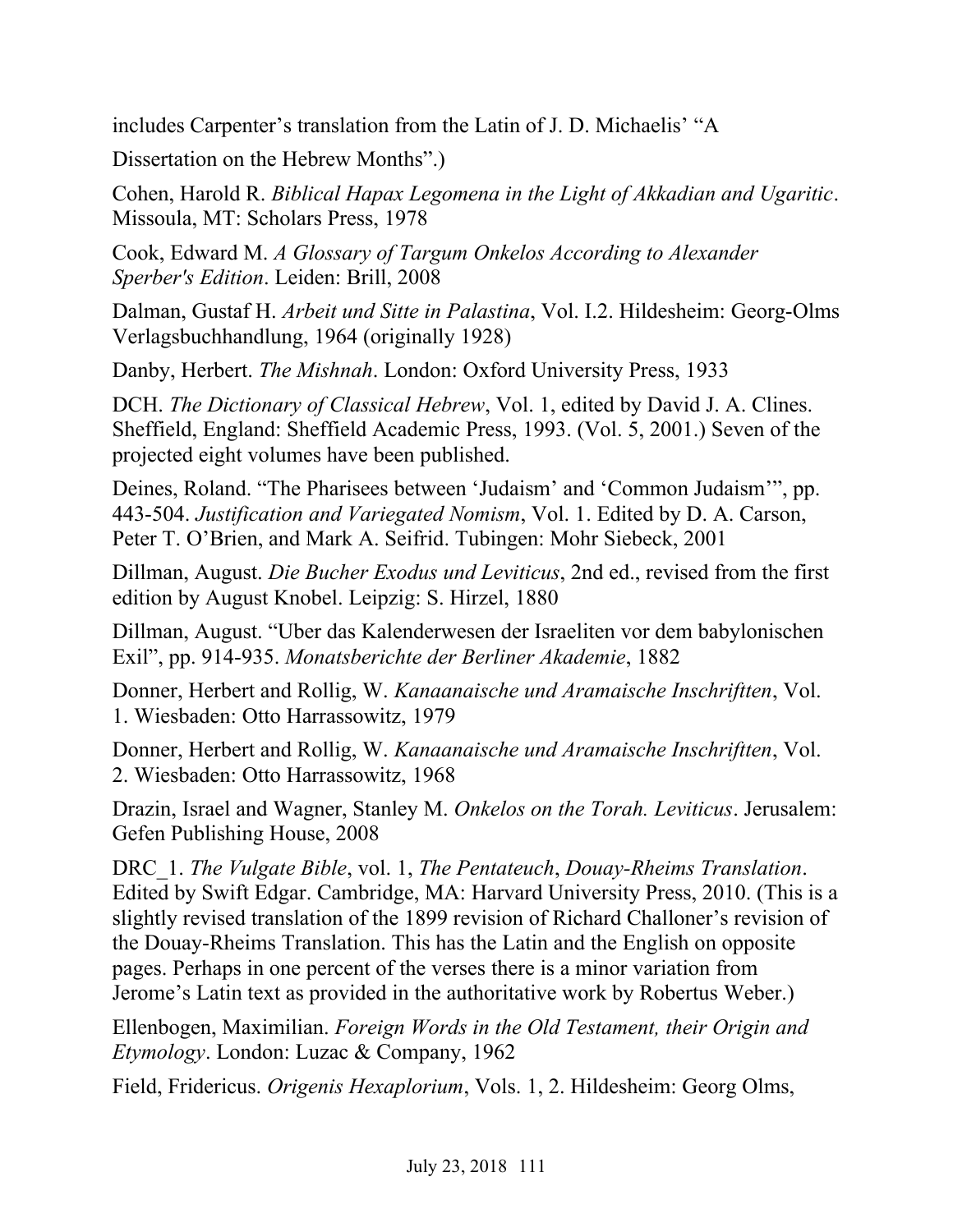1964 (original 1875)

FJTC\_ANT\_3. *Flavius Josephus, Translation and Commentary. Judean Antiquities 1-4.* Vol 3, translation and commentary by Louis H. Feldman. Leiden: Brill, 2000

Flannery, Kent V. "The Origins of Agriculture", pp. 271-310. *Annual Review of Anthropology*, Vol. 2, 1973

Flesher & Chilton. The Targums. A Critical Introduction. By Paul V. M. Flesher and Bruce Chilton. Waco, TX: Baylor University Press, 2011

Garcia Martinez, Florentino. "Fifty Years of Research on the Dead Sea Scrolls and Its Impact on Jewish Studies", pp. 241-251. *Jewish Studies at the Turn of the Twentieth Century*, Vol. 1. Edited by Judit Targarona Berras and Angel Saenz-Badillos. Leiden: Brill, 1999

Ginsberg, Harold Louis. *The Israelite Heritage of Judaism*. New York: Jewish Theological Seminary of America, 1982

Ginzberg, Louis. "Aquila", pp. 36-38. *The Jewish Encyclopedia*, Vol. 2. Edited by Isidore Singer. New York: Funk and Wagnalls, 1902

Glare, P. G. W. *Oxford Latin Dictionary*. Oxford: Clarendon Press, 1968

Grabbe, Lester L. *Judaic Religion in the Second Temple Period*. London: Routledge, 2000

Graves, Michael. *Jerome's Hebrew Philology: A Study Based on his Commentary on Jeremiah*. Leiden: Brill, 2007

Halevi, Pablo-Isaac (Kirtchuk). "The Hebrew Language", pp. 491-514. *The Oxford Handbook of Jewish Studies*. Edited by Martin Goodman. Oxford, UK: Oxford University Press, 2002

HALOT. *The Hebrew and Aramaic Lexicon of the Old Testament*, 2 vols., study edition. Ludwig Koehler and Walter Baumgartner. Revised by Walter Baumgartner and Johann Jakob Stamm. Translated and edited by M. E. J. Richardson. Leiden: Brill, 2001

Hartmann, Fernande. *L' agriculture dans L' ancienne Egypte*. Paris: Librairies - Imprimeries Reunies, 1923

Hatch, Edwin and Redpath, Henry A. *A Concordance to the Septuagint*, 2nd edition. Grand Rapids: Baker Book House, 1998

Hayes, Christine E. "NASI'", pp. 493-494. *The Oxford Dictionary of the Jewish Religion*, edited by R. J. Zwi Werblowsky and Geoffrey Wigoder. Oxford: Oxford University Press, 1997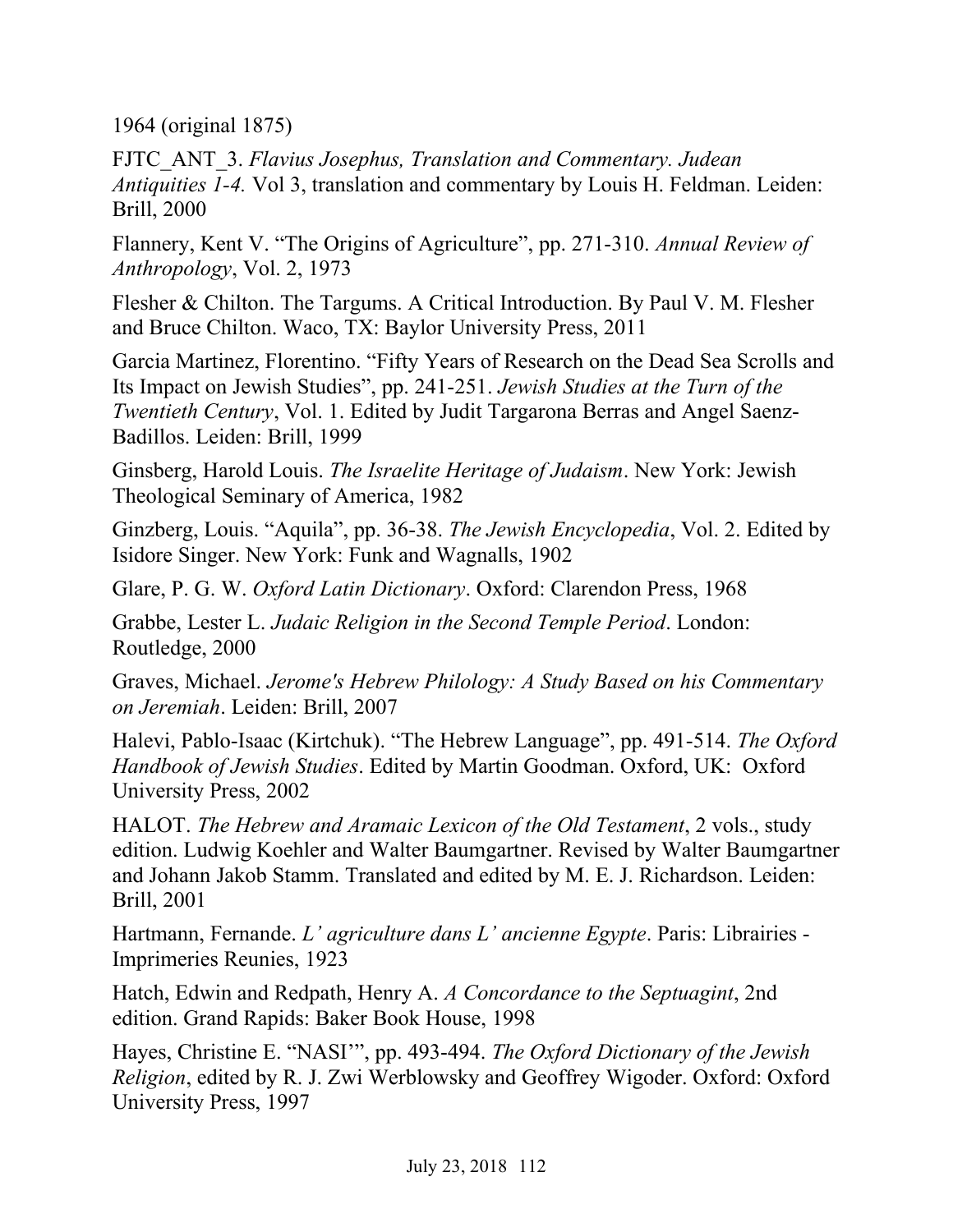Hertz, J. H. *The Pentateuch and Haftotahs*, 2nd edition. Edited by J. H.

Hertz. London: Soncino Press, 1968

Hidal, Sten. "The Land of Cush in the Old Testament", pp. 97-106. *Svensk Exegetisk Arsbok*, Vol. 41, 1977

Jones, Gwilym H. *1 and 2 Kings*, Vol. 1. Grand Rapids: Wm B. Eerdmans, 1984

Joosten, Jan. "The Vocabulary of the Septuagint and Its Historical Context", pp. 1- 11. *Septuagint Vocabulary Pre-History, Usage, Reception*. Edited by Jan Joosten and Eberhard Bons. Leiden: Brill, 2011

Josephus\_1. *Josephus*, Vol. 1, translated by Henry St. John Thackeray.

Cambridge, MA: Harvard University Press, 1966

Josephus\_9. *Josephus*, Vol. 9, translated by Louis H. Feldman. Cambridge, MA: Harvard University Press, 1965

Klein, Ernest. *A Comprehensive Etymological Dictionary of the Hebrew Language for Readers of English*. New York: Macmillan, 1987

Knox, Ronald. *The Holy Bible. A Translation from the Latin Vulgate in the Light of the Hebrew and Greek Originals*. London: Burns & Oates Ltd, Macmillan & Co Ltd, 1963

Koehler, Ludwig. "Miszellen. Alttestamentliche Wortdorschung. Karmal = Jungkorn.", p. 394 in *Theologische Zeitschrift*, Vol. 2, 1946

Koehler, Ludwig. "Vom Hebraischen Lexikon", pp. 137-155 (pp. 151-152 on *karmel*). *Oudtestamentische Studien*, Vol. 8. Edited by P. A. H. de Boer. Leiden: Brill, 1950

Kooij, Arie van der. "Preservation and Promulgation: The Dead Sea scrolls and the Textual History of the Hebrew Bible", pp. 29-40. *The Hebrew Bible in Light of the Dead Sea scrolls*. Edited by Nora David, Armin Lange, Kristin De Troyer, and Shani Tzoref. Gottingen: Vandenhoeck & Ruprecht, 2012

Lee, John A. L. *A Lexical Study of the Septuagint Version of the Pentateuch*. Chico, CA: Scholars Press, 1983

Levine, Lee I. "Jewish Archaeology in Late Antiquity: Art, Architecture, and Inscriptions", pp. 519-555. *The Cambridge History of Judaism*, Vol. IV, edited by Steven T, Katz. Cambridge: Cambridge University Press, 2006

Lewis, Charlton T, and Short, Charles. A Latin Dictionary. Oxford: Clarendon Press, 1900

Lewis, Naphtali. *Life in Egypt under Roman Rule*. Oxford: Clarendon Press, 1983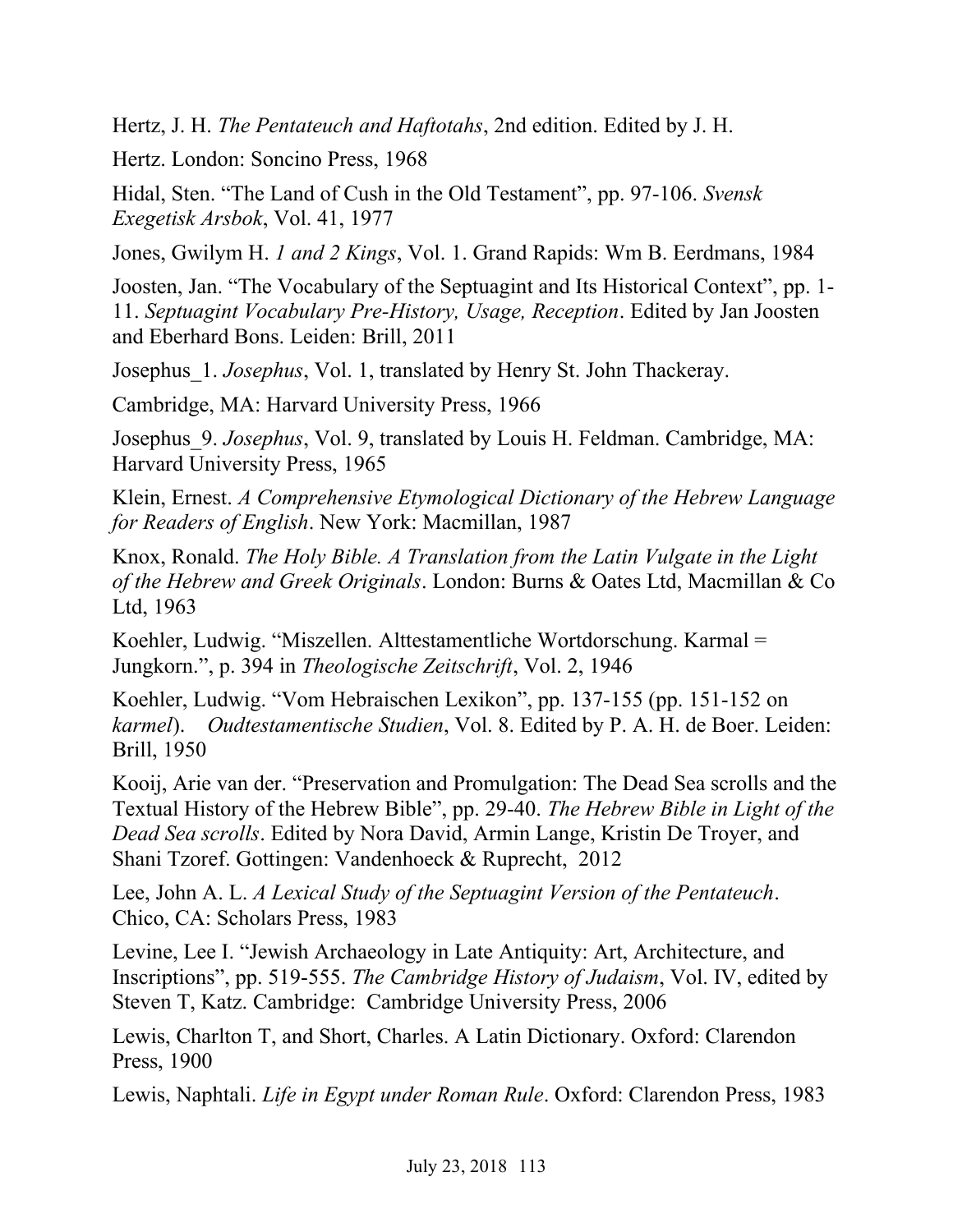(reprinted 1999 without change by Scholars Press)

Liddell, Henry George and Scott, Robert. *A Greek-English Lexicon*, 9th edition with Supplement. Revised by Sir Henry Stuart Jones and Roderick McKenzie. Oxford: Clarendon Press, 1996

Lidzbarski, Mark. *Handbuch der Nordsemitischen Epigraphik nebst ausgewahlten Inschriften*, part 1. Hildesheim: Georg Olms, 1962 (original 1898)

Loewenstamm, Samuel E. "Ugarit and the Bible", pp. 103-119. *Biblica*, Vol. 56, 1975

Magil, Joseph. *The Englishman's Hebrew - English Old Testament Genesis --- 2 Samuel*. Grand Rapids: Zondervan Publishing House, 1974

Margalit, Baruch. "Ugaritic Lexicography III", pp. 102-115. *Revue Biblique*, Vol. 90, 1984

Margalit, Baruch. *The Ugaritic Poem of AQHT*. Berlin: Walter de Gruyter, 1989

Martens, Peter W. *Origen and Scripture*. Oxford: Oxford University Press, 2012

Milgrom, Jacob. *The Anchor Bible: Leviticus 1-16*. New York: Doubleday, 2001

NASB. *New American Standard Bible*

NETS. *A New English Translation of the Septuagint,* edited by Albert Pietersma and Benjamin G. Wright. Oxford: Oxford University Press, 2007

Neusner, Jacob. *The Mishnah, a New Translation*. New Haven and London: Yale University Press, 1988

Nilan, Robert A. *The Cytology and Genetics of Barley*. Pullman, WA: Washington State University Press, 1964

NKJV. *New King James Version*

NRSV. *New Revised Standard Version*

Nuttonson, Michael Y. *Barley-Climate Relationships and the Use of Phenology in Ascertaining the Thermal and Photo-Thermal Requirements of Barley*. Washington, D.C.: American Institute of Crop Ecology, 1957

Payne Smith, Robert. *A Compendious Syriac Dictionary*. Oxford: Clarendon Press, 1903

Pearce, Sarah. "Josephus as Interpreter of Biblical Law: The Representation of the High Court of Deut 17:8-12 according to Jewish Antiquities 4.218", pp. 30-42. *Journal of Jewish Studies*, Vol. 46, 1995

Peshitta. *The Old Testament in Syriac according to the Peshitta Version. Kings*.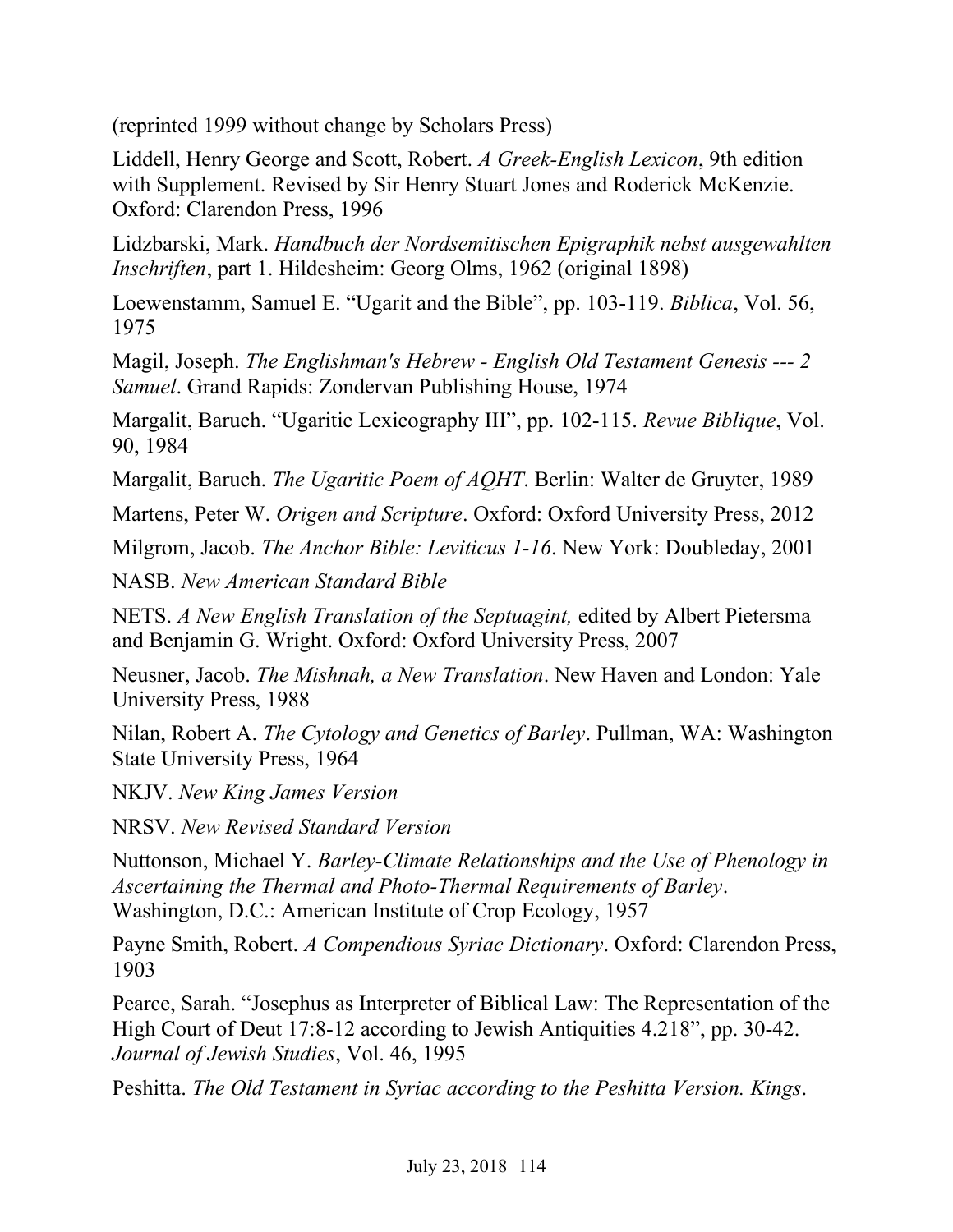The Peshitta Institute. Leiden: Brill, 1976

Peshitta. *The Old Testament in Syriac according to the Peshitta Version. Genesis – Exodus*. The Peshitta Institute. Leiden: Brill, 1977

Peshitta. *The Old Testament in Syriac according to the Peshitta Version. Leviticus – Numbers – Deuteronomy - Joshua*. The Peshitta Institute. Leiden: Brill, 1991

Pliny\_5. *Pliny: Natural History*, Vol. 5, by Pliny the Elder. Translated by H. Rackham. Cambridge, MA: Harvard University Press, 1961

Propp, William H. C. *Exodus 1 – 18*. New York: Doubleday. 1999

PT\_Megillah. *The Talmud of the Land of Israel. Megillah*, Vol. 19. Translated by Jacob Neusner. Chicago: University of Chicago Press, 1987

Rajak, Tessa. *Translation and Survival. The Greek Bible of the Ancient Jewish Diaspora*. Oxford, UK: Oxford University Press, 2009

Rivkin, Ellis. "Defining the Pharisees: the Tannaitic Sources", pp. 205-249. *Hebrew Union College Annual*, Vol. 40, 1969

Ruzicka, Rudolf. "Konsonantische Dissimilation in den semitischen Sprachen", pp. 103-104. *Beitrage zur Assyriologie*. Vol. 6, 1909

Smith, W. Robertson. "Note on Exodus IX. 31, 32", pp. 299-300. *The Journal of Philology*, Vol. 12, 1883

Snaith, Norman H. The Jewish New Year Festival. London: Society for Promoting Christian Knowledge, 1947

Sokoloff, Michael. *A Syriac Lexicon*. Based on the work of C. Brockelmann. Winona Lake, IN: Eosenbrauns, and Piscataway, NJ: Gorgias Press, 2009

Stern, Menahem. *Greek and Latin Authors on Jews and Judaism*, Vol. 1. Jerusalem: The Israel Academy of Sciences and Humanities, 1976

Tacitus. *The Complete Works of Tacitus*. Translated from the Latin by Alfred John Church and William Jackson Brodribb. New York: Random House, 1942

Talbert, Richard J. A., editor. *Atlas of Classical History*. London: Routledge, 1985

Tanach-Stone. *The Stone Edition Tanach*. Edited by Nosson Scherman. Brooklyn, NY: Mesorah Publications, 1996

Tanakh-JPS. *Tanakh: a New Translation of the Holy Scriptures according to the traditional Hebrew text*. Philadelphia: Jewish Publication Society, 1985

Thomson, William M. *The Land and the Book*, Vol. 1. New York: Harper, 1880

Traupman, John C. *The New College Latin and English Dictionary*. New York: